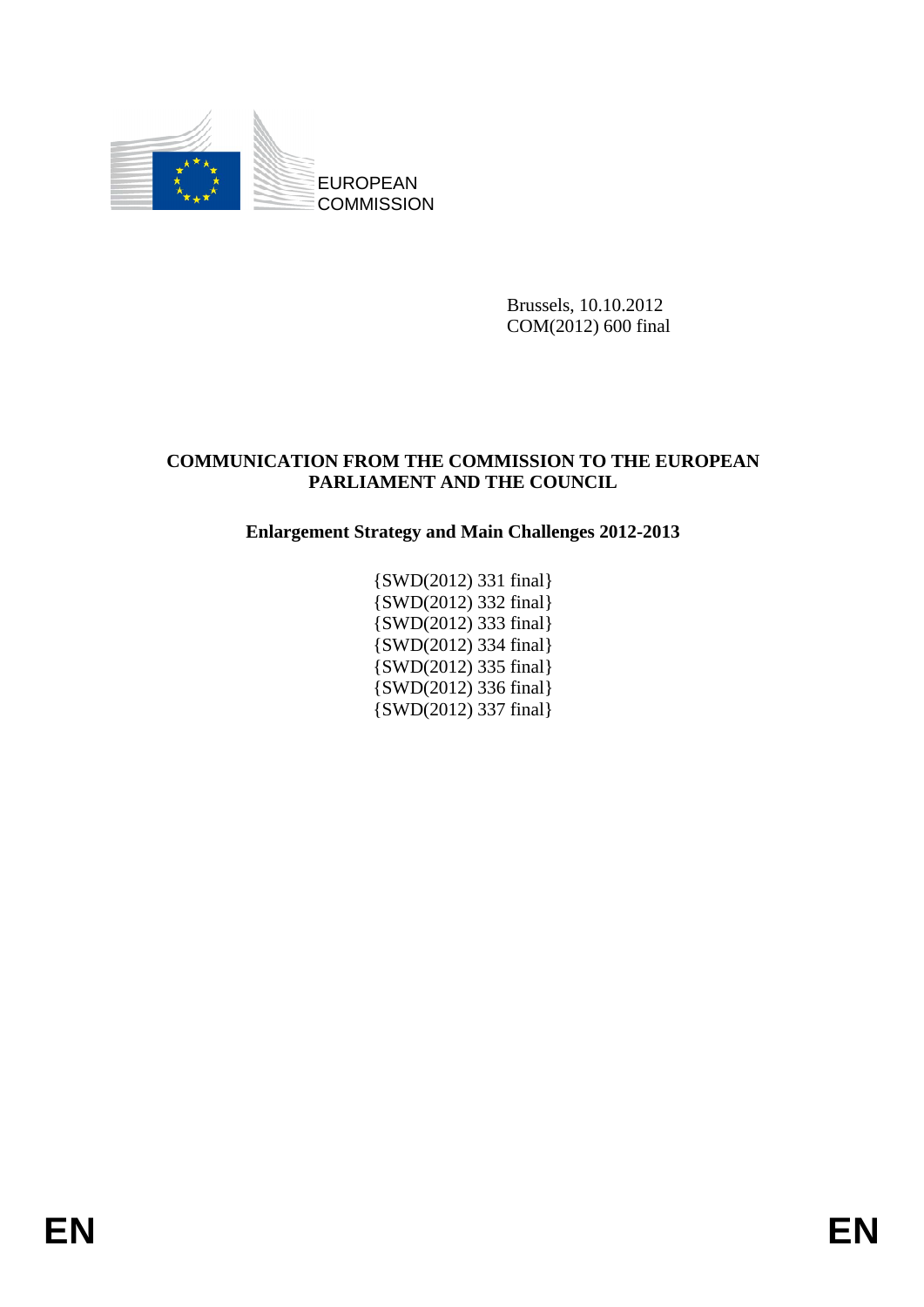#### **COMMUNICATION FROM THE COMMISSION TO THE EUROPEAN PARLIAMENT AND THE COUNCIL**

#### **Enlargement Strategy and Main Challenges 2012-2013**

### **1. INTRODUCTION**

The enlargement policy of the EU has been pursued for more than four decades. Successive accessions have seen the number of members gradually increase from the original six to 27. Croatia is due to become the  $28<sup>th</sup>$  member on 1 July 2013. Through its enlargement policy, the EU has, since its inception, responded to the legitimate aspiration of the peoples of our continent to be united in a common European endeavour. It has brought nations and cultures together, enriching and injecting the EU with diversity and dynamism. More than three quarters of the EU Member States are former 'enlargement' countries.

At a time when the EU faces major challenges and significant global uncertainty and gains new momentum for economic, financial and political integration, enlargement policy continues to contribute to peace, security and prosperity on our continent. Within a framework of strict but fair conditionality, the prospect of accession drives political and economic reforms, transforming societies and creating new opportunities for citizens and business. At the same time, enlargement reinforces the Union's political and economic strengths. By exercising leadership through its enlargement policy, the EU can reap the benefits of a stronger and more united continent, also demonstrating its continued capacity as a global actor.

The most recent enlargement to include the countries of Central and Eastern Europe not only united East and West after decades of artificial separation. It provided mutual benefits of deeper trade integration, a larger internal market, economies of scale and expanded investment and job opportunities. From the start of negotiations to actual accession, exports from the EU to the acceding countries more than tripled. It is estimated that one third of the already high growth of the acceding countries in the same period was due to the effect of enlargement.

Strengthening the rule of law and democratic governance is central to the enlargement process. The lessons learnt from previous enlargements highlight the importance of an increased focus on these areas and further improving the quality of the process. This underpins and further promotes stability in a region recently scarred by conflict and supports the creation of an environment in south-east Europe conducive to growth and attracting investment, increased regional cooperation and dealing with common challenges such as the fight against organised crime and corruption. It addresses issues of direct concern to citizens in both the EU and the enlargement countries of justice, security and fundamental rights. With the Council's endorsement in June of the Commission's proposed new approach to judiciary and fundamental rights and justice, freedom and security as part of the negotiating framework for Montenegro, the rule of law is firmly anchored at the heart of the accession process, laying the foundation also for future negotiations.

The present difficulties in the *Eurozone* have dominated the EU political agenda over the past year. Together with the recent global financial crisis this has highlighted the interdependence of national economies both within and beyond the EU. The challenges facing the Eurozone underline the importance of further consolidating economic and financial stability and fostering reforms and growth, also in the enlargement countries. The enhanced economic, financial and political integration resulting from this within the EU will also have to be taken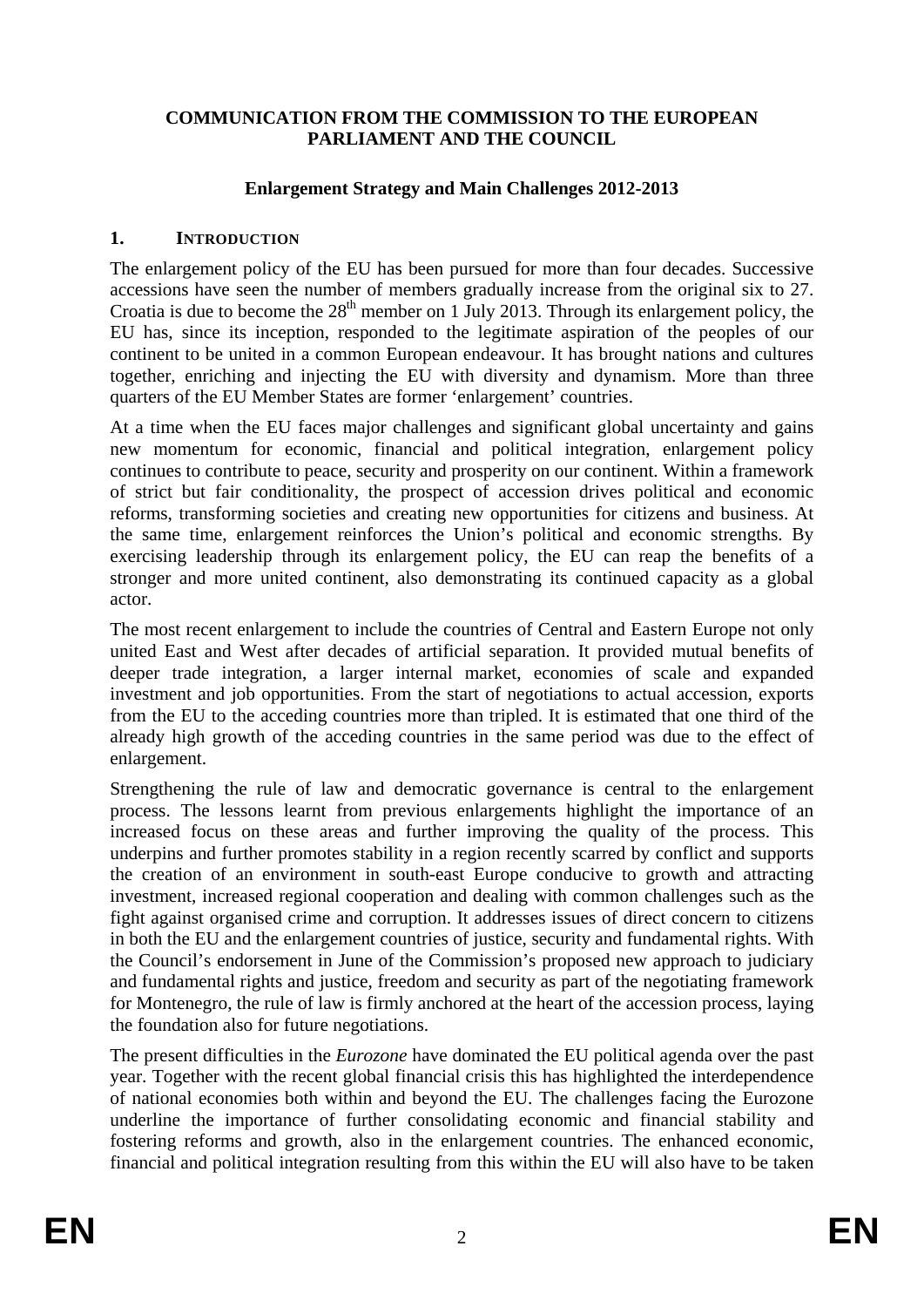into account in the enlargement process. Strengthening the enlargement countries' resilience to crisis is a matter of joint interest. The enlargement process is a powerful tool to that end. A stronger, enlarged EU will be better placed to address these challenges. The dynamism of the Turkish economy for example, Turkey's geopolitical role, its contribution to energy security and its young population represent an opportunity for both Turkey and the EU in a context of an accession perspective.

Addressing risks of instability in the Western Balkans is manifestly in our joint interest, given the legacy of war and division which has plagued this region. The enlargement process supports the advocates of reform in the region, further entrenching its post-war democratic transition. It helps avoid the potentially far higher costs of dealing with the consequences of instability. Strengthening stability and democracy in south-east Europe is also an investment in deep and sustainable democracy in the EU's wider neighbourhood. The renewed consensus on enlargement, agreed by the European Council, remains the basis for the EU's enlargement policy. This policy is based on the principles of consolidation of commitments, fair and rigorous conditionality and good communication with the public, combined with the EU's capacity to integrate new members. The current enlargement agenda covers the Western Balkans, Turkey and Iceland. The EU has consistently proclaimed the inclusiveness of its policy towards the Western Balkans, with successive European Councils confirming that the future of the whole region lies within the EU. The Stabilisation and Association process remains the common framework for the necessary preparations.

Maintaining the credibility of the enlargement process is crucial to its success. This applies in terms of ensuring far reaching reforms are pursued in enlargement countries so that they meet the established criteria, in particular the Copenhagen criteria. It also applies in terms of ensuring the support of Member states and their citizens. It is essential to foster understanding and informed debate on the impact of enlargement policy, particularly at a time when the EU faces major challenges. In this context the principle of own merits is key. The pace at which each country advances towards membership depends on its performance in meeting the necessary conditions. Enlargement is thus by definition a gradual process, based on solid and sustainable implementation of reforms by the countries concerned. The new approach to negotiations in the rule of law area introduces the need for solid track records of reform implementation to be developed throughout the negotiations process. Reforms need to be deeply entrenched, with the aim of irreversibility.

The imminent accession of Croatia, the start of accession negotiations with Montenegro in June and candidate status for Serbia in March show that the EU delivers on its commitments once the conditions are met. These positive developments also send a strong signal of the transformative power of enlargement and what is possible in an area riven by war just half a generation ago. They act as an incentive and encouragement to all the countries of the region to step up their own preparations for eventual EU membership.

There have been a number of positive developments in the enlargement countries over the past year. In addition to those concerning Croatia, Montenegro and Serbia, positive results have been achieved in the former Yugoslav Republic of Macedonia, where the High Level Accession Dialogue has led to a sharper focus on reforms by the authorities. Dialogue between government and opposition in Albania has allowed the political stalemate to be largely overcome with the adoption of electoral and parliamentary reforms. Accession negotiations with Iceland are progressing well. Turkey has shown active support of the new positive agenda announced last year and launched by the Commission in May 2012.

At the same time, reforms are still pending in most countries. Human rights, good governance, the rule of law, including the fight against corruption and organised crime,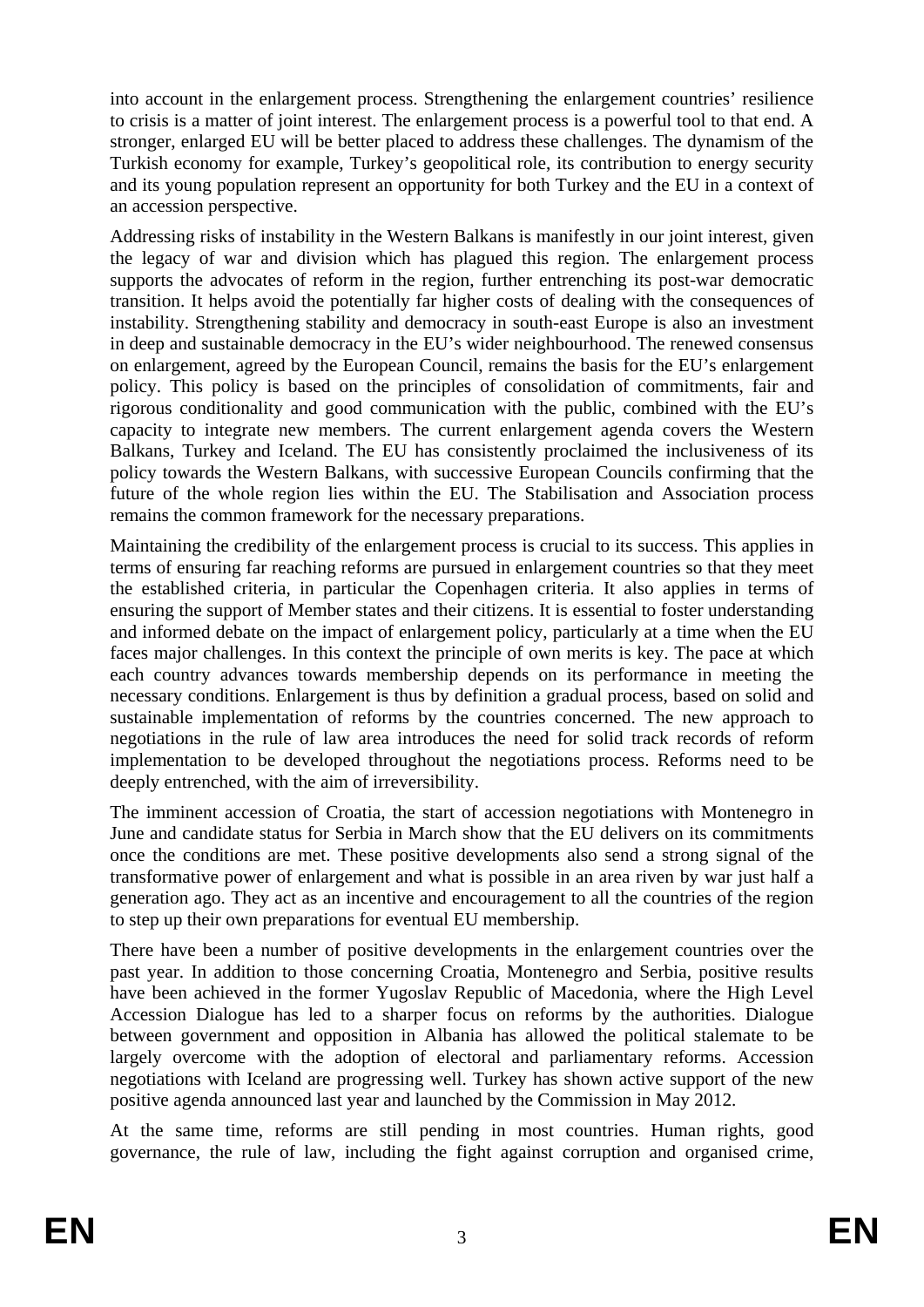administrative capacity, unemployment, economic reform and social inclusion remain major challenges. There is often a need to take more responsibility for reforms and to muster the necessary political will to move forward. Strengthening freedom of expression and independence of the media remains a major challenge. The accession process remains at times negatively affected by bilateral issues.

The enlargement process is by its very nature inclusive and necessitates wide stakeholder participation. In the enlargement countries, broad political consensus and support of the population for the reforms required contributes significantly to the transformation necessary for progress on the EU path.

This Communication assesses the current state of the European Union's enlargement agenda. Based on the accompanying in-depth country analyses<sup>1</sup>, it takes stock of what these countries have achieved preparing for membership, where they stand today, assesses their prospects for the coming years and in this regard makes a number of recommendations. As in previous years, a number of key challenges are given particular attention, as is the support provided by the EU to the enlargement countries, including through the Instrument for Pre-Accession Assistance.

#### **2. KEY CHALLENGES**

#### *2.1. Putting the rule of law at the centre of enlargement policy*

The experience of recent enlargements and the challenges faced by enlargement countries underline the importance of placing the rule of law even more at the heart of enlargement policy. A new approach to negotiations in the area of judiciary and fundamental rights and on justice, freedom and security was proposed in last year's strategy paper and endorsed by the Council. This approach has now been reflected in a negotiating framework adopted in June 2012 for negotiations with Montenegro, firmly anchoring the rule of law at the centre of the accession process and laying the foundations also for future negotiations.

Countries aspiring to join the Union must demonstrate their ability to strengthen the practical realisation of the values on which the Union is based at all stages of the accession process. They have to establish and promote from an early stage the proper functioning of the core institutions necessary for democratic governance and the rule of law, from the national Parliament through Government and the judicial system, including the courts and public prosecutor, and law enforcement agencies.

There are a number of key challenges facing most enlargement countries in these areas:

As regards the *judicial system*, countries must ensure that it is independent, impartial and accountable and capable of ensuring fair trials. Countries must also ensure that their judicial systems function efficiently, without excessive length of proceedings. In this respect, judicial reform strategies are now in place in most countries. Progress was made with strengthening the independence of State Judicial Councils and in some cases with new procedures for judicial appointments. However, numerous challenges remain, in particular to ensure stronger procedures for the appointment of judges and prosecutors, to find the right balance between judicial independence and accountability, including addressing the issue of judicial immunity, and to reduce in many cases excessive case backlogs. Enforcement of court decisions remains a challenge. In addition to legislative and administrative reforms, in many cases a change in judicial culture is needed towards an increased focus on delivering a service for citizens.

 $\frac{1}{1}$ 

Summaries and conclusions of the country reports are included as an annex to the present Communication.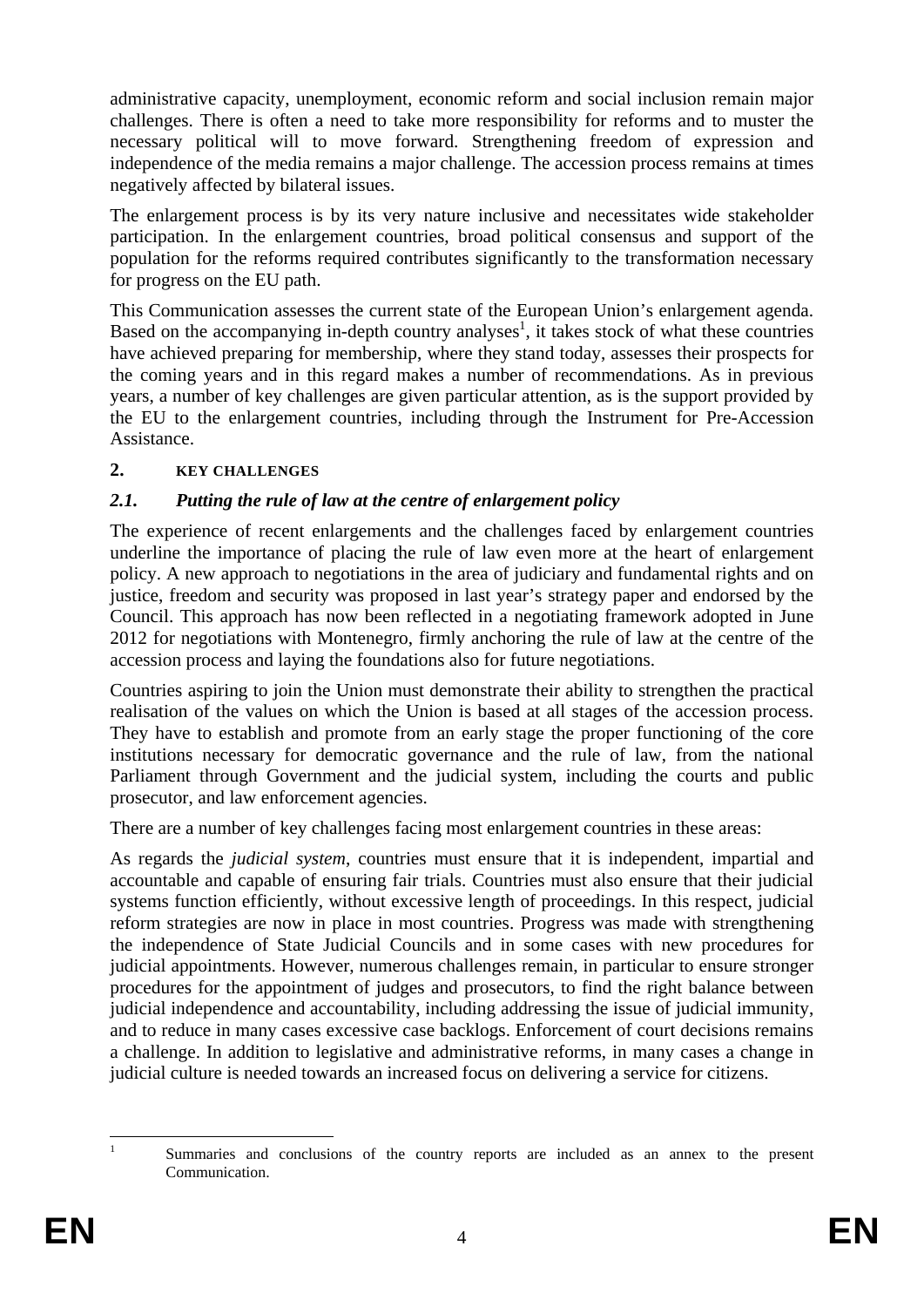*Corruption* remains prevalent in most enlargement countries. Corruption undermines the rule of law, impacts negatively on the business environment and national budgets and affects citizens' everyday life in areas such as healthcare and education. The pervasiveness of corruption enables infiltration of organised crime groups into the public and private sector. Countries must ensure a strong framework for the prevention of corruption, in particular in terms of greater transparency in public bodies and the use of public funds. Law enforcement bodies need to be pro-active, well co-ordinated and effective so as to ensure corruption cases, including at high level, are properly investigated, prosecuted and sanctioned. In many enlargement countries further efforts are needed as regards the financing of political parties and election campaigns, the management of conflicts of interest, transparency in public procurement, access to information and the seizure and confiscation of assets. In some cases specialised prosecution services, have been set up and are working well. Much work lies ahead to build up the necessary track records. Building reliable statistics is needed to help monitor the success of anti-corruption policies.

The *fight against organised crime* remains a key priority and signifies a major problem in most enlargement countries. The cross border nature of many criminal activities requires strong cooperation between law enforcement and judicial bodies in the region, with EU Member States and internationally. Law enforcement bodies need to be provided with effective legal and investigative tools to properly fight and sanction organised crime. In particular, their capacity to conduct financial investigations needs to be improved. Progress is being made, but in most countries much more needs to be done to ensure proactive investigations, effective judicial follow-up and enhanced national and international cooperation. The Commission continues to support a regional prosecutors' network which will be assisted by seconded experts from Member States. Further operational cooperation with the relevant European agencies, in particular Europol should be pursued.

*Public administration reform* continues to be a key priority under the political criteria in most enlargement countries. As an essential part of democratic governance and the rule of law, it aims at enhanced transparency, accountability and effectiveness and greater focus on the needs of citizens and business. Adequate administrative procedures, including with respect to human resource and public financial management, including tax collection, and reliable and independent statistical systems are of fundamental importance for the functioning of the State and for implementing the reforms needed for EU integration. Countries need to increase their efforts to improve their public administrations at all levels on the basis of overall national strategies. Recognising the challenges faced by the enlargement countries, the Commission will strengthen its assessment and monitoring capability, identifying key gaps and providing help in planning, priority setting and implementation of reforms.

Civil, political, social and economic rights, as well as the rights of persons belonging to minorities are key issues in most enlargement countries. These *fundamental rights* are broadly guaranteed in law but issues concerning implementation persist in many cases. In some cases legislative gaps remain, for example as regards the scope of anti-discrimination legislation. National human rights institutions such as Ombudspersons often require significant strengthening, as does the law enforcement bodies' handling of issues such as hate crimes and gender based violence. General societal attitudes to vulnerable groups such as ethnic minorities, people with disabilities and lesbian, gay, bisexual and transgender persons remain a common problem.

The enlargement countries are characterised on the whole by pluralist media landscapes. In some countries there has been progress towards decriminalising libel. However, in a number of countries, *freedom of expression* remains a serious concern, with political interference, economic pressure, self-censorship and insufficient protection of journalists against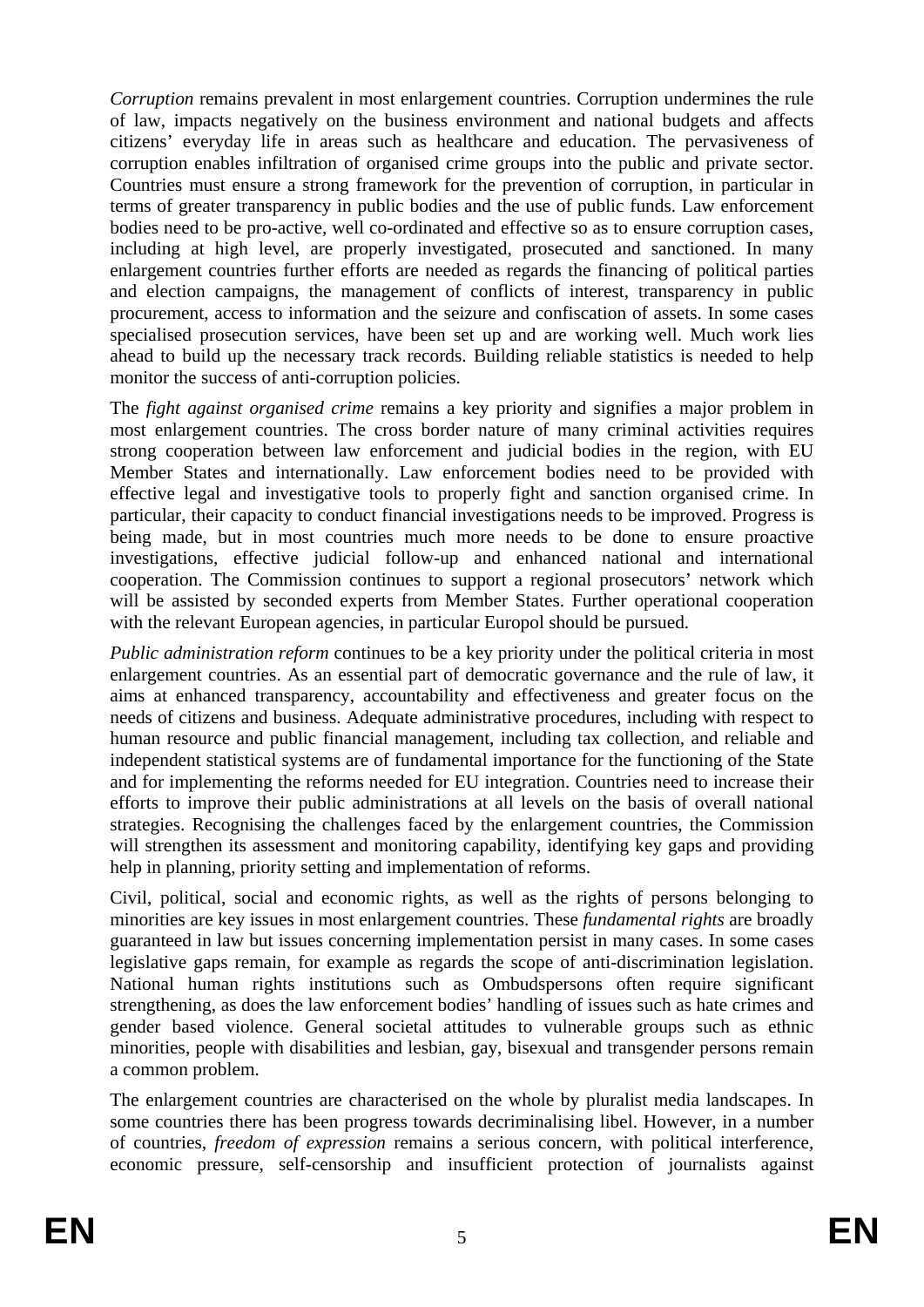harassment or even violent attacks. In Turkey in particular, the legal framework does not yet sufficiently safeguard freedom of expression, while the high number of legal cases and investigations against journalists and undue pressure on the media raise serious concern.

In view of the challenges persisting in this area, the Commission plans to hold a follow-up in the first half of 2013 to the May 2011 'Speak Up!' conference. This event should bring together media and civil society stakeholders from the Western Balkans and Turkey in order to discuss the extent to which governments are addressing key priorities to reach European standards on freedom of expression. The Commission will continue to work closely with the European Parliament in this area. These issues will continue to be given prominence in the accession process.

Given the challenges faced and the longer-term nature of the reforms, the chapters judiciary and fundamental rights and justice, freedom and security will be tackled early in the negotiations to allow maximum time to establish the necessary legislation, institutions, and solid track records of implementation before the negotiations are closed. They will be opened on the basis of action plans to be adopted by the national authorities. The Commission will provide substantial guidance in its screening reports to support the elaboration of these action plans by the candidate country. An innovation is the introduction of interim benchmarks which will be set when negotiations are opened. Only once these are met will the Council lay down closing benchmarks.

In this way, negotiations will be conducted in a structured framework that takes into account the time needed for reforms to be properly implemented and for solid track records to be developed. The process will be accompanied by safeguards and corrective measures, to allow for example the updating of benchmarks and to ensure an overall balance in the progress of negotiations across chapters. The new approach also foresees greater transparency and inclusiveness in the negotiations and reform process, with candidates encouraged to develop their reform priorities through a process of consultation with relevant stakeholders to ensure maximum support for their implementation. The Commission will further focus its monitoring on progress achieved in these areas. IPA funds will continue to be targeted to support reform implementation.

Strengthening the rule of law and public administration is essential for enlargement countries to come closer to the EU and eventually to fully assume the obligations of membership. Even before accession negotiations begin, increased focus is being put on rule of law in the spirit of the new approach. Screening of the key rule of law chapters was initiated even before overall negotiations with Montenegro began. The other candidate countries, the former Yugoslav Republic of Macedonia and Serbia, were also invited to the explanatory screening sessions. The key priorities set out as conditions for the opening of accession negotiations with Albania are heavily focused on the rule of law. Rule of law issues are central to the various country specific initiatives launched by the Commission in the last year which are set out under part 3 of this Communication.

# *2.2. Regional cooperation and reconciliation in the Western Balkans*

*Regional cooperation* and good neighbourly relations are essential elements of the Stabilisation and Association process and, as such, are closely monitored by the Commission at all stages of the accession process. Further progress has been achieved in this respect in the last year. Bilateral and multilateral contacts between leaders and politicians of the region have continued, also in sensitive areas such as war crimes, borders, refugee return, organised crime and police cooperation, and within regional fora such as the Energy Community, the European Common Aviation Area, the Central European Free Trade Area (CEFTA) and the Regional School of Public Administration. A new Secretary General of the Regional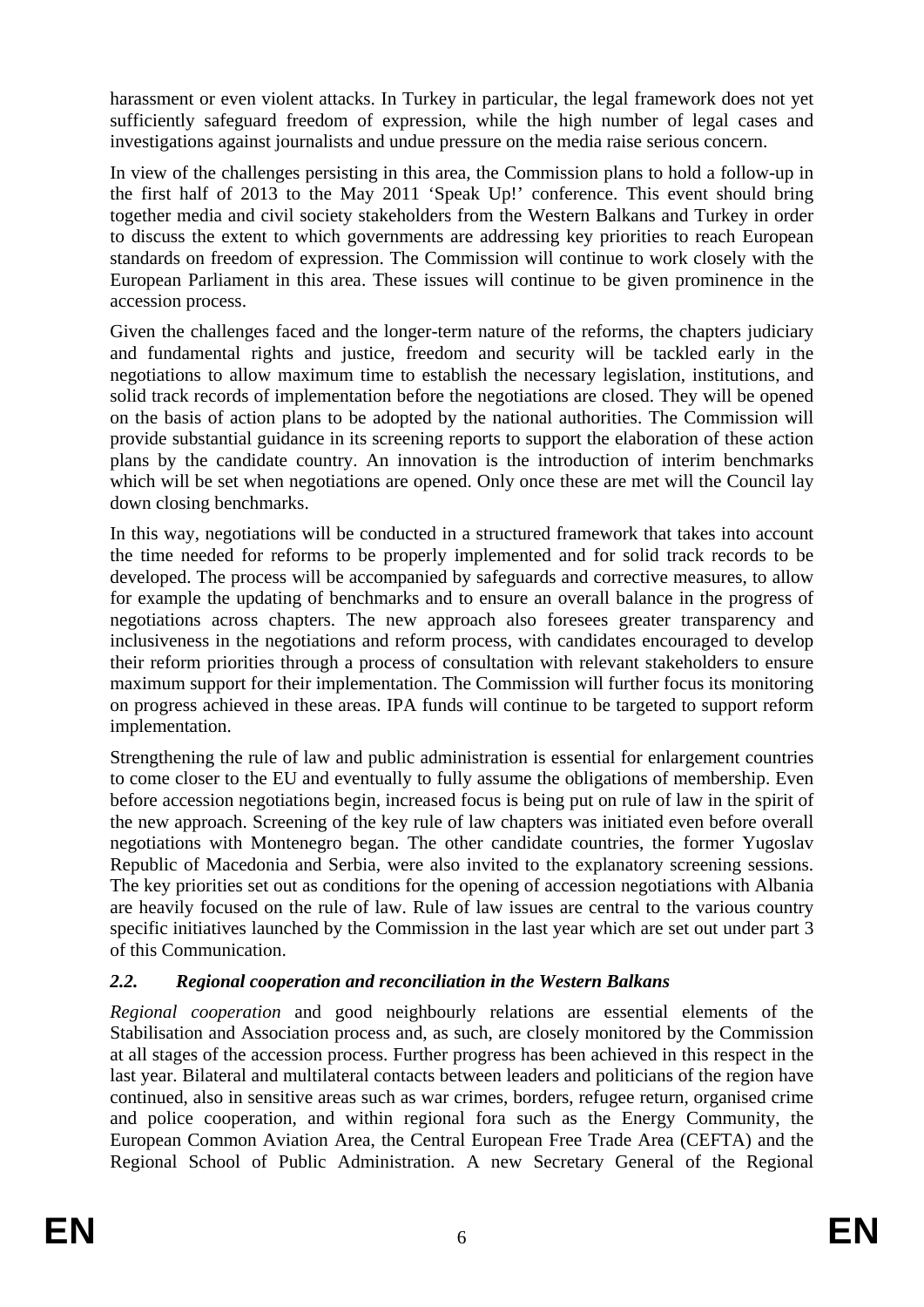Cooperation Council (RCC) was appointed. The Commission looks forward to the RCC further developing its role in regional cooperation as a platform for the promotion of issues of importance to the whole region and its EU perspective thus further mainstreaming regional cooperation in the countries' political agenda. Regional cooperation should be regionally owned and driven.

Disputes related to inter-ethnic or status issues, notably in Bosnia and Herzegovina and Kosovo<sup>\*</sup>, continue to hinder the functioning of institutions, frustrating the reform process, sometimes with broader regional implications. Pursuing their EU path is the best way for the countries to address these problems. Difficult ethnic-related issues can be successfully addressed through dialogue and compromise, as demonstrated by the on-going implementation of the Ohrid Framework Agreement in the former Yugoslav Republic of Macedonia. Differences over the status of Kosovo have continued to hamper the development of deeper relations with the EU. The issue of north Kosovo remains a major challenge. Progress on these issues will require all actors involved to work together in a constructive spirit.

New results were reached in the *Belgrade-Pristina dialogue* with agreements in the areas of regional cooperation and representation and integrated management of the border/boundary. The latter agreement is yet to be implemented. Serbia's interpretation of the agreement on regional cooperation and representation of Kosovo was eventually clarified and based on initial implementation is no longer hampering the inclusiveness of regional cooperation. Implementation of other agreements reached in the areas of freedom of movement, cadastre, civil registries, customs stamps and mutual acceptance of diplomas was uneven and have had so far limited impact on the ground. Further progress in this process must be achieved as a matter of urgency.

Voices calling for *reconciliation* are resonating more deeply among the population at large, laying stronger foundations to deal with war legacy issues such as war crimes, refugees and inter-ethnic tensions. Initiatives by NGOs and civil society such as the Youth Initiative for Human Rights, the Truth and Reconciliation Commission (RECOM), and the Igman Initiative play an important role in enhancing reconciliation among the citizens of the region and should be supported. Nonetheless, vigilance will still be required in the years to come to guard against nationalist reflexes. Governments and political leaders in particular need to do more to foster an environment conducive to dealing with the past. Those issues stemming from past conflicts, together with other open bilateral issues remain key challenges to stability in the Western Balkans and need to be urgently addressed. Resolving these issues will remove a major impediment to the Western Balkans' course towards the EU.

In terms of *war crimes*, completing the process of rendering justice for crimes committed during the wars in the former Yugoslavia is essential for lasting reconciliation. Cooperation with the International Criminal Tribunal for the former Yugoslavia (ICTY) has continued. This follows earlier decisive steps by the countries of the region providing a good basis for the ICTY to complete its work, even if some trials may continue past the previously indicated completion date of December 2014. With the work of the ICTY winding down, the governments concerned still face major challenges tackling impunity for war crimes within their own jurisdictions. With political will, increased focus of resources, further regional cooperation, and resolution of problems with the extradition of own nationals, the countries of the region can ensure justice is done for the thousands of victims of the wars. The issue of missing persons remains to be fully addressed. The Commission fully supports the on-going

<u>.</u> ∗

This designation is without prejudice to positions on status, and is in line with UNSCR 1244 and the ICJ Opinion on the Kosovo Declaration of Independence.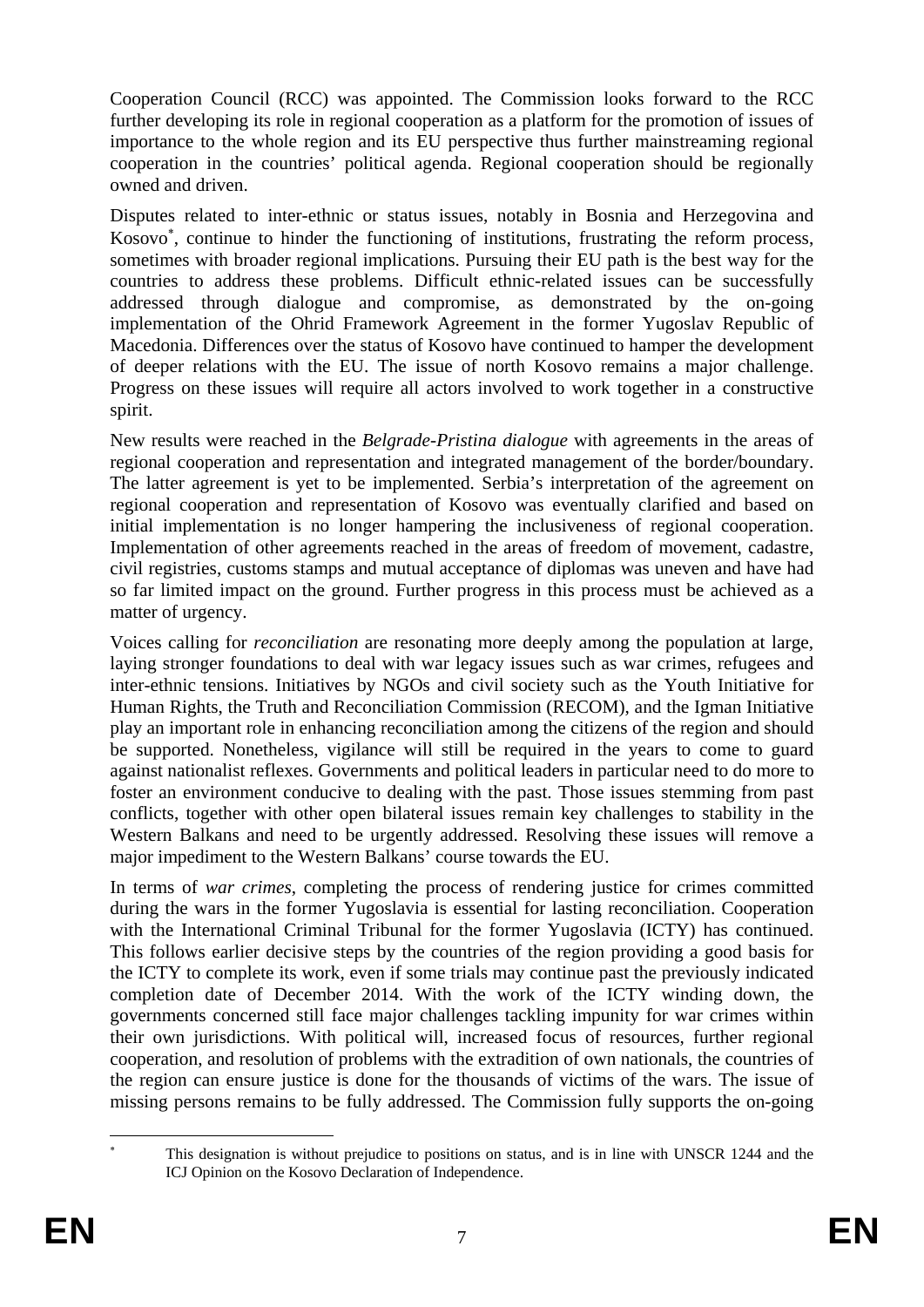investigation under EULEX auspices into the alleged crimes, including human organ harvesting, committed in the period during and after the conflict in Kosovo addressed in the Marty report endorsed by the Parliamentary Assembly of the Council of Europe.

As regards *refugees*, a ministerial declaration of Serbia, Croatia, Bosnia and Herzegovina and Montenegro was signed in November 2011 in Belgrade renewing political commitment to bring to a close the Sarajevo process*.* A Regional Housing Programme was agreed and presented at an international Donors' Conference in April 2012, at which the EU and the international community pledged further substantial financial support. National authorities need to ensure implementation of this programme, which aims to facilitate sustainable return of the most vulnerable refugees to their places of origin or local integration in the place of refuge. This would allow the final reception centres housing refugees and internally displaced persons (IDPs) from the region to be closed and the formal deregistration of the current 74,000 remaining refugees completed. The Commission welcomes these developments and calls on the countries to work with vigour to resolve the remaining refugee and IDP issues.

Issues related to *minorities* remain a key challenge in the Western Balkans. Overall, sound and elaborate legal frameworks are in place to provide for the protection of minorities. At the same time, implementation in practice is often complicated, in particular where there are links to recent conflicts. A general culture of acceptance of minorities needs to be encouraged, through education, activation of broad public debates and awareness raising. There is a need to deal proactively with cases of hate crime and discrimination. The Roma remain particularly disadvantaged across the region. The Commission will continue to support measures in this regard, including under the Roma Decade. Countries should implement the operational conclusions they have subscribed to at the Roma seminars held by the Commission in 2011.

In the spirit of good neighbourly relations, open *bilateral issues* need to be addressed by the parties concerned as early as possible during the enlargement process, with determination, taking into account the overall EU interests. There has been little progress on such issues over the past year. The Commission urges parties to make every effort towards solving outstanding disputes in line with established principles and means, including referring issues as appropriate to the International Court of Justice or other existing or ad hoc dispute settlement bodies. Bilateral issues should not hold up the accession process. The Commission stands ready to facilitate the creation of the necessary political impetus in the search for solutions and to support related initiatives. The border arbitration agreement between Slovenia and Croatia, the implementation of which began in the course of 2012, paves the way for solving this bilateral issue and is a good example of the way forward. The Commission underlines the importance of Croatia's declaration on promoting European values in South-East Europe and in particular Croatia's commitment that bilateral issues should not obstruct the accession process of candidate countries. As regards the former Yugoslav Republic of Macedonia, the Commission underlines that a negotiated and mutually acceptable solution, under the auspices of the UN, to the dispute over the name of the country remains essential. A solution needs to be found without further delay.

# *2.3. Economic and social challenges*

# *Strengthening economic recovery in the enlargement countries*

There is a mixed picture in terms of socio-economic developments in the enlargement countries. All enlargement countries have largely maintained overall macro-economic stability but fiscal risks have increased significantly in a number of them. The impact of the economic crisis is being felt throughout the region, with the Western Balkans falling back into recession in conditions of low levels of competitiveness, income and investment and of high and rising unemployment.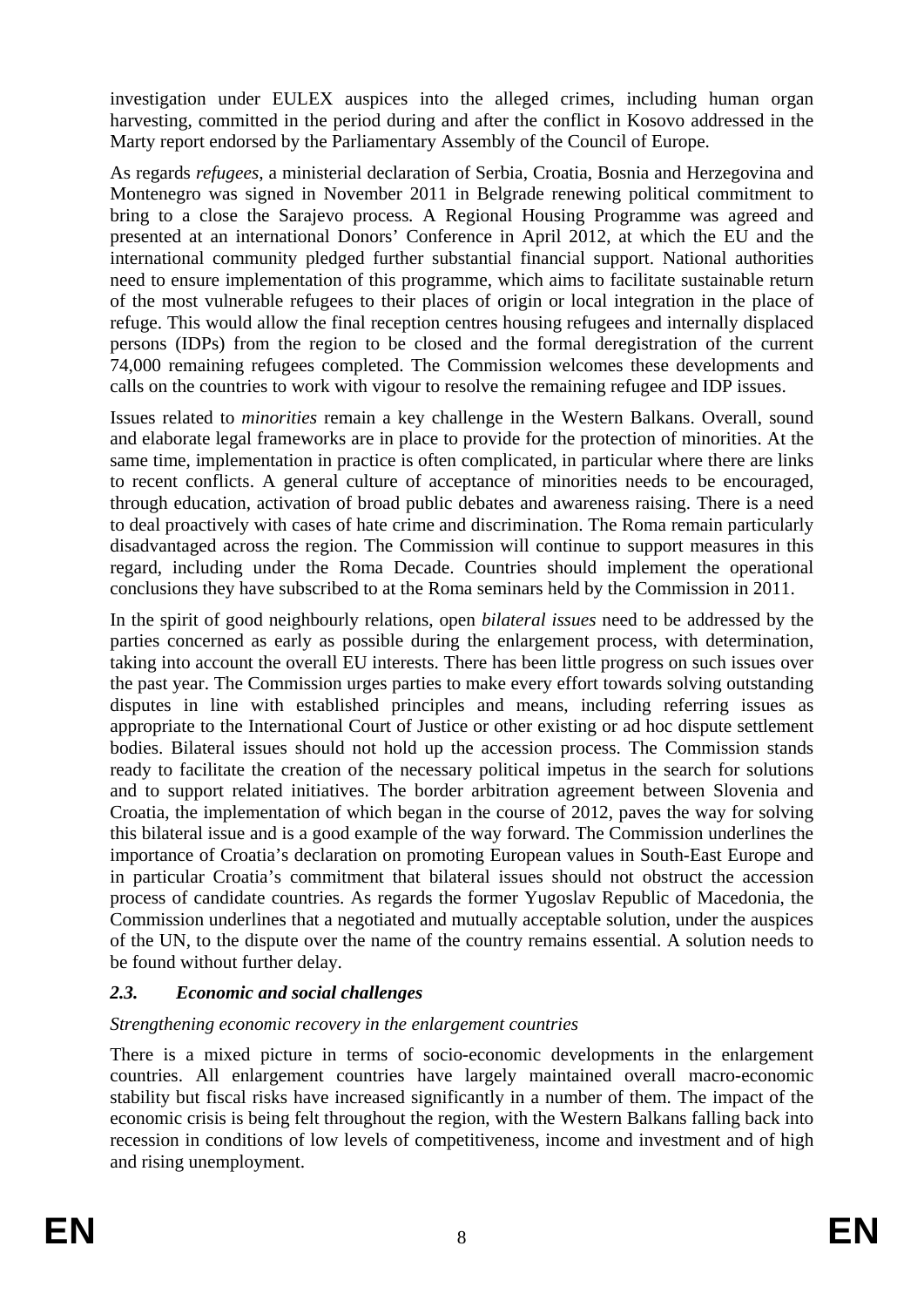The growth performance of the Turkish economy can be attributed to a large extent to prudent macro-economic policies and to reforms initiated well before the global crisis. Nevertheless, to sustain growth and further strengthen the economy much remains to be done. The positive momentum in the Turkish economy provides an opportunity to engage in further structural reforms, particularly in the areas of education, infrastructure, and labour market policy.

Following the collapse of the banking system, the Icelandic economy contracted in total by 12%. Recovery, based on both exports and strong domestic demand, started in 2011 and continued this year. Stabilisation of the economy was achieved through decisive restructuring and strengthening of the banking sector, consolidation of public finances and a prudent policy mix, albeit under the shelter of capital controls whose removal remains a challenge.

After slight recovery in 2010 and 2011, the majority of economies of the Western Balkans contracted again in 2012, following negative developments in the European Union. Croatia, Bosnia-Herzegovina and Serbia are back in recession. Albania, Kosovo and the former Yugoslav Republic of Macedonia are weathering the unfavourable conditions better. They continued growing as they have been able to sustain domestic demand and are less affected by reductions in trade. The financial sector has remained stable in all countries, although the quality of the loan portfolio has been further deteriorating.

The protracted depression has most visibly aggravated already difficult social conditions. Unemployment continued rising and is now on average 21% in the Western Balkans, but much higher in Bosnia and Herzegovina, Serbia, the former Yugoslav Republic of Macedonia and Kosovo. The young are particularly affected. More worrying still, favourable results in poverty reduction from the pre-crisis period are being reversed. The emerging middle class especially has become more vulnerable, with depleted household financial buffers and savings. Various opinion polls suggest that people's dissatisfaction with the economic and social situation is growing as many can often no longer afford basic goods and services. These trends, coupled with weaker growth this year or even a new recession, suggest a need for a much more pro-active policy response to alleviate deteriorating social conditions including unemployment and poverty for instance by encouraging investment, thus supporting job creation and by targeting better investments in the social sector.

There is awareness of the need of priority reforms and measures for growth and jobs. However, the political commitment to implement these reforms is often too weak. Revenue collection, budget planning and budget execution have not improved sufficiently over the years. Budget transfers remain ill targeted and do not contribute to improving the social situation. Labour markets remain largely unreformed and vocational education systems do not contribute to reductions in skills mismatch. As a result, workers often seek jobs abroad, which in the short term, benefits the economies through remittances and relief in unemployment; however, in the longer run it limits the potential for growth due to a smaller labour force and brain drain. On the microeconomic level, many countries have implemented reforms to facilitate company creation or have developed schemes to attract foreign investors, but the business environment remains hampered by the weak rule of law and the large informal sector.

The EU is committed to continue assisting the countries with policy advice and financial assistance and works closely with IFIs to channel favourable loans towards priority areas.

The Commission will continue associating enlargement countries with the Europe 2020 strategy. It will examine the possibility of more targeted use of SAA meetings to tackle the issues of competitiveness and employment. To that aim, and in line with the Europe 2020 approach, the enlargement countries are encouraged to consider national targets in the fields of employment, innovation, climate change, energy, education, poverty reduction and social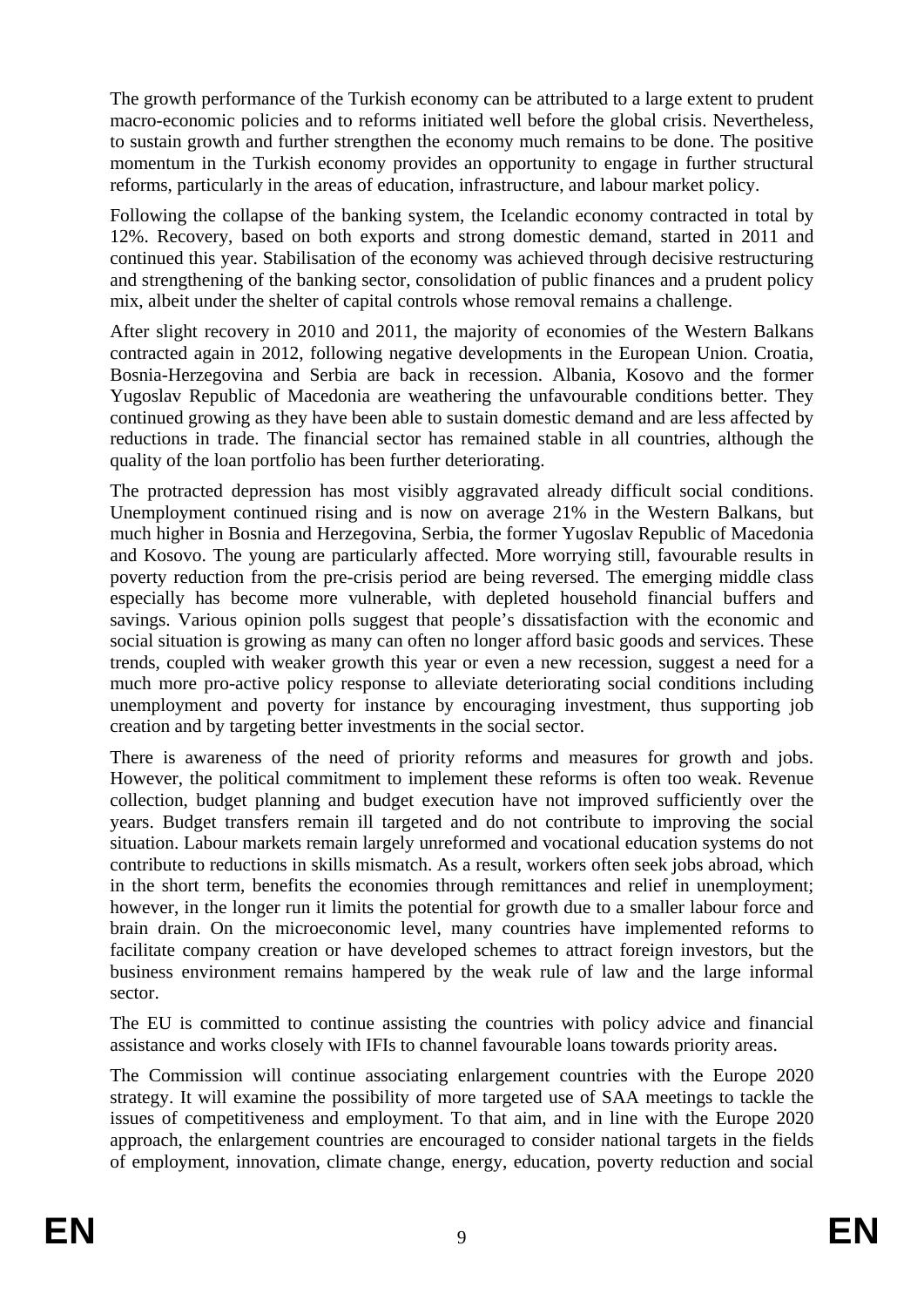inclusion. In addition, from 2013 onwards, the Commission will gradually start a dialogue with enlargement countries on employment and social reform programmes, pursuing a comprehensive approach to employment and social policy. The Commission will also promote improved participation in EU programmes, so enlargement countries can work with the Member States in the areas of flagship initiatives of the Europe 2020.

Regional policy groups and the RCC made good progress in adapting the Europe 2020 process to the regional needs and realities. This year, ministers responsible for trade and investment committed to regularly benchmark policies in the areas of regional trade, private research, entrepreneurship and employment creation. The Commission will support these joint reform efforts and the regional monitoring approach, including with IPA funds.

Enhanced regional economic cooperation can contribute to moderating the effects of the crisis. Regional trade represents on average around 17% of all trade in the region. Flows among CEFTA countries have been less affected by the crisis and have recently been recovering faster than trade with the EU. However, trade is dominated by food and commodities, with higher value added goods making up only a small share of trade flows. CEFTA has engaged in the process of liberalisation of selected services, which can provide all parties with important benefits. Integration of energy and transport markets is making the region more competitive and is creating the conditions to attract investors to these areas.

The Western Balkans Investment Framework (WBIF) was created to bring together national donors and IFIs to develop a pipeline of projects in the countries. Under the WBIF, the Commission, bilateral donors and IFIs are supporting  $\epsilon$ 8 billion worth of investments in transport, energy, the environment, climate change, the social sector and private sector / SME development. The WBIF will play an increasingly important role to help prepare and support those investments most needed for boosting growth and jobs.

### *EU economic governance and enlargement countries*

In view of the far reaching changes to the economic governance of the EU underway, it is important to continue to inform and further associate enlargement countries to this process, also considering their current high level of economic integration with the EU.

The European Commission has a number of instruments to keep enlargement countries informed about developments in EU economic policies. These include the regular bilateral political and economic dialogue as well as the multilateral economic dialogue between the Commission, EU Member States and Candidate Countries in the context of pre-accession fiscal surveillance.

The Commission will gradually adapt the economic surveillance of enlargement countries to the enhanced economic governance in the EU. To this end, the countries will be asked to strengthen their medium-term economic programmes, by putting more emphasis on the sustainability of their external position and on the main structural obstacles to growth, in line with the Europe 2020 strategy. More emphasis will also be given to further strengthening national fiscal frameworks, which need to comply with quality standards. The candidate countries will be asked to take strong political commitments to follow up on the agreed recommendations in the annual joint ECOFIN meeting. The joint ECOFIN and the preparations leading to this meeting as well as SAA fora will be used in addition to concentrating on economic and fiscal surveillance, to inform the candidate countries of other developments that are shaping EU economic governance, when appropriate.

Future explanatory screening meetings will also be used to familiarise countries with changes in obligations under economic and monetary union legislation, as well as the new financial supervision architecture. The Commission will examine the possibility of inviting to these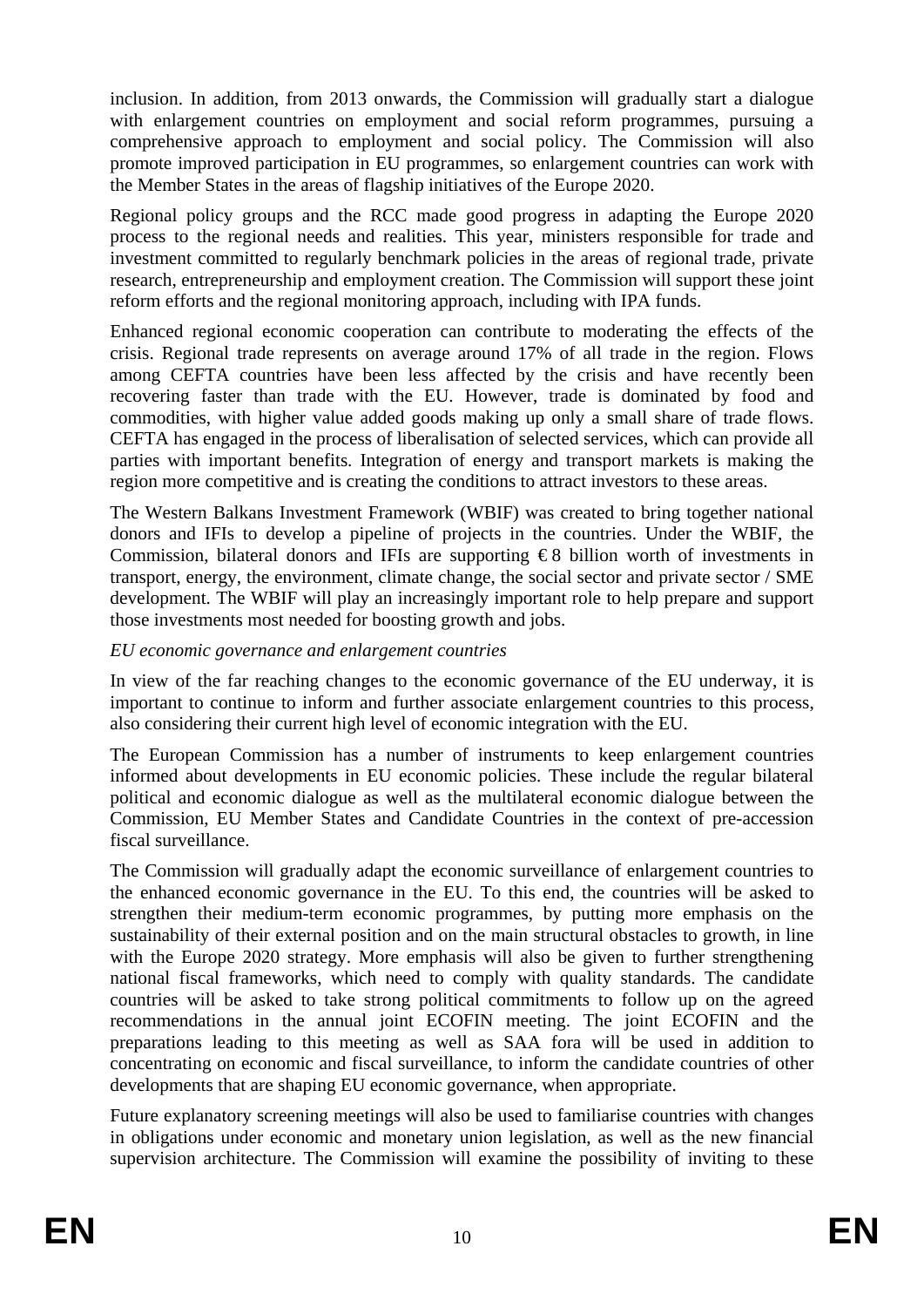meetings candidate countries with which negotiations have not yet started. The Commission may also organise additional screening meetings in the course of accession negotiations where significant new *acquis* has been adopted.

### **3. MAINTAINING THE ENLARGEMENT AND REFORM MOMENTUM**

The enlargement countries face many challenges especially in fields such as the rule of law, corruption, organised crime, the economy and social cohesion. In addition, in a context of economic stagnation, there are risks of a lurch towards populism and resistance to essential reforms. In the Western Balkans in particular it is crucial that the countries remain firmly on the path of reform, leaving the legacy of the past behind and investing in their European future. The EU shares an interest in the successful implementation of reforms. Enlargement is a joint endeavour. Maintaining the momentum for enlargement as well as for reforms are two sides of the same coin.

The Commission is increasingly seeking innovative approaches to dealing with challenges arising in the enlargement countries and in the accession process. The criteria and conditions for membership remain the same. However, in many areas country-specific, tailor-made approaches to dealing with difficult situations, including blockages in the accession process, are necessary. This applies not only to the rule of law and public administration reform, but also as regards democratic strengthening, good governance and economic and social issues. Such initiatives are injecting momentum into reforms. They do not replace accession negotiations but form a bridge to them.

Building on the 2011 Strategy paper for Enlargement and the Council conclusions of December 2011, a positive agenda for EU-Turkey relations was launched in May 2012, with the aim of supporting the accession negotiation process, in line with the Negotiating Framework and the relevant Council conclusions. The agenda covers a broad range of areas of common interest including political reforms, foreign policy dialogue, alignment with the EU *acquis*, visas, mobility and migration, trade, energy, the fight against terrorism and participation of Turkey in EU programmes.

With the former Yugoslav Republic of Macedonia, a High Level Accession Dialogue (HLAD) was launched in March 2012 in Skopje. The HLAD put EU integration to the forefront of the domestic agenda, giving it a new boost by ensuring a structured, high level discussion on the main reform challenges and opportunities. The key issues include freedom of expression, rule of law and ethnic relations, challenges for electoral reform, public administration reform, strengthening of the market economy and good neighbourly relations. The Government is making progress addressing the ambitious reform targets included in its roadmap defining the specific measures and time frame for their delivery.

In Albania, the Commission has worked closely with the government and opposition to help this country overcome political obstacles to further electoral and parliamentary reforms and to create an environment conducive to further progress, in particular in support of the EU agenda. This allowed for a revision of the action plan addressing the Commission Opinion's key priorities in a transparent and participatory process. With the EU agenda at the forefront of Government activity, concrete results are being achieved with the deliverables set out in the plan, including in the area of parliamentary and electoral reform, the rule of law and human rights.

With Bosnia and Herzegovina, a High Level Dialogue on the Accession Process (HLDAP) was launched in Brussels in June 2012. This initiative aims to help the country to move forward in the EU accession process by explaining the requirements and the methodology of accession negotiations and, concretely, what is expected from a country in the EU accession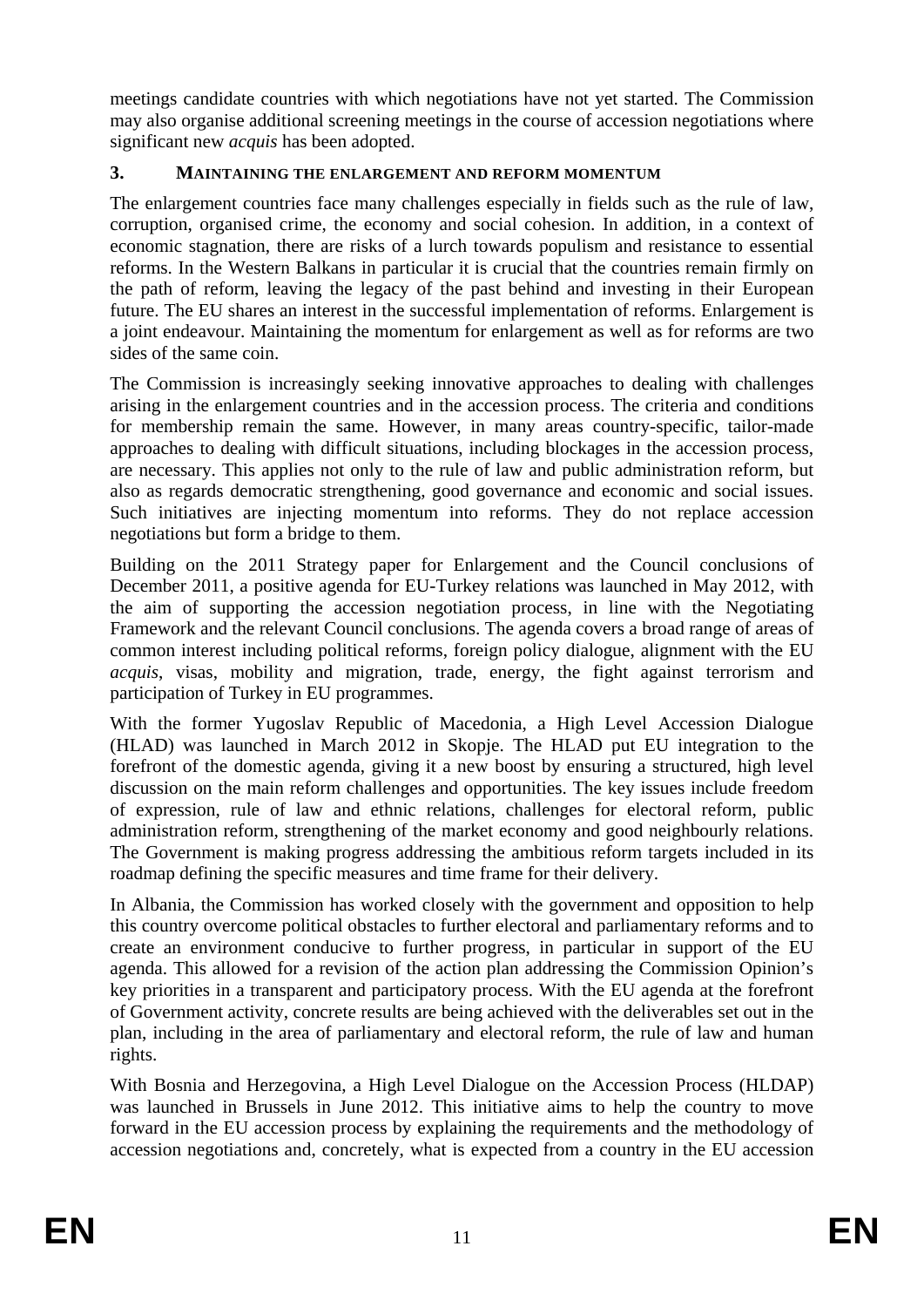process. It is meant to keep up the political momentum on the EU agenda despite the on-going political crisis. The June meeting resulted in joint conclusions and a Roadmap for EU integration aimed at meeting the conditions for the entry into force of the Stabilisation and Association Agreement (SAA) and for a credible EU membership application. This required a co-ordination mechanism between all competent levels of authority regarding EU matters, so that the country can speak in this respect with one voice. The Commission regrets that the results so far remain below expectations. The Structured Dialogue on Justice launched with Bosnia and Herzegovina in 2011 has positively impacted the implementation of the Justice Sector Reform Strategy 2009-2013.

The European Commission and Kosovo launched a Structured Dialogue on the Rule of Law in May 2012. This Dialogue is designed to help Kosovo address challenges in the field of the rule of law, which is a key concern for the Western Balkans as a whole. At this stage, the Commission will focus on the judiciary, the fight against organised crime and corruption.

The Commission will continue to pursue these and other initiatives with the aim of maintaining the momentum and transformative power of the accession process, and ensuring the responsiveness of enlargement policy.

## **4. PROGRESS IN THE ENLARGEMENT COUNTRIES AND THE WAY FORWARD 2012-13**

# *4.1. Western Balkans*

# **Croatia**

In parallel to this Communication, the Commission has adopted a Communication on the main findings of the comprehensive monitoring report on Croatia's state of preparedness for EU membership. The Commission will continue to monitor the commitments made in the course of accession negotiations by Croatia until the date of accession, with a Communication on a final monitoring report foreseen for spring 2013.

## **Montenegro**

On 29 June 2012, the European Council endorsed the decision of the Council, based on a Commission report, to open accession negotiations with Montenegro. Negotiations were opened at the first Inter-Governmental Conference the same day. The accession negotiations will be conducted in line with the negotiating framework adopted by the Council which integrates the new approach for the chapters on judiciary and fundamental rights and justice, freedom and security, thereby reinforcing the focus on the rule of law in the course of negotiations.

The opening of accession negotiations reflected Montenegro's continued progress on key reforms. Montenegro sufficiently meets the political criteria. The legislative and institutional framework and policies have been improved with a view to strengthening the functioning of the parliament, the judiciary, anti-corruption policy, human rights and protection of minorities. The on-going constitutional and public administration reforms have further advanced. Montenegro continued to implement its obligations under the Stabilisation and Association Agreement (SAA) smoothly. It has continued to play a constructive role in the region and to respect its international commitments.

Montenegro needs to invest more effort to further develop a track record in the area of rule of law with the aim of irreversible reform implementation, in particular with respect to organised crime and corruption cases, including at high level. Montenegro needs to complete the process of constitutional change in order to safeguard the independence of the judiciary. Accountability of the judiciary remains an issue of concern. Given the small size of the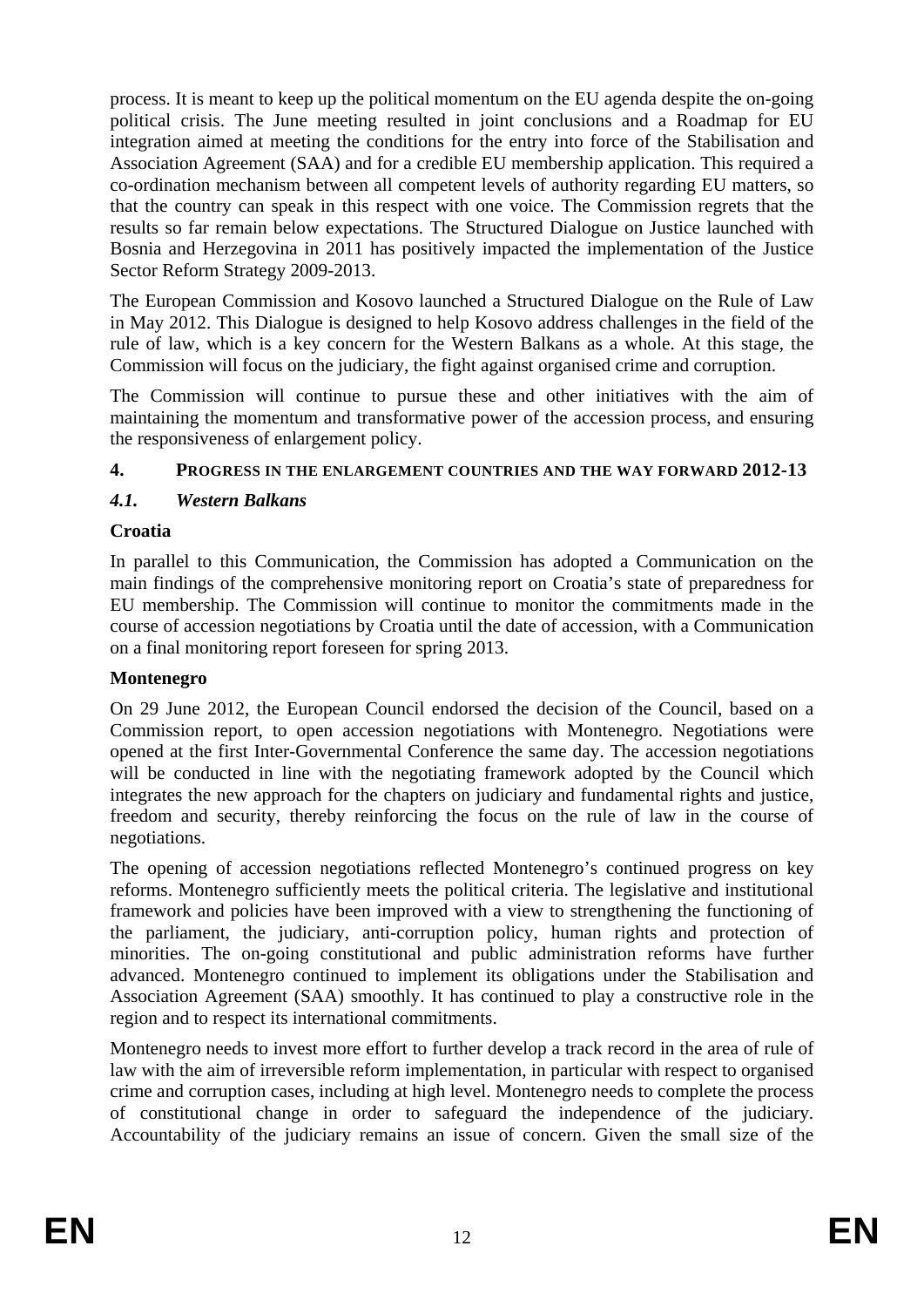Montenegrin administration, putting in place the necessary administrative capacity to implement the *acquis* will also be a cross-cutting challenge.

In line with the new approach and following the invitation of the European Council of December 2011, the Commission already initiated the screening of the chapters on judiciary and fundamental rights and on justice, freedom and security in spring 2012. Screening of the other chapters began in September 2012 and is expected to finish in summer 2013.

The Commission will continue to support Montenegro in implementing EU-related reforms.

## **The former Yugoslav Republic of Macedonia**

The former Yugoslav Republic of Macedonia was granted candidate status in 2005. In 2009, the Commission assessed that the country sufficiently met the political criteria and recommended the opening of negotiations. This recommendation was reiterated by the Commission in 2010 and 2011 and now in 2012. The Commission strongly believes that moving the accession process of this country to its next stage is necessary in order to consolidate the pace and sustainability of reforms, in particular as regards the rule of law, as well as to strengthen inter-ethnic relations. The region as a whole would benefit.

The country continues to fulfil its commitments under the Stabilisation and Association Agreement (SAA). The Commission maintains its proposal to move to the second stage of the association and encourages the Council to act on this without further delay, in line with the relevant provision of the SAA.

The country continues to sufficiently meet the political criteria. The government has put the EU agenda at the centre of its activity. The High Level Accession Dialogue (HLAD) with the Commission served as a catalyst for accelerating reforms and has contributed to substantial progress in a number of key policy areas. The government has submitted proposals to Parliament for improvement of the legislative framework for elections, and, in the area of freedom of expression, for the decriminalisation of defamation. The first government review of the implementation of the Ohrid Framework Agreement provides a useful tool for strengthening inter-community dialogue.

The reform momentum needs to be sustained in all areas of the political criteria in particular to ensure implementation. In particular, the rule of law, including as regards freedom of expression, needs to be strengthened. The roundtable process of dialogue between the government and the Association of Journalists should continue to be a useful forum for addressing key challenges relating to the media. Tension between communities following violent incidents in the first half of 2012 caused concern. The government responded with maturity to this challenge and needs to build on this to further strengthen inter-ethnic relations and reconciliation, also in light of the debate concerning the status of victims of the 2001 conflict.

As we approach the 20th anniversary of the entry of the former Yugoslav Republic of Macedonia into the United Nations, the dispute over its name with Greece remains unresolved. A dialogue under the auspices of the UN has been on-going since the 1990s and it is complemented since 2009 by bilateral contacts, including at Prime Ministerial level. However, these processes have so far not yielded any results. In December, the International Court of Justice found that Greece had breached its Interim Accord with the country by objecting to its admission to NATO at the Bucharest Summit in 2008. Maintaining good neighbourly relations, including a negotiated and mutually acceptable solution to the name issue, under the auspices of the UN, remains essential. A solution needs to be found without further delay. Actions and statements which could negatively impact on good neighbourly relations should be avoided.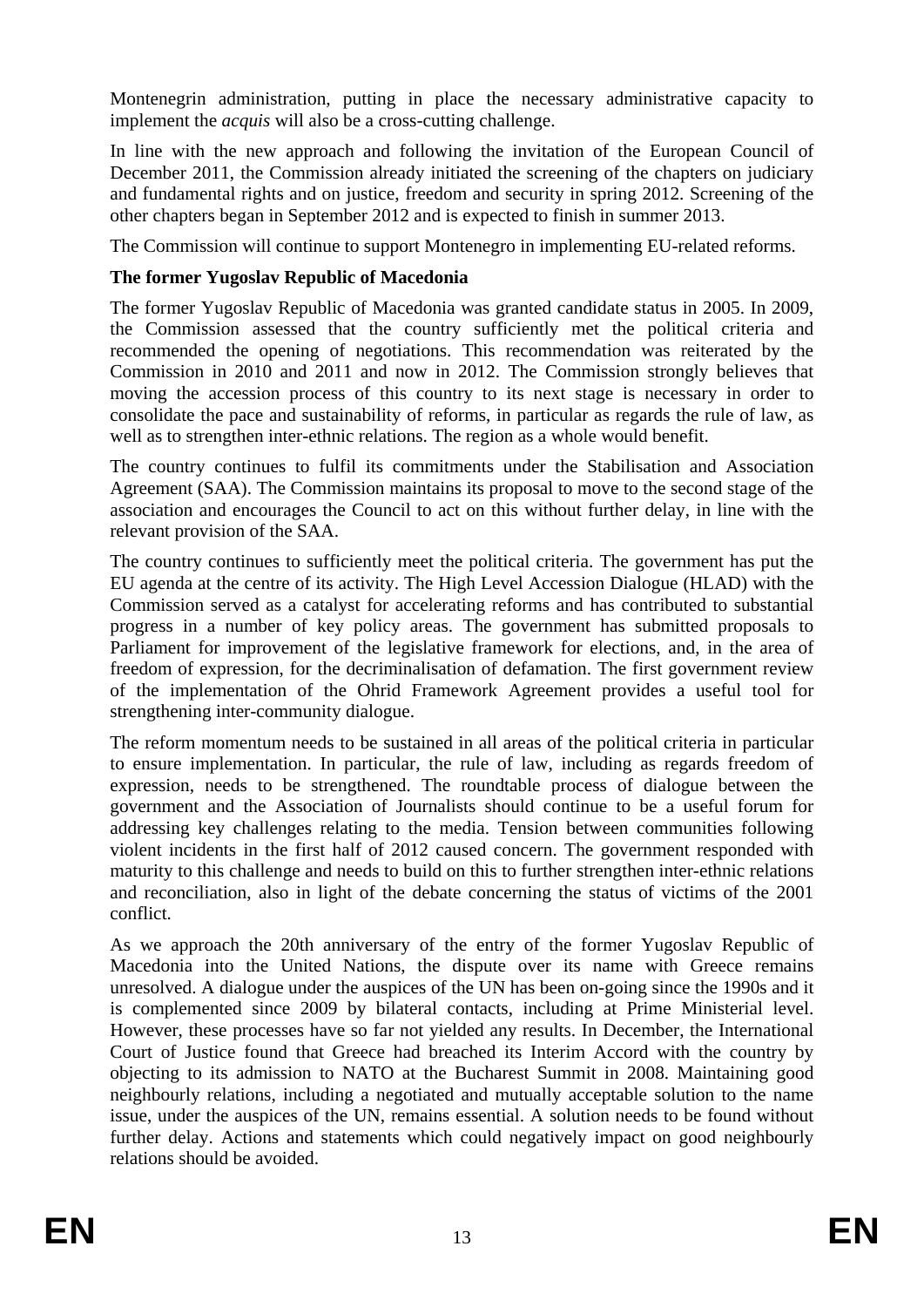### **Serbia**

The European Council of March 2012 granted Serbia the status of candidate country.

The stability and functioning of institutions was ensured in the lead up to as well as in the aftermath of elections held at presidential, parliamentary and local level and in Vojvodina. Despite a slowdown of legislative activity in the electoral context, some progress was noted in the implementation of reforms in most areas. Serbia maintained full cooperation with the International Criminal Tribunal for the former Yugoslavia (ICTY). Serbia is implementing smoothly its obligations under the Interim Agreement/Stabilisation and Association Agreement. Results were achieved in the dialogue with Pristina, but implementation of agreements reached was uneven. Two recent developments in this regard are Serbia's signature of the IBM technical protocol and clarification of Serbia's interpretation of the agreement on regional cooperation and representation of Kosovo which, based on initial implementation, is no longer hampering the inclusiveness of regional cooperation. Serbia's new leadership has underlined its commitment to implement all agreements already reached in the dialogue with Pristina as well as to begin tackling the broader political issues. Fulfilment of this commitment is key to moving to the next phase of Serbia's EU integration.

Serbia continues on its way to sufficiently fulfilling the political criteria and the conditions of the Stabilisation and Association process. Serbia needs however to pay particular attention to the rule of law, notably the judiciary where recent setbacks underline the need for renewed commitment to pursue reforms, and ensure its independence, impartiality and efficiency, also taking into account the recent rulings of the Constitutional Court and the need to restore the confidence of citizens following the shortcomings in the judicial reappointment process. Also in light of recent events, special attention must be paid to the rights of vulnerable groups and to the independence of key institutions such as the Central bank. Serbia should also continue to constructively engage in regional cooperation and strengthen relations with neighbouring countries. The momentum of reforms needs to be re-invigorated and further progress made towards a visible and sustainable improvement of relations with Kosovo.

With a view to recommending that negotiations for accession to the European Union should be opened with Serbia, and in line with the Council Conclusions of 5 December 2011, the Commission will present a report as soon as it will have assessed that Serbia has achieved the necessary degree of compliance with the membership criteria and the conditions of the Stabilisation and Association process, and in particular the key priority related to Kosovo, as set out in the Council conclusions. A visible and sustainable improvement in relations between Serbia and Kosovo is needed so that both can continue on their respective paths towards the EU, while avoiding that either can block the other in these efforts.

## **Albania**

The political agreement of November 2011 between ruling majority and opposition marked the end of a long period of political stalemate stemming from the 2009 parliamentary elections. This agreement set out to address electoral and parliamentary reform and to create the political climate for joint reform efforts in other areas. As a result, political dialogue and cooperation has improved considerably allowing for progress in core reform areas. The Presidential elections were conducted in line with the Constitution, but the political process surrounding the elections was not as inclusive as expected. Despite a subsequent temporary slow-down in reforms, the political agreement is being implemented.

Albania has made good progress towards fulfilling the political criteria for membership of the EU, delivering a number of reforms against the twelve key priorities of the Commission's 2010 opinion. Overall, Albania has continued to implement the Stabilisation and Association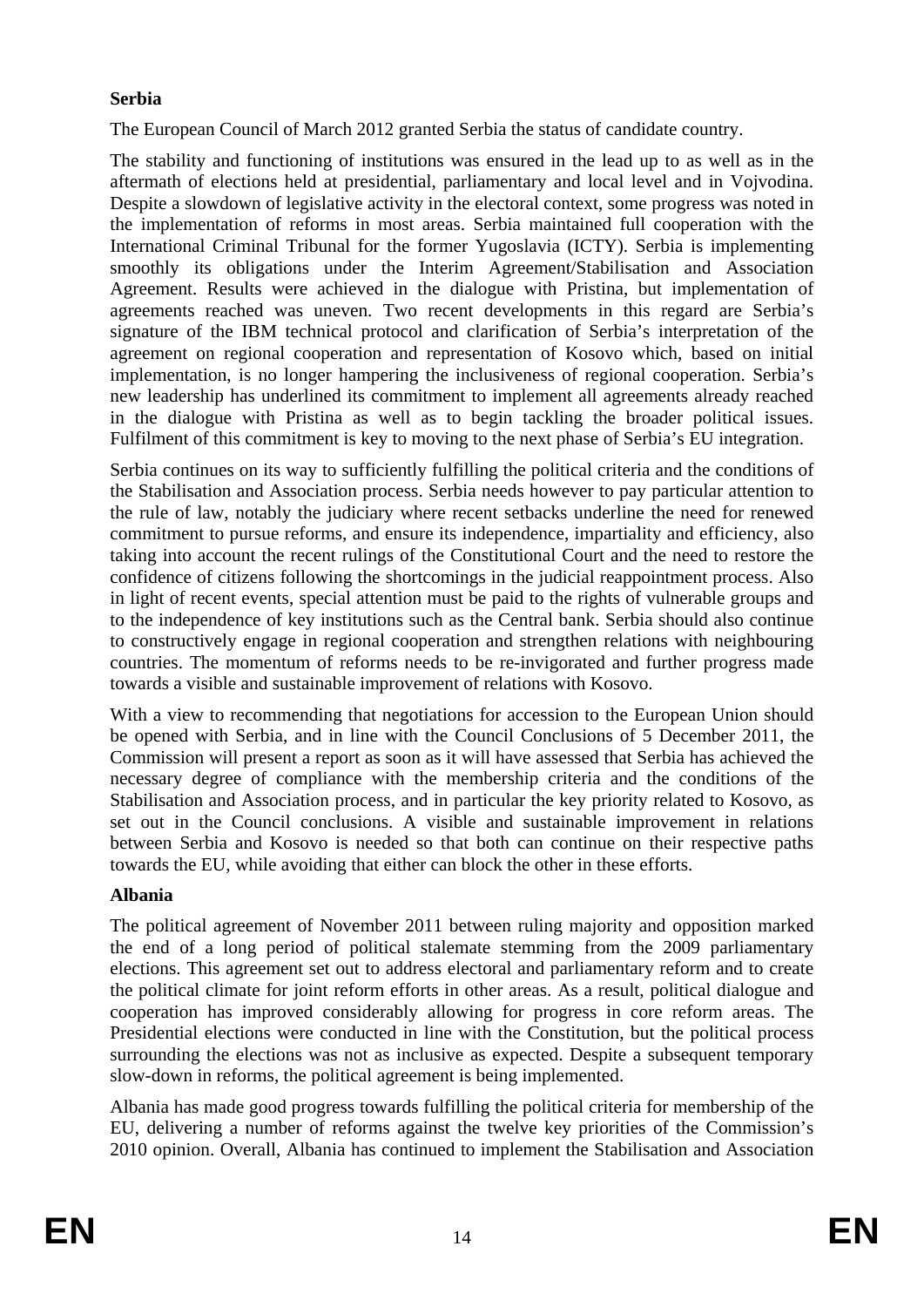Agreement smoothly and to play a constructive role in the region. Albania has met four of the key priorities, namely those concerning the proper functioning of parliament, the adoption of pending laws requiring a reinforced majority, the appointment of the Ombudsman and the hearing and voting processes for key institutions and the modification of the legislative framework for elections.

Albania is well on its way towards meeting the two key priorities regarding public administration reform and improving the treatment of detainees. Good coordination of the EU integration process by government and effective cooperation by the opposition allowed moderate progress on the key priorities covering justice reform and the fight against corruption, by for example reforming the immunity system of public officials and judges and adopting the law on administrative courts. Progress was also achieved in the remaining key priorities concerning fighting organised crime, property reform, as well as anti-discrimination policies, notably women's rights, including some significant steps, notably an increase of seizures of criminal assets, the adoption of a comprehensive strategy on property reform, and amendments to the criminal code strengthening sanctions for domestic violence.

Albania needs to build on progress achieved and take concrete steps to accelerate the fight against corruption and the reform of the judiciary in order to ensure its independence, efficiency and accountability. Reforms in public administration and the judiciary need to be completed and the parliamentary rules of procedure revised. Further attention is needed to implement commitments in the area of human rights including the living conditions of the Roma community. Continuing political dialogue on reform remains necessary in view of ensuring the smooth functioning and further strengthening of the country's democratic institutions. Parliamentary elections in Summer 2013 will be an important test of the new electoral law and of continued cross-party commitment to reform. Maintaining the reform momentum, with particular focus on implementation of legislation and policies in the area of rule of law, will be essential.

## **Bosnia and Herzegovina**

The establishment of the executive and legislative authorities was completed with the agreement on a State-level Government after sixteen months of political stalemate following the October 2010 general elections. The formation of the new Council of Ministers and the adoption of two key EU-related laws initially produced a shift of focus towards EU integration. This momentum was not maintained, however. The political consensus that had emerged was lost and progress on the EU agenda stalled. A reshuffle of State, Federation and Cantonal authorities has begun but remained blocked by political disputes and legal challenges. Bosnia and Herzegovina has made limited progress towards meeting the political criteria. There has been little progress in achieving more functional, coordinated and sustainable institutional structures. Substantial efforts are needed to reinforce the justice sector, in line with the priorities identified in the context of the EU-Bosnia and Herzegovina structured dialogue on justice. Efforts also need to be stepped up in the fight against corruption and organised crime and in pursuing public administration reform.

A shared vision among the political representatives on the overall direction and future of the country and its institutional set-up for a qualitative step forward on the country's EU path remains absent.

The need for an effective coordination mechanism between various levels of government for the transposition, implementation and enforcement of EU laws remains to be addressed as a matter of priority so that the country can speak with one voice on EU matters and make effective use of the EU's pre-accession assistance. To that effect, a High Level Dialogue on the Accession Process (HLDAP) was launched in Brussels on 27 June.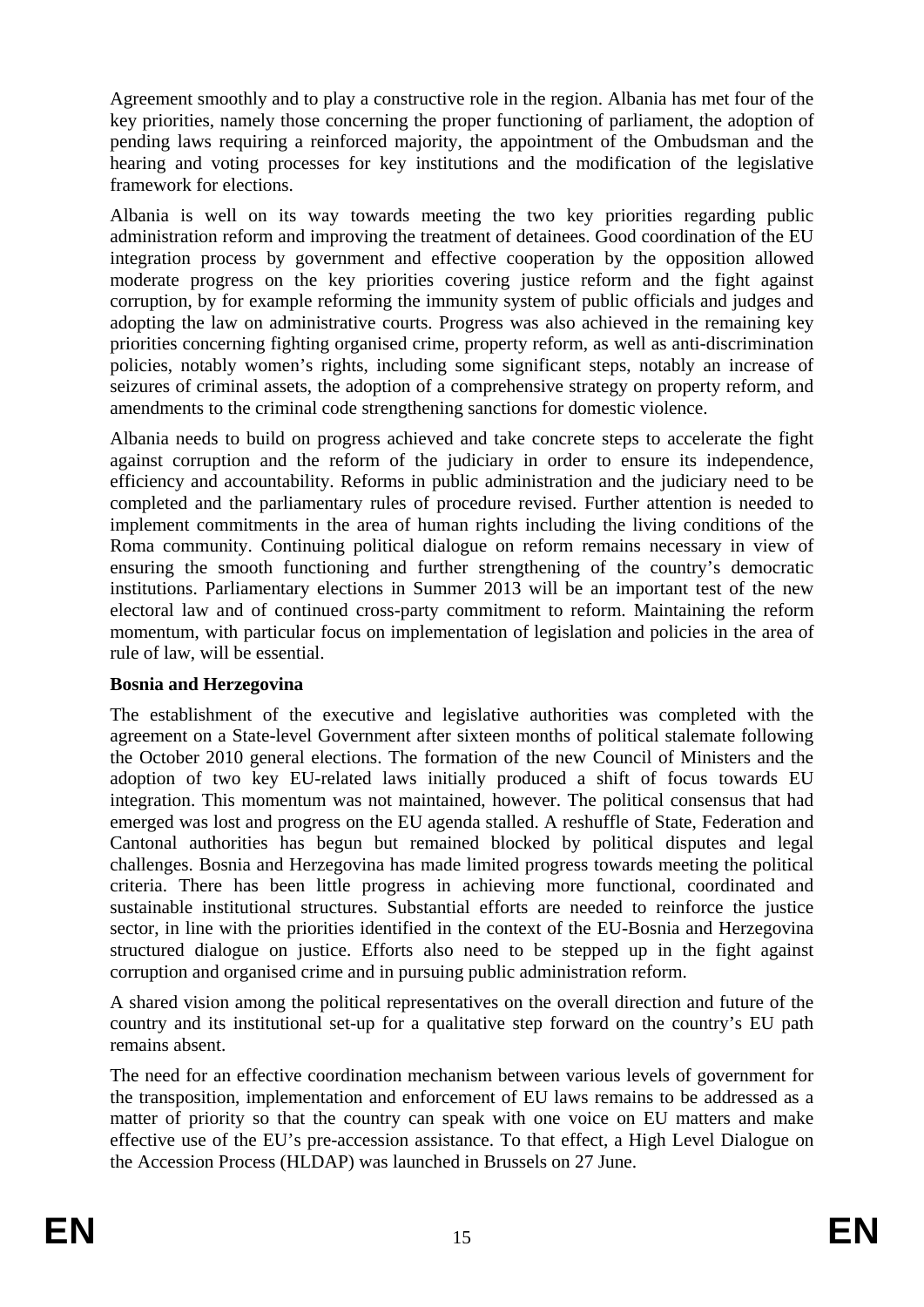An internal roadmap on EU integration aimed at meeting the conditions for the entry into force of the Stabilisation and Association Agreement (SAA) and for a credible membership application, as defined by the relevant Council Conclusions, was agreed but the timeline for a political agreement to amend the Constitution to comply with the European Court of Human Rights (ECtHR) ruling on ethnic discrimination regarding representation in the institutions of the country (Sejdic-Finci case) by 31 August was not met. In August, three political parties submitted to the Parliamentary Assembly separate but uncoordinated proposals to amend the Constitution. The persistent delay in harmonising the Constitution with the ECthHR's Sejdic-Finci ruling remains an issue of serious concern. To fulfil the country's obligations under the IA/SAA, a credible process must be put in place for addressing the ECtHR decision and the implementation of the country's State Aid obligations is also required.

Bosnia and Herzegovina's governance continues to involve an international presence with an executive mandate. In May, the Peace Implementation Council Steering Board endorsed the decision of the Office of the High Representative to suspend supervision and close the office in Brcko on 31 August following the substantial progress achieved in the implementation of the Brcko Final Award. The Brcko office was subsequently closed on 31 August. The EU opened offices in Brcko, Mostar and reinforced the existing office in Banja Luka.

Following the decoupling of the European Union Special Representative (EUSR) mandate from the Office of the High Representative, the EU has, through its enhanced presence, taken the lead in a number of areas in assisting the authorities to implement the objectives of the EU agenda. In this regard, the EU will continue to strengthen its support for the country's institutions.

Significant further efforts are needed to meet the remaining requirements, to facilitate the transition from a country with an international system of governance and security towards a country with domestic institutions in full ownership of its political and legislative process- in line with the requirements for a country aspiring to become a member of the EU. Overarching these issues is the need for a stable political environment with the EU agenda at the heart of the political process. The political will to reach an agreement based on compromise is key to realising the EU aspirations of the country and its citizens.

## **Kosovo**

In parallel to this Communication, the Commission has adopted a Communication on a Feasibility Study for a Stabilisation and Association Agreement with Kosovo.

# *4.2. Turkey*

Turkey is a key country for the EU, considering its dynamic economy, its strategic location and its important regional role which contribute to the EU's foreign policy and energy security. Turkey is already integrated to a large extent into the EU through the Customs Union and has become a valuable component of Europe's competitiveness. Conversely, the EU remains the key anchor for Turkey's economic and political modernisation. Both sides would benefit from further development of these links.

The potential of the EU-Turkey relationship can be fully tapped only within the framework of an active and credible accession process. The accession process remains the most suitable framework for promoting EU-related reforms, developing dialogue on foreign and security policy issues, strengthening economic competitiveness and increasing cooperation in the field of energy and justice and home affairs. This process must respect the EU's commitments and the established conditionality.

In this context, a positive agenda in the relations with Turkey was launched by the Commission in May 2012 to revive the accession process after a period of stagnation and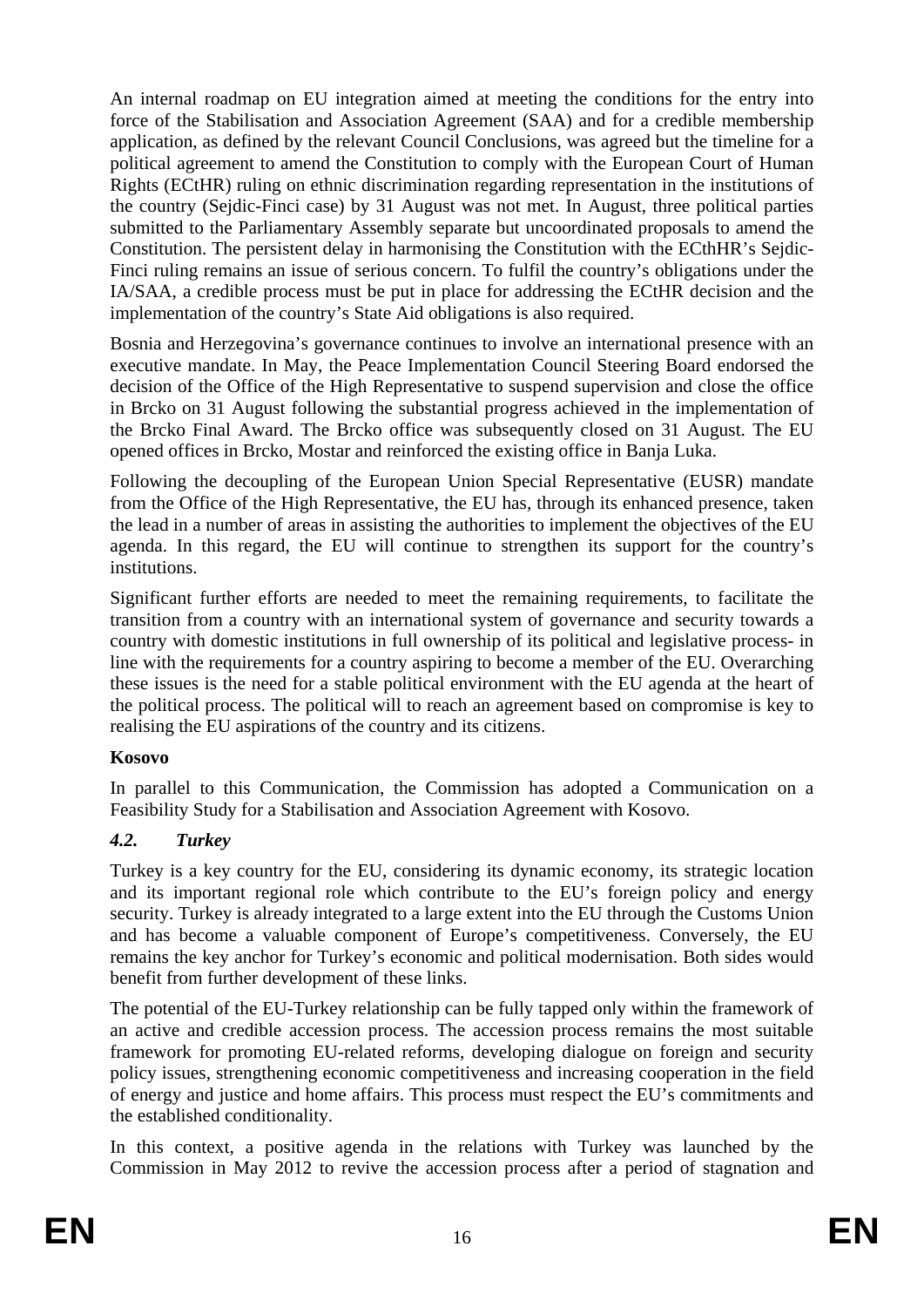bring fresh dynamism to the EU-Turkey relations. The positive agenda is not an alternative to the accession negotiations but rather a way of supporting them. It focuses efforts on areas of common interest such as legislative alignment, enhanced energy cooperation, visa, mobility and migration, Customs Union, foreign policy, political reform, counter terrorism and increased participation in people-to-people programmes. Six of the eight working groups, which have been established under the positive agenda to support alignment with the *acquis*, have come together for their first meeting. Turkey's active support to the positive agenda and its European perspective remains essential. It is in the interest of both the EU and Turkey that accession negotiations regain their momentum, not least to ensure the EU remains the benchmark for reforms in Turkey.

Moreover, the Council invited the Commission to establish a broader dialogue and cooperation framework between the EU and Turkey to address the full range of Justice and Home Affairs policy fields. The Council also invited the Commission to take steps towards visa liberalisation as a gradual and long term perspective, in parallel with the signature of the readmission agreement between Turkey and the EU. After it was initialled in June, it is now crucial that Turkey signs the readmission agreement to allow for implementation of the visa liberalisation roadmap to start.

Given Turkey's further development as potential energy hub and the common challenges it shares with the EU, the Commission and Turkey also decided to enhance their cooperation on a number of important energy issues.

The political dialogue with the EU on foreign and security policy intensified significantly. Developments in Turkey's and the EU's joint neighbourhood confirmed the important role and valuable contribution of Turkey to the EU's foreign policy and energy security. Turkey continued to play a positive role supporting reform movements in countries in North Africa and the Middle East. Cooperation on Syria is intense. Political dialogue meetings, including at Ministerial level, addressed foreign policy issues of common interest to the EU and Turkey, such as North Africa, the Middle East, Western Balkans Afghanistan/Pakistan and the Southern Caucasus.

The Turkish economy continues growing strongly but sizeable external imbalances and significant inflationary pressures remain the largest threats to macroeconomic stability. The high incidence of informal employment, segmented labour markets and the completion of the reform of trade union legislation remain a challenge. The Commission is examining ways to address Turkey's concerns under the Customs Union, including on the Free Trade Agreements concluded by the EU with third countries. At the same time it underlines the desirability to modernise the Customs Union and the need to resolve the irritants which impede trade between Turkey and the EU. The Commission has asked the World Bank to carry out an assessment of the functioning of the Customs Union – with the ultimate objective to modernise it.

The Commission will continue work to implement the positive agenda to lend new dynamism to the accession process and enable a more constructive relationship.

Concerns are growing regarding Turkey's lack of substantial progress towards fully meeting the political criteria. The situation regarding the respect of fundamental rights on the ground continues to be the source of serious preoccupation – despite recent improvements to various legal provisions in this area. There are recurring infringements of the right to liberty and security and to a fair trial, as well as of the freedom of expression, assembly and association, through the disproportionate application of the legislation on terrorism and organised crime. It is important that Turkey addresses all issues regarding the independence, impartiality and efficiency of the judiciary. Further restriction of the freedom of the media in practice and the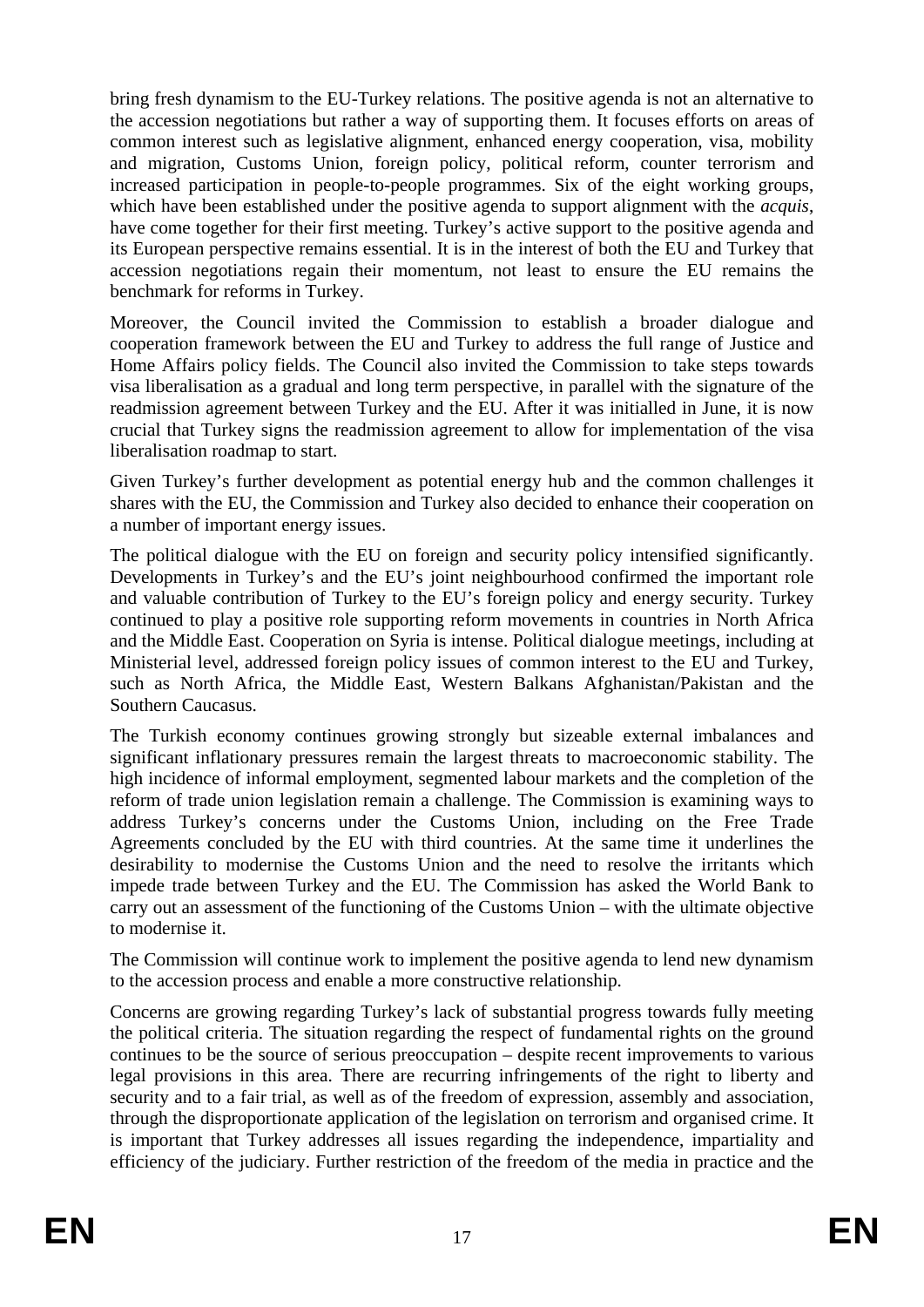growing number of court cases against writers and journalists remain serious issues. As a consequence, self-censorship is increasingly widespread. The Commission welcomes the commitment of the Turkish government to present swiftly the fourth judicial reform package and calls for it to address all the core issues which are presently affecting the exercise of freedom of expression in practice.

In addition, the Kurdish issue remains a key challenge for Turkey's democracy and a political solution is urgently required. Overall, Turkey still needs to devote significant further efforts to reach the highest standards of democracy and human rights. The on-going work on a new Constitution provides an important opportunity in this respect.

Terrorist attacks by the PKK, which is on the EU list of terrorist organisations, intensified significantly, in particular over the past few months. Terrorist attacks were strongly and repeatedly condemned by the EU. The EU and Turkey maintain an active counter-terrorism dialogue, and the fight against terrorism is an important aspect of the positive agenda for Turkey.

Turkey has frozen its relations with the rotating *Presidency* of the Council of the EU during the second half of 2012, including by refusing to attend any meeting chaired by the Cyprus Presidency. The Commission reiterates its serious concerns with regard to Turkish statements and threats and calls for full respect of the role of the Presidency of the Council, which is a fundamental institutional feature of the EU provided for in the Treaty.

Talks under the auspices of the UN Secretary General to find a comprehensive settlement to the Cyprus issue reached a deadlock in spring 2012. A comprehensive settlement is in the interest of all sides since it would enhance stability in the Southeast Mediterranean, offer new economic opportunities to Member States and Turkey and give a strong boost to Turkey's EU accession negotiations. Turkey is therefore called upon to engage positively with all parties in order to facilitate a successful completion of the process.

The EU has also stressed all the sovereign rights of EU Member States which include entering into bilateral agreements, and exploring and exploiting their natural resources, in accordance with the EU *acquis* and international law, including the UN Convention on the Law of the Sea. In line with the repeated Council and Commission positions from previous years, the Commission reiterates that it is urgent that Turkey fulfils its obligation of fully implementing the Additional Protocol and makes progress towards normalisation of bilateral relations with the Republic of Cyprus. It also urges the avoidance of any kind of threat, source of friction or action that could damage good neighbourly relations and the peaceful settlement of disputes. The EU will continue to follow up and review progress made on these issues in accordance with the relevant Council decisions.

Turkey needs to step up efforts to solve open bilateral issues, including border disputes, with its neighbours. A substantial number of formal complaints about violations of territorial waters and airspace by Turkey were made by Greece and Cyprus*.* 

# *4.3. Iceland*

Iceland's accession remains a matter of mutual benefit. The EU's common interests with Iceland are growing, including in the fields of renewable energy and climate change and in view of the strategic importance of the EU's Arctic policy. The EU will be enriched by Iceland's strong democratic credentials.

Accession negotiations with Iceland are progressing well, with an overall good level of alignment with the EU *acquis*, due to membership of the European Economic Area (EEA) and full participation in Schengen since 2001. More than half of the negotiating chapters have now been opened out of which 10 have been provisionally closed. EU accession remains an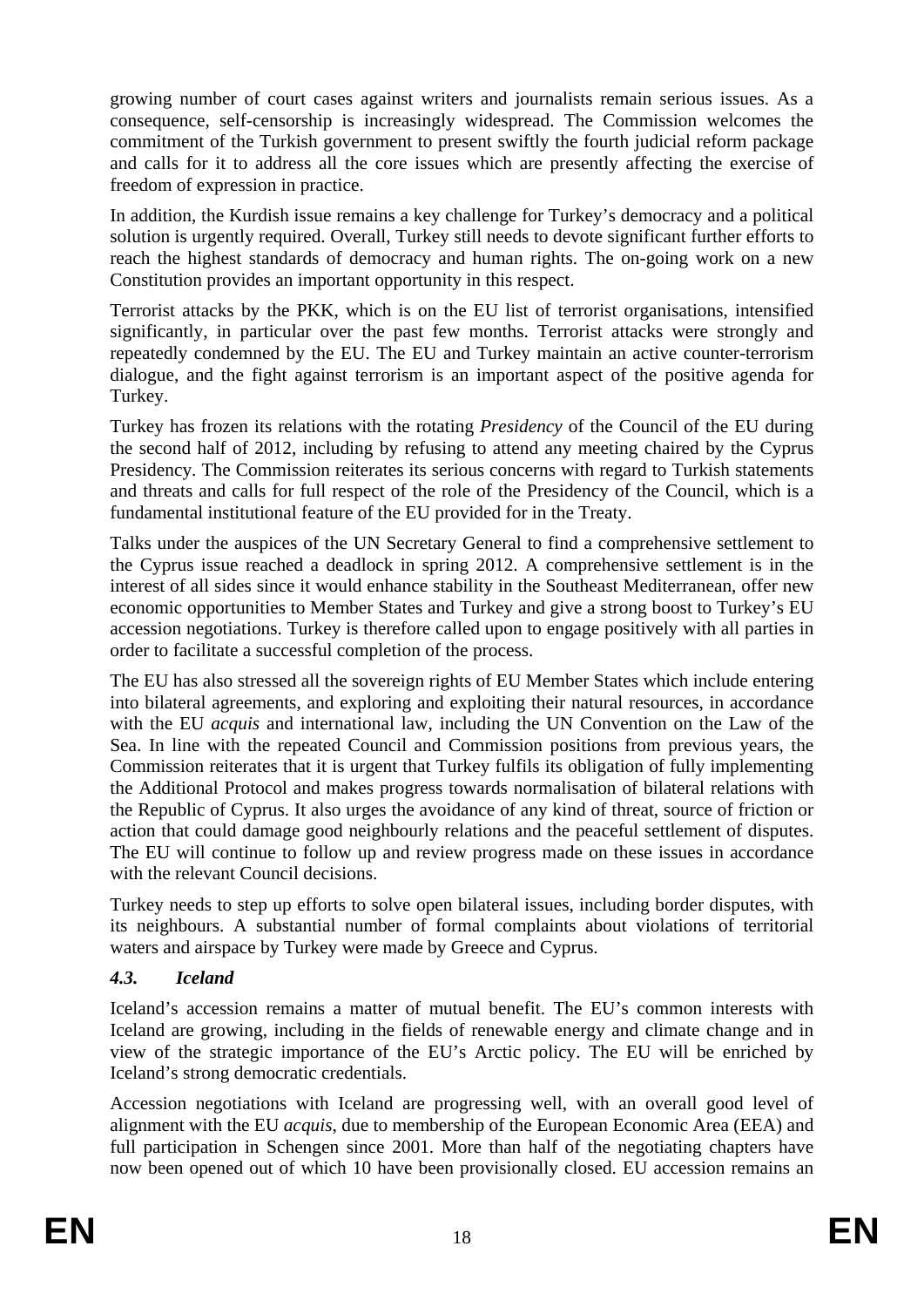issue of lively public debate in Iceland. The Commission will continue to provide support to communication activities in this regard and to people-to-people contacts. The Commission is confident that the EU will be able to present a package for the negotiations which takes Iceland's specificities and expectations into account, within the agreed framework for the accession negotiations, while fully safeguarding the principles and *acquis* of the Union. This will also allow, in due course, for a fully informed decision of the Icelandic people.

Iceland continues to meet the political criteria. It is a well-functioning democracy with strong institutions and deeply rooted traditions of representative democracy. The country's judicial system is of a high standard, and Iceland ensures the continuous strengthening of its already high level of protection on fundamental rights.

Following a deep and long recession, economic recovery has taken hold with good growth in 2011-12 and improvements of its macro-economic conditions.

Overall, Iceland's track record in implementing its EEA obligations remains largely satisfactory. Some shortfalls are to be noted in areas such as financial services, food safety and free movement of capital. Temporary restrictions to free capital movements adopted in the aftermath of the 2008 financial crisis remain in place. The EFTA Surveillance Authority (ESA) initiated proceedings against Iceland at the EFTA Court in a case concerning Icesave.

## **5. SUPPORTING AND ASSISTING THE ENLARGEMENT COUNTRIES**

## *5.1. Financial assistance*

The Commission supports the enlargement countries in their preparation for accession by providing financial and technical support through a dedicated financial instrument, the Instrument for Pre-Accession Assistance (IPA). For the period 2007-2013, IPA funds amounted to  $\epsilon$ 11.6 billion. Key results have included increased capacity and reforms in the beneficiary countries in the areas of rule of law, justice and home affairs, public administration reform, fundamental rights and civil society development and dialogue. These contributed inter alia to the successful conclusion of Croatia's EU accession negotiations and the opening of accession negotiations with Montenegro in June 2012. Investments in economic, social and rural development are being supported, as is regional cooperation in the Western Balkans. Examples of specific project support include training to police in Montenegro in the field of organised crime and corruption, running a grant scheme supporting women's employment in Turkey and funding the rehabilitation of railways on European Corridor X in Croatia, providing an interface with the Serbian railway.

For the next multi-annual financial framework 2014-2020, the Commission has proposed a financial allocation of  $\epsilon$ 14.1 billion under the new IPA II instrument, a similar level of funding in constant prices compared to the current financial framework.

The Commission made its proposal for the new IPA II regulation in December 2011 as part of the package of instruments for the next Multiannual Financial Framework. Improved strategic focus of pre-accession financial assistance through the establishment of stronger linkages with the priorities identified in the enlargement strategy as well as multi-annual planning are among the main innovations of IPA II. The improved strategic planning of IPA assistance will be reflected in the Common Strategic Framework and in single country (or multi-country) strategy papers spanning the full period of the next financial framework and covering more coherently a limited number of policy areas that will replace today's 'components'. To this end, a performance element will be introduced and clear assistance–related *targets* with realistic indicators will be set in the country and multi-country strategy papers. The performance element will make it possible to reward countries with good performance and will enhance the flexibility to re-allocate funds also in case of underperformance. Moreover,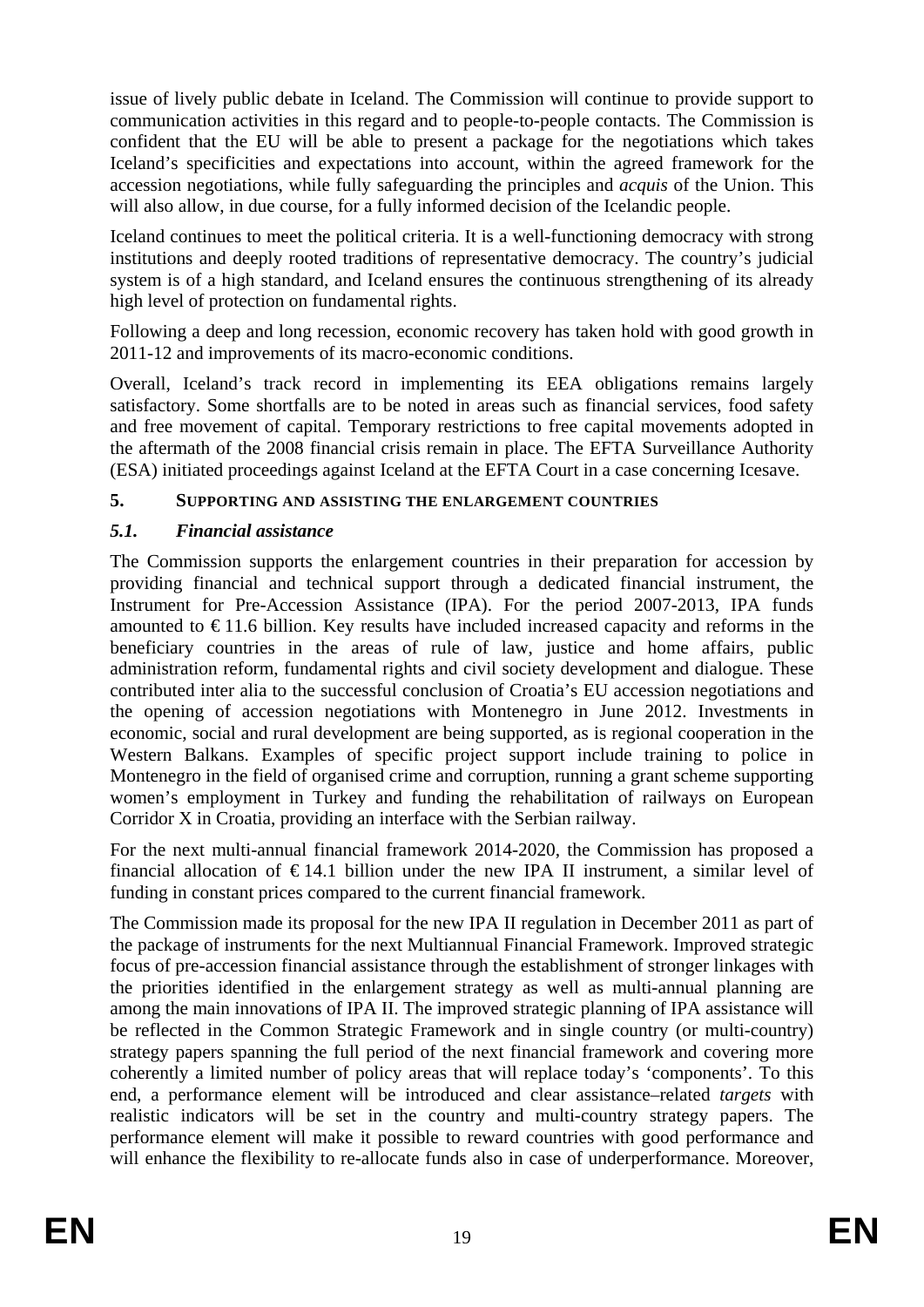under IPA II, both candidate countries and potential candidates will have access to the same types of support, which will be determined primarily by their needs and capacities as well as by their record of results in using pre-accession assistance.

At the level of operational programmes and like for other EU external instruments, *cofinancing of sector strategies* agreed with the beneficiary countries will be reinforced, as opposed to financing of individual projects, thus increasing the share of assistance funded through support at sector level (including sector budget support for selected policy areas). More systematic *multi-annual programming* will also apply to the assistance for transition and institution-building (e.g. public administration reform; reform of justice systems etc.), hence supporting the effective implementation of the related sector strategies. The aim is to use EU funds to lever large-scale reforms in a way that delivers better value for money in preparing countries for membership than can be achieved through individual, isolated projects.

The two main objectives of IPA are to support the accession process and the socio-economic development of the beneficiaries.

Strengthening democratic institutions and the rule of law, public administration reform and good governance will remain a key focus of future pre-accession assistance in all beneficiary countries, as well as the fight against corruption and organised crime, development of civil society and promoting and protecting human rights and fundamental freedoms. As a corollary of the 'new approach' to chapters 23 and 24 and given the longer-term nature of reforms pursued in these areas and the need to build-up track-records of implementation before accession, IPA II assistance will address the requirements of the beneficiary countries in these domains from an early stage.

Assistance will also be provided to support economic and social development, regional cooperation and territorial cooperation (cross-border, trans-national and interregional cooperation actions). Support to economic and social development will address issues such as the development of physical capital; the improvement of connections with the EU and regional networks; fostering employment and developing human capital; social and economic inclusion.

Financial support will require enlargement countries to adopt comprehensive and sustainable policies and strategies in priority sectors such as justice and home affairs, public administration, private sector development, transport, energy, environment and climate change, social development, agriculture and rural development. An expected outcome of this process is to secure stronger local ownership and broad consensus on these strategies, improving IPA beneficiary countries' capacity to plan, implement and monitor their implementation and to integrate this into their broader preparations for EU membership.

# *5.2. Benefits of closer integration before accession*

Considerable benefits are available today to citizens of enlargement countries, even before actual accession. Through participation in EU programmes, civil society and other initiatives, visa-free travel, and trade through the Stabilisation and Association Agreements, citizens are being brought closer to the EU.

Participation in EU programmes is available to most candidate countries and potential candidates, with a proposal to extend this possibility also to Kosovo made by the Commission in the course of 2012. Such participation familiarises these countries with EU policies and working methods and allows for progressive integration into EU networks. For example, increasing numbers of students are taking up the opportunity to participate in Erasmus or the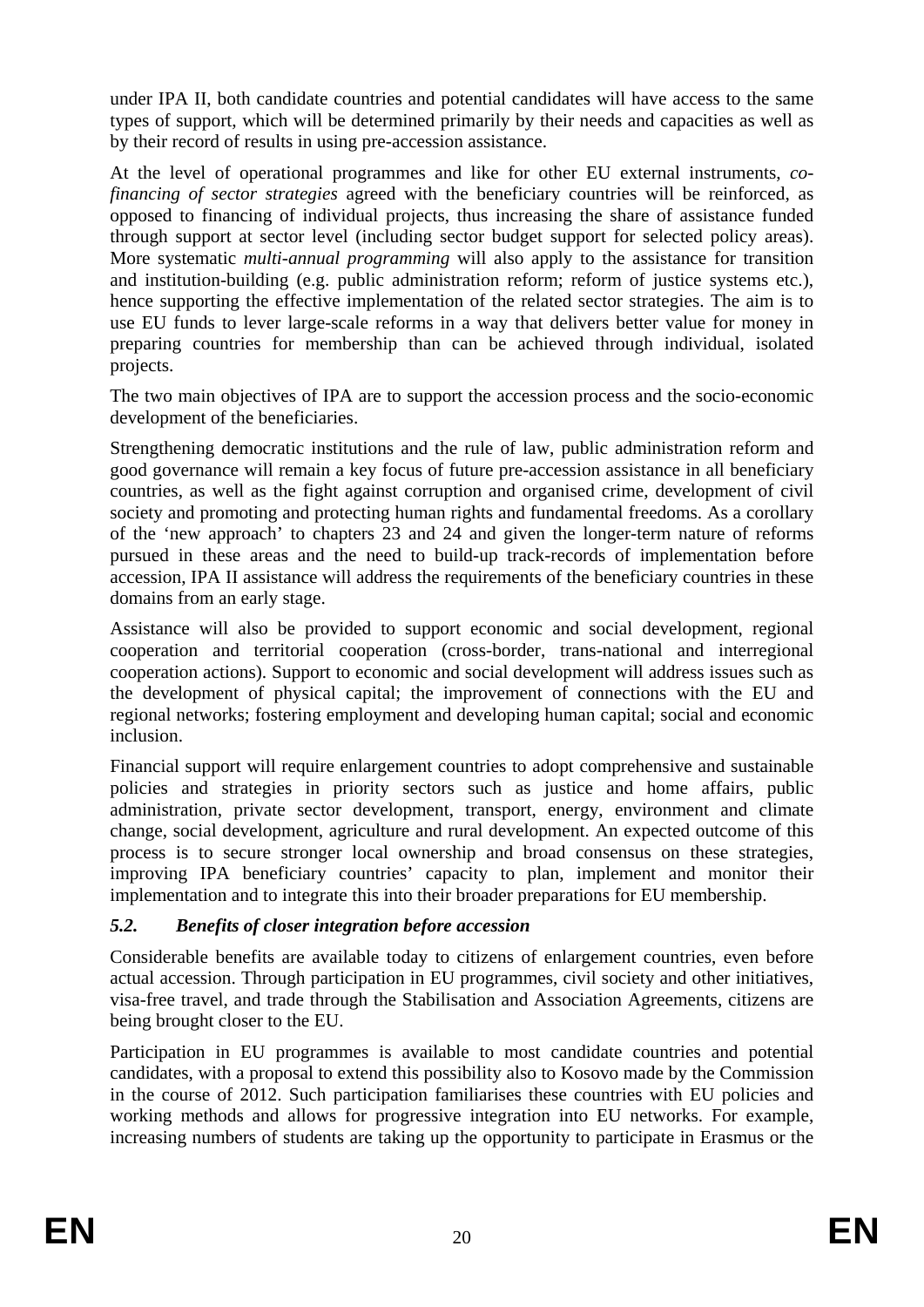Erasmus Mundus programmes and scientists and researchers from the region are working together with EU counterparts through the  $7<sup>th</sup>$  research framework.

Visa-free travel to the EU is one of the most visible benefits of closer EU integration for citizens of the enlargement countries. Iceland is already part of the Schengen area. In the Western Balkans, Croatian citizens have already enjoyed visa-free travel to the whole EU for some time. Citizens of the former Yugoslav Republic of Macedonia, Montenegro and Serbia were granted visa-free travel to the Schengen Area in December 2009 and the same status was granted one year later to the citizens of Albania and Bosnia and Herzegovina.

These recent decisions were based on these countries fulfilling a number of requirements set out in the context of Commission-led visa liberalisation dialogues. The dialogues acted as a strong incentive for reforms towards reaching EU-standards in the justice and home affairs area, and in terms of strengthening the rule of law and combating transnational organised crime, corruption and illegal migration. In light of subsequent developments pointing to some abuse of the visa-free regime and asylum system, the Commission set up, as of January 2011, a post-visa liberalisation monitoring mechanism, which has led to strengthened controls on the ground. The number of unfounded asylum applications remains high in some EU Member States, which will require continued, targeted measures by each country in the region. More generally, new proposals to allow for temporary suspension of existing visa-free regimes with a third country in case of a sudden influx of persons have been adopted.

In January 2012 the Commission launched a visa liberalisation dialogue with Kosovo.

The EU and Turkey have intensified their cooperation on visa and migration issues. An EU-Turkey Readmission Agreement was initialled. Its swift signature and effective implementation are of crucial importance, also in view of further steps towards visa liberalisation as a gradual and long term perspective.

The EU continues to provide extensive support to civil society organisations (CSOs) in enlargement countries principally through the Civil Society Facility (CSF). This helps CSOs to strengthen their capacities and professionalism, encourages networking at all levels – EU, national regional - allowing them to engage in an effective dialogue with public and private actors and to monitor developments in areas such as the rule of law and respect for fundamental rights.

Civil society activities are essential for a mature democracy, the respect for human rights and the rule of law. A vibrant civil society contributes to enhancing political accountability, deepening understanding and inclusiveness of and support for accession related reforms and supporting reconciliation in societies divided by conflict. Montenegro has taken step to associate CSOs in the preparation of accession negotiations. In most enlargement countries, civil society has continued to develop. In some cases, a culture of acceptance of CSOs needs to be better nurtured, and a more enabling environment and the conditions for improved policy dialogue put in place. Issues surrounding funding remain, including in terms of government support and sustainability. While IPA support is addressing these issues under the CSF, changes foreseen under the Financial Regulation will allow the Commission to cooperate with larger CSOs in the region to provide smaller grants to local grass-roots organisations, thus allowing improved democratic control and issues of more direct concern for citizens to be addressed.

# *5.3. Information and communication*

Enlargement policy and in particular the accession of new Member States needs public understanding and support in order to be successful and sustainable. This is challenging in an environment where, notably in the context of the on-going financial and sovereign debt crisis,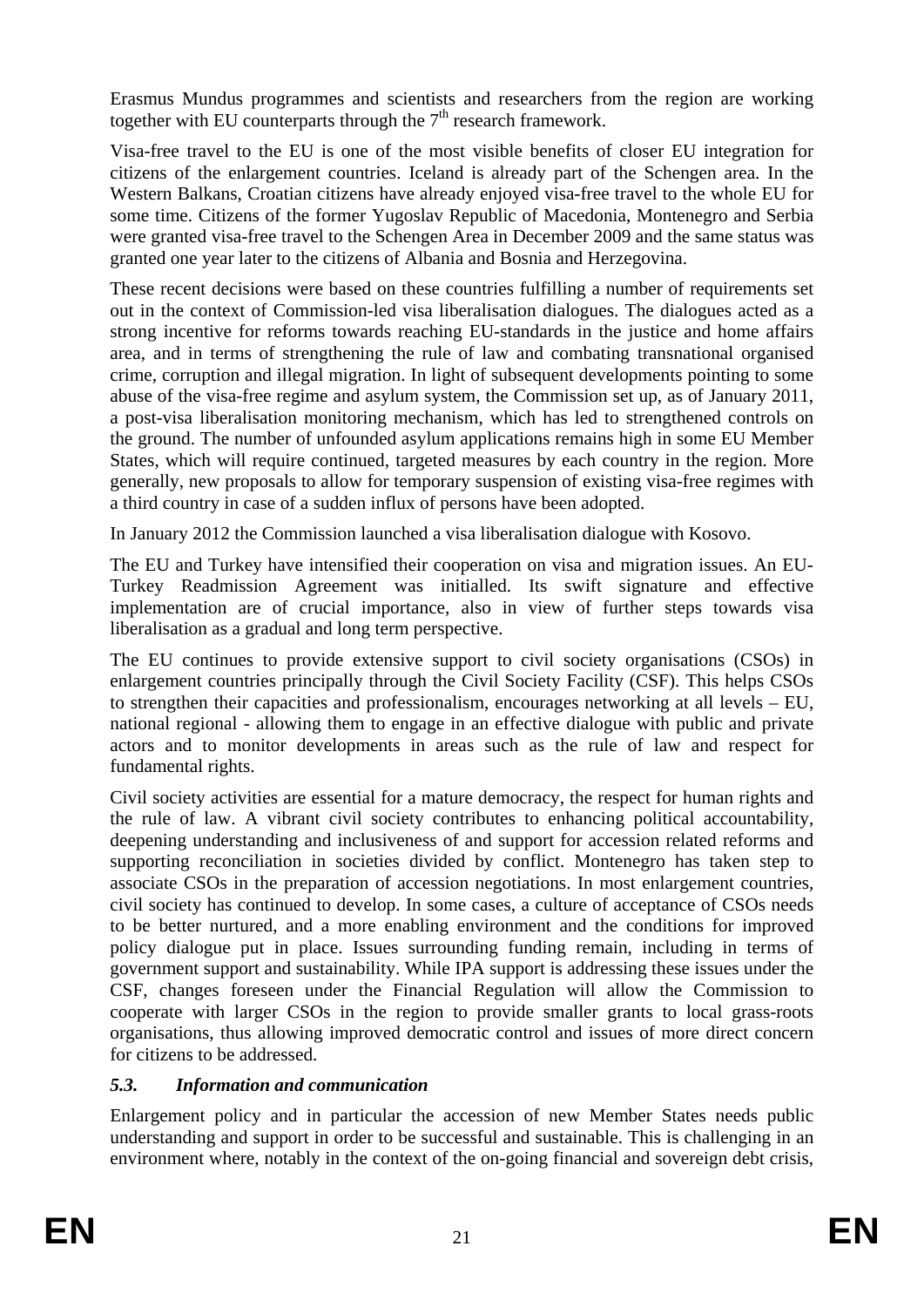the role of public bodies, including the European Union, is increasingly questioned. The Commission believes that to respond to these challenges the enlargement process needs to be more transparent, coherent and credible for citizens and key stakeholders both in the Member States and in enlargement countries. As in other policy areas, the public expects to see tangible evidence of the effectiveness of EU enlargement and its transformational power for those countries concerned as well as the added value for the EU as a whole.

Even more so than in the past, all EU institutions will therefore have to provide information about the enlargement process, the countries involved and its implications for the EU, contributing to an informed public debate on enlargement. Unfounded myths or fears about the enlargement process need to be dispelled, while legitimate concerns of citizens will have to be answered.

Member States and enlargement countries have the main role in the information and communication efforts towards their citizens, with government messages for their national debates needing to complement communication from the EU institutions. Member States need to inform and explain to their national audiences the decisions they collectively take in EU bodies on enlargement issues. Political leaders in enlargement countries need to explain how the decisions they take on reforms are related not only to the accession process but are inherently valuable for the better functioning of the State. This can help to gain back support in countries where the gap has widened between government policy and citizens' views on EU enlargement. It can also build the broad public support for reform which is required to enable enlargement countries to meet the strict but fair conditions for EU membership.

#### **6. CONCLUSIONS AND RECOMMENDATIONS**

Based on the above analysis, the Commission puts forward the following **conclusions** and **recommendations**:

**I** 

- **1.** Through its enlargement policy, the EU has, since its inception, responded to the legitimate aspiration of the peoples of our continent to be **united in a common European endeavour**. From an original six, the EU is due to welcome Croatia as its 28<sup>th</sup> member on 1 July 2013.
- **2.** At a time when the EU faces major challenges and significant global uncertainty and gains new momentum for economic, financial and political integration, enlargement policy continues to contribute to **peace, security and prosperity** on our continent. The imminent accession of Croatia, the start of accession negotiations with Montenegro and candidate status for Serbia send a strong signal of the **transformative power** of enlargement and what is possible in an area riven by war just half a generation ago. Enlargement to southeast Europe helps avoid the far higher costs of dealing with the consequences of instability. It is an investment in sustainable democracy and demonstrates the EU's continued capacity as a global actor.
- **3.** The challenges facing the Eurozone together with the recent global financial crisis have highlighted the interdependence of national economies both within and beyond the EU. They underline the importance of further **consolidating economic and financial stability** and fostering reforms and growth, also in the enlargement countries. The enlargement process is a powerful tool to that end.
- **4.** Within a framework of strict but fair **conditionality** where the principle of own merits is key, the prospect of accession drives political and economic reforms, transforming societies, consolidating the rule of law and creating new opportunities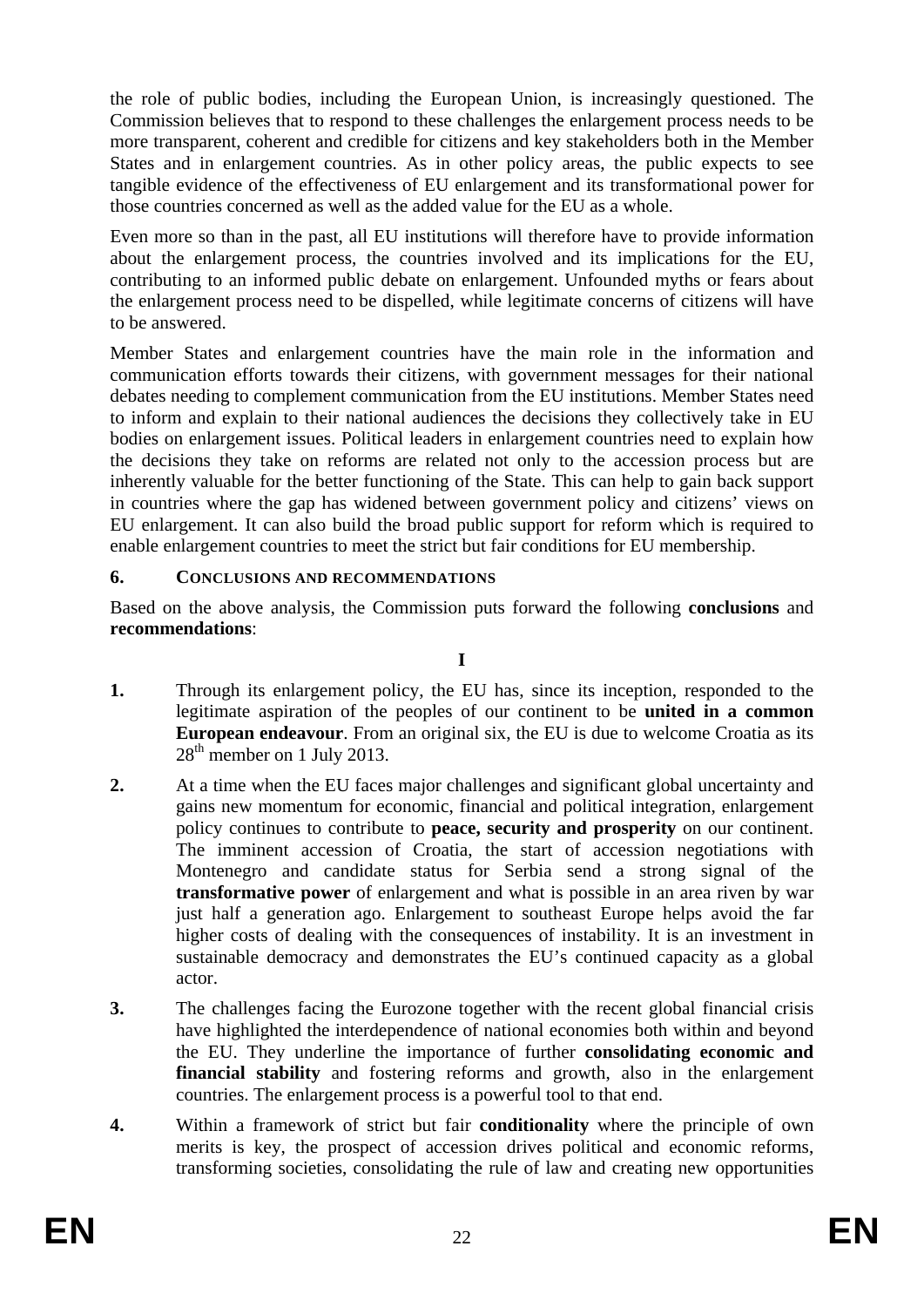for citizens and business. At a time of economic stagnation, it mitigates the risk of resistance to essential reforms.

- **5. The credibility** of the enlargement process is crucial to its success. Maintaining the momentum for enlargement as well as for reforms are two sides of the same coin. The renewed consensus on enlargement, agreed by the European Council, remains the basis for the EU's enlargement policy. Enlargement is by definition a gradual process, based on solid and sustainable implementation of reforms by the countries concerned. Enlargement policy has been adjusted based on the lessons learned from successive accessions to ensure the smooth integration of new Member States and to better address the needs of countries in transformation, particularly in the rule of law area.
- **6. Strengthening the rule of law** and **democratic governance is central to the enlargement process**. With the Council's endorsement of the Commission's proposed new approach to negotiations on judiciary and fundamental rights and on justice, freedom and security, the rule of law, including common challenges such as the fight against organised crime and corruption, is firmly anchored at **the heart of enlargement policy**. Accession negotiations on these chapters will be opened early in the process and closed at the end to allow maximum time for solid track records to be developed with the aim of irreversibility of reforms. The Commission will continue to prioritise rule of law issues also well before accession negotiations begin, including through structured dialogues and sector support under IPA II.
- **7.** In a number of countries, **freedom of expression** remains a serious concern. In view of the challenges that persist in this area, the Commission will continue to prioritise this issue in the accession process. The Commission plans to hold a follow-up in the first half of 2013 to the May 2011 'Speak Up!' conference. This event should bring together media and civil society stakeholders from the Western Balkans and Turkey. The results and follow-up of this conference will be taken into account in the Commission's monitoring and reporting. The Commission will continue to work closely with the European Parliament in this area.
- **8.** In many areas country-specific approaches to dealing with difficult situations, including blockages in the accession process, are necessary. The Commission has launched inter alia a **positive agenda** with Turkey and a number of **high level and structural dialogues** in the Western Balkans. Such initiatives are already injecting momentum into reforms. They do not replace accession negotiations but form a bridge to them. The Commission is committed to this form of engagement and will continue to focus on key areas such as the rule of law, democratic governance and economic reforms.
- **9. Regional cooperation** and good neighbourly relations are essential elements of the Stabilisation and Association process. Issues stemming from past conflicts, including war crimes, refugee return, the treatment of minorities and ensuring equal rights for all citizens remain key challenges to stability in the Western Balkans and need to be urgently addressed. Progress in regional fora and the inclusiveness of regional cooperation needs to be enhanced. Disputes related to inter-ethnic or status issues can be successfully addressed through dialogue and compromise.
- **10.** In the spirit of **good neighbourly relations,** bilateral issues need to be addressed by the parties concerned as early as possible during the enlargement process, with determination, taking into account the interests of the EU as a whole. Bilateral issues should not hold up the accession process. The Commission urges parties to make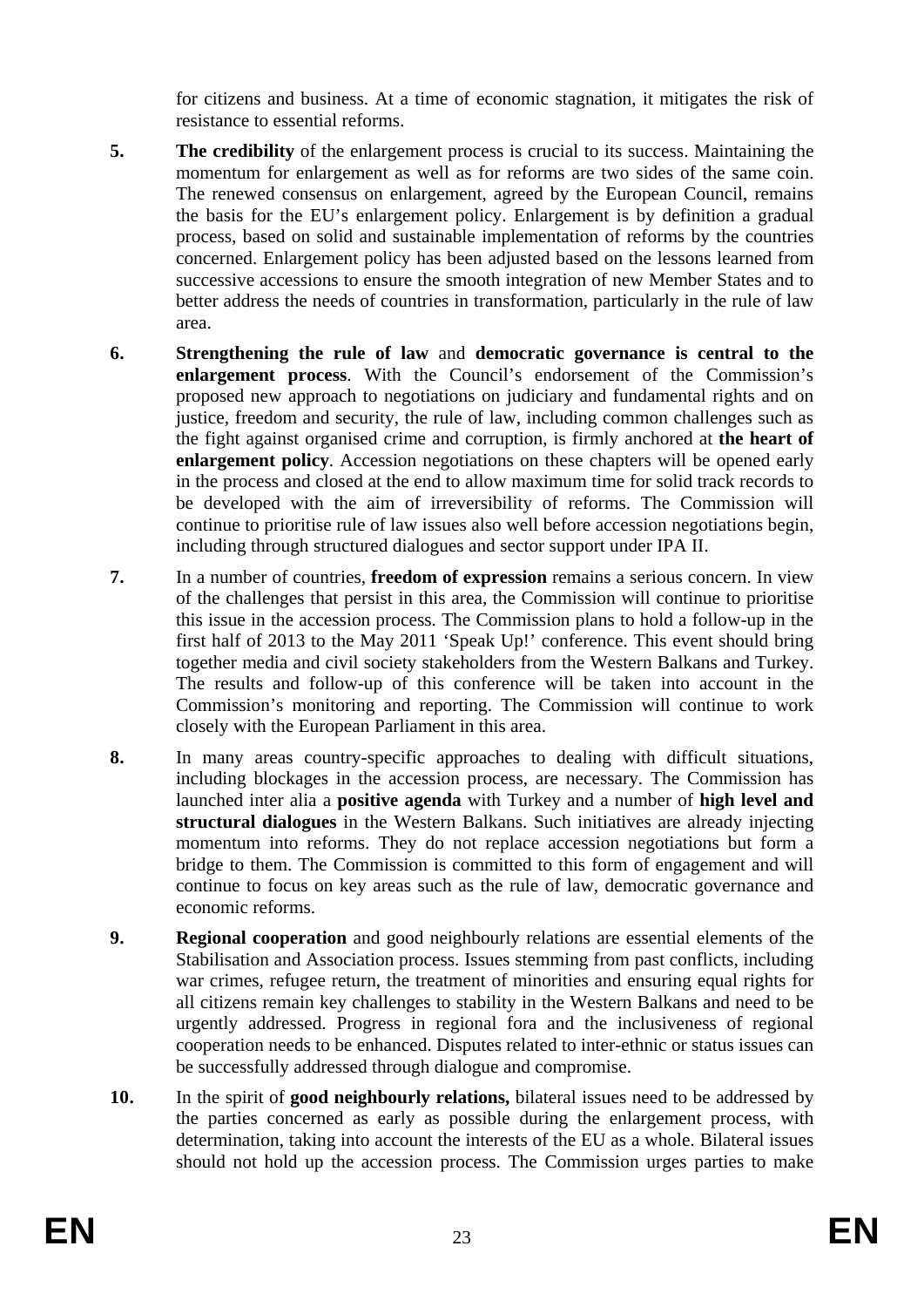every effort towards solving outstanding disputes in line with established principles and means, including referring issues as appropriate to the International Court of Justice or other existing or ad hoc dispute settlement bodies. The context of accession negotiations can generate stronger political impetus for the resolution of disputes. The Commission stands ready to facilitate the search for solutions.

- **11. Strengthening economic recovery** in the enlargement countries is paramount. Unemployment continued to rise and the majority of economies of the Western Balkans are contracting again. The Turkish economy continued to grow, albeit at a lower level than before. Recovery started in Iceland in 2011 and continued this year. The EU is committed to continue assisting the countries with policy advice and financial assistance. The Western Balkans Investment Framework will be used to help prepare and support, in close cooperation with the international financial institutions, those investments most needed for boosting growth and jobs. The Commission will also continue associating enlargement countries with the Europe 2020 strategy.
- **12.** In view of the far reaching changes to the **economic governance of the EU** underway, the Commission will continue to inform and further associate enlargement countries to this process. It will gradually adapt in this respect the existing economic surveillance of enlargement countries and examine the possibility of more targeted use of SAA meetings to tackle the issues of competitiveness and employment.
- **13.** In December 2011, the Commission made its proposal for the **new IPA II regulation** for the period of the multi-annual financial framework 2014-2020. IPA II aims to ensure a closer link with the priorities of the enlargement strategy, including strengthening democratic institutions and the rule of law and more focus on socioeconomic development. It will provide for reinforced support to sector strategies, with increased flexibility and simplified procedures.
- **14.** Considerable benefits are available today to citizens of enlargement countries with **trade through the SAAs, visa-free travel** and participation in **Community programmes**. In January 2012 the Commission launched a visa liberalisation dialogue with Kosovo. An EU-Turkey Readmission Agreement has been initialled. Its swift signature and effective implementation is now required, also in view of further steps towards visa liberalisation. At the same time, countries should reinforce measures to tackle abuse of visa-free travel.
- **15.** Enlargement policy needs public understanding and support in order to be successful and sustainable. Member States and enlargement countries have the main role in the **information and communication** efforts towards their citizens. It is essential to foster understanding and informed debate on the impact of enlargement policy, particularly at a time when the EU is facing major challenges. The Commission for its part will continue to provide information about the enlargement process, contributing to an informed public debate on enlargement.
- **16.** The enlargement process is by its very nature **inclusive** and necessitates wide stakeholder participation. In the enlargement countries, broad political consensus and support of the population for the reforms required contributes significantly to the transformation necessary for progress on the EU path. Also, the Commission will continue to provide support through the **Civil Society Facility**, with a greater focus on smaller grants to local grass-roots civil society organisations.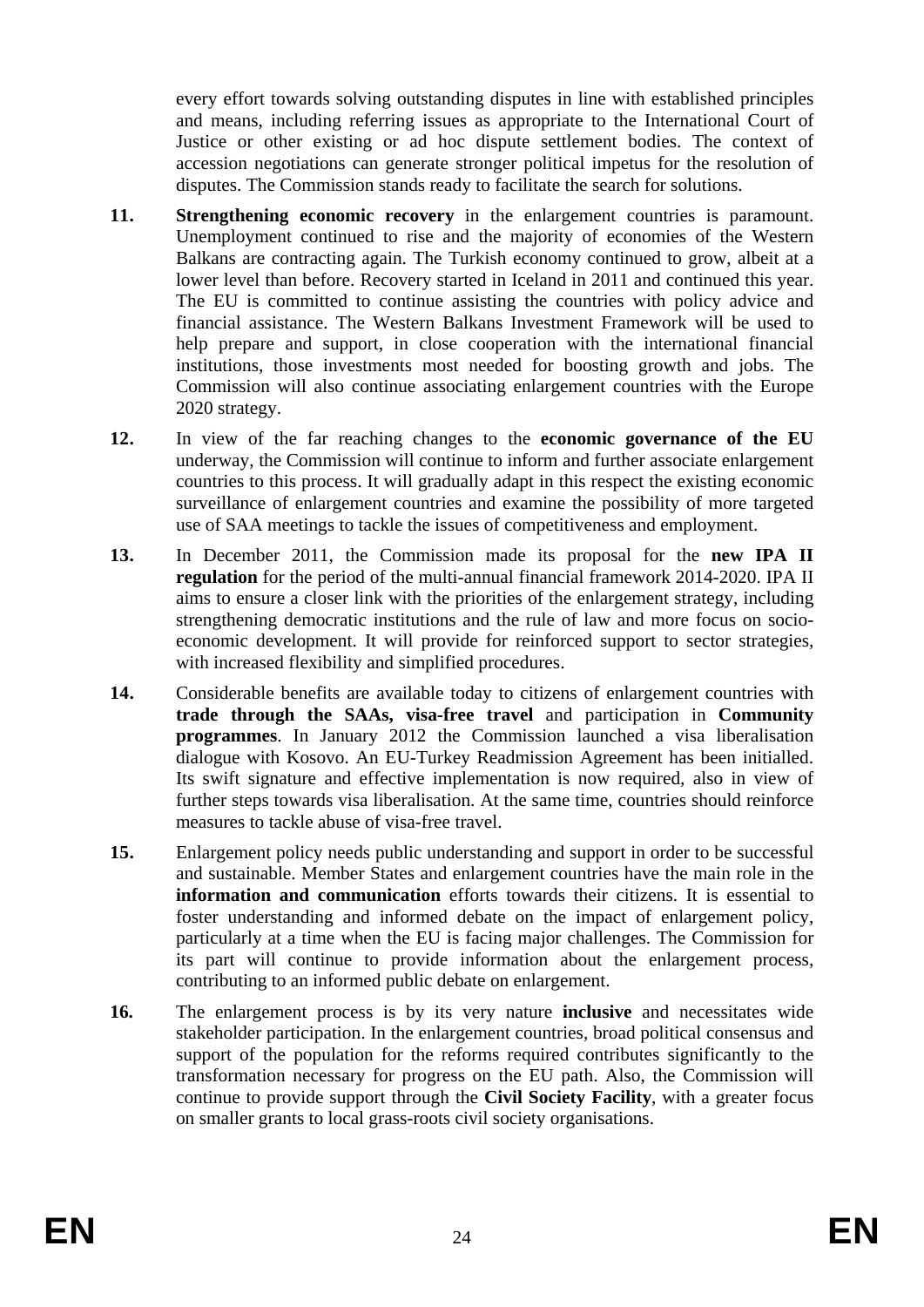- **17. Croatia:** In parallel to this Communication, the Commission has adopted a Communication on the main findings of the comprehensive monitoring report on Croatia's state of preparedness for EU membership. The Commission concludes that Croatia has continued to make progress in adopting and implementing EU legislation and is now completing its alignment with the *acquis*. The Commission has nonetheless highlighted areas where further efforts are still necessary and a limited number of issues where increased efforts are required in the coming months. This concerns in particular the areas of competition policy, judiciary and fundamental rights – especially judicial efficiency - and justice, freedom and security. It is essential that Croatia sharpens its focus to ensure that its preparations are completed on time and that this can be reflected in the Communication on a final monitoring report on Croatia's accession preparations to be presented by the Commission in spring 2013.
- **18. Montenegro:** The political criteria continue to be sufficiently met. The opening of accession negotiations in June 2012 reflected its continued progress on key reforms. The screening process has begun and is expected to finish in summer 2013. The accession negotiations integrate the new approach for the chapters on judiciary and fundamental rights and justice, freedom and security, thereby reinforcing the focus on the rule of law. During the negotiations Montenegro will need to further develop a track record in this area with the aim of irreversible reform implementation, in particular with respect to the fight against organised crime and corruption, including at high-level.
- **19. The former Yugoslav Republic of Macedonia**: The political criteria continue to be sufficiently met. The government has put the EU agenda at the centre of its activity. The High Level Accession Dialogue with the Commission served as a catalyst for accelerating reforms and has contributed to substantial progress in a number of key policy areas. The reform momentum needs to be sustained in all areas in particular to ensure implementation. Focus on the rule of law, including as regards freedom of expression, and on inter-ethnic relations and reconciliation needs to be maintained.

The Commission recommends for a fourth time that accession negotiations be opened with the former Yugoslav Republic of Macedonia. The Commission believes that moving the accession process of this country to its next stage is necessary in order to consolidate the pace and sustainability of reforms, mitigating the risk of any reversal in this process, as well as to strengthen inter-ethnic relations. It will also bolster the credibility of the EU and act as an encouragement to reform efforts elsewhere in the region.

The Commission underlines that maintaining good neighbourly relations, including a negotiated and mutually acceptable solution to the name issue, under the auspices of the UN, remains essential.

A decision of the European Council to open accession negotiations would contribute to creating the conditions conducive to finding such a solution. In this respect, the Commission is ready to present without delay a proposal for a negotiating framework, which also takes into account the need to solve the name issue at an early stage of accession negotiations. In this regard, account will be taken of previous frameworks and notably the principles of the new approach endorsed by the Council in December 2011. The above approach requires intense political engagement from all sides in advance of the European Council.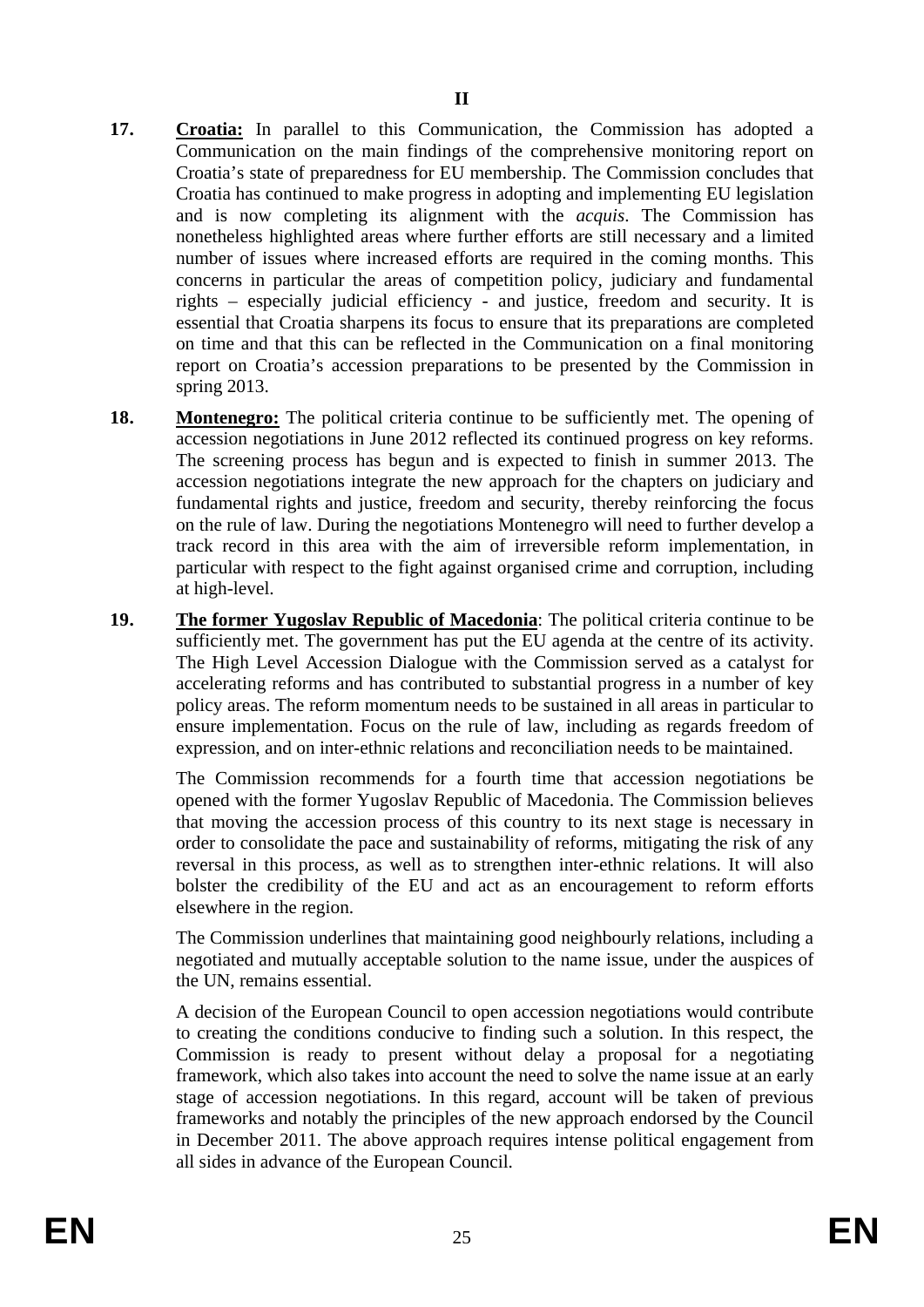**20. Serbia:** The European Council of March 2012 granted Serbia the status of candidate country. Serbia continues on its way to sufficiently fulfilling the political criteria and the conditions of the Stabilisation and Association process. Serbia needs however to pay particular attention to the rule of law, notably the judiciary where recent setbacks underline the need for renewed commitment to pursue reforms, and ensure its independence, impartiality and efficiency, also taking into account the recent rulings of the Constitutional Court. Also in light of recent events, special attention must be paid to the rights of vulnerable groups and to the independence of key institutions such as the Central Bank. Serbia should also continue to constructively engage in regional cooperation and strengthen relations with neighbouring countries. The momentum of reforms needs to be re-invigorated and further progress made towards a visible and sustainable improvement of relations with Kosovo. Two recent developments in this regard are Serbia's signature of the IBM technical protocol and clarification of Serbia's interpretation of the agreement on regional cooperation and representation of Kosovo, which, based on initial implementation, is no longer hampering the inclusiveness of regional cooperation.

In line with the Council Conclusions of 5 December 2011 as endorsed by the European Council of 9 December 2011 on the conditions for opening accession negotiations with Serbia, the Commission will present a report as soon as it will have assessed that Serbia has achieved the necessary degree of compliance with the membership criteria, in particular the key priority of taking steps towards a visible and sustainable improvement of relations with Kosovo. The Commission calls on Serbia to implement in good faith all agreements reached to date and to engage constructively on the full range of issues with the facilitation of the EU.

A visible and sustainable improvement in relations between Serbia and Kosovo is needed so that both can continue on their respective paths towards the EU, while avoiding that either can block the other in these efforts. This process should gradually result in the full normalisation of relations between Serbia and Kosovo with the prospect of both able to fully exercise their rights and fulfil their responsibilities within the EU. Addressing the problems in northern Kosovo, while respecting the territorial integrity of Kosovo and the particular needs of the local population, will be an essential element of this process.

The Commission underlines that the steps leading to the normalisation of relations between Belgrade and Pristina should also be addressed in the context of the framework for the conduct of future accession negotiations with Serbia.

The Commission underlines the importance of this comprehensive approach being pursued with determination by the parties with the full support of the EU.

**21. Albania:** Improved dialogue between government and opposition, especially after the November 2011 agreement, has allowed Albania to make good progress towards fulfilling the political criteria for membership of the EU. Albania has delivered on a number of substantial reforms against the 12 key priorities which were identified by the Commission in its 2010 Opinion and have to be met in view of opening accession negotiations with the European Union. Albania has met four of the key priorities, namely those concerning the proper functioning of parliament, the adoption of pending laws requiring reinforced majority, the appointment of the ombudsman and the hearing and voting processes for key institutions and the modification of the legislative framework for elections. Albania is well on its way towards meeting the two key priorities regarding public administration reform and improving the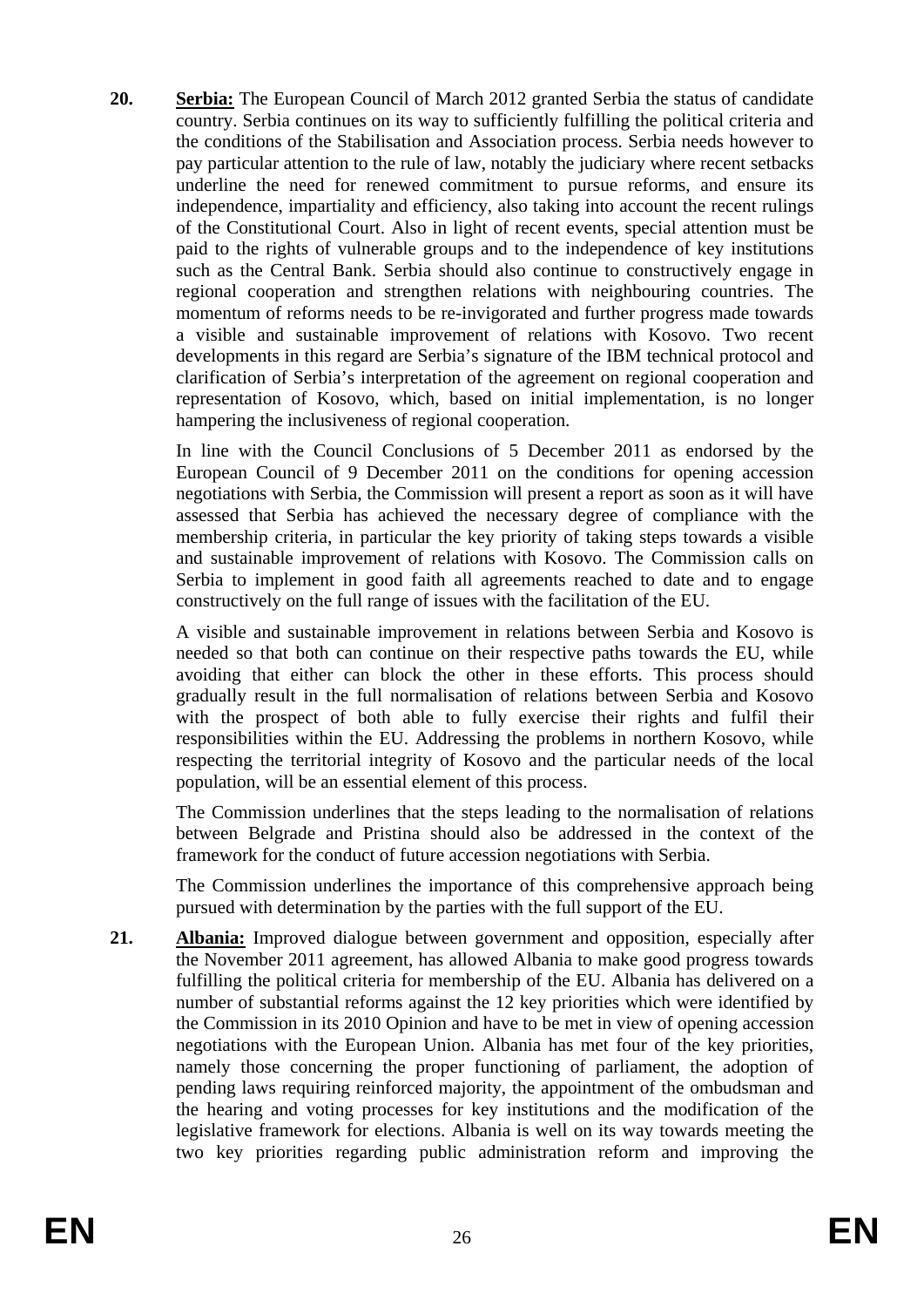treatment of detainees. Progress against the remaining key priorities included some significant steps, notably the adoption of the law on administrative courts, lifting of immunities for high-level public officials and judges, increase of seizures of criminal assets, the adoption of a comprehensive strategy on property reform, and amendments to the criminal code strengthening sanctions for domestic violence.

In view of this progress, the Commission recommends that the Council should grant Albania the status of a candidate country subject to completion of key measures in the areas of judicial and public administration reform and revision of the parliamentary rules of procedure. The Commission will report to the Council as soon as the necessary progress has been achieved. In its report, the Commission will also take into account the commitment demonstrated by Albania to fight corruption and organised crime, including by pro-active investigations and prosecutions of such cases.

In order for the Commission to recommend the opening of accession negotiations, it would need in particular to see sustained implementation of commitments already undertaken and completion of the remaining key priorities which have not been met in full. A particular focus is required on: conducting elections in line with European and international standards; strengthening the independence, efficiency and accountability of judicial institutions; determined efforts in the fight against corruption and organised crime, including pro-active investigations and prosecution; effective measures to reinforce the protection of human rights and antidiscrimination policies; and, implementation of property rights. The successful conduct of Parliamentary elections in 2013 will be a crucial test of cross-party commitment to the new electoral reform and a pre-condition for any recommendation to open negotiations. Sustainable political dialogue and continued efforts in all the areas covered by the key priorities will remain essential to implement reform and secure Albania's EU future.

**22. Bosnia and Herzegovina:** Limited progress has been made towards meeting the political criteria and achieving more functional, coordinated and sustainable institutional structures. Within the framework of the Stabilisation and Association Process, Bosnia and Herzegovina continued to engage constructively with the EU on a Structured Dialogue on Justice.

The High level Dialogue on the Accession Process launched in June is the key forum for engagement on requirements for the EU integration process. In this respect, the Commission regrets that the results so far remain below expectations. A shared vision among the political representatives on the overall direction and future of the country and its institutional set-up remains absent. Meeting the conditions for the entry into force of the SAA and for a credible EU membership application remains a matter of priority, as does the establishment of an effective coordination mechanism between various levels of government so that the country can speak with one voice on EU matters. The Commission will continue to engage with the authorities of the country. However, the country's leaders need to demonstrate the political will to reach consensus and to realise with concrete actions the EU aspirations of the country and its citizens.

Following the decoupling of the European Union Special Representative (EUSR) mandate from the Office of the High Representative, the EU has, through its enhanced presence, taken the lead in a number of areas to assist the authorities to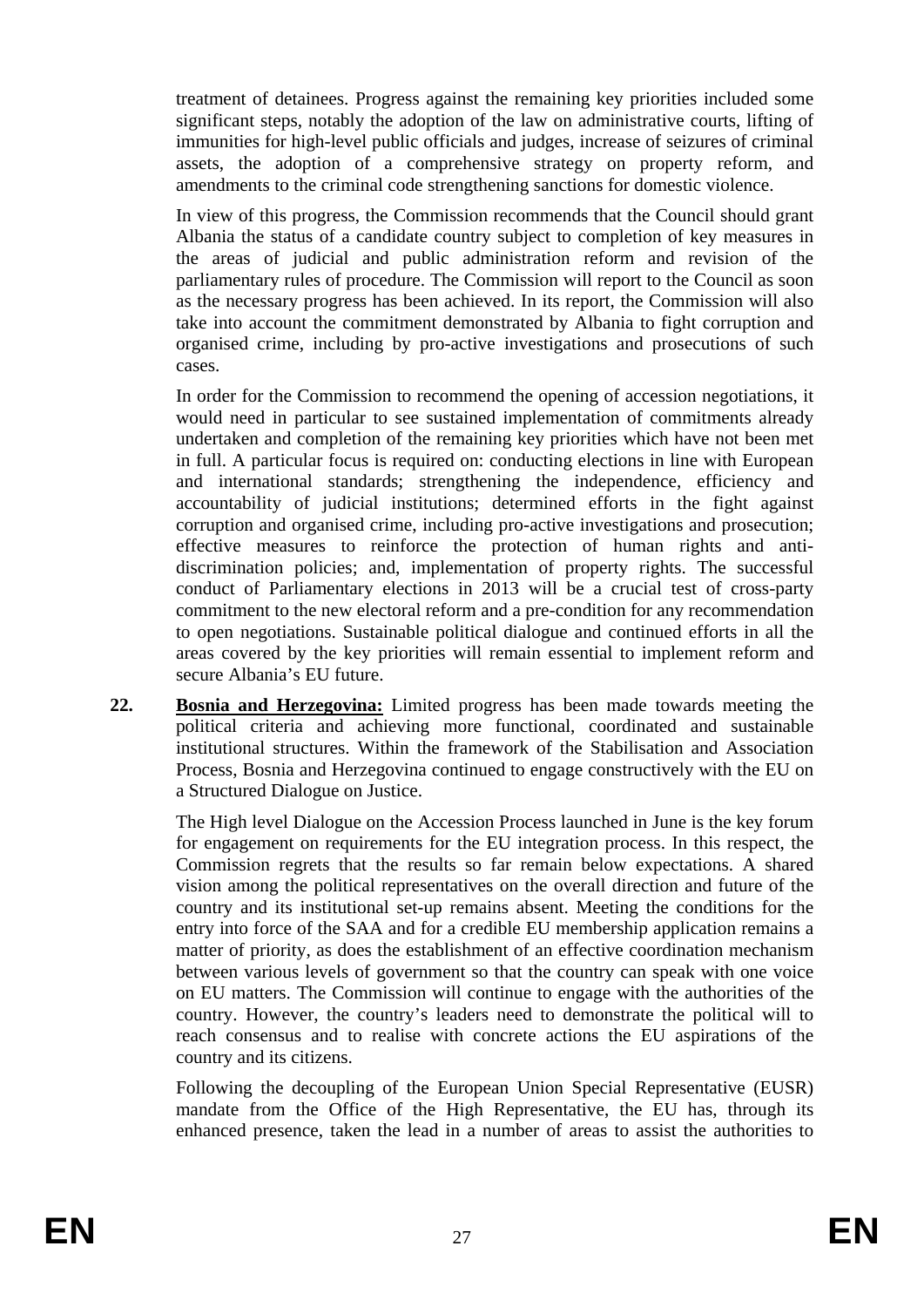implement the objectives of the EU agenda. In this regard, the EU will continue to strengthen its support for the country's institutions.

**23. Kosovo:** In parallel to this Communication, the Commission has adopted a Communication on a Feasibility Study for a Stabilisation and Association Agreement with Kosovo. This study confirms that an SAA can be concluded between the EU and Kosovo in a situation where EU Member States maintain different views on status. The Commission will propose negotiating directives for an SAA once Kosovo has made progress in meeting a number of short term priorities. It is essential that Kosovo continues implementing in good faith all agreements reached between Belgrade and Pristina to date and that it engages constructively on the full range of issues with the facilitation of the EU.

A visible and sustainable improvement in relations between Kosovo and Serbia is needed so that both can continue on their respective paths towards the EU, while avoiding that either can block the other in these efforts. Addressing the problems in northern Kosovo, while respecting the particular needs of the local population, will be an essential element of this process.

**24. Turkey:** Turkey is a key country for the EU, considering its dynamic economy, its strategic location and its important regional role. The Commission underlines the importance of the on-going cooperation and dialogue on foreign policy issues of common interest to the EU and Turkey, such as North Africa, and the Middle East.

The potential of the EU-Turkey relationship can be fully tapped only within the framework of an active and credible accession process which respects the EU's commitments and the established conditionality. It is in the interest of both the EU and Turkey that accession negotiations regain their momentum, not least to ensure the EU remains the benchmark for reforms in Turkey. The Commission therefore believes it is important that, in line with established procedures and relevant Council conclusions, work resumes on negotiating chapters interrupted over a number of years due to the lack of consensus amongst Member States.

To revive the accession process and bring fresh dynamism to EU-Turkey relations, the Commission will continue to implement the positive agenda in the relations with Turkey launched in May 2012 and which is already delivering its first results. Turkey's active support to the positive agenda and its European perspective remains essential.

Concerns are growing regarding Turkey's lack of substantial progress towards fully meeting the political criteria. The situation regarding the respect for fundamental rights on the ground, including freedom of expression, continues to be a source of serious preoccupation – despite recent legislative improvements. It is important that Turkey addresses all issues regarding the independence, impartiality and efficiency of the judiciary. The Commission welcomes the commitment of the Turkish government to present swiftly the fourth judicial reform package and calls for it to address all the core issues which are presently affecting the exercise of freedom of expression in practice.

Turkey has frozen its relations with the rotating *Presidency* of the Council of the EU during the second half of 2012. The Commission reiterates its serious concerns with regard to Turkish statements and threats and calls for full respect of the role of the Presidency of the Council.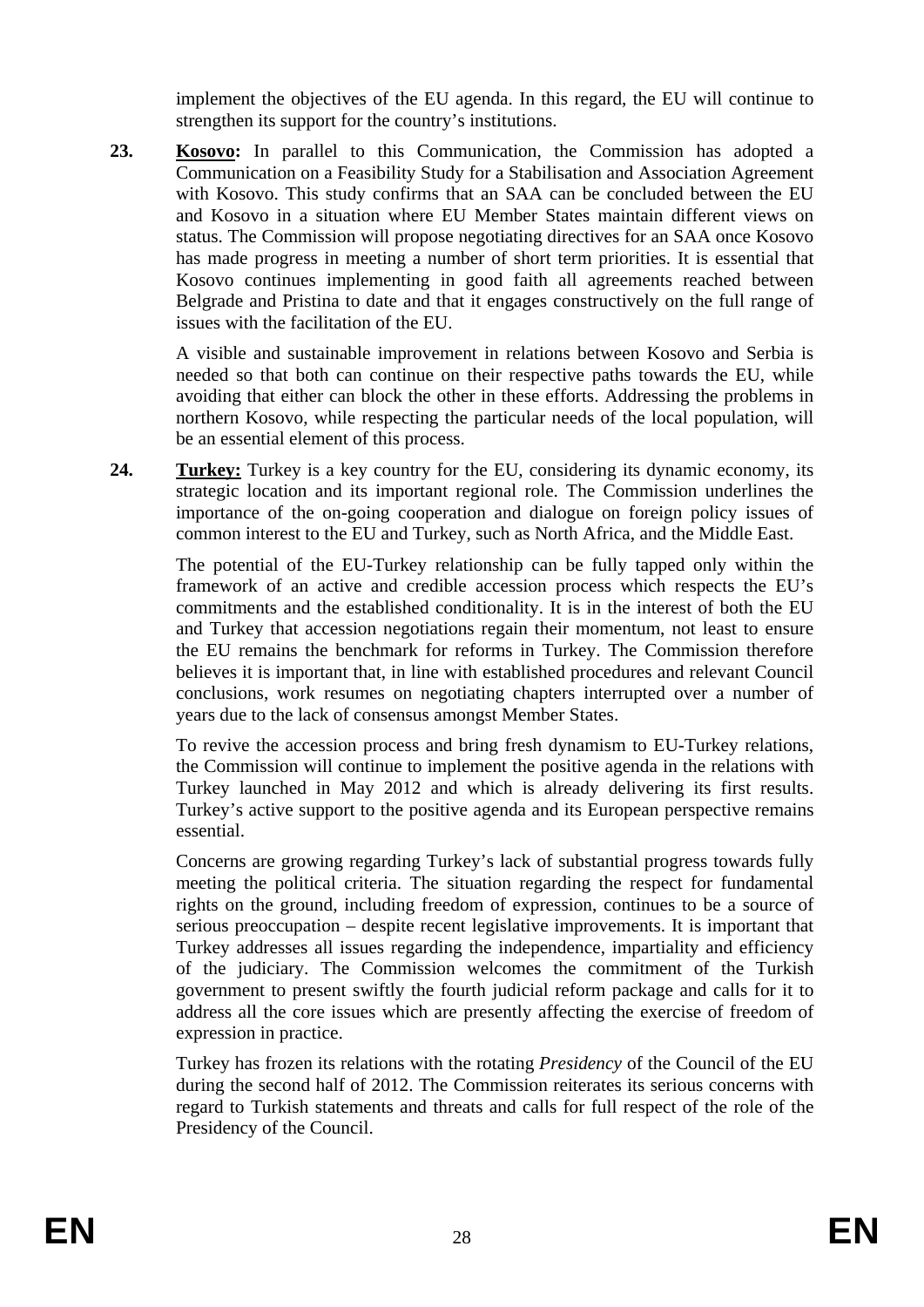The EU has also stressed all the sovereign rights of EU Member States which include entering into bilateral agreements, and exploring and exploiting their natural resources, in accordance with the EU *acquis* and international law, including the UN Convention on the Law of the Sea. In line with the repeated Council and Commission positions from previous years, the Commission reiterates that it is urgent that Turkey fulfils its obligation of fully implementing the Additional Protocol and makes progress towards normalisation of bilateral relations with the Republic of Cyprus. This could provide new momentum to the accession process. In the absence of progress in these areas, the Commission recommends that the EU maintains its measures from 2006. It also urges the avoidance of any kind of threat, source of friction or action that could damage good neighbourly relations and the peaceful settlement of disputes.

Turkey is encouraged to increase in concrete terms its commitment and contribution to the talks under the good offices of the UN Secretary General to find a comprehensive settlement to the Cyprus issue.

- **25.** As regards the **Cyprus issue**, the negotiations on a comprehensive settlement between the leaders of the Greek Cypriot and Turkish Cypriot communities under the auspices of the United Nations have reached a standstill. It is necessary to re-launch the negotiations with the aim of reaching a swift conclusion of the talks, building on the progress achieved to date. This will require creating a positive climate that will facilitate the completion of the process and preparing the public for the necessary compromises. The Commission stands ready to continue providing strong political support and technical advice on issues within EU competence.
- **26. Iceland:** The EU's common interests with Iceland are growing, including in the fields of renewable energy and climate change and in view of the strategic importance of the EU's Arctic policy. Accession negotiations with Iceland are progressing well. EU accession remains an issue of lively public debate in Iceland. The Commission is confident that the EU will be able to present a package for the negotiations which takes Iceland's specificities into account and safeguards the principles and *acquis* of the EU, allowing also, in due course, for a fully informed decision of the Icelandic people.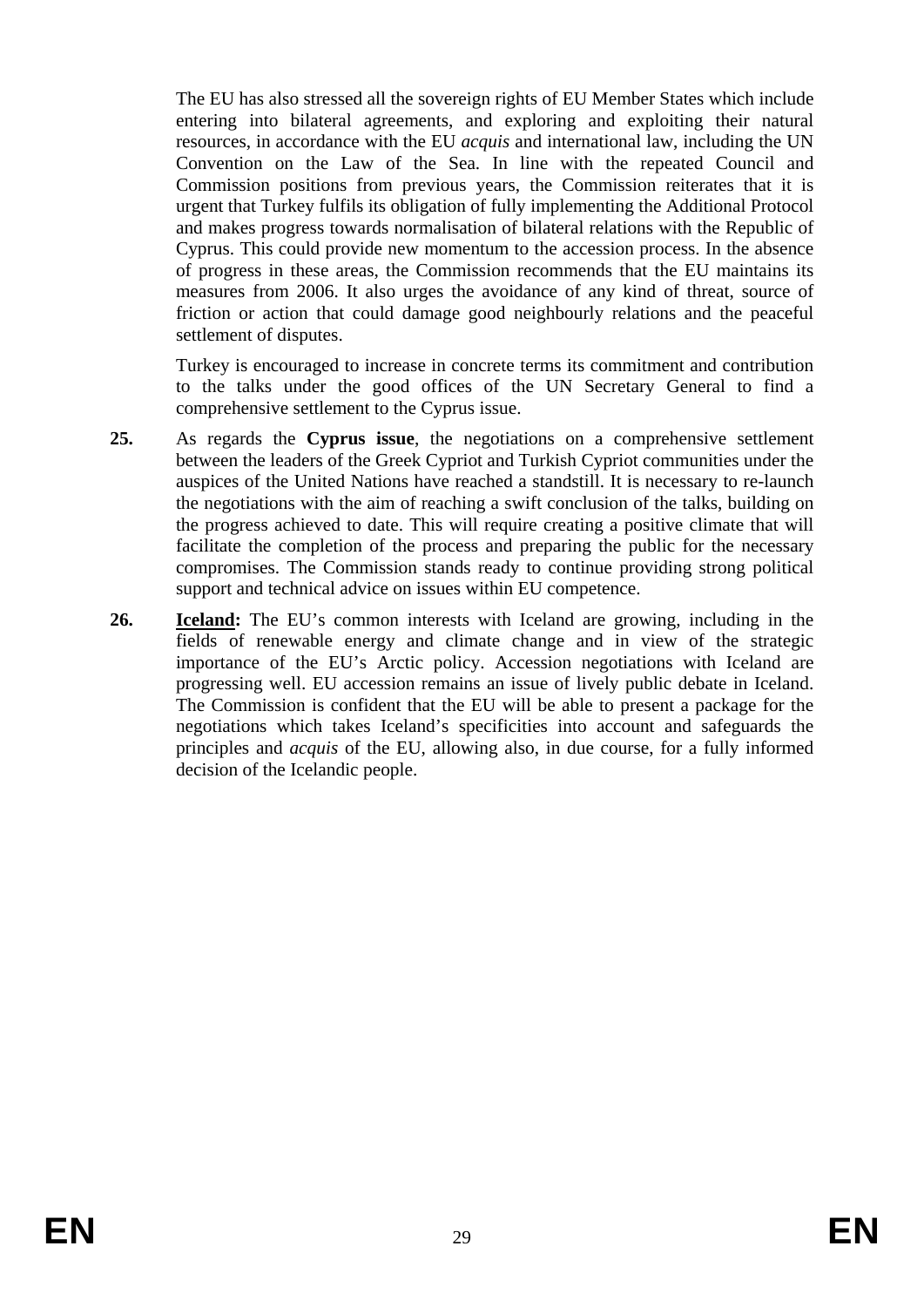#### **ANNEX**

#### **Conclusions on Montenegro, the former Yugoslav Republic of Macedonia, Serbia, Albania, Bosnia and Herzegovina, Turkey and Iceland**

#### **Montenegro**

Montenegro sufficiently meets the **political criteria** for membership of the EU. The legislative and institutional framework and policies have been improved with a view to strengthening the functioning of the parliament, the judiciary, anti-corruption policy, human rights and protection of minorities. The on-going constitutional and public administration reforms have further advanced. The track record on law enforcement has developed further. Efforts need to be pursued in the area of rule of law, in particular to finalise the on-going constitutional reform aimed at strengthening judicial independence and to further develop the track record of implementation, notably in the fight against corruption and organised crime. Montenegro has continued to play a constructive role in the region, to respect its international commitments and the conditions of the Stabilisation and Association Process.

As regards *democracy and rule of law*, Montenegro achieved progress in strengthening the legislative and oversight role of the *parliament*, including on rule of law matters. Implementation of recently adopted legislation on elections has started, and the administrative and expert capacity of the parliament has been reinforced. Transparency has improved and stand-alone committees on European integration and on anti-corruption have been provided for. Efforts undertaken to enhance the parliament's legislative and oversight capacity need to be pursued.

The *government* policy-making has further improved. The structures for the accession negotiations are gradually being set up and include representatives of the civil society. The administrative capacity for the coordination of European integration, including financial assistance, needs to be further strengthened to meet the requirements of the accession negotiations. The overall capacity of ministries to produce high-quality legislation and impact assessments needs to be enhanced. As regards local government, further efforts are needed to implement recent legislation and to establish a transparent, efficient and accountable administration.

Montenegro has taken further steps to address the challenges of *public administration reform*. The legislative framework and the implementation of the recent legislation need to be improved, in a financially sustainable manner and with adequate verification mechanisms. The capacity of the Ombudsman has been reinforced but needs to be further enhanced.

Some progress has been made with regard to the *judicial system*. Implementation of recently adopted legislation has started. Progress has been made with regard to the publication of court rulings and the case backlog. The process of constitutional reform to stengthen the independence of the judiciary in line with European standards remains uncompleted. Further efforts are needed to ensure merit based appointments and career development, as well as to strengthen accountability and integrity safeguards within the judiciary.

Some progress has been made in the area of *anti-corruption*. Implementation of recentlyadopted legislation in the key areas of political party financing, prevention of conflict of interest and public procurement has started. The capacity of the supervisory institutions, in particular the State Election Commission, the State Audit Institution and the Commission for the Prevention of Conflict of Interest, needs to be enhanced. Montenegro has further developed its track record of investigations, prosecutions and convictions in corruption cases., but their number remains low and there are still no seizure or confiscation of assets ordered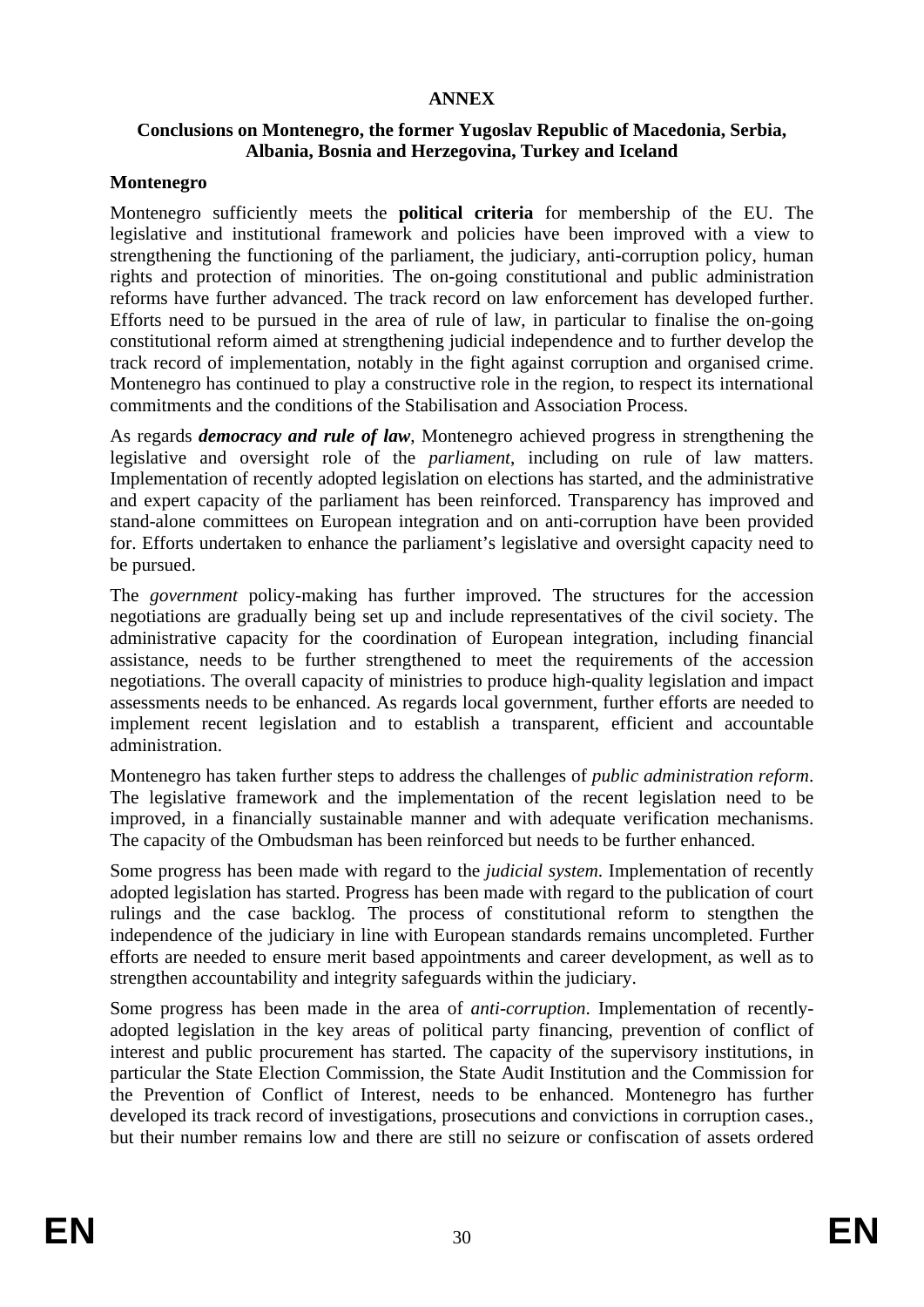for corruption offences. Corruption remains widespread and continues to be a serious cause for concern, hindering law enforcement investigations of organised crime.

Progress has been made in the area of the *fight against organised crime*. The track record has continued to develop, but needs to advance further. Tackling organised crime through all means of the legal system present particular challenges for the country. Regional and international cooperation was reinforced through the signature of agreements and joint operations. Still, the results achieved, including the administrative capacities and interagency cooperation in the field of organised crime have to be pro-actively consolidated, particularly in the field of financial investigations, while the legal framework needs to be completed. A national criminal intelligence system still remains to be established. Its lack hampers the effectiveness of the law enforcement bodies, which has to be enhanced. Prosecutor's leading role in investigations still needs to be strengthened. Increased efforts are required in the fight against money laundering and trafficking in human beings, including to identify and reintegrate victims.

Montenegro continued to improve the existing legal and institutional framework for the protection of *human rights and protection of minorities*. The authorities, including at the highest level, showed a more positive attitude towards human rights. The completion of the relevant legislative and institutional framework need to continue, and the administrative and financial capacities in this field need to be strengthened, including those of the state prosecutor and of the Ombudsman.

Good progress was made in improving the legal and administrative framework for *civil and political rights* in Montenegro, and enforcing them. The Ombudsman's power to act against ill-treatment needs to be enhanced, and living conditions in prisons require improvement. Efforts to investigate and prosecute old cases of violence against journalists need to be stepped up.

Montenegro has made progress on *social and economic rights*, by consolidating the relevant legal and institutional framework. The more positive attitude of the authorities has contributed to the promotion of these rights, but additional financial allocations, and skilled human resources, need to be deployed to enforce them. The handling of violations of social and economic rights needs to improve.

Montenegro made progress in the *protection of minorities* and *cultural rights*. The adoption of the Strategy to improve the situation of the Roma, Ashkali and Egyptian population and the relevant Action Plan are positive developments to this end, but the inclusion of the Roma, Ashkali and Egyptians needs to be improved, in particular through the implementation of the relevant policy documents, as they still face discrimination. Progress in granting legal status to displaced persons has continued, but there are still gaps in access to economic and social rights for these people.

Regarding *regional issues and international obligations*, Montenegro continues to satisfy the Stabilisation and Association Process conditionality on cooperation with the ICTY and regional cooperation. Certain bilateral issues with neighbouring countries are still unsolved, especially in the area of border demarcation.

Significant progress has been made as regards the Sarajevo Declaration Process. Bosnia and Herzegovina, Croatia, Montenegro and Serbia continued to cooperate on finding sustainable solutions for the refugees who were displaced as a result of the armed conflicts in the 1990s. The four countries signed a ministerial declaration and agreed on a Regional Housing Programme assisting some 27,000 households or 74,000 individuals. At an international donors' conference held in Sarajevo in April 2012 some € 265 million was pledged in support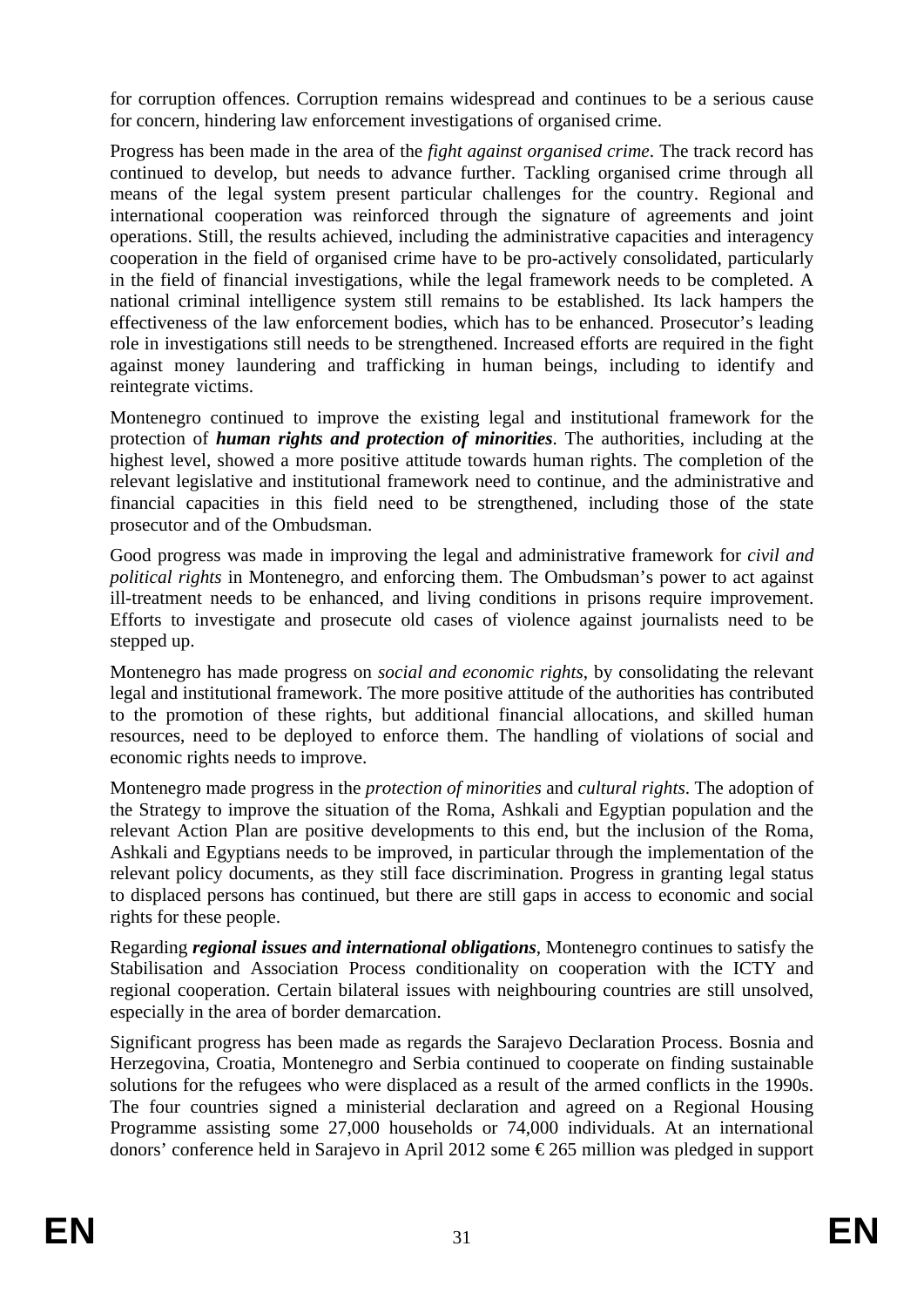of the programme. Good cooperation needs to continue on all outstanding issues in the process.

As regards the International Criminal Court, the bilateral immunity agreement with the United States does not comply with the EU common positions and guiding principles. Montenegro needs to align with the EU position.

After a moderate recovery in 2011, the **economy** of Montenegro decelerated in the first half of 2012. Domestic demand remains subdued due to weak credit growth and still large private sector debt overhang. In the absence of standard monetary policy tools<sup>2</sup> the economic policy has continued to be oriented towards reinforcing economic and financial stability through the pursuit of fiscal consolidation and structural reforms. However, contingent liabilities from state guarantees have become a significant risk for the stability of public finances. Unemployment remains high while shortcomings concerning the rule of law, human resources and infrastructure persist.

As regards the **economic criteria**, Montenegro has made some further progress towards a functioning market economy. However, the unfinished restructuring of the metal industry, widespread liquidity problems and weak labour market conditions still impede an efficient allocation of resources. The country should be able to cope with competitive pressures and market forces within the Union over the medium term, provided that it continues to address current weaknesses through appropriate macroeconomic policies and structural reforms.

Macroeconomic stability has been broadly maintained. The banking sector is still recovering, with deposits gradually flowing back into the system. Further improvements have been made in market entry procedures and bankruptcy recovery. The efficiency of civil enforcement of claims has improved. Liberalisation of telecom and energy industries has facilitated the opening of their respective markets and their regulators have become more assertive. Participation in EU research programmes has been more active. Montenegro remains highly integrated in the EU and CEFTA markets.

However, large external imbalances persist. Labour market performance remains weak with very high unemployment rates. Inflationary pressures have been increasing. The deleveraging of the financial sector continues, causing liquidity problems and the subsequent accumulation of tax and other payment arrears in the economy. The stability of public finances has been furthermore challenged by pressures arising from contingent liabilities and unpaid contributions. The public debt continued to increase. The difficult economic situation of the aluminium producer needs to be addressed. While the country needs to attract further investments to develop its infrastructures, weaknesses in the rule of law and a large informal sector continue to hamper the business environment.

Montenegro has made some progress in improving its **ability to take on the obligations of membership**. Good progress has been made in the areas of public procurement, transport policy, statistics and science and research. Progress has been limited in other areas such as free movement of workers, free movement of capital, company law, food safety, veterinary and phytosanitary policy, taxation, enterprise and industrial policy, environment and climate change, and financial and budgetary provisions. Montenegro's limited administrative capacity represents a challenge in a number of areas and needs to be strengthened in view of the accession negotiations and to ensure effective implementation of the *acquis*. Overall, Montenegro continued to smoothly implement the obligations under the Stabilisation and Association Agreement (SAA). Some gaps remain as regards State aids, where further efforts towards alignment are needed.

 $\overline{2}$ 

<sup>2</sup> Montenegro unilaterally uses the euro as the sole legal tender.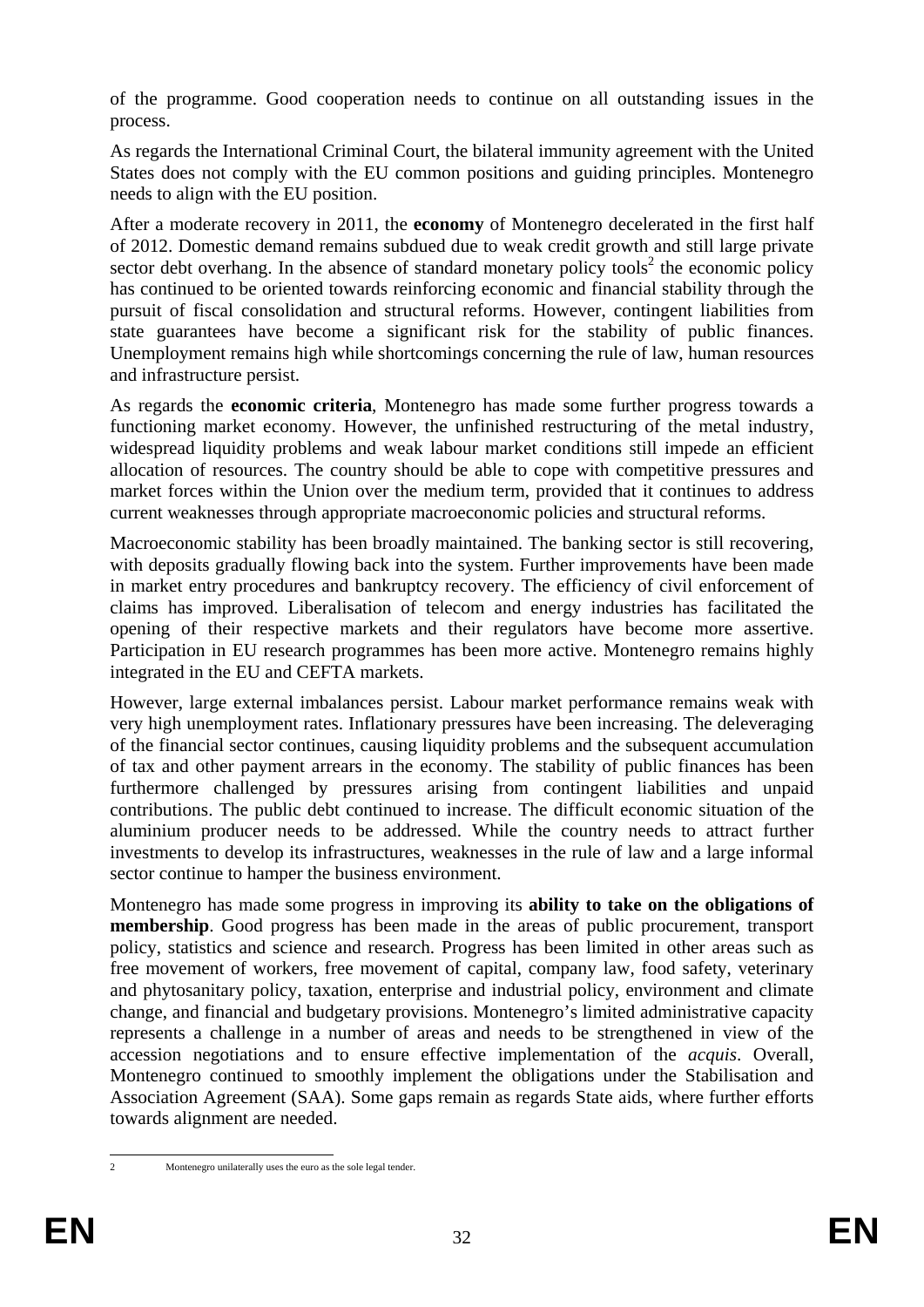Montenegro has made some progress in the area of *free movement of goods*. Additional efforts, better coordination and stronger ownership are needed to further align with the *acquis*. Overall, preparations in the area of free movement of goods are relatively advanced.

Little progress has been made in the field of *freedom of movement for workers*, where alignment with the *acquis* is still at an early stage. Some progress can be reported on the *right of establishment and freedom to provide services*. Montenegro made good progress towards aligning the new law on postal services with the *acquis*. On the right of establishment, legislative reforms need to be implemented. Considerable efforts are still needed regarding the alignment of legislation with the Services Directive, on mutual recognition of professional qualifications and as regards inter-institutional cooperation. Preparations in this area are moderately advanced.

Little progress can be reported on *free movement of capital* although preparations are on track. Full alignment with the *acquis*, as regards payment systems and strengthening administrative capacity, mainly in the area of fight against money laundering, will need to be further pursued. As regards combating money laundering and financing of terrorism, preparations are at a relatively early stage. Major efforts are required to enforce legislation, enhance interagency coordination and establish a track record on fight against money laundering and financial crime. Overall, preparations in this area are on track.

Good progress has been achieved in the area of *public procurement*. Implementation of the new legislation remains a concern. The legislative framework for concessions remains to be aligned with the *acquis*. The role, powers and competences of the future inspection services need to be clarified and sufficient staff provided. Little progress can be reported in the field of *company law*. New amendments to the Law on accounting and auditing, establishing an independent public oversight body for auditors and a related quality control system, are yet to be adopted. Some progress can be reported on *intellectual property*. Further efforts are needed to align with the *acquis* in this area and to implement it effectively. Overall, preparations in each of these areas are moderately advanced.

Some progress has been made in the area of *competition policy*. Further efforts are needed to align Montenegro's legislation with the *acquis* and to ensure operational independence of the competition authority. Special attention needs to be given to enforcement of State aid rules, particularly in the areas of State aid to the sensitive sectors. Overall, preparations in the field of competition policy are moderately advanced.

There has been some progress in the field of *financial services*. Progress has been made in adopting legislation on public disclosure of information and data by banks, on calculation of large exposures and on UCITS. Substantial efforts are needed to align with and implement the existing *acquis* in the areas covered by this chapter. Overall, the level of alignment remains moderately advanced.

There has been some progress in the field of *information society and media*. However, independence of the regulatory bodies has been undermined by amendments to the legislation. Overall, preparations are moderately advanced.

Progress has been made in the area of *agriculture and rural development*. Efforts are needed to develop an appropriate legal framework to meet the objectives of the national action plan towards accreditation for the management of rural development funds. There has been limited progress in the area of *food safety, veterinary and phytosanitary policy*. Efforts are needed in all fields, in particular with regard to further alignment with the *acquis*, the reinforcement of control capacity in the veterinary field, and the assessment of hygiene standards in food and feed establishments. Some progress has been made in the field of *fisheries*. Efforts are needed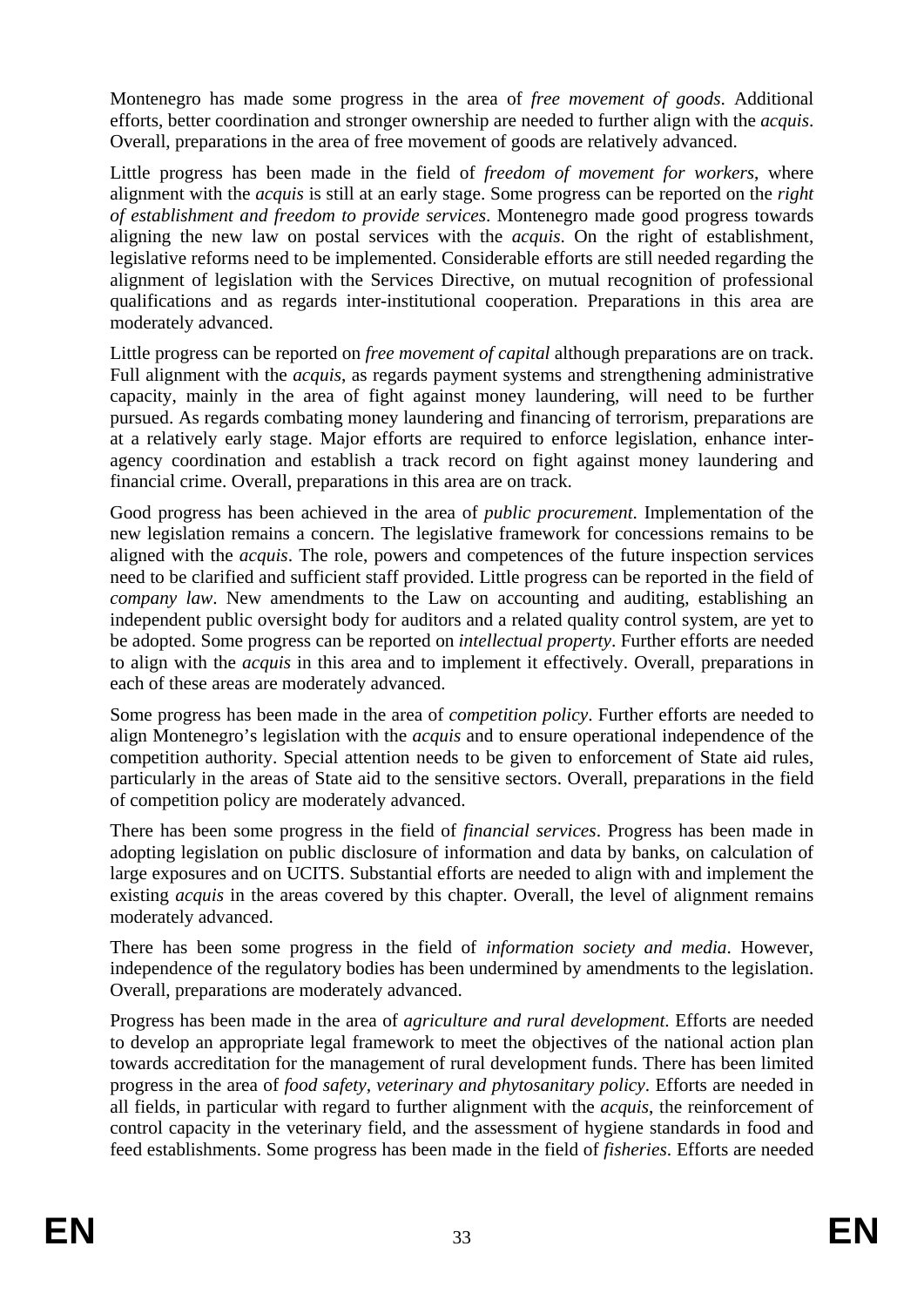with regard to alignment of legislation with the fisheries *acquis* and implementation of EU standards, in particular in the areas of resource management, inspection and control, market policy, structural and State aid policy. Alignment with the *acquis* in each of these areas remains at an early stage.

There has been good progress in the area of *transport*, in particular as regards road, rail and maritime transport, but there is a need to ensure effective implementation of the *acquis*. Further progress remains to be made in the rail transport sector concerning inter-operability, setting up an accident investigation body, as well as the independence of the rail regulator. Overall, preparations in this area are advanced. Some progress can be reported in the area of *energy*. Additional implementing legislation for the internal energy market remains to be adopted. Montenegro still needs to adopt the necessary acts concerning oil stocks reserves, as well as the 10 year work programmes on development of renewable energy sources (RES). Alignment with the *acquis* is at an early stage in this area.

Little progress was made in the area of *taxation*, with developments consisting primarily in the establishment of new departments within the tax administration. Further efforts are needed to develop an overall business and IT strategy. Overall, in the area of taxation, Montenegro's alignment with the *acquis* is at an early stage.

There was some progress in the area of *economic and monetary policy*. Substantial efforts still have to be made to complete alignment with the *acquis*, in particular regarding the Central Bank independence, monetary financing and privileged access of public-sector to financial institutions. The capacity for economic policy formulation and coordination needs to be further strengthened. Montenegro's present use of the euro, decided by the Montenegrin authorities in exceptional circumstances, is fully distinct from euro-area membership. Overall, the level of alignment in the area of economic and monetary policy is moderately advanced at this stage. Good progress can be reported in the area of *statistics*. Nonetheless, Montenegro still has to make serious and sustained efforts to align with the *acquis* as regards agricultural, business and macroeconomic statistics. Preparations in this area are moderately advanced.

Some progress has been made in the area of *social policy and employment*. Further efforts are needed in the area of health and safety at work. The capacity of the Public Employment Service needs to be strengthened, along with activation approaches in order to address low activity and employment rates and the mismatch between the skills available and needs. Measures and policies for poverty reduction and for Roma inclusion need to be strengthened. The situation of public finance continues to adversely affect reforms in the social area. Increased efforts are needed to implement the planned reforms in the area of pensions. Overall, Montenegro has started to address its priorities in this area.

Little progress has been made in the area of *enterprise and industrial policy*. Various strategies and institutions exist. Further efforts are needed to ensure the development and the implementation of this policy.

Some progress has been achieved in the area of *Trans-European Networks*. As regards transport networks infrastructure, significant work remains to be done on improving road and rail links. Gas interconnections with neighbouring countries need to be developed and the national transmission systems upgraded. Overall, preparations in this area are still at an early stage. Some progress has been made in the area of *regional policy and coordination of structural instruments*, in particular with regard to the institutional framework and programming. Montenegro needs to strengthen administrative capacity in the established IPA structures and adequately prepare them for the future. Overall, preparations in this area have started.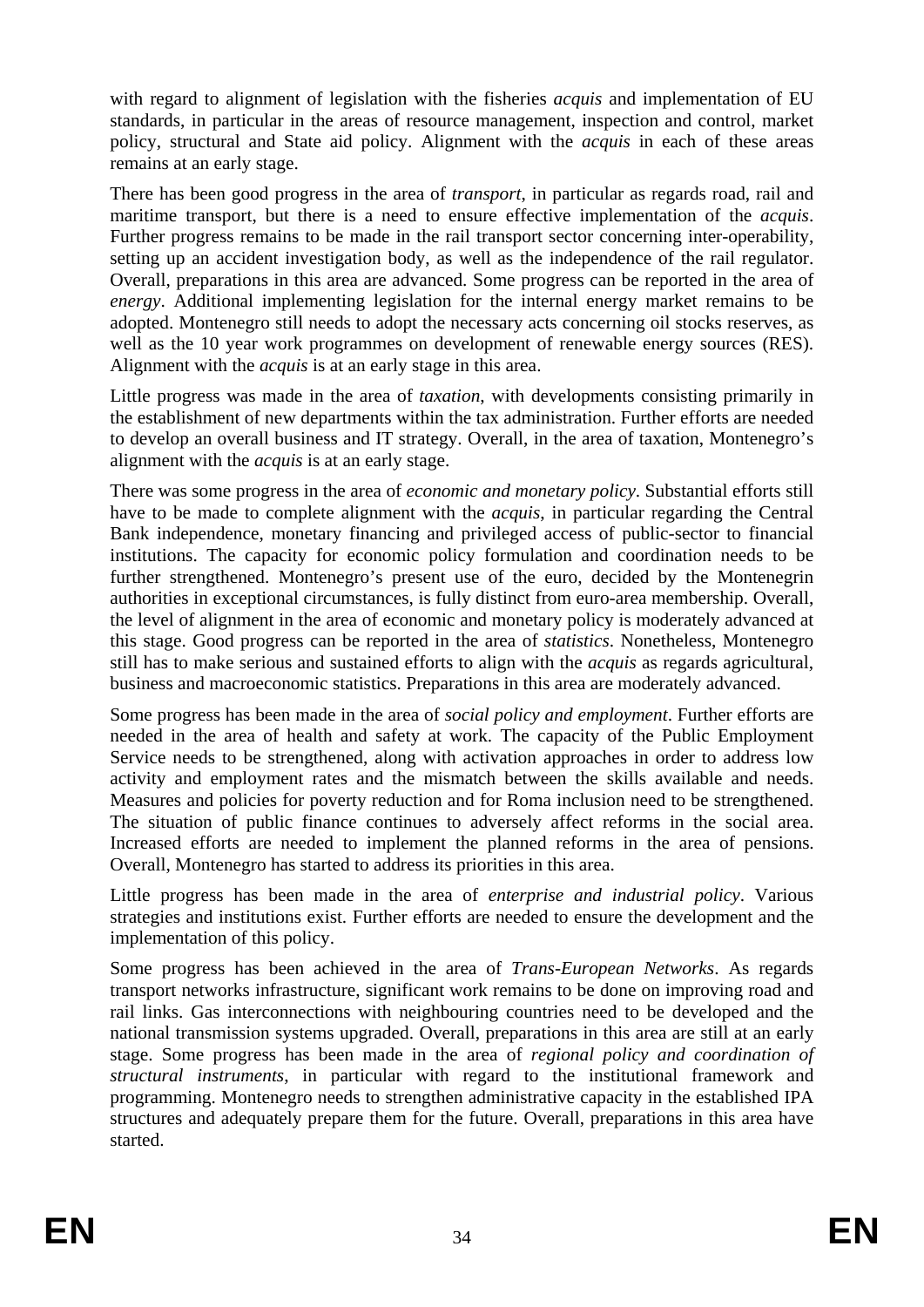Montenegro has made some progress in the area of the *judiciary and fundamental rights*. Implementation of recently adopted legislation has started. Progress has been made with regard to the publication of court rulings and the case backlog. The constitutional reform aimed at strengthening judicial independence has not been completed yet. A single, country-wide recruitment system and a system to monitor the length of trials need to be set up, the court network rationalised and the reliability of judicial statistics improved. Further efforts are needed to ensure merit based appointments and career development, as well as to strengthen accountability and integrity safeguards within the judiciary. Montenegro has strengthened its anti-corruption legal framework and further developed its track record of investigations, prosecutions and convictions in corruption cases, but greater efforts are needed in this respect. Corruption remains widespread and continues to be a serious cause for concern, allowing also for the infiltration of organized crime groups into the public and private sectors. The number of final convictions remains low and there are still no corruption cases in which seizure or confiscation of assets were ordered.

The existing legal and institutional framework for the protection of fundamental rights has been further strengthened. The decriminalisation of defamation contributed to improving the media environment in the country. The process of granting legal status to the displaced persons has further advanced. Social inclusion of Roma, Askhali and Egyptians has to continue, in particular through the implementation of the relevant policy documents. Shortcomings persist in the protection of human rights by judicial and law enforcement authorities. Efforts to investigate and prosecute old cases of violence against journalists need to be stepped up. Further sustained efforts will be needed to align with the EU *acquis* and international standards in this field. Overall, preparations in this area are moderately advanced.

Montenegro has made some progress in the area of *justice, freedom and security*. Alignment with the *acquis* in the field of migration, asylum and visa has started. The construction of the centre for foreigners and the one for asylum seekers is being finalised. Implementation of the integrated border management strategy and action plan is on track. In the area of police cooperation and the fight against organised crime, the country has continued to extend its international and regional network, and to reinforce its legal framework and administrative capacities. Joint investigative operations with other countries of the region, as well as with EU Member States, Interpol and Europol, resulted in an increase of the number of indictments, arrests and convictions in the field of organised crime. The policy and legal frameworks in this area have improved. Further sustained efforts will be needed to align with the *acquis* in this chapter, especially in the fields of asylum, visa, external borders and Schengen, the fight against organised crime, and to develop a solid track record of investigations, convictions and drugs seizures. The capacity to implement the legal framework in judicial cooperation in civil and criminal matters has to be reinforced. Increased efforts are required in the fight against money laundering and in addressing trafficking in human beings. The country is moderately advanced in this area.

Good progress has been made in the alignment with the *acquis* in the area of *science and research*. Further efforts are necessary to strengthen research and innovation capacity at national level and facilitate integration into the European Research Area. The level of investment in research needs to be further increased in particular from the private sector and by stimulating public and private investment in scientific research activities. Overall, preparations are on track in this area. Some progress has been made in the area of *education and culture*. Higher education reform and modernisation of the vocational education and training system need to be further addressed. Implementation of educational reforms remains a challenge. Overall, preparations are moderately advanced in this area.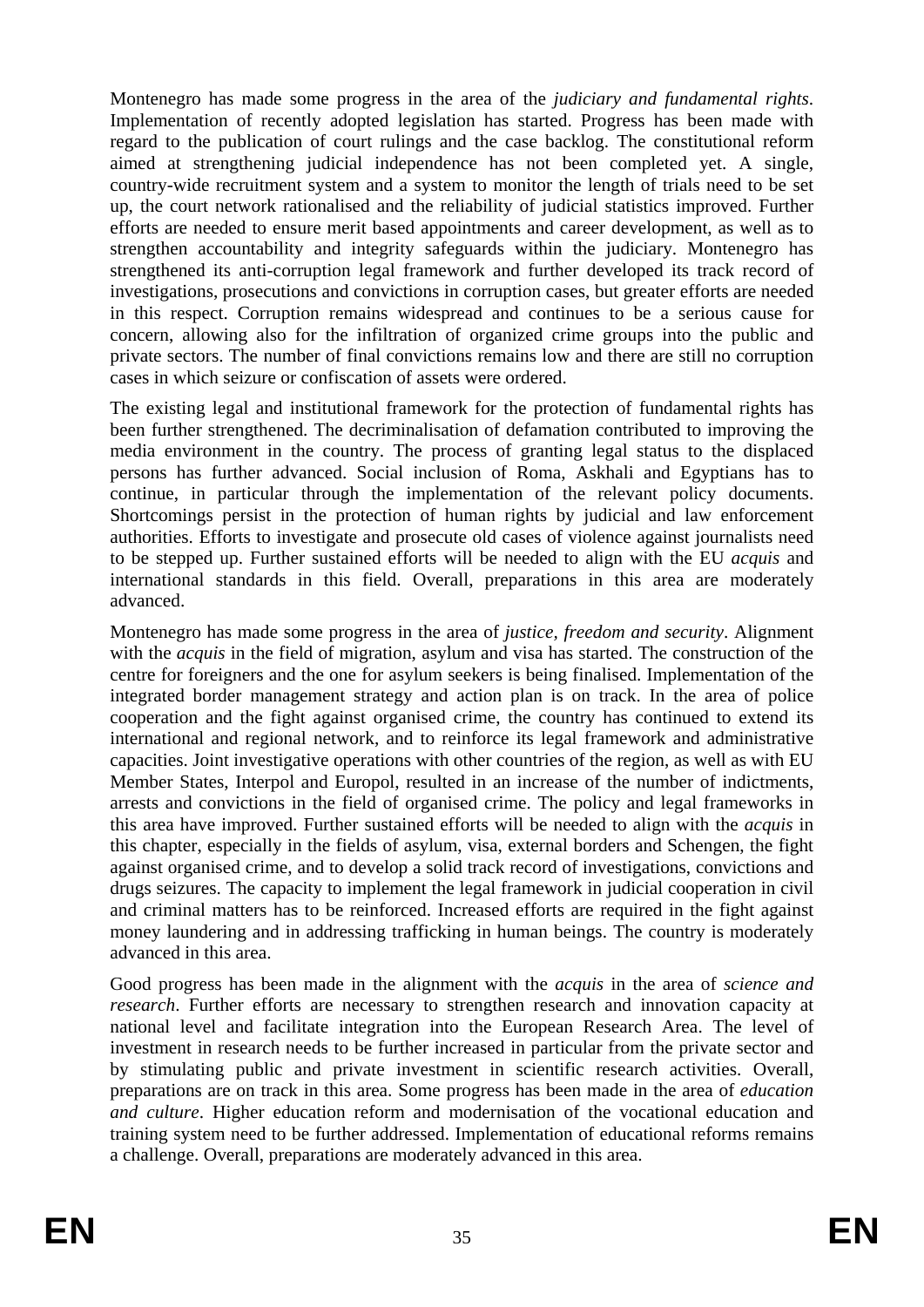Montenegro has made little progress in the area of *environment and climate change*. There are first signs of improvement with the adoption of legislation on waste management, air quality and chemicals and with regard to the administrative capacity and efforts undertaken towards alignment with the climate *acquis*. Further attention is needed in the areas of water quality and waste management. The effective implementation of the Environmental Impact Assessment and Strategic Environmental Assessment *acquis* needs be ensured. Considerable efforts are required to align with and implement environment and climate *acquis*, as well as to strengthen administrative capacity and inter-institutional cooperation. Environment and climate change considerations need to be more systemically taken into account in other policy fields and planning documents. The lack of political priority and adequate financing as well as limited awareness of environmental and climate requirements are hampering progress in this field. Preparations in this area are still at an early stage.

Some progress has been made in the fields of *consumer and health protection*. Legal alignment needs to continue in the area of consumer protection. Preparations in these areas are moderately on track. Some progress has been achieved in *customs* legislation. A new law on customs tariff further aligns the national legislation with the Common Customs Tariff. In the areas of administrative and operational capacity, the implementation of existing procedures and working methods needs to be stepped up. Preparations for possible accession to the Convention on a Common Transit Procedure need to be enhanced. Overall, preparations in the field of customs union are moderately advanced.

Some progress has been made in the area of *external relations*. Montenegro has become member of the WTO. Some progress has also been made in the field of *foreign, security and defence policy*. Montenegro has aligned itself with all EU declarations and Council Decisions and has continued to actively contribute to regional stability. Preparations in these areas are moderately advanced.

Montenegro has made uneven progress in the field of *financial control*. While the legal framework for public internal financial control (PIFC) is in place, practical implementation is lagging behind, particularly at local level. Montenegro needs to strengthen managerial accountability arrangements in the context of the public administration reform. Financial independence of the State Audit Institution should be guaranteed in practice. Preparations in the area of financial control are at an early stage. Limited progress has been made as regards *financial and budgetary provisions*. In due course, a coordinating body needs to be set up to steer pre-accession preparations in the own resources field. The administrative framework for the application of the own resources rules needs to be established. Overall preparations are at an early stage in this area.

## **The former Yugoslav Republic of Macedonia**

The former Yugoslav Republic of Macedonia continues to sufficiently meet the **political criteria.** The country continues to fulfil its commitments under the Stabilisation and Association Agreement. The government has put the EU agenda at the centre of its activity. The High Level Accession Dialogue (HLAD) with the Commission served as a catalyst for accelerating reforms and has contributed to substantial progress in a number of key policy areas. The government has adopted proposals for improvement of the legislative framework for elections and, in the area of freedom of expression, for the decriminalisation of defamation. The first government review of the implementation of the Ohrid Framework Agreement provides a tool for strengthening inter-community dialogue. The reform momentum needs to be sustained in all areas of the political criteria in particular to ensure implementation. The Parliament is considering the related legislation. Focus on the rule of law, including as regards freedom of expression and on inter-ethnic relations and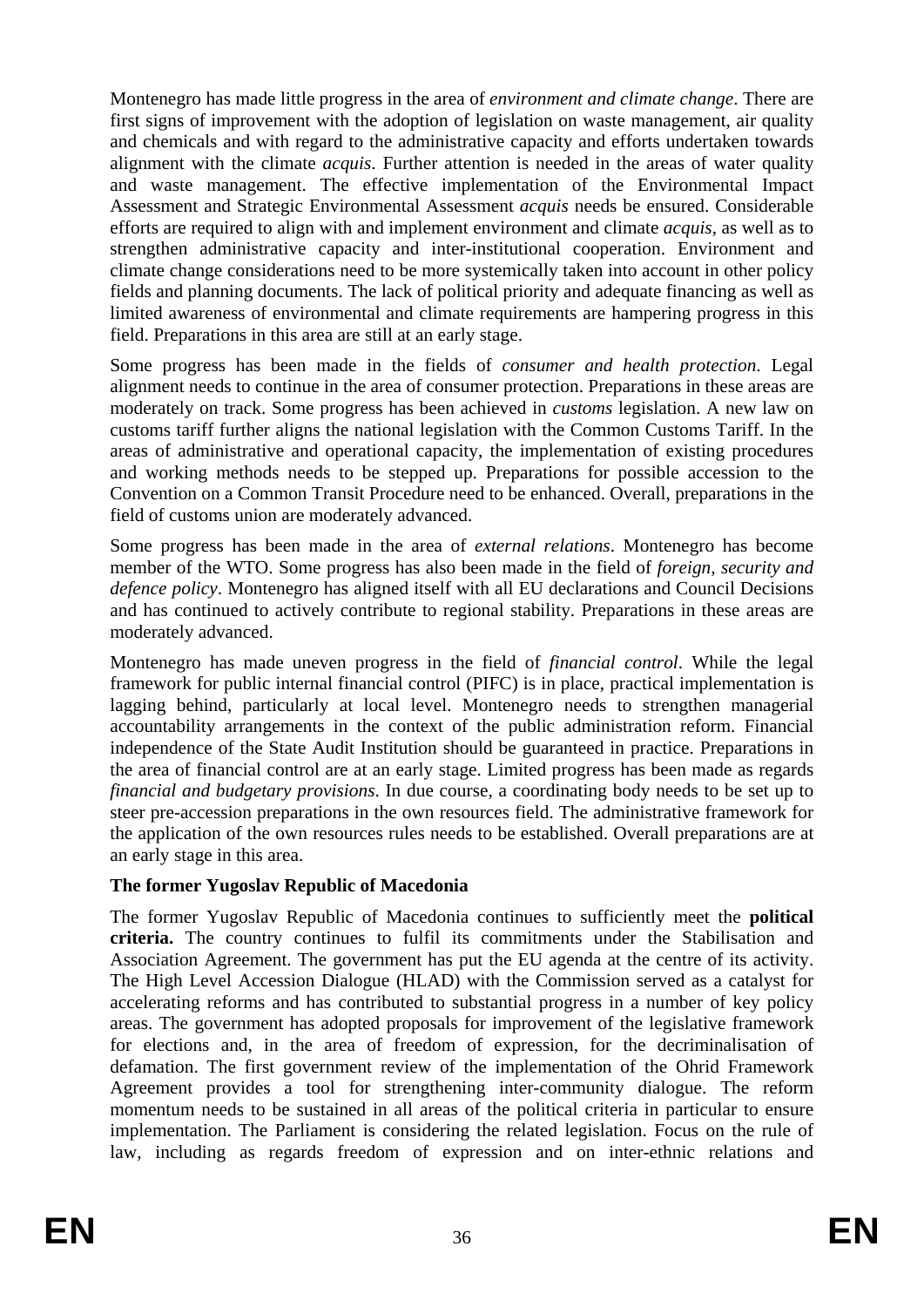reconciliation needs to be maintained. An inclusive approach with civil society needs to be taken forward.

The Ohrid Framework Agreement (OFA) continues to be an essential element for *democracy and the rule of law* in the country. The *government* has launched a review of the implementation of OFA since 2001, with the aim of building a consensus on the results achieved and the challenges ahead. Tension between communities following violent incidents in the first half of 2012 caused concern. The government has responded with maturity to this challenge and needs to build on this to further strengthen inter-ethnic relations and reconciliation, including on the status of victims of the 2001 conflict. There has been some further progress on wider implementation of the Law on Languages.

The functioning of the *parliament* has improved and political dialogue has been maintained, in particular as regards EU integration. The implementation of the Rulebook of Procedure has gone forward, including with respect to key demands of the Opposition. The Parliament is considering the related government proposals for improving the electoral framework. Ongoing efforts will be necessary to fully address the recommendations of OSCE/ODIHR.

Cooperation within the government coalition has continued and has been successful in putting the accession process at the centre of the political agenda. The government has effectively coordinated the implementation of the HLAD on the basis of its own Roadmap. In the field of local government, progress on decentralization needs to be accelerated, in particular as regards the financial framework.

As regards *public administration*, there was some progress. Services to citizens were improved and e-government is being gradually introduced. Consultations on major reforms to the framework for administration are on-going. Additional efforts are needed in order to guarantee transparency, professionalism and independence of the public administration. In particular, respect for the principles of merit-based recruitments and promotions needs to be ensured.

As regards the *judiciary*, legislative and institutional safeguards are in place, but further efforts are needed to guarantee independence and impartiality in practice. Progress has been made, notably in reducing the backlog of cases. Further efforts are needed to create clear and transparent grounds for proportionate dismissal procedures and to improve significantly the implementation of merit-based judicial appointment and career development. The Academy for Judges and Prosecutors should be further supported in its key role in the development of a professional and highly-skilled judiciary and prosecution service.

In the area of *anti-corruption policy*, the legislative framework is in place and capacity has been strengthened slightly, but greater efforts are needed as regards implementation of existing laws. Steps have been taken to improve verification capacities and enforcement powers of the authorities. However, there has been little visible progress in terms of endresults. A track record of handling high-level corruption cases has yet to be established. A more proactive and coordinated approach by supervisory bodies and enforcement agencies is needed. Collection and analysis of statistical data should be improved to focus efforts where they are most needed. Corruption remains prevalent in many areas and continues to be a serious problem.

There was some progress as regards the *fight against organised crime*, in particular through the issuance of over 100 international arrest warrants and good cooperation through Interpol and with Europol. The Law on Interception of Communications was amended, strengthening the efficiency and transparency of this special investigative measure. Further efforts are needed to strengthen the capacities of the law enforcement agencies and to enhance inter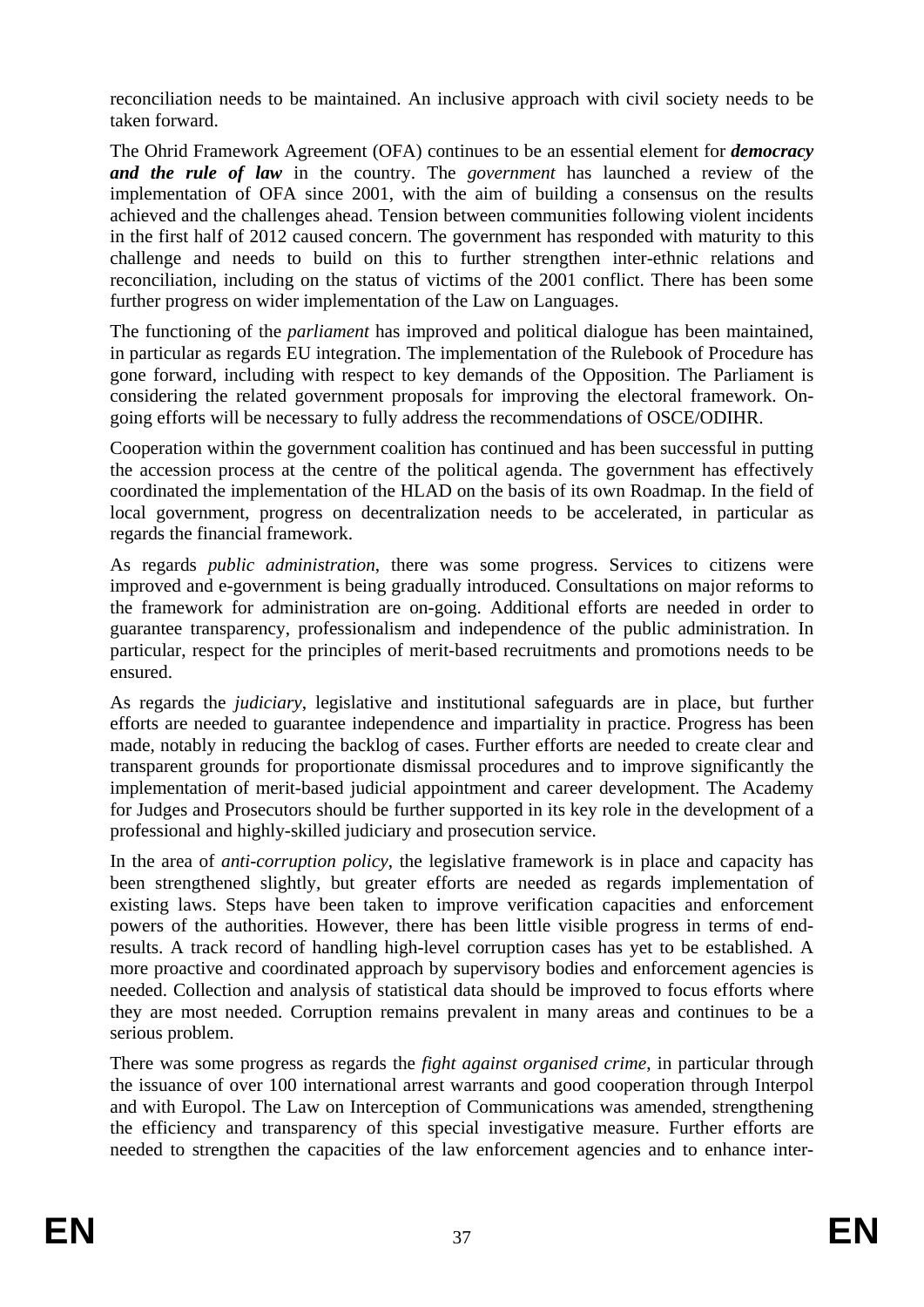agency cooperation and information exchange. The country is advanced in the field of police cooperation and fighting organised crime.

The legal and institutional framework for *human rights and the protection of minorities* is broadly in place. *Civil and political rights* are broadly respected and some further progress was made. The roundtable dialogue with journalists has proved an important forum to address key challenges in the area of the media. The government adopted proposals to decriminalize defamation through the adoption of a civil Law on Liability for Insult and Defamation. The Criminal Code needs to be revised in line with this approach. The Broadcasting Council has begun to enforce legal provisions against concentration of ownership and conflict of interest with the political sphere. The Broadcasting Council needs to demonstrate it is following a non-discriminatory and transparent approach. There remain widespread concerns about lack of pluralism and self-censorship. Continued efforts are necessary to address related challenges such as the transparency of government advertising and the labour rights of journalists.

Some progress can be reported in the strengthening of *social and economic rights*. The Economic and Social Council has met regularly. The Commission for Protection against Discrimination is engaged in processing complaints although its resources are limited. The Law on anti-discrimination needs to be fully aligned with the *acquis*, notably as regards discrimination on grounds of sexual orientation. There is a need for better protection of rights of women, including from vulnerable groups, as well as further efforts to increase their participation in the labour market and in political life. Social integration of people with disabilities still remains weak.

Overall, some progress was achieved in the area of *cultural rights and minorities*. A review of the Ohrid Framework Agreement has been launched which includes recommendations for addressing the on-going challenges. The review and concrete ethnic cooperation need to be followed up. Fostering trust between ethnic communities will be of key importance. Concerning the Roma, several activities were taken, notably to address the issue of persons without documents and to integrate Roma refugees. Implementation of existing strategies and inter-institutional cooperation needs to be significantly strengthened.

Regarding *regional issues and international obligations*, the country continued to cooperate fully with the International Criminal Tribunal for the former Yugoslavia (ICTY). There are no remaining cases or appeals pending in The Hague. Of the four cases that the ICTY transferred back to the national authorities in 2008, one was dismissed in 2011 by the domestic court system and three were dismissed in 2012, in line with the request of the Public Prosecution and on the basis of the Amnesty Law.

As regards the International Criminal Court, the bilateral immunity agreement with the United States does not comply with the EU common positions and guiding principles. The country needs to align with the EU position.

The country continued to participate actively in regional cooperation initiatives, including the South-East European Cooperation Process (SEECP), the Regional Cooperation Council (RCC), and the Central European Free Trade Agreement (CEFTA). It took over the Chairmanship-in-Office of the SEECP in June 2012. The seat of the Secretariat of South-Eastern European Health Network (SEEHN) was established in Skopje. The country continued to contribute to the EU ALTHEA mission in Bosnia and Herzegovina.

The former Yugoslav Republic of Macedonia has maintained an overall constructive role as regards bilateral relations with neighbouring Member States and other enlargement countries. Relations with partners in the Western Balkans were further developed. Relations with Greece remained affected by the name issue. The International Court of Justice adopted a judgment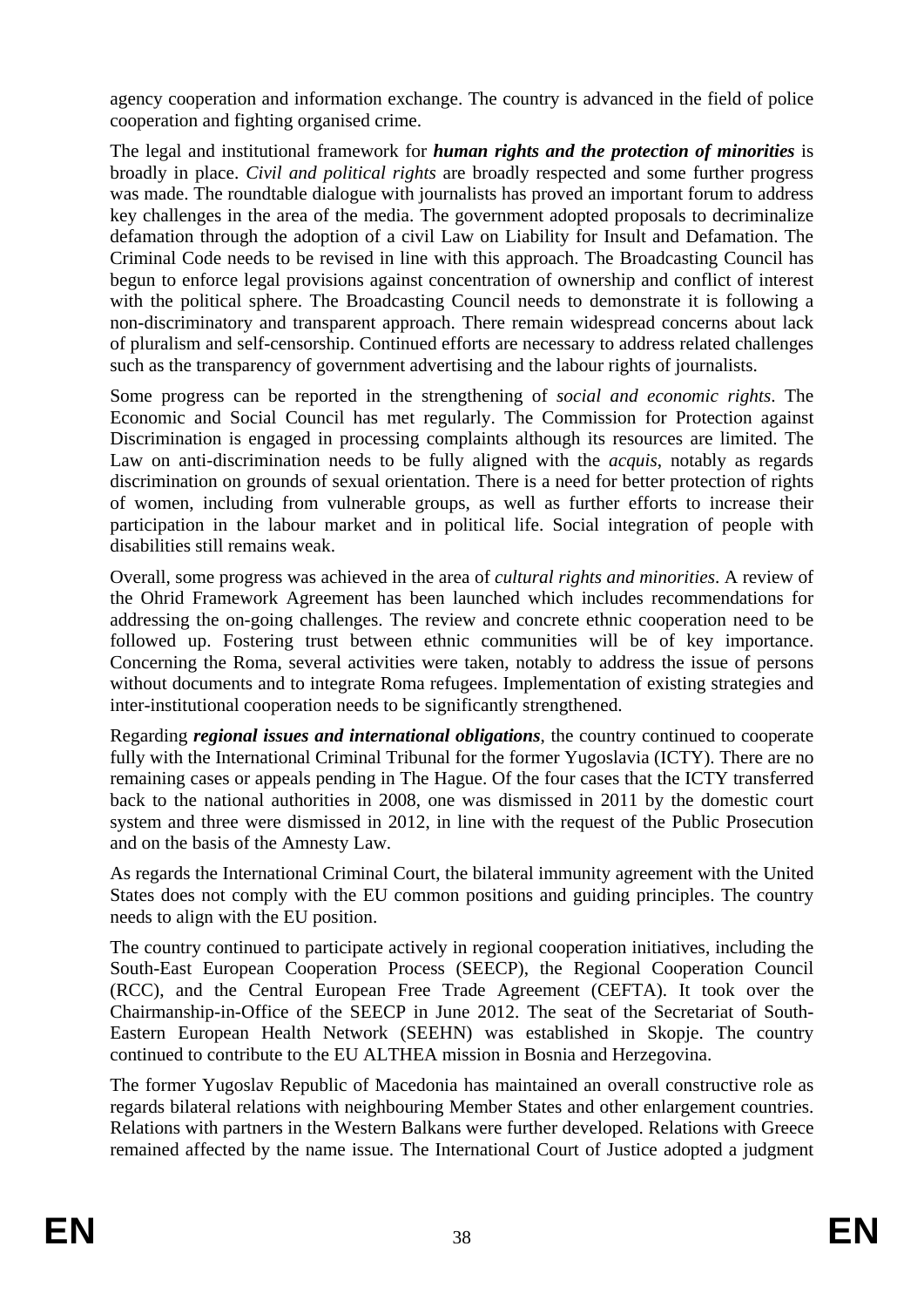concerning the Interim Agreement with Greece. The country has kept engaged in talks under the auspices of the UN and in direct contacts with Greece. The talks under the UN auspices for a negotiated and mutually acceptable solution should be pursued with increased vigour, as should direct bilateral meetings and contacts. Actions and statements which could negatively impact on good neighbourly relations should be avoided.

The **economy** of the country continued growing at a decelerated pace in 2011, but declined in the first half of 2012. Growth was based on resilient domestic demand, while external demand has been declining. Structural reforms have continued, but overall at a slow and gradual pace. There has been some further progress in simplifying business registration, accelerating judiciary procedures and deepening financial intermediation. However, little has been achieved in addressing the very high unemployment, which is mostly structural and affects mostly the young and poorly educated.

As regards the **economic criteria**, the former Yugoslav Republic of Macedonia continues to be well advanced. In some areas, it has made further progress towards becoming a functioning market economy. The country should be able to cope with competitive pressures and market forces within the Union in the medium term, provided that it vigorously implements its reform programme in order to reduce significant structural weaknesses.

The country has maintained a broad consensus on the essentials of economic policies. Monetary policy, based on the de facto peg to the euro, contributed to macro-economic stability. Fiscal policy kept spending largely in line with revenue growth. Privatisation is mainly completed. Price and trade liberalisation has been largely accomplished. Some further progress has been achieved in facilitating market entry and in simplifying the regulatory framework. The judiciary procedures accelerated with the average duration of bankruptcy procedures further reduced. Property registration is practically accomplished. The financial sector so far weathered the financial market turbulences rather well and maintained its trend towards increased intermediation and market deepening. Gradual progress in the education sector has continued. Increased FDI helped to diversify the country's export structure.

However, the quality of fiscal governance has deteriorated further; medium-term planning and public expenditure management has worsened, and the transparency and reliability of public sector accounts declined. Furthermore, the short-term orientation on spending with low growth enhancing effects has continued. Public sector debt has increased significantly. Unemployment remained very high. The functioning of the labour market is impeded by structural weaknesses. The level of education and qualification of the human capital is low. Similarly, the physical capital needs modernisation and deepening. Despite gradual improvements, the functioning of the market economy continues to be impeded by institutional and judiciary weaknesses. Some regulatory and supervisory agencies still lack the necessary resources and leverage to fulfil their functions effectively. The capacity and efficiency of public administration in providing services to businesses requires improvement. The informal sector remains an important challenge.

The former Yugoslav Republic of Macedonia has made further progress in improving its **ability to take on the obligations of membership**, in particular in the areas of free movement of goods, competition, food safety and veterinary policy and Trans-European networks. Further efforts are needed in other areas such as the environment, social policy and employment and regional policy and coordination of structural instruments. Overall, the country has achieved a good level of alignment with the *acquis* at this stage of the accession process. It has also continued to implement smoothly its obligations under the Stabilisation and Association Agreement (SAA) and the Commission has proposed to pass to the second stage of the Association.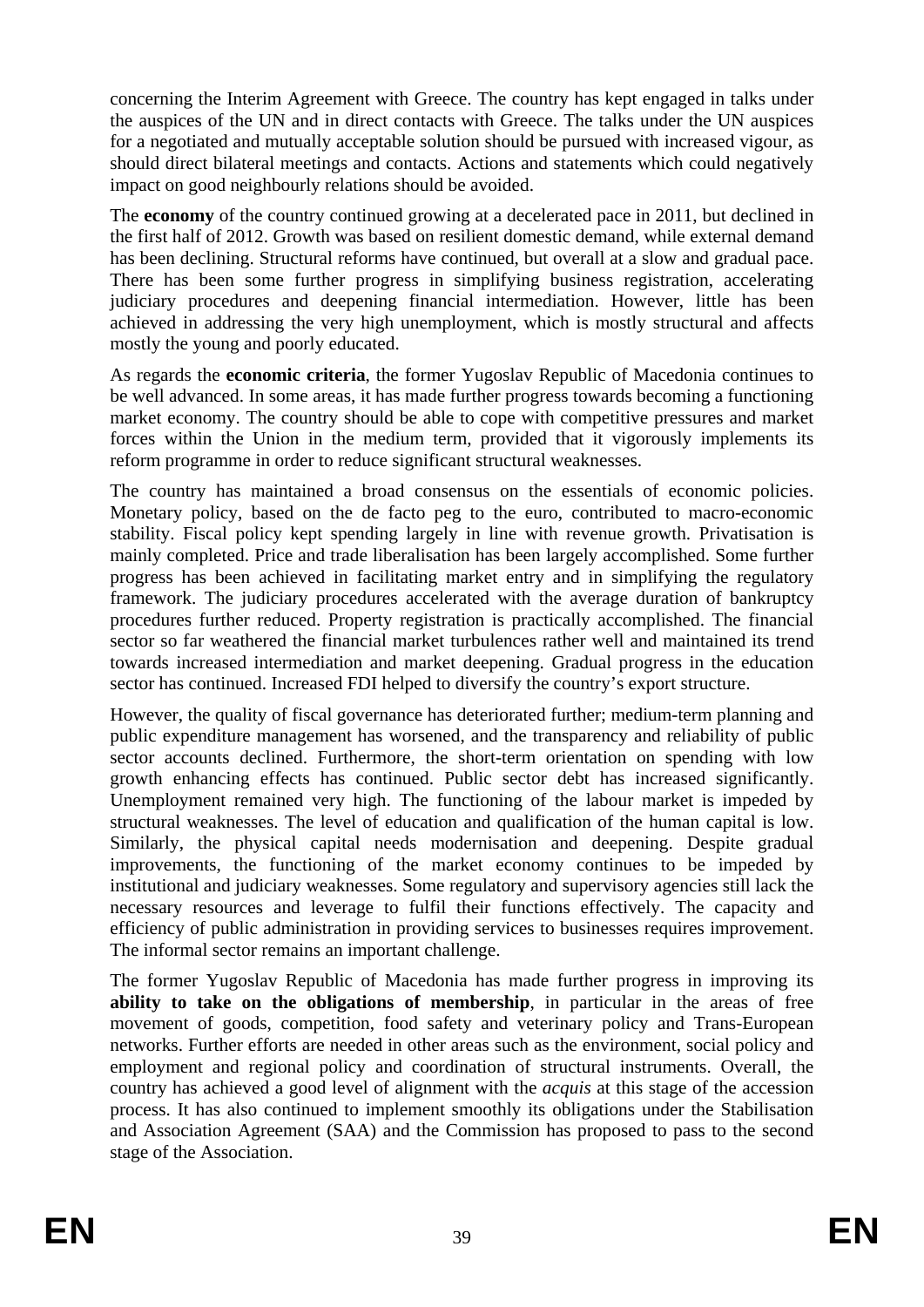Good progress was achieved in the area of *free movement of goods*, especially in the area of standardisation and metrology. Preparations in the area of free movement of goods are advanced. Some progress has been made in the area of *freedom of movement for workers*. Some progress can be reported in the area of the *right of establishment and freedom to provide services*, particularly as regards postal services. However, further efforts are needed as regards the implementation of the services directive and mutual recognition of professional qualifications. Overall, the country is moderately advanced in this area. There was some progress in the area of *free movement of capital*. Further liberalization of capital movements and payments is subject to the transition to the second stage of the SAA, which is under consideration by the Council. Preparations in this area are on track.

Some progress was made in the area of *public procurement,* where the level of alignment is advanced with the exception of remedies and defence procurement. The administrative capacity in the field of remedies and concessions remains weak. Good progress was made in the area of *company law,* in particular in the field of audit. Chartered auditors' qualifications obtained abroad have yet to be recognised. Overall, preparations in this area are moderately advanced. Some progress was made in the area of *intellectual property*, where the legislative framework and the administrative capacity were further improved. However, more efforts are needed in the field of implementation and enforcement. Overall, alignment in this field is moderately advanced.

Good progress was made in the area of *competition policy* with improvement of the enforcement record. Preparations in this area are advanced. The resource endowment of the competition authority needs to be further strengthened. Concerning *financial services*, progress was made in the areas of banking, insurance and securities markets and investment services. Alignment with key *acquis* in the area of financial market infrastructure remains to be achieved. Overall, alignment with the *acquis* in this area is moderately advanced.

Progress can be reported in the field of *information society and media*. Alignment with the *acquis* continued and key competitive safeguards have started to be enforced. In the area of audiovisual policy, the activities of the Broadcasting Council increased, but a nondiscriminatory approach needs to be ensured. Preparations in this area are moderately advanced.

Some progress was achieved in the field of *agriculture and rural development*, where preparations remain moderately advanced. There have been further advances in setting up the Integrated Administration and Control System. Alignment with the *acquis* requires continuing efforts. Administrative capacity remains a concern throughout the sector.

There was good progress in the area of *food safety and veterinary policy*, in particular with respect to the strengthening of institutions, and implementation of animal disease eradication programmes. Little progress was observed in the *phytosanitary* area, where administrative capacity and co-ordination among competent authorities has not improved. Preparations, overall, in the area of food safety, veterinary and phytosanitary policy remain moderately advanced.

Little progress can be reported in the area of *transport policy*. Some progress on road transport *acquis* alignment can be reported, but not in road safety which remains a concern. The railway legislation needs further alignment with the *acquis*. A legal amendment to close the railway market for competition until EU accession reversed already achieved alignment with *acquis*. The Accident Investigation Committee for rail needs to become operational in order to act as an independent body. Some progress was made in the *energy* sector, in particular in the enacting of implementing legislation deriving from the 2011 Energy Law.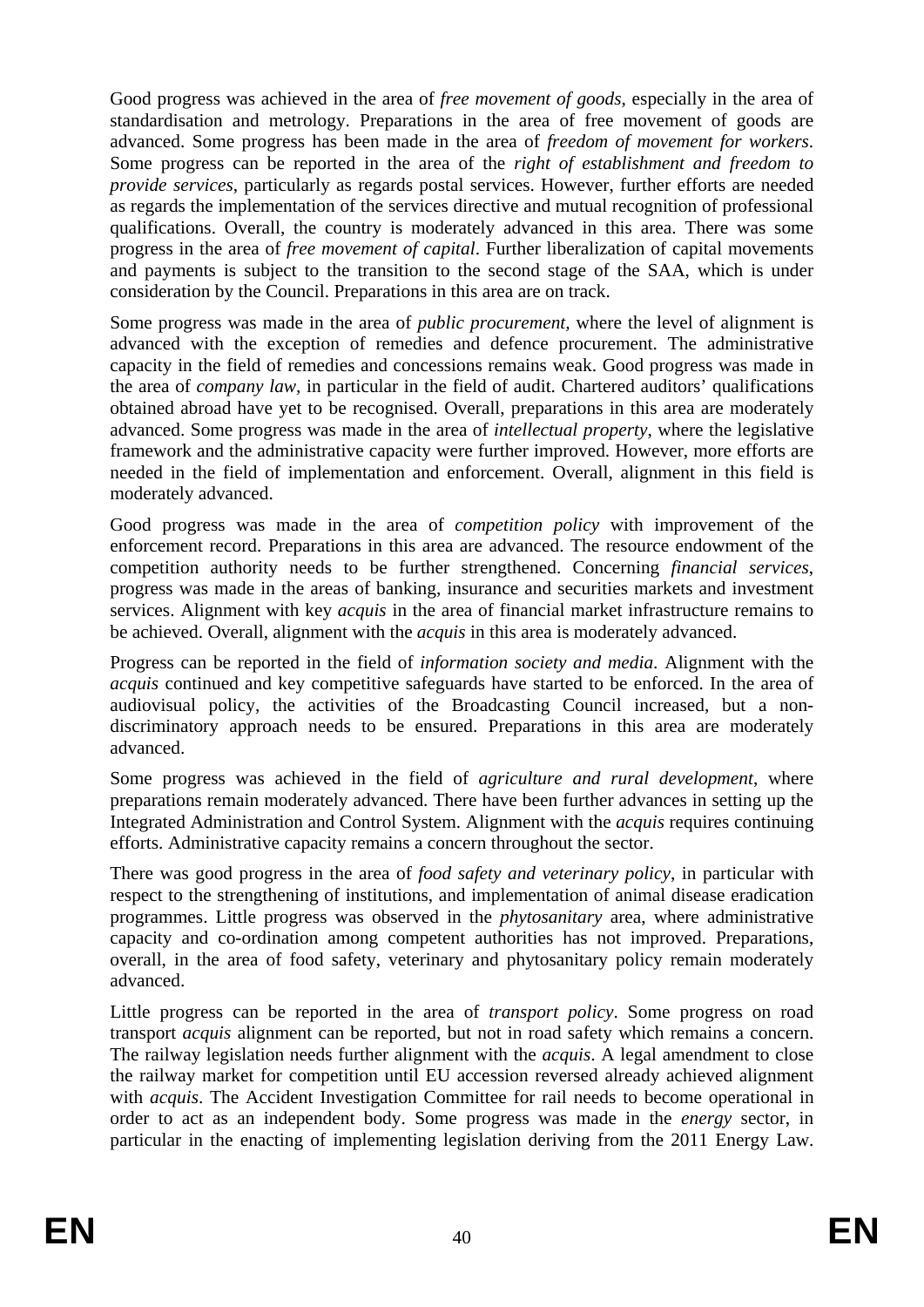Some progress in renewable energy was also made. Full liberalisation of the electricity and natural gas market is yet to be achieved. Preparations in these areas are moderately advanced.

Progress has been limited in the field of *taxation*. Efforts are still required to harmonise the national legislation with the *acquis,* to reinforce the fight against tax fraud and tax evasion and to address IT and staffing capacity. Overall, preparations in the area of taxation are moderately advanced.

Preparations in the field of *economic and monetary policy* are advanced and little further progress was made. Preparations in the field are advanced. In the field of *statistics***,** progress was achieved as regards harmonisation of sectoral statistics and in transmission of data. Overall, preparations in the field of statistics are moderately advanced.

Little progress was made in the area of *social policy and employment*. Unemployment and poverty rates are high, while women labour market participation remains low. Some progress has been achieved in the field of social dialogue but the role of social partners needs to be further strengthened. The UN Convention on the Rights of Persons with Disabilities and the Optional Protocol to the Convention were ratified. Progress in inclusion of Roma, people with disabilities and other socially excluded people is slow. A mechanism for prevention and protection against discrimination is in place but not fully operational. The overall administrative capacity needs to be significantly strengthened. Overall, preparations in this area are not very advanced.

Some progress can be reported in the field of *enterprise and industrial policy*. Various strategies and measures were adopted, showing strong commitment to improving the business environment. However, implementation remains scattered across a number of uncoordinated and poorly funded bodies. The measures are yet to be made fully effective.

In the area of *Trans-European networks* progress was made. The development of the transport, energy and telecommunications networks is continuing and the country is actively participating in the South East Europe Transport Observatory and the Energy Community. A contract was awarded and work begun on construction related to Corridor X, partly financed by IPA Component III. Preparations in this area are moderately advanced.

Limited progress can be reported in the area of *regional policy and coordination of structural instruments*. Management of IPA programmes needs to be improved in order to ensure full and timely absorption of EU funds. Additional efforts are needed to address deficiencies in management and control systems. In particular, staffing and qualifications within the operating structures and the Central Financing and Contracting Department of the Ministry of Finance need to be substantially strengthened. Preparations in this area are moderately advanced.

Some progress has been made in the field of the *judiciary and fundamental rights*, notably in reducing the backlogs of court cases. Further improvements are needed as regards merit-based judicial appointments, precise and predictable dismissal grounds and correct use of statistical tools. In the area of anti-corruption policy, the legislative framework is in place and capacity has been strengthened slightly but greater efforts are needed to develop a track record of investigations, prosecutions and convictions. As regards fundamental rights, some progress was made in the area of freedom of expression, notably towards the decriminalization of defamation. The relevant institutions need to become more effective in promoting and safeguarding fundamental rights in practice. The Ohrid Framework Agreement remains an essential element for democracy and rule of law in the country. Preparations in the field of the judiciary and fundamental rights are moderately advanced.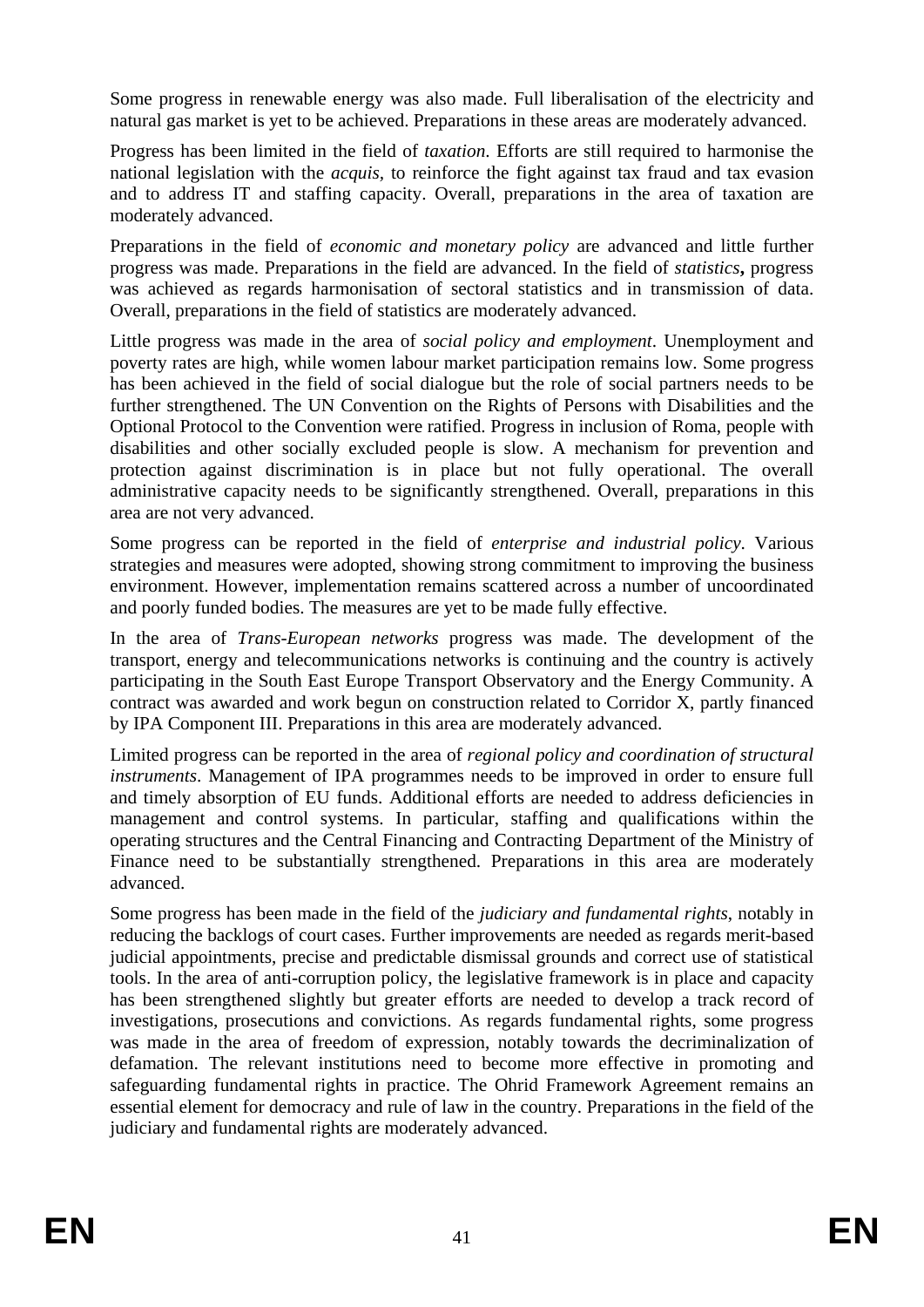Progress has been made in the area of *justice, freedom and security*, notably on external borders and customs cooperation, as well as on interception of communications. Further efforts are needed to improve the efficiency of the asylum procedure, ensure rigorously meritbased recruitment to the police, step up the fight against organised crime and improve seizure of drugs. Overall, preparations in this area are advanced.

Little progress can be reported in the area of *science and research*. The general participation rate in EU framework programmes continued to be good. Preparations for the national programme for science, research and development activity and for the strategy on innovation have advanced, but the documents remain to be adopted. In this area, the country partially meets its targets.

There was some progress in the areas of *education*, training, youth and *culture*. The country continued to improve its performance in relation to the Education and Training 2020 common benchmarks. Preparatory measures for the Lifelong Learning and Youth in Action programmes restarted. Investments are yet to be equitably applied to all parts of the country and the multi-cultural society. In the area of education and culture the country is moderately advanced.

Limited progress was made in the *environment and climate change* chapter. Further progress was made in transposing the *acquis* into national legislation, in particular in the waste management, air quality and chemicals sectors. Significant efforts are needed in order to implement the national legislation, especially in the areas of water management, industrial pollution control, nature protection and climate change. Overall, preparations in the field of environment are moderately advanced while in the field of climate change remain at an early stage.

There has been some progress in the area of *consumer and health protection*, particularly with regard to legal and institutional framework. Further progress remains hampered by the limited financial resources and weak operational structures, particularly in the field of consumer protection. Overall, preparations in this area are moderately advanced.

There was progress in the area of *customs union*, in particular on administrative and operational capacity. Inter-agency cooperation, the fight against corruption in the customs administration, and the capacity to tackle cross-border crime continued to improve. Preparations in the area of customs union are well on track.

Some progress was made in the area of *external relations*, notably as regards the common commercial policy. However, the country's institutional capacity is still not sufficient for it to participate fully in EU commercial, development and humanitarian policies. Preparations in the area of external relations are moderately advanced.

Continued progress has been made in the area of *foreign, security and defence policy*. The country has maintained its high level of alignment with EU declarations and Council decisions and has continued its participation in civil and military and crisis management operations. Preparations in the area of foreign, security and defence policy are well advanced.

Concerning *financial control*, there was some progress, notably in regards to external audit and protection of the euro against counterfeiting. However, the country remains at an early stage of the practical implementation of public internal financial control. Overall, preparations in this chapter are at an early stage. There was no particular progress concerning *financial and budgetary provisions*. The institutions in place to fulfil the administrative framework for the correct calculation, forecasting, collection, payment, monitoring and reporting of the own resources framework will need to be strengthened. Preparations in this area are at an early stage.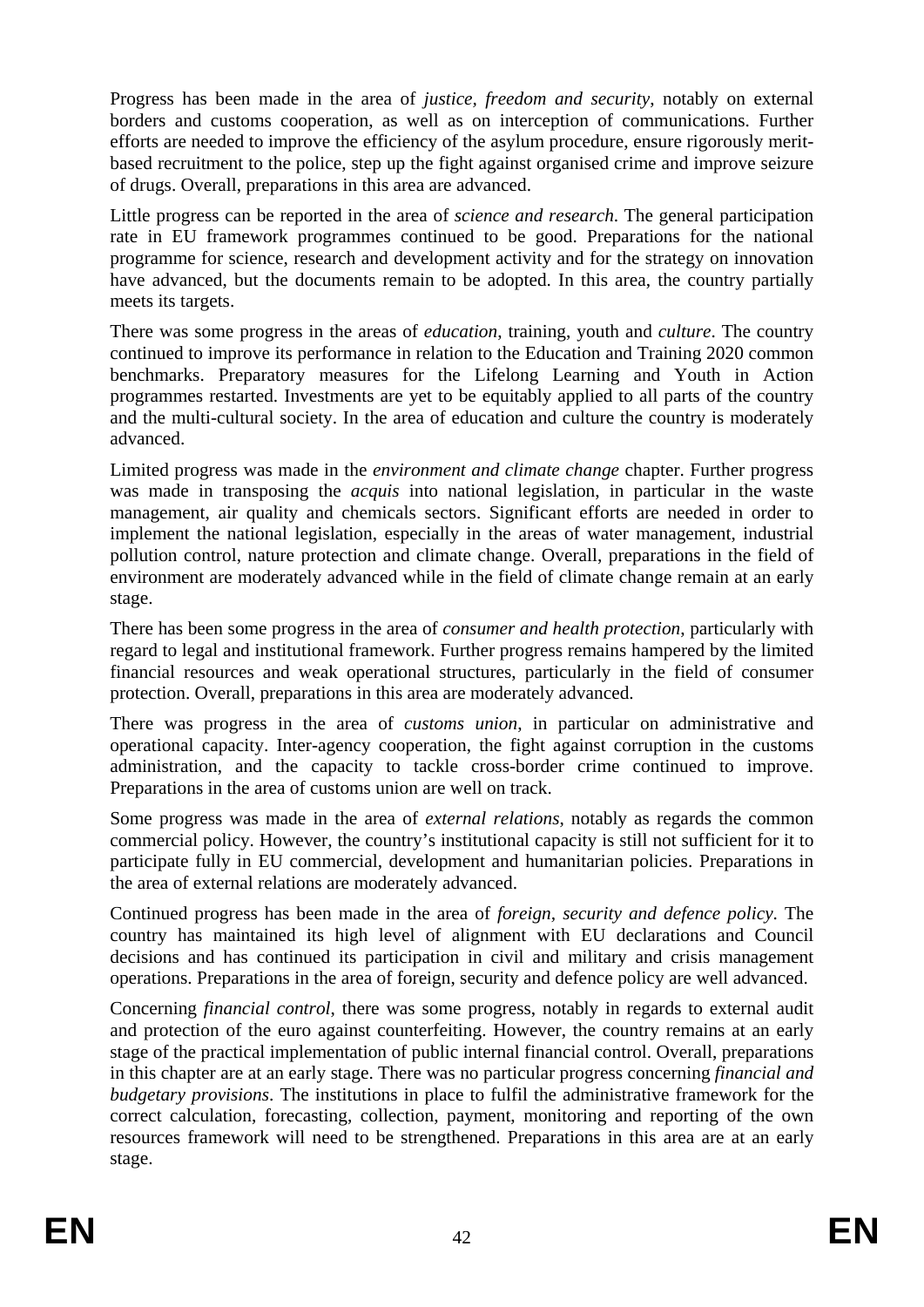## **Serbia**

Serbia is well on its way to sufficiently fulfilling the **political criteria** and the conditions of the Stabilisation and Association Process. The stability and functioning of institutions was ensured in the lead up to as well as in the aftermath of elections held at presidential, parliamentary and municipal level, and in Vojvodina. Despite a slowdown of legislative activity in the electoral context, some progress was noted in the implementation of reforms in most areas. Serbia maintained its full cooperation with the International Criminal Tribunal for the former Yugoslavia (ICTY). Results were achieved in the dialogue with Pristina, but the implementation of agreements was uneven. Serbia's interpretation of the agreement on regional cooperation and representation of Kosovo was eventually clarified and, subject to continued implementation, no longer hampers the inclusiveness of regional cooperation. Serbia's new leadership has underlined its commitment to implement all agreements already reached in the dialogue with Pristina as well as to begin tackling the broader political issues. Fulfilment of this commitment is key to moving to the next phase of Serbia's EU integration.

*Democracy and the rule of law* have been further consolidated. The elections were qualified as 'competitive, held in a conducive environment and professionally organised' by international observation bodies. Electoral operations in Kosovo for the parliamentary and presidential elections were facilitated by the OSCE and took place in an orderly manner. In line with UNSCR 1244/99, local elections were not held in Kosovo, contrary to past practice. The 2011 legislation on parliamentary mandates and the financing of political parties was implemented. A certain lack of transparency in the proceedings of the State Electoral Commission and in the administration of the new single voters' registry was however noted. The government needs to follow up the recommendations of the OSCE/ODIHR election observation mission.

Legislative activity of *parliament* has been reduced due to the election cycle, but other parliamentary activities continued normally. Further reforms are still needed to ensure that the constitutional provisions, notably on the judiciary, are fully in line with European standards. The *government* preserved its stability and completed a full term in office. A new coalition government was formed in July 2012. The new government maintained the country's strong strategic orientation towards EU integration. Both the new president and the new government have pledged to pursue the EU agenda of reforms and to closely cooperate together to achieve corresponding progress. The government needs to improve consultation of stakeholders in policy formulation and develop its monitoring of the implementation of new legislation.

*Public administration* reform is proceeding at a slow pace and is hampered by insufficient political commitment. The legislative framework needs to be completed and fully aligned with international standards. Implementation of the existing laws and public administration reform strategy needs to be improved. Merit-based recruitment and promotion systems should be developed and implemented. The follow-up of the recommendations of independent regulatory bodies needs to be stepped up.

There was little progress in the area of *civilian oversight of security forces*. A specific parliamentary committee was set up but parliamentary oversight remained overall limited. Following a ruling by the Constitutional Court, the legal framework for monitoring of communications by security and intelligence services needs to be clarified.

Regarding the *judiciary*, little progress was made, mostly in enforcing new legislation aimed at improving the efficiency of the judicial system. The review of reappointments of judges and prosecutors did not correct the existing shortcomings and was overturned by the Constitutional Court who ordered the reinstatement of all judges and prosecutors that had appealed their non-reappointment. Cases returned by the Constitutional Court will need to be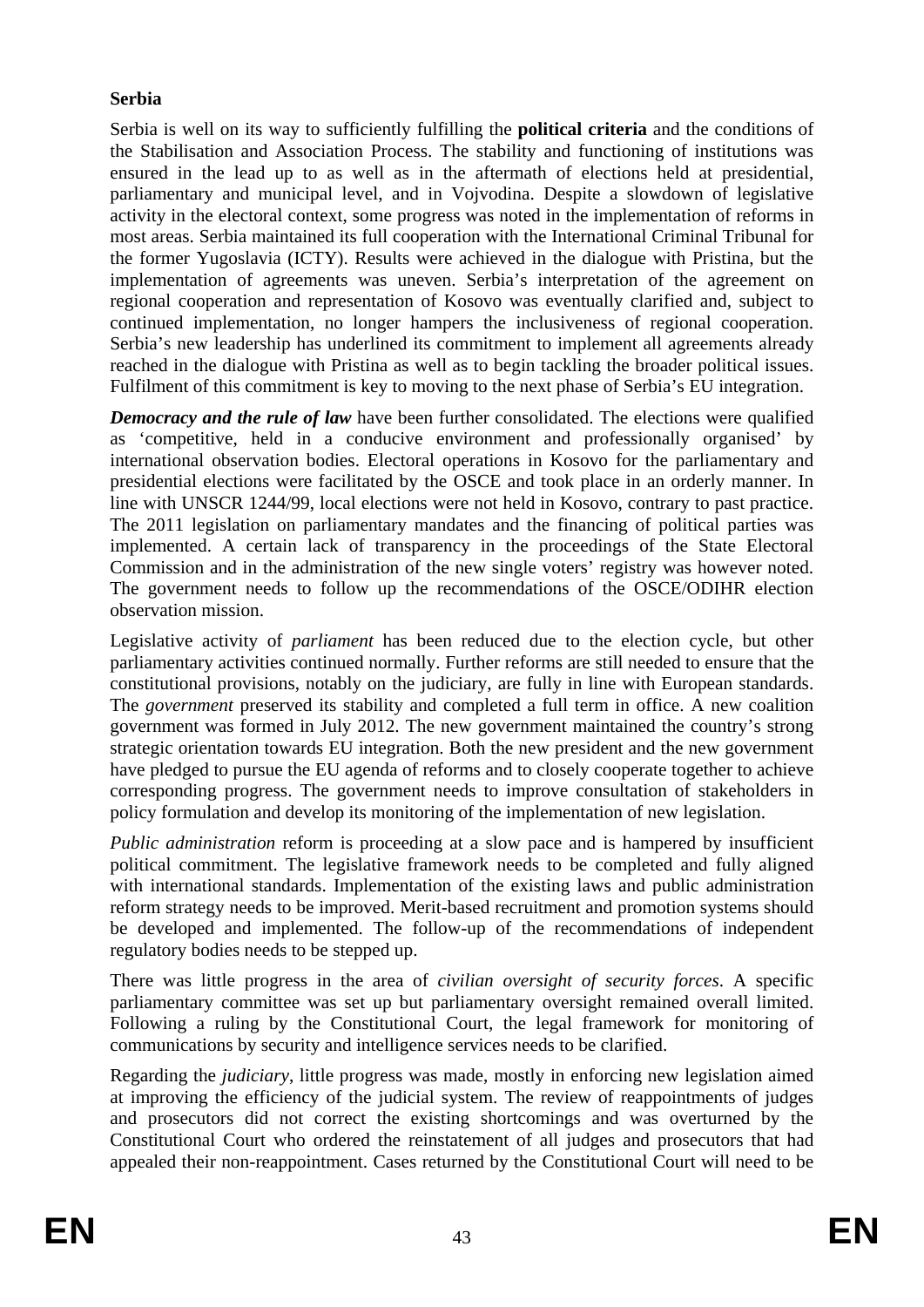processed diligently and in accordance with the Constitutional Court's decisions. A system of professional evaluation, effective disciplinary rules and stronger integrity safeguards remains to be established. In order to restore the confidence of the citizens, the authorities will need to consider additional measures to strengthen the independence, impartiality, competence, accountability and efficiency of the judiciary, in particular: transparent criteria for appointments of judges and prosecutors; initial and in-service training under the Judicial Academy's responsibility, together with appraisal of serving judges and prosecutors, including of the newly appointed ones in 2009; integrity safeguards; court rationalisation. To meet these challenges, a new strategy on judicial reform is needed, together with an action plan to implement the strategy, based on a functional review of the judiciary.

Implementation of legal framework of the *fight against corruption* has continued. The Anti-Corruption Agency's operations increased, mostly in relation to the financing of political parties. However, corruption remains prevalent in many areas and continues to be a serious problem. A new Anti-Corruption Strategy and Action Plan are still awaited. The implementation of the legal framework and the efficiency of anti-corruption institutions need to be significantly improved. Further efforts are needed to adopt a more proactive approach to investigating and prosecuting corruption and the judiciary needs to gradually build up a solid track record of convictions, including high-level cases, particularly in cases of misuse of public funds. Stronger political direction and more effective inter-agency coordination are needed to significantly improve performance in combating corruption.

In the *fight against organised crime*, the legal framework is generally adequate and continued to be implemented. Improved inter-agency coordination and regional and international cooperation has led to concrete results against organised crime groups. Organised crime remains a serious concern in Serbia, in particular regarding money laundering and drug smuggling. The track record of investigations and convictions needs to be built up further.

Human rights continue to be generally well respected and further progress has been made in the areas of *human rights and the protection of minorities*. The legislative and institutional framework for the *observance of human rights* is in place. Further efforts in the implementation of the international instruments are required.

There has been some progress on *civil and political rights.* Freedom of assembly and association are constitutionally guaranteed and in general respected, but the Pride parade was again banned in October 2012. The governmental Office for Co-operation with Civil Society has been very active. The legal framework for freedom of expression is in place but violence and threats against journalists remain of concern. The implementation of the media strategy needs to be speeded up. Freedom of thought, conscience and religion is in general respected but the registration process for religious communities continues to lack transparency and consistency. The National Mechanism for Prevention of Torture commenced its work but needs further strengthening. Although one new facility was opened, overcrowding in the prison system remains a serious concern. On access to justice, an effective system of free legal aid still needs to be developed.

The legal framework for the protection of *social and economic rights* is in place. Further measures to fight all forms of discrimination are needed as well as efficient mechanisms to improve the protection of women and children against any form of violence. The most discriminated groups are the Roma, persons with disabilities and sexual minorities. A proactive approach towards the better inclusion of the LGBT population and a greater understanding across society is needed. The social dialogue needs to be improved and a solution brought to the issue of social partners' representativeness criteria. Regarding property rights, implementation of the 2011 law on restitution has started.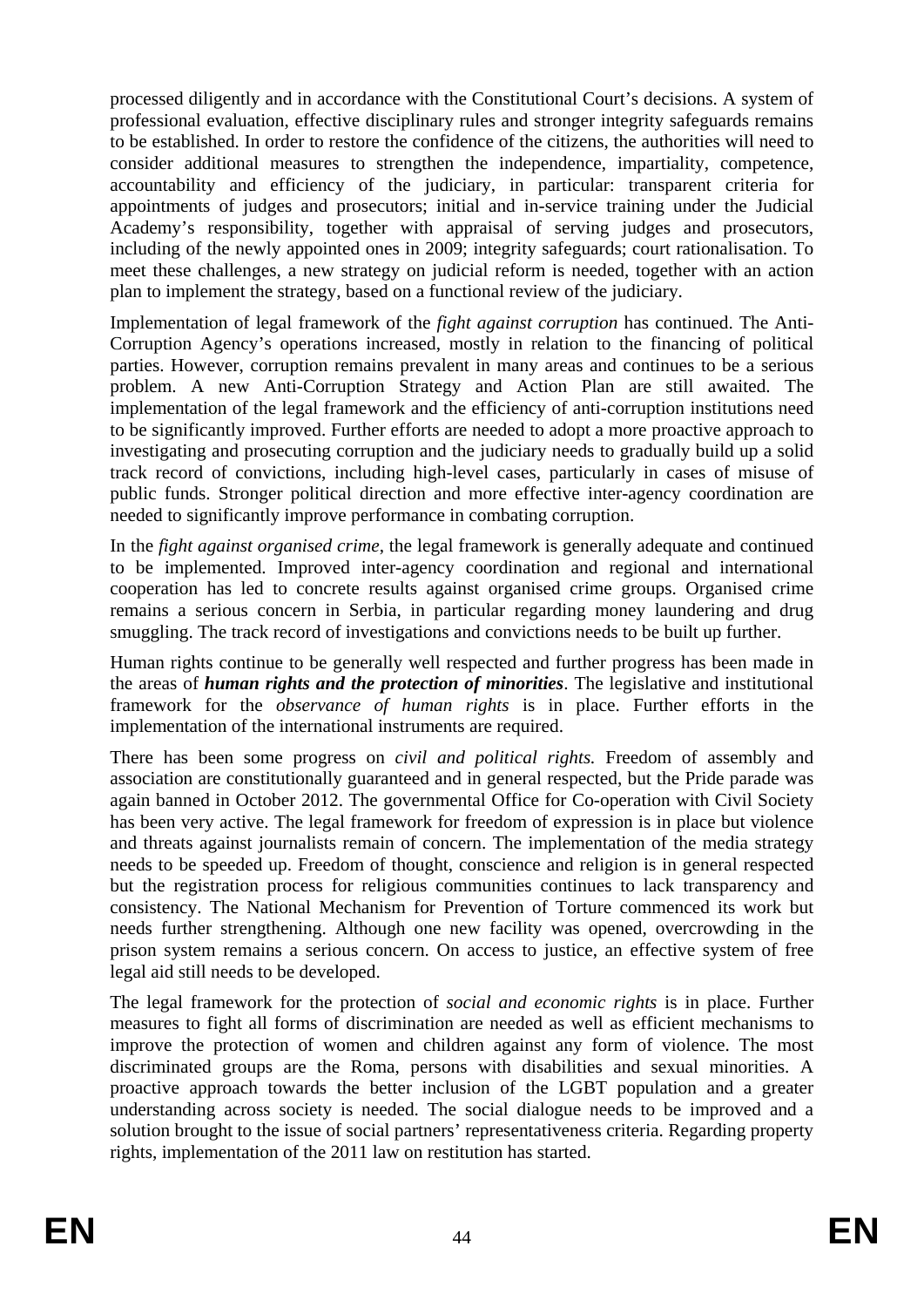The legal framework providing for the *protection of minorities* is in place and generally respected. Some positive steps were taken to improve the situation of minorities, including the Roma. Regular financial reporting by the national minority councils has been introduced. Additional efforts are needed to ensure an effective implementation of the minority legislation throughout Serbia and address identified shortcomings. Serbia needs to do more to support the socio-economic development in the areas of Sandzak and Presevo, Bujanovac and Medvedja. The Roma, as well as refugee and IDP population continue to face a difficult situation.

Regarding *regional issues and international obligations*, Serbia continued to cooperate fully with the International Criminal Tribunal for the former Yugoslavia. Serbia continued to provide smooth and swift access to documents and witnesses, in support of the ongoing or planned ICTY trials. Domestic processing of war crimes continued and regional cooperation and exchange of information intensified. However, Serbia needs to further intensify its investigations into the networks of aid to the former ICTY fugitives in order to achieve visible results.

Serbia's policy regarding the International Criminal Court continues to be in line with the EU's guiding principles and the EU Common Positions on the integrity of the Rome Statute. Serbia does not have any bilateral immunity agreement.

Significant progress has been made as regards the Sarajevo Declaration Process. Bosnia and Herzegovina, Croatia, Montenegro and Serbia continued to cooperate on finding sustainable solutions for the refugees who were displaced as a result of the armed conflicts in the 1990s. The four countries signed a ministerial declaration and agreed on a Regional Housing Programme assisting some 27,000 households or 74,000 individuals. At an international donors' conference held in Sarajevo in April 2012 some € 265 million was pledged in support of the programme. Good cooperation needs to continue on all outstanding issues in the process.

Serbia still needs to achieve further progress towards a visible and sustainable improvement of relations with Kosovo, the key priority set out in the Commission Opinion on Serbia's membership application. New results were achieved in the dialogue with Pristina, with agreements on regional cooperation and representation of Kosovo and on integrated management of the border/boundary. Serbia's interpretation of the agreement on regional cooperation and the representation of Kosovo was eventually clarified soon after the formation of a new government and, subject to continued implementation, no longer hampers the inclusiveness of regional cooperation. Serbia also eventually signed the IBM technical protocol in September 2012 which has yet to be implemented. Implementation of other agreements reached in the areas of freedom of movement, cadastre, civil registries, customs stamps and mutual acceptance of diplomas has overall moved forward. Following the elections and a new leadership in Serbia taking up office, Serbia needs to continue to engage constructively in the next phase of the dialogue in order to achieve further progress towards a visible and sustainable improvement of relations with Kosovo.

Serbia maintained a good level of relations with its neighbours and active involvement in regional cooperation, notably with its chairmanships of the South East Europe Cooperation Process (SEECP), the Migration, Asylum, Refugees Regional Initiative (MARRI), the Adriatic-Ionian Initiative (AII) and the Black Sea Economic Cooperation (BSEC). It continues to play an active part also in the Regional Cooperation Council (RCC) and the Central European Free Trade Agreement (CEFTA).

The **economy** of Serbia continued to grow in 2011 by 1.6% but recovery weakened significantly in the second half of the year before turning into contraction in the first half of 2012. Unemployment soared at 25%. The budget deficit reached 5% in 2011 and was even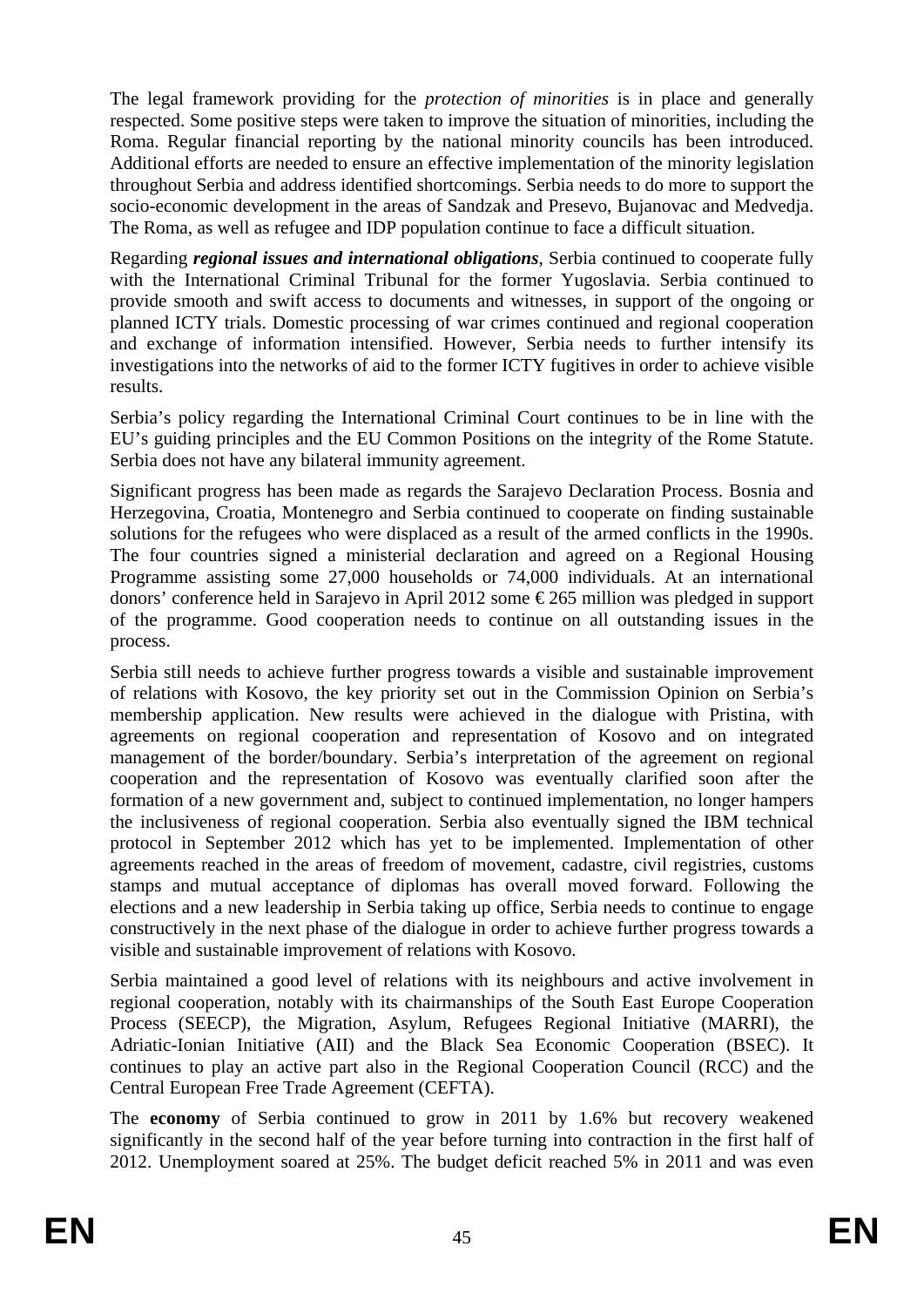higher in the first semester of 2012. Serbia entered into a precautionary Stand-By Arrangement with the International Monetary Fund in September 2011 but the completion of the first review has been postponed because the 2012 budget deviated from the agreed fiscal programme. Economic reforms have mostly stalled in the pre-election period. The independence of the central bank has been seriously challenged by the adoption of amendments to the Law on the National Bank of Serbia in August. The IMF conducted a factfinding mission in September 2012 but talks have not restarted yet on a stand-by agreement.

As regards the **economic criteria**, there was no further progress in the reporting period towards establishing a functioning market economy. Serbia needs to make significant efforts in restructuring its economy so as to cope in the medium-term with the competitive pressures and market forces within the Union.

The consensus on the market economy fundamentals has been broadly preserved but needs to be reinvigorated. Short-term external financing risks are dampened by the still ample foreign exchange reserves and the favourable external debt structure, with a strong prevalence of long-term debt. Trade integration with the EU remained high. The banking sector is well-capitalised and liquid. The central bank stepped up its supervision of the banking sector. Some steps have been taken in speeding-up and facilitating market entry. Some limited steps have also been taken in order to improve the business environment notably in the areas of company law and SME policy.

However, high budget deficits have constrained the effectiveness of the macroeconomic policy mix and the main burden of adjustment fell on the monetary policy which continues to be restricted by the high degree of euroisation of the economy. Labour market conditions deteriorated sharply with rising unemployment. Sustainable employment creation represents a major challenge. Lax fiscal policy and increasing government debt are rapidly limiting fiscal space to cushion further shocks. There is a need of urgent and decisive consolidation measures, backed by systemic reforms of the public sector, in order to restore public finance sustainability. Delays in structural reforms are also constraining the scope for growth-enhancing policy responses. Special attention is needed to further improve the business environment. The development of a dynamic private sector has not made progress and state interference in the economy remains very high. Privatisation and restructuring of publicly-owned companies advanced very slowly and, in some cases, earlier privatisations have even been reversed. Legal predictability remains weak and unclear property rights continue to hamper economic activities. The informal sector remains an important challenge.

Regarding Serbia's **ability to take on the obligations of membership**, Serbia continued aligning its legislation to the requirements of the EU legislation, albeit at a slower pace as activities of both government and parliament were reduced during the election year. Good progress has been registered in company law, intellectual property rights, statistics and customs union. Further efforts are needed in particular in the areas of judiciary and fundamental rights, justice, freedom and security, agriculture and rural development, environment and climate change as well as in financial control. The Interim Agreement (IA) of the Stabilisation and Association Agreement (SAA) has continued to be smoothly implemented without any outstanding issues. Serbia continues to build a positive track record in relation to the obligations under the SAA/IA.

Some progress was made in the area of *free movement of goods*, where preparations are moderately advanced. EU standards continue to be implemented and the Serbian accreditation body became a full member of the European cooperation for Accreditation. Market surveillance remains highly fragmented and inspection controls continue to impose an unnecessarily high administrative burden on business. Implementation of the legislation,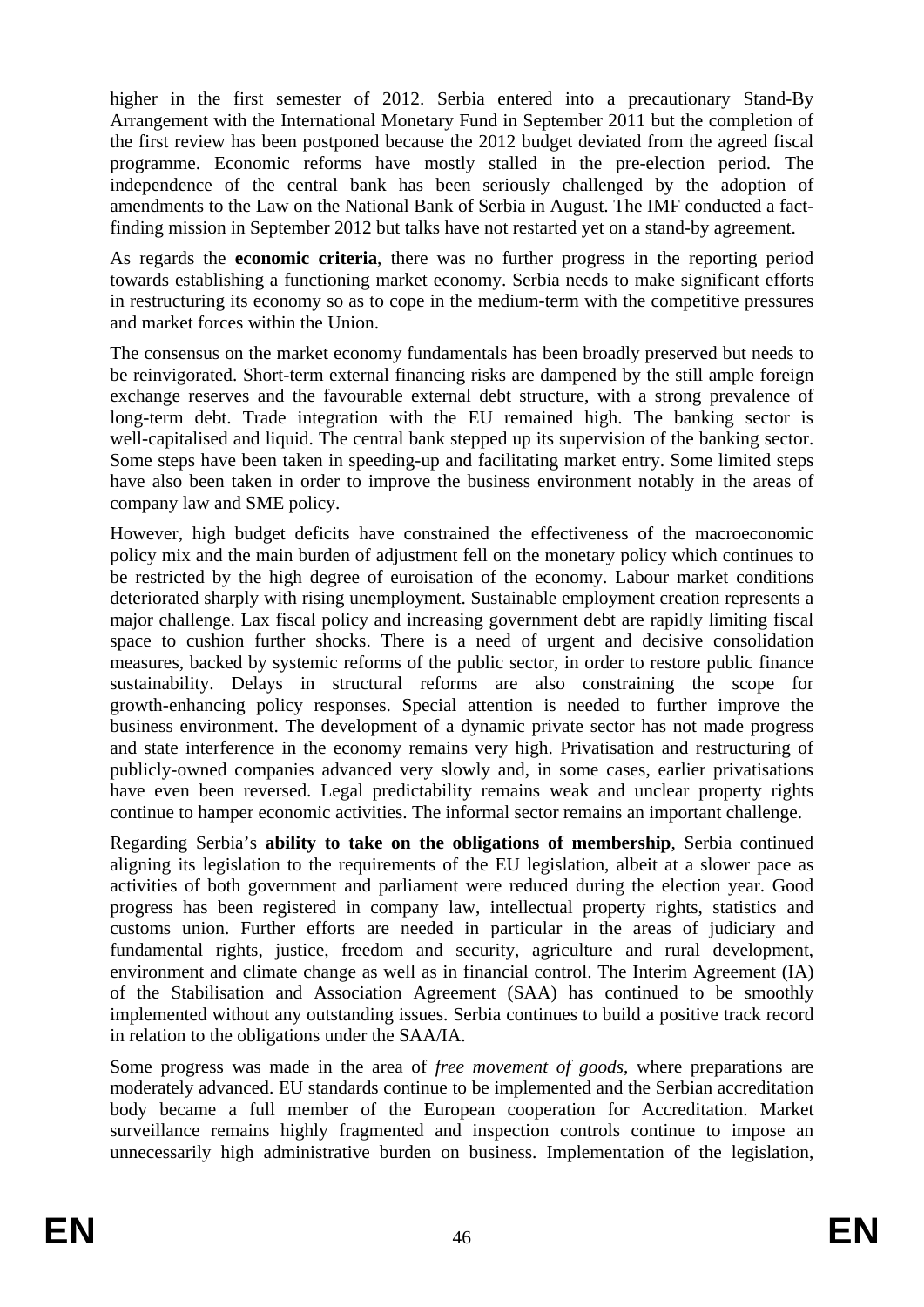administrative capacity and coordination among institutions need to be enhanced. There has been some progress in the area of *freedom of movement of workers*, where preparations are moderately advanced. Coordination of social security systems needs to be improved and preparations for participation in the European Employment Services network stepped up.

There was little progress in the area of *right of establishment and freedom to provide services,* while there was some progress in the area of *free movement of capital*, including in the fight against money laundering. Further efforts are needed to align the legislation for short term capital operations, real estate and payment systems with the *acquis,* and to step up the fight against money laundering. Overall, alignment in these areas is moderately advanced.

In the field of *public procurement*, some progress was made notably in the area of public private partnerships. Serbia needs to keep up steady efforts to implement its legislative framework on public procurement, and in particular to avoid irregularities in the use of the negotiated procedure. Effective coordination between the main stakeholders, including audit and judicial institutions, needs to be ensured. The enforcement record and administrative capacities of the Budgetary Inspection of the Ministry of Finance in charge of supervision of public procurement needs to be substantially strengthened. Alignment in this area is moderately advanced.

Good progress was made in the area of *company law*, where alignment is well advanced, with the entry into force of a new law in February 2012 and the adoption of several amendments to this law. For corporate accounting and auditing, efforts should be stepped up as concerns independent public oversight, quality assurance and investigations. Serbia made good progress in aligning with the EU *intellectual property* rights *acquis* and with the implementation of its Intellectual Property Rights (IPR) strategy 2011-2015. A formal coordination and cooperation mechanism between the institutions in charge of IPR protection still needs to be established. Alignment in this area is advanced.

Some progress was made in the area of *competition policy*, where alignment is moderately advanced. The competition authority strengthened its capacity and the State aid authority developed its enforcement record, but the *ex-ante* notifications of State aid measures need to be improved. In both the anti-trust and mergers as well as State aid fields, additional advocacy measures are needed. Serbia made some progress in the area of *financial services*, where steps were taken towards implementation of the Basel II requirements. Serbian legislation must be further aligned with the *acquis* and effectively implemented in the medium term. Alignment in this area is moderately advanced.

There was little progress in the area of *information society and media*, where alignment is moderately advanced. The general authorisation regime for telecom providers came into force in full and some key competitive safeguards were introduced. The switchover from analogue to digital broadcasting has begun. The telecoms regulators' financial independence has yet to be improved and Serbia's legislative framework has yet to be aligned with the *acquis*.

There has been progress in the field of *agriculture and rural development* including with regard to agricultural statistics. Structures and resources for the implementation of rural development under IPARD have advanced well, but additional capacity building is still essential. Overall, in this area alignment remains at an early stage. Some progress was made in the area of *food safety, veterinary and phytosanitary policy*, where preparations are moderately advanced. Further strengthening of the administrative capacity of the institutions involved in controlling food chain safety, in particular of the veterinary, phytosanitary and national reference laboratories is needed. Efforts are needed regarding the upgrading of food and feed establishments, the management of animal by-products and genetically modified organisms. Some progress can be reported on *fisheries*. The collection of market data needs to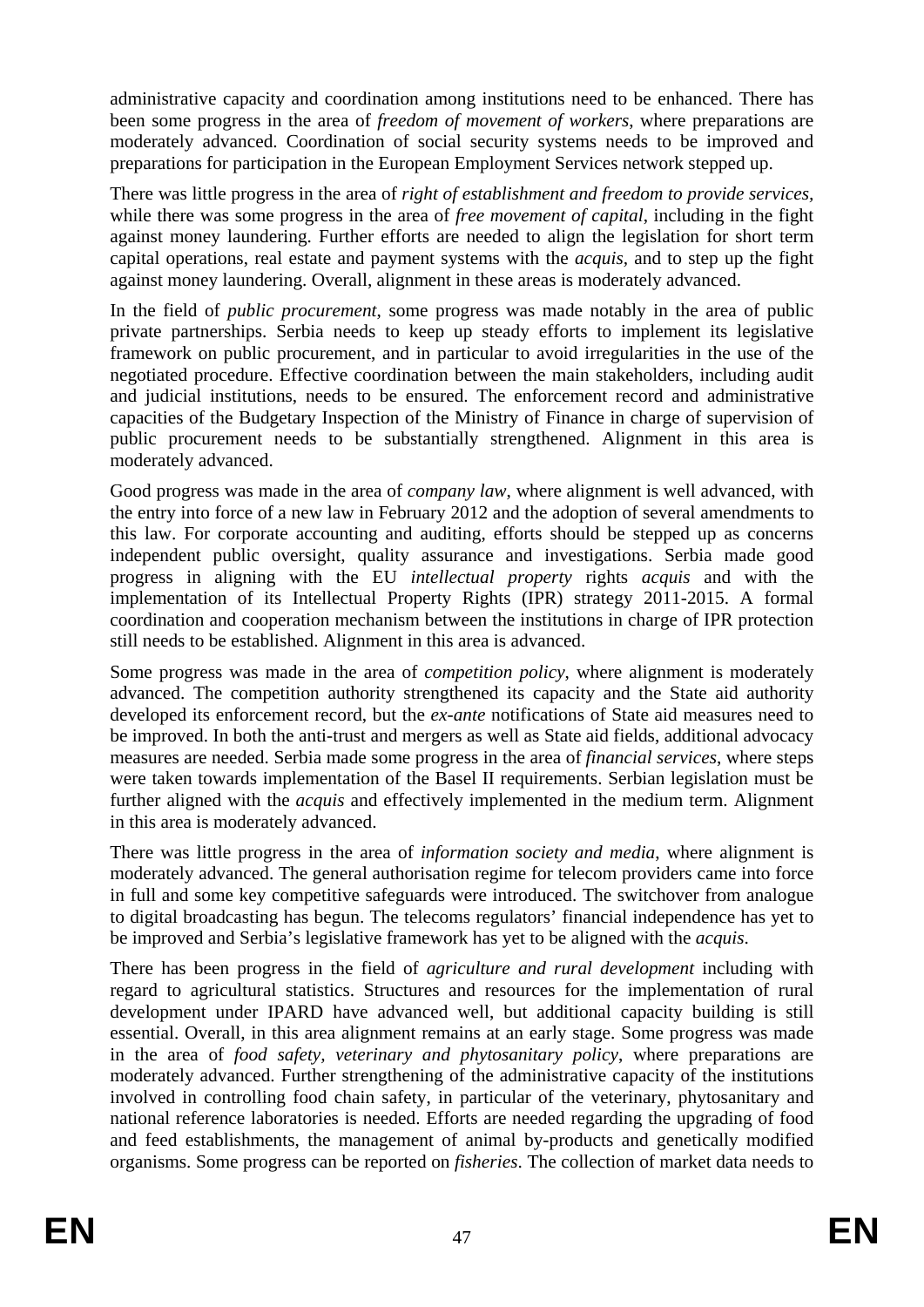be improved and a national catch certification scheme for imports and exports of fishery products needs to be established. Preparations in this area are moderately advanced.

Some progress can be reported in the area of *transport policy*, particularly in road, inland waterways and air transport. Laws on Railways and Railway Safety and Interoperability need to be adopted. Attention needs to be paid to fair market access; further efforts need to be made in separation of infrastructure manager and railway operator, as well as a properly defined regulator. Further strengthening of the capacity is needed, in particular for enforcement and inspection. Overall, Serbia's alignment in this area is moderately advanced.

Little progress can be reported in the area of *energy*. Further efforts are needed to achieve real market opening, unbundling and cost reflective tariffs. Framework legislation on rational use of energy as well as legislation on commodity reserves remain to be adopted. The role and independence of the energy agency and of the nuclear regulator need to be strengthened. As a matter of urgency, Serbia needs to address the issue of the inclusion of Kosovo in the regional electricity transit mechanism, as referred to in the Reasoned Opinion of the Energy Community. Overall, preparations in this area are moderately advanced.

Some progress can be noted in the area of *taxation* with the implementation of the corporate Serbian Tax Administration strategy. Modernisation needs to continue. Tackling the grey economy remains a challenge. Substantial efforts are required to improve the IT system, the communication with taxpayers and to further align the legislation on excise duties. Overall, preparations in this area are moderately advanced. No progress can be reported in the area of *economic and monetary policy*, where alignment is moderately advanced. Recent amendments to the law on the central bank jeopardise its independence and thus constitute a significant step back in the alignment to the *acquis*. The capacity for economic policy formulation and coordination needs to be further improved. Good progress can be reported in the area of *statistics*, where Serbia is moderately advanced. The population and housing census was carried out according to plans. The capacity of the Statistical Office will have to be reinforced over the next years in order to allow for the comprehensive implementation of the statistical *acquis*.

Some progress can be reported in the area of *social policy and employment* especially in the fields of employment policy, health and safety at work and social inclusion. However, employment policies in general are affected by adverse economic developments and limited budget allocations and need to be enhanced. Increased efforts are also needed to restructure and reform social protection and regain sustainability. Overall, Serbia has started to address its priorities in this area.

Progress was made in the area of *enterprise and industrial policy*, where preparations are on track. Serbia implements the Small Business Act in an appropriate manner.

Serbia has made some progress in the area of *trans-European networks,* where preparations are moderately advanced. It is continuing to develop its transport and energy networks and to participate actively in the work of the South East Europe Transport Observatory and the Energy Community. Major challenges remain in terms of financing the new interconnections of energy and transport networks. Progress was noted in the area of *regional policy and coordination of structural instruments*, where preparations are advancing. Serbia has completed the preparatory stages for the decentralised management of IPA for four Components. Adequate implementation capacity needs to be further ensured. Programming needs to be improved, especially in terms of preparing a solid project pipeline based on relevant strategies.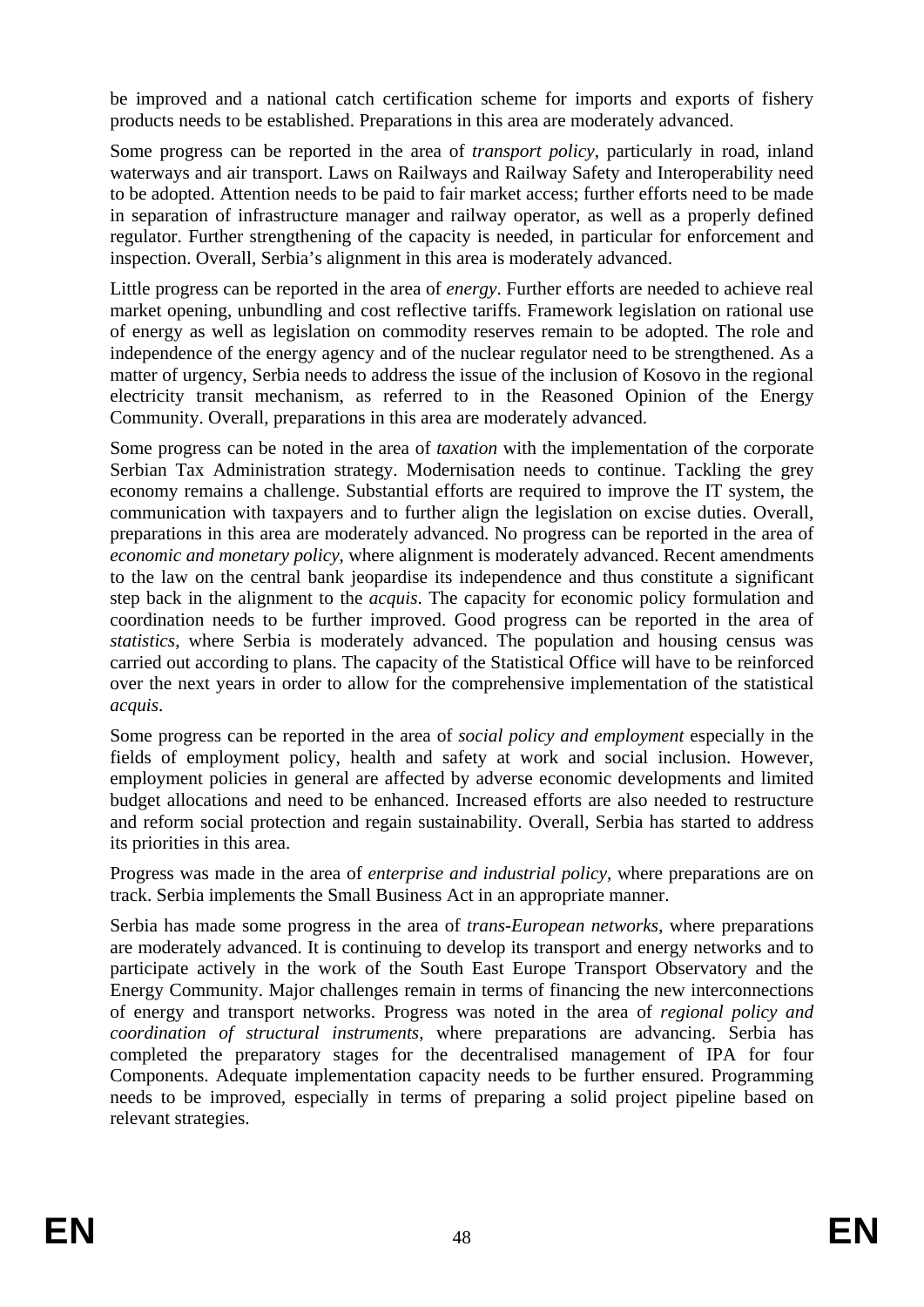There has been little progress regarding the *judiciary and fundamental rights*. The review of reappointments of judges and prosecutors did not correct the existing shortcomings and was overturned by the Constitutional Court who ordered the reinstatement of all judges and prosecutors that had appealed their non-reappointment. A new strategy for judicial reform is needed based on a functional review. Implementation of the legal framework to fight corruption has continued. However, a new Anti-Corruption Strategy and Action Plan are still pending. Stronger political direction, more effective inter-agency coordination and a proactive approach in investigating and prosecuting corruption are needed. Regarding fundamental rights, the legislation is in place and broadly respected. Freedom of expression is in general guaranteed but the implementation of the media strategy needs to be speeded up. Discrimination based on ethnicity, gender, and sexual orientation remains widespread and further measures to fight all forms of discrimination are needed. A proactive approach towards the better inclusion of the LGBT population and a greater understanding across society is needed. Some positive steps were taken to improve the situation of minorities, including the Roma, but additional efforts are needed to achieve consistent implementation of the legislation across Serbia. Overall, Serbia has started to address its priorities in this area.

Serbia made some progress in the area of *justice, freedom and security*. Serbia is actively involved in international police and judicial cooperation and law enforcement agencies generally have sufficient capacity to carry out standard investigations. Additional efforts are needed to increase capacities to carry out complex investigations and to strengthen coordination between law enforcement agencies and the judiciary. A track record of proactive investigations and final convictions in organised crime cases needs to be built up. Overall, preparations in this area are moderately advanced.

Little progress was registered in the area of *science and research*. Both public and private investments in research remain low and Serbia generally needs to reinforce its national research capacity. Overall, preparations in this area are well on track. Little progress can be reported in the area of *education and culture*, where alignment is moderately advanced. There was progress in making the education system more socially inclusive, as well as in introducing quality assurance standards in elementary education. Better implementation of higher education reforms remains a challenge and reforms in the vocational education and training sector still need to be speeded up. Financial management and financial control still need strengthening with a view of Serbia's participation in the future Education, Youth and Sport programme.

Some progress has been achieved in the area of *environment* in which alignment with the *acquis* and the ratification of international environmental conventions continued. Significant further efforts are needed in order to implement the national legislation, especially in the areas of water management, industrial pollution control and risk management, nature protection and air quality. The strengthening of the administrative capacity should remain a priority. Little progress was achieved in the field of *climate change*. Considerable efforts are required on awareness-raising on opportunities and challenges of climate action, setting a more strategic approach for the country, aligning with and implementing EU climate *acquis*, as well as strengthening administrative capacity and inter-institutional cooperation. Overall, Serbia has started to address its priorities in these areas.

There has been some progress in the area *of consumer and health protection*, where preparations are moderately advanced. Efforts need to focus on implementing the existing legislative framework and further aligning with the *acquis*. Institutional coordination between the relevant actors and administrative capacity in both areas of consumer protection and public health need to be strengthened.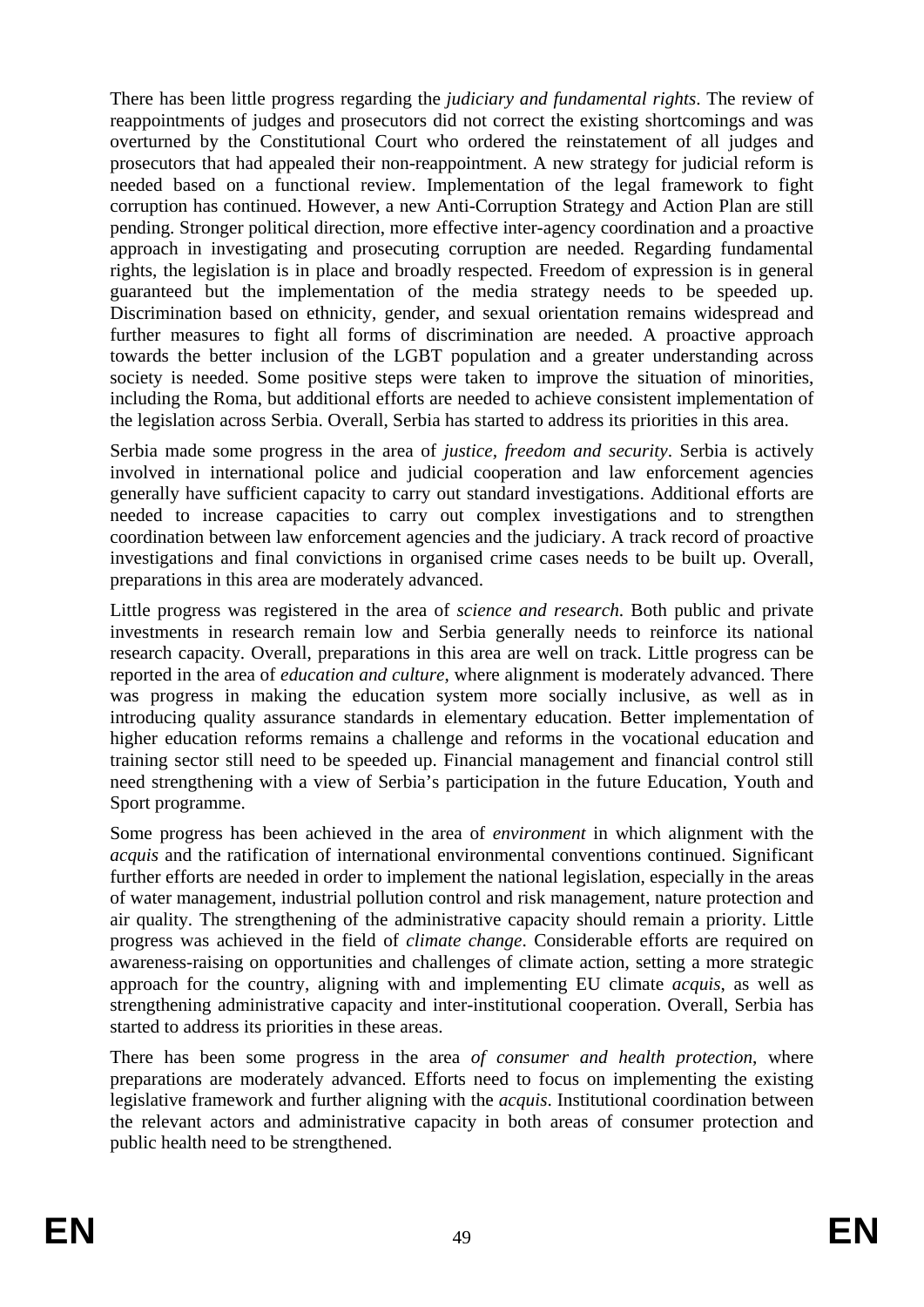Serbia made good progress in the area of the *Customs Union*, with the adoption of new laws and sustained efforts to improve the administrative capacity, in particular in the audit and post-clearance sector. Serbia also needs to ensure the proper application of the EU *acquis* at the administrative border/boundary line with Kosovo. Customs related security legislation needs to be implemented and the Customs Declaration Processing System renewed or upgraded. Overall, preparations in the area or the customs union are well on track.

Some progress has been made in the field of *external relations*, where preparations are moderately advanced. Accession to the WTO is pending the finalisation of bilateral negotiations. In the area of *foreign, security and defence policy*, Serbia significantly improved its alignment with EU CFSP declarations and showed continued commitment to participate in EU civil and military crisis management operations. Preparations in this area are well on track.

Some progress was made in the area of *financial control*, particularly as regards external audit. Substantial efforts are needed to develop public sector financial management and control based on the underlying concept of managerial accountability. There has been no progress in the area of *financial and budgetary provisions*. The necessary administrative infrastructure, including coordination and organisational and procedural links between various institutions involved in the own resources system will need to be developed in due time. Overall, preparations in these areas are at an early stage.

## **Albania**

The political agreement of November 2011 between ruling majority and opposition marked the end of the political stalemate stemming from the 2009 parliamentary elections. This agreement set out to address electoral and parliamentary reform and to create the political climate for joint reform efforts in other areas. As a result, political dialogue and cooperation has improved considerably allowing for progress in core reform areas including electoral reform. The presidential elections were conducted in line with the Constitution, but the political process surrounding them did not build on the positive cross-party dialogue launched in November. Despite some confrontational rhetoric between the government and the opposition, the political agreement continued to be implemented. Overall, Albania has made good progress towards fulfilling the **political criteria** for membership of the EU and delivering a number of reforms against the key priorities of the Commission's 2010 Opinion<sup>3</sup>. Good progress was achieved in key political reform areas such as the proper functioning of parliament, the adoption of pending laws requiring a reinforced majority, the appointment of the Ombudsman and the hearing and voting process in Parliament for high court appointments, as well as the modification of the legislative framework for elections, leading to the fulfilment of the four key priorities concerned. Albania is well on its way towards meeting the two key priorities regarding public administration reform and improving the treatment of detainees.

As regards the other six key priorities, there was moderate progress regarding the reform of the judiciary and the fight against corruption, with for example reform of the immunity system of public officials and judges and adoption of the law on administrative courts, and uneven progress on anti-discrimination policies including the protection of minorities and

 $\frac{1}{3}$  The key priorities concern the following areas: the proper functioning of parliament; adopting reinforced majority laws; appointment procedures and appointments for key institutions; electoral reform; the conduct of elections; public administration reform; rule of law and judicial reform; fighting corruption; fighting organised crime; addressing property issues; reinforcing human rights and implementing anti-discrimination policies; improving the treatment of detainees and applying recommendations of the Ombudsman. For the full text of the key priorities, *see COM(2010) 680*.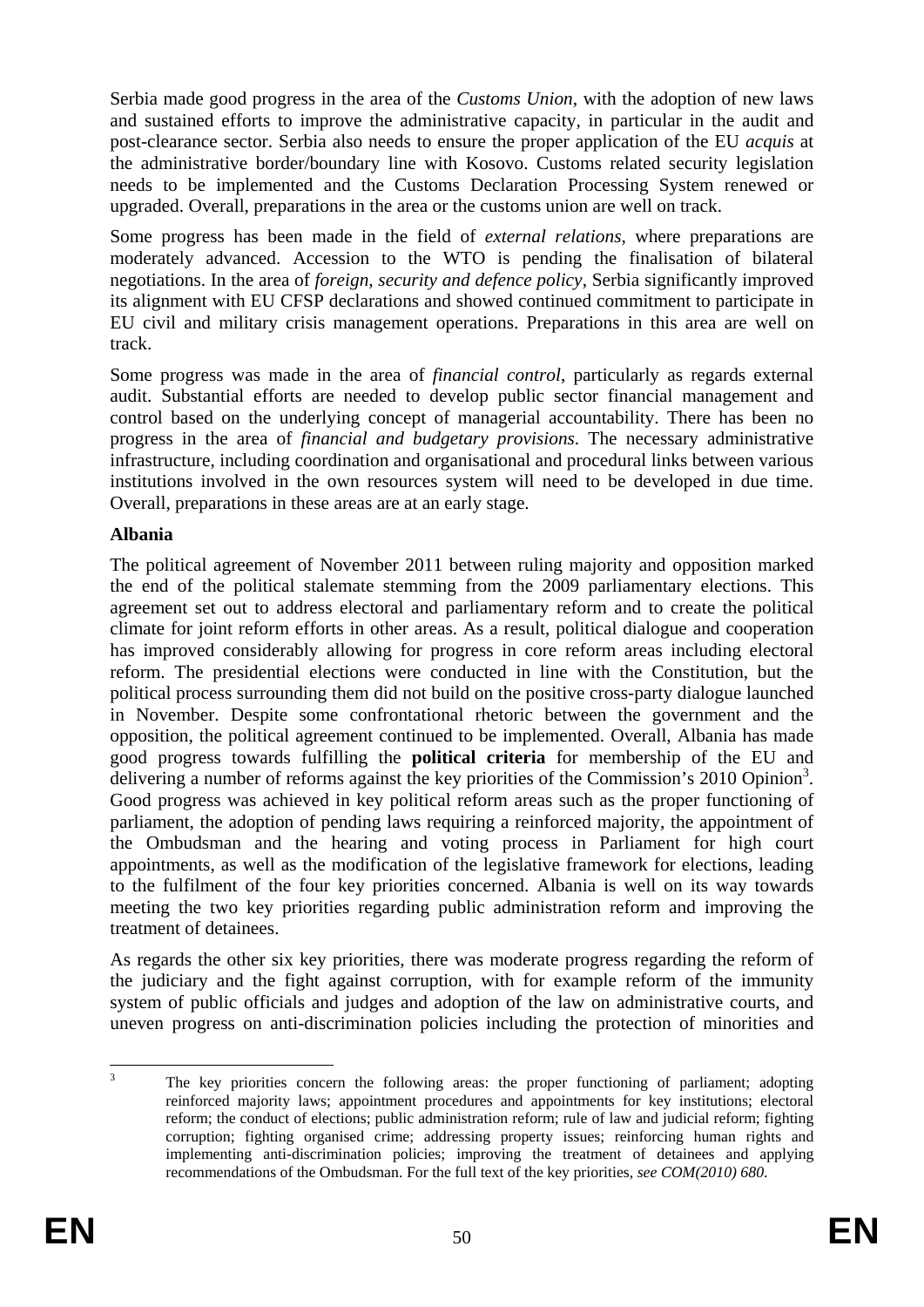improving the living conditions of the Roma community. Progress concerning the fight against organised crime, as well as on property reform and women's rights, included some significant steps, notably an increase of seizures of criminal assets, the adoption of a comprehensive strategy on property reform, and amendments to the criminal code strengthening sanctions for domestic violence.

In all the areas covered by the key priorities not fully met significant additional efforts will be needed to ensure sustainable implementation of commitments already undertaken and further tangible results, notably in the context of implementation. In order to keep the current reform momentum and consolidate its achievements to date, Albania would need in particular to focus on consensually adopting the revised rules of procedure for parliament and the amendments to the Laws on the High Court and on Civil Service. Ensuring sustainability of the political dialogue is essential for the functioning of democratic institutions and for Albania's EU path. As regards *democracy and rule of law*, improved political dialogue in parliament and a more constructive atmosphere during committee and plenary meetings allowed for good progress in a number of areas, despite some short periods of confrontational political rhetoric and temporary slowdown of reforms.

The functioning of *parliament* and political dialogue has considerably improved as a result of the November 2011 political agreement. This allowed significant progress to be made through adoption of all pending laws requiring reinforced majority, the appointment of an Ombudsman by consensus, the conduct of a hearing and voting process for the presidential nomination of a judge to the High Court, and adoption of amendments to the electoral code (covering four key priorities of the Opinion). It is now essential that revised parliamentary rules of procedure are adopted. On 11 June 2012, a new president was elected in the fourth round of the election with the votes of the ruling majority only. Although in line with the Constitution, the presidential election did not meet all expectations for inclusiveness and put a strain on the consolidation of political dialogue and cooperation. This contributed to a temporary slowdown in reform efforts in core areas requiring political consensus, which was overcome shortly thereafter.

There has been some progress with regard to the work of *government*. This includes good progress on coordinating the EU integration process through the revision of the action plan to address the Opinion's key priorities, which was conducted in a transparent and participatory manner. Good cooperation between the opposition chair of the Parliamentary Committee on European Integration and the Minister of European Integration on the country's EU reform challenges continued, including joint participation at the May 2012 EU-Albania SA Council. Legislative drafting capacity and the planning process for aligning legislation with the *acquis* need to be further improved, notably through the effective implementation of the Council of Ministers decision on the NPISA $A<sup>4</sup>$ . As regards local government, the decentralisation of state responsibilities has not been matched by appropriate transfers in administrative and financial resources from central to local level. The existence of two separate local government associations is not conducive to improving the institutional relations between central and local government in view of a successful and transparent decentralisation process.

There has been progress in *public administration* reform, a key priority of the Opinion, mainly through the adoption of the Laws on Administrative Courts and on the Organisation and Functioning of Public Administration as well as through the appointment of the Ombudsman. It is now essential to adopt the amendments to the Civil Service Law. Implementation of adopted legislation and administrative acts needs to be strengthened. The legislative and institutional framework for the public administration is still marked by

<sup>1</sup> 4

National Plan for the Implementation of the Stabilisation and Association Agreement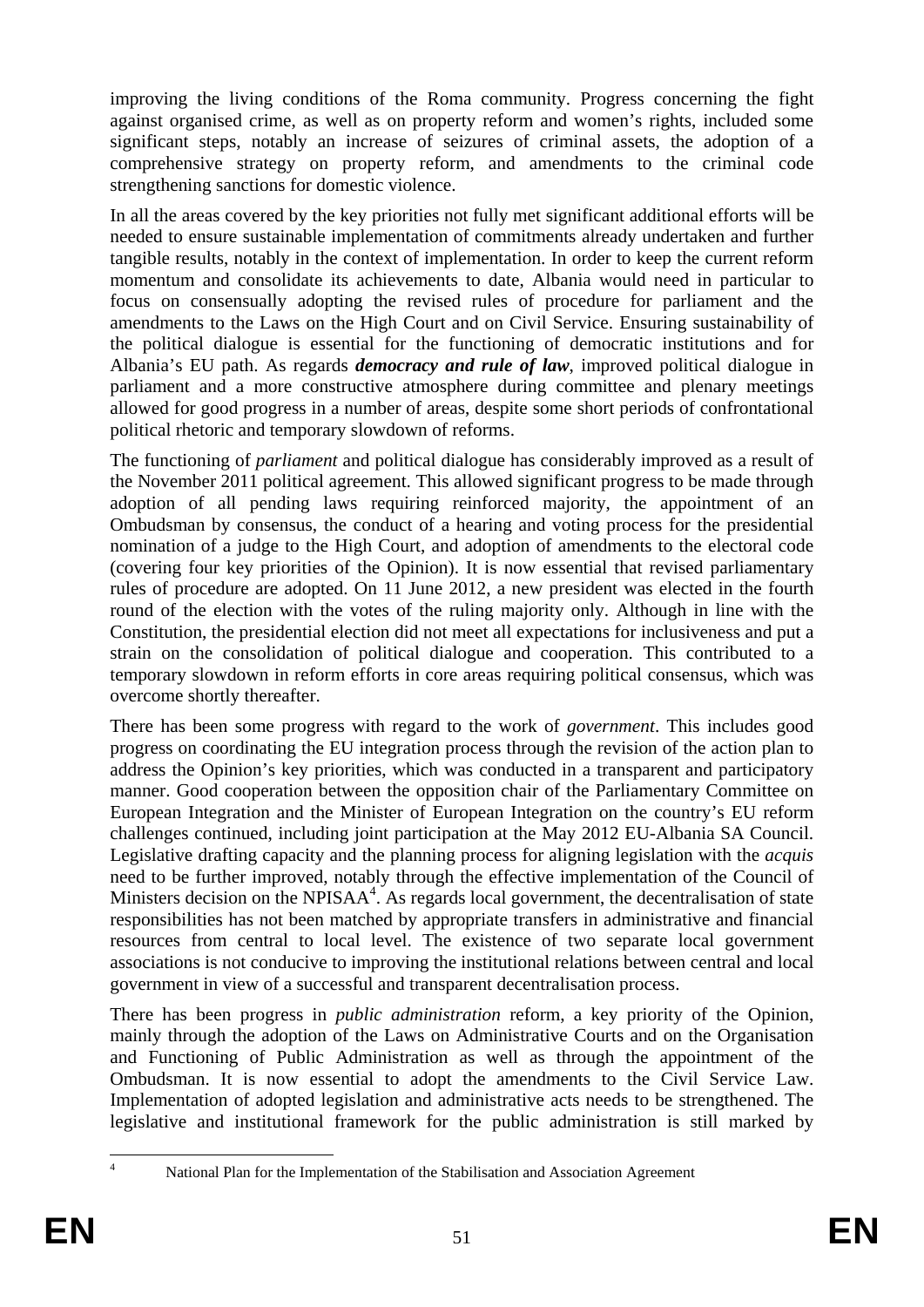deficiencies that need to be addressed with a view to strengthening professionalism, depoliticisation, meritocracy, transparency and accountability.

As regards the *judiciary*, moderate progress has been made in completing judicial reform, which is a key priority of the Opinion. The judicial reform strategy and the relevant action plan of March 2012 started to be implemented. The Law on Administrative Courts and the Law on the National Judicial Conference have been adopted. The new private bailiff system is operational. However, important legislation to strengthen the accountability, the independence and the efficiency of the judiciary still awaits finalisation, adoption and implementation. In this respect, it is now essential that amendments to the Law on the High Court are adopted. Court organisation, transparency and case backlogs, as well as the status of the judicial administration, continue to raise concern for the efficiency of the judiciary, as does budget allocation. The proceedings to shed light on the events of the 21 January 2011 need to be completed through a credible judicial process. Good progress is reported in the fight against corruption in the judiciary, through the limitation of the immunity of judges. Albania needs to further accelerate the implementation of the judicial reform strategy in order to ensure the independence, efficiency and accountability of its judicial institutions.

Moderate progress was made in the field of *anti-corruption* policy, which is a key priority of the Opinion, notably through the limitation of constitutional immunity of high-level public officials and judges. Some efforts were made to improve inter-institutional cooperation, exchange of information and the prosecution of generally low and medium-level cases. However, the absence of a proactive approach and lack of resources and equipment continue to obstruct effective investigations. There is no adequate track record of investigations, prosecution and convictions at all levels. Corruption is prevalent in many areas and continues to be a particularly serious problem.

There has been some progress as regards the *fight against organised crime*, which is a key priority of the Opinion. Progress is to be noted in particular with regard to the increase of seizures of criminal assets, on inter-institutional cooperation in investigation of financial crime, on money laundering, and in the fight against trafficking in human beings. Cooperation with EU member states is advancing well, and a secure communication link has been set up to facilitate exchange of information with Europol. Threat assessment and proactive investigations should be promoted in order to further develop a track record of investigations, prosecutions and convictions at all levels. Organised crime remains a major challenge in Albania.

There has been moderate progress in the field of *human rights and the protection of minorities*.

There has been progress towards meeting the key priority that calls for improving the treatment of detainees, strengthening the judicial follow-up of cases of ill-treatment and application of the Ombudsman's recommendations. Measures have been taken to improve conditions of detention and strengthen cooperation with the Ombudsman. Some cases of illtreatment are still reported and police do not systematically follow proper procedures for arrest and custody. Living standards in prisons still vary. There are plans for establishing a special medical institution for mentally ill detainees, but the need for additional specialised care and improving treatment remains. Delays in court proceedings and the as yet insufficient resources of the Probation Service continue to lead to over-use of pre-trial detention.

Progress towards meeting the key priority that calls for reinforcing the protection of human rights, notably for women, children and Roma and effective implementation of antidiscrimination policies has been uneven. Amendments to the Criminal Code on domestic violence are a positive step. Implementation of policies for child protection needs to be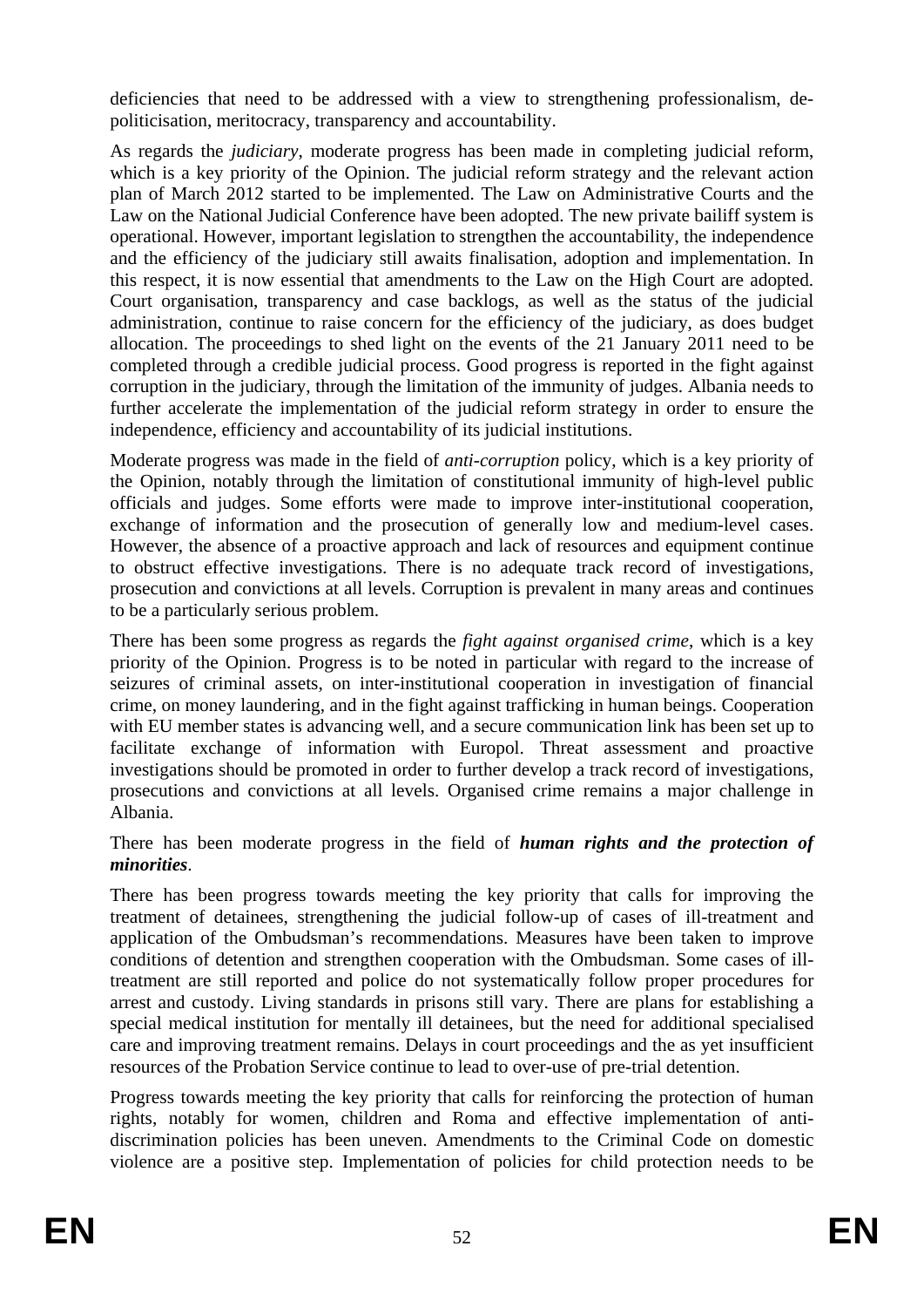strengthened. There is a need to adopt legislative measures for persons with disabilities and to review legislation in view of addressing potentially discriminatory provisions against LGBT persons. The Commissioner for Protection from Discrimination has worked on raising awareness but additional efforts are needed to establish a track record of cases brought to final completion. There is still discrimination against certain vulnerable groups, such as LGBT persons and Roma. Inter-ethnic relations remain good but no measures have been taken to address weaknesses in the overall legislative and institutional framework in the field of minorities. Implementation of policy tools for Roma inclusion and access of this community to social protection and services are still insufficient, leading to marginalisation. Policies in the field of human rights are largely supported by civil society and donors. It is important for Albania to prioritise policies in these areas in order to ensure sustainability.

Some progress was achieved in the area of *property rights*, notably through the adoption of a new law on the registration of immovable property and of a cross-cutting strategy and action plan for reform in the field of property rights, a key priority of the Opinion. Efficient coordination and monitoring is necessary to ensure the implementation of the strategy and consistency between legislation in force and future initiatives. Consultations with stakeholders need to continue in this respect. The first registration of properties has not yet been completed. Compensation and restitution claims by former owners are met at a very slow rate.

Regarding *regional issues and international obligations***,** Albania continued to play a constructive role in contributing to the stability of the region by consolidating positive relations with neighbours and regional partners. The country has cooperated fully with EULEX and in May 2012, Parliament adopted a special law allowing EULEX investigators to carry out inquiries on Albanian territory. In the framework of its MARRI (the Migration, Asylum, Refugees regional Initiative) presidency, an agreement entered into force between Albania, Montenegro and the former Yugoslav Republic of Macedonia to ease border crossing procedures between the countries. Nationals of these countries are now able to travel between them with biometric identity cards for a period of up to three months.

As regards the International Criminal Court, the bilateral immunity agreement with the United States does not comply with the EU common positions and guiding principles. Albania needs to align with the EU position.

Albania continued to participate actively in regional cooperation initiatives, including the South-East European Cooperation Process (SEECP), the Regional Cooperation Council (RCC), and the Central European Free Trade Agreement (CEFTA). The country holds the chairmanship of CEFTA and of the Council of Europe Council of Ministers.

Albania maintained macroeconomic stability. GDP growth, driven mainly by domestic demand, decelerated but remained positive at 3.1% in 2011. Economic activity has been stagnant in the first quarter of 2012 amid weather related power disruptions. Underperforming revenue and higher expenditure led to a rise in the government deficit and consequently higher public debt. Structural reforms lost steam in part due to the fragile domestic political dialogue. Monetary policy remained sound and kept inflation within the target range. Weak enforceability of contracts and the rule of law, inadequate levels of infrastructure and human capital, as well as the informal economy continue to hamper economic development.

As regards the **economic criteria**, Albania made some further progress towards becoming a functioning market economy. Albania should be able to cope with competitive pressures and market forces within the Union in the medium term, provided that it accelerates and deepens structural reforms, including by reinforcing the legal system and strengthening physical and human capital.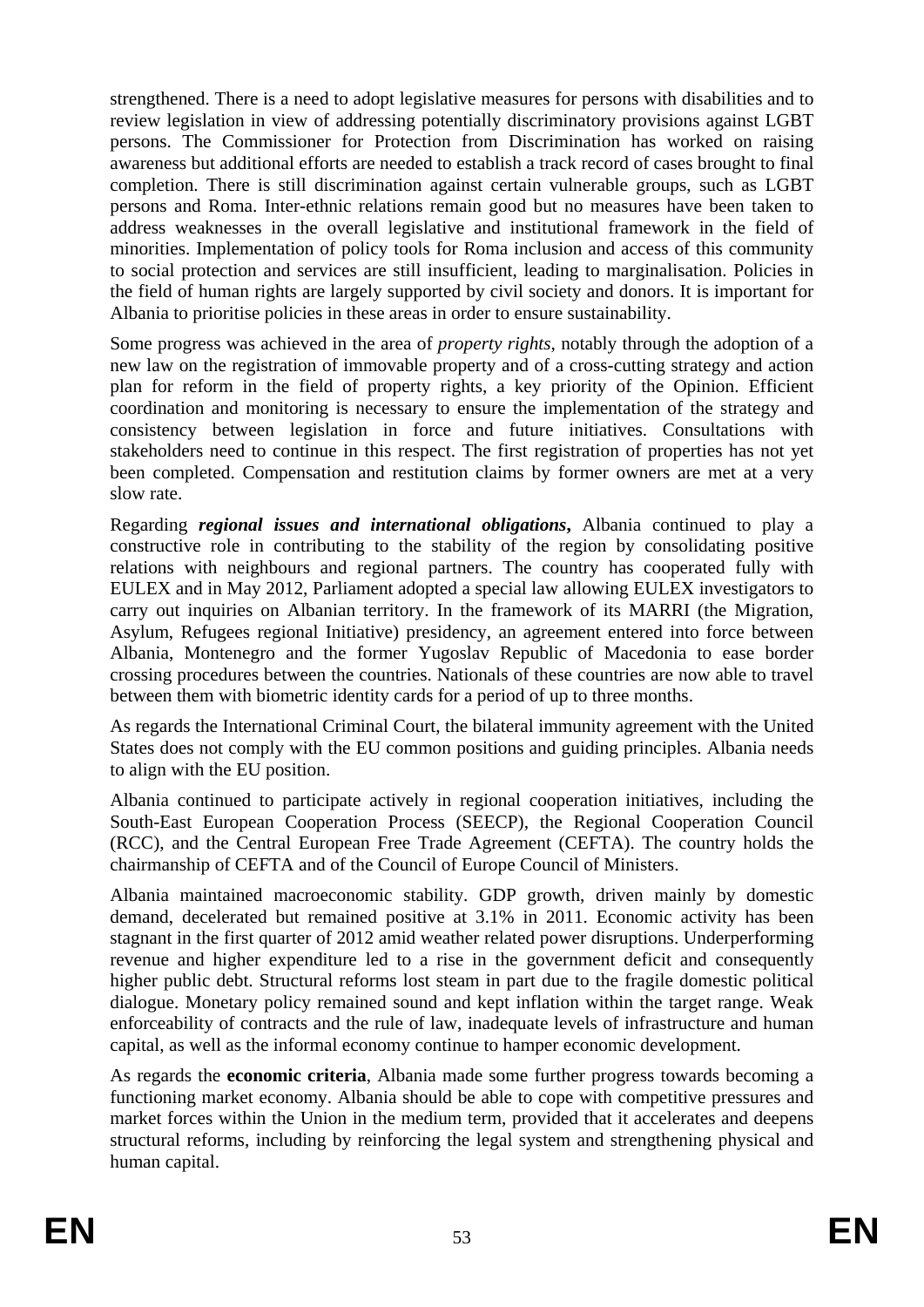Broad agreement on the key essentials of a market economy was maintained despite the often polarised political context. The Albanian economy continued to grow, albeit at a slower pace and despite the persistent unfavourable economic conditions in its main trading partners. Monetary policy has successfully helped to keep inflation stable and anchor inflationary expectations. Labour market performance slightly improved. State involvement in the economy and the level of subsidies have remained limited. The banking sector is wellcapitalised and liquid. Some progress was made to further facilitate market entry.

However, the fiscal deficit increased in 2011, leading to a further rise in the relatively high public debt which continues to show a short-term bias. The persistently high current account deficit is a source of vulnerability. Unemployment continues to be persistently high. Implementation of bankruptcy procedures is incomplete. Weaknesses in the rule of law hinder the enforceability of contracts while pending issues in the area of property rights hamper investment and business environment in general. The informal sector and weak tax collection remain a challenge. The high and increasing level of non-performing loans in the banking system is an issue of concern. Investment in human capital and infrastructure remain inadequate. The lack of diversification of the production base in terms of sectors and export markets leaves the economy vulnerable to external shocks.

Albania has made moderate progress in improving its **ability to take on the obligations of membership**, in particular in the areas of competition, taxation, statistics, justice, freedom and security, education and culture and customs union. Progress has been limited in other areas such as freedom of movement for workers, public procurement, intellectual property law, food safety, fisheries, energy, and environment and climate change. Overall, Albania has generally continued to implement smoothly its obligations under the Stabilisation and Association Agreement (SAA). Still, there is a need to ensure the timely implementation of commitments, in particular as regards intellectual and industrial property rights. Furthermore, sustained efforts are needed to strengthen administrative capacity for the implementation and enforcement of legislation.

In the area of *free movement of goods,* there has been progress as regards standardisation. Work needs to continue on legislative approximation with the *acquis*. An adequate market surveillance inspectorate is not yet in place. Preparations in this area are moderately advanced.

There has been little progress in the area of *freedom of movement for workers*. Some preparations have been made for future participation in EURES and coordination of social security systems. Further efforts are required to align the legislation on access to the labour market with the *acquis*. Overall, preparations in this area are not very advanced. There has been some progress in the area of *establishment and freedom to provide services*, particularly as regards the mutual recognition of professional qualifications. Preparations for alignment with the Services Directive remain at an early stage. The Albanian postal legislation is not yet in line with the *acquis.* Preparations in this field are moderately advanced. There has been progress in the area of *free movement of capital* as regards legislative measures through the adoption of amendments to the Criminal Code and the Law on Banks. Further efforts are needed regarding the approximation of the Law on Payment Systems with the *acquis.* Preparations regarding free movement of capital are moderately advanced.

There has been little progress in approximating the legislative framework on *public procurement* and concessions to the *acquis.* The division of responsibilities among all public procurement institutions remains poorly defined and their administrative capacity and independence remain insufficient. Preparations in this field are moderately advanced. There has been some progress in the area of *company law*, where preparations are moderately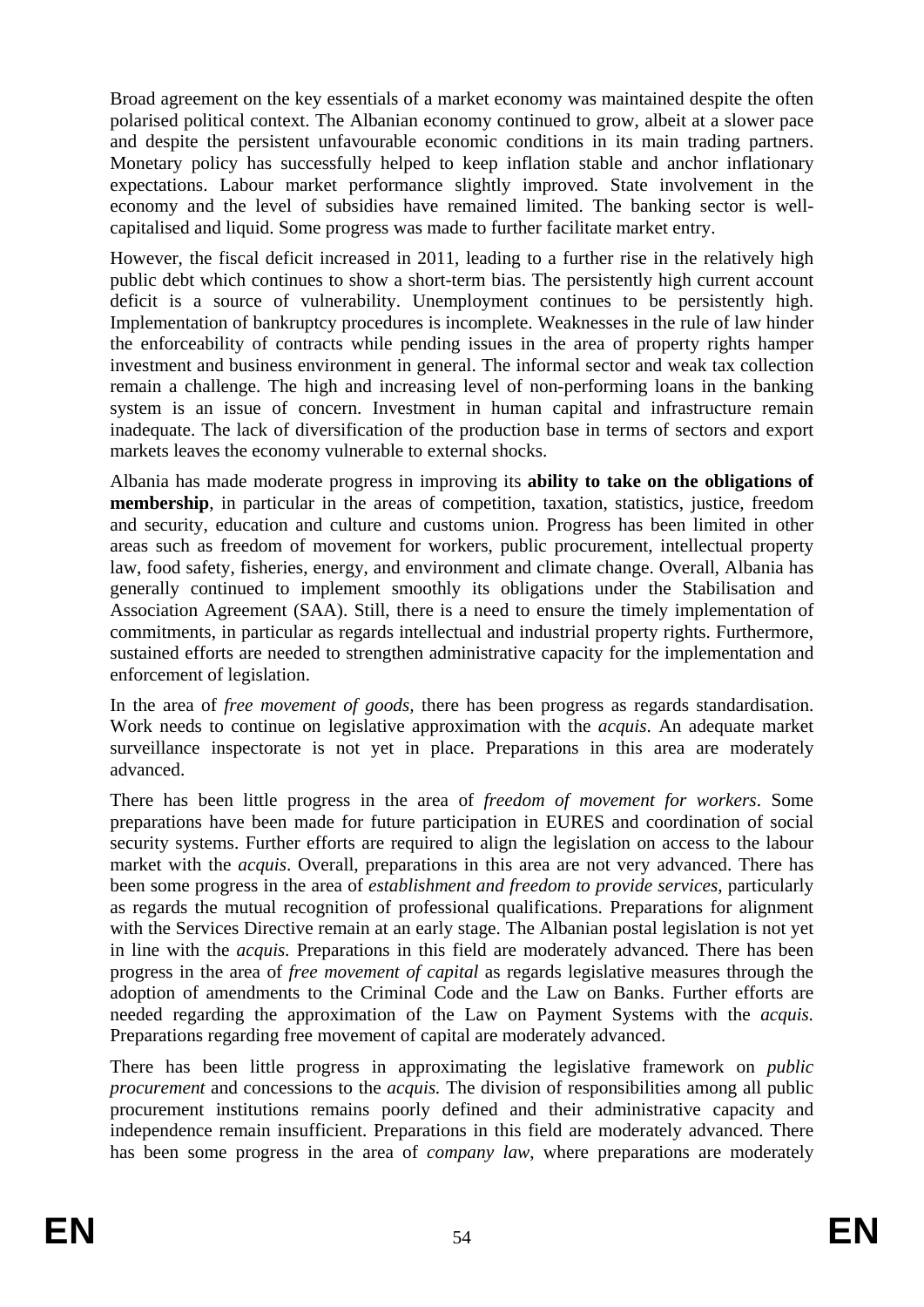advanced. Albania approved the Corporate Governance Code, further aligning its legislation with the *acquis*. Further legislative approximation is needed on reporting and documentation requirements in case of mergers and divisions and in corporate accounting and auditing. Progress has been limited in the field of *intellectual property law*, where preparations are not very advanced. Substantial shortcomings remain as regards effective enforcement of intellectual and industrial property rights which impinge on Albania's commitments under the SAA. Some progress can be reported in the area of *competition*. Legislative alignment with the *acquis* on antitrust and merger control advanced and the regional State aid map was adopted. The administrative capacity and the operational independence of the State aid and competition authorities need to be adequately safeguarded. Preparations in the field of competition are on track.

There has been some progress in the field of *financial services*, where preparations are moderately advanced. The banking legislation was further approximated to the *acquis* and the investment market was further developed. Additional efforts are needed in the areas of insurance and occupational pensions, financial market infrastructure and the securities market and investment services. Administrative capacity in the banking and non-banking sector remains insufficient. There was little progress in the field of *information society and media*, where preparations are not very advanced. While a number of pro-competitive regulatory measures were taken in the electronic communications, concerns remain about the overall reform and liberalisation of the sector, legal uncertainties and, the capacity and independence of the telecoms regulator. Adoption of the Law on Audio-visual Media Services has been further delayed. In spite of some progress as regards the independence of media, concerns remain particularly regarding the independence of the regulator. Effective implementation of the digital switchover strategy needs to be ensured.

Progress was uneven in alignment with the *acquis* in the area of *agriculture and rural development*, in particular with regard to the setting up of rural development institutions. Efforts are needed regarding capacity building in rural development, the setting up of a land cadastre and the development of strategies in the fields of agriculture and land use. Overall, Albania has started to address its priorities in this area. Progress has been limited in the areas of *food safety, veterinary and phytosanitary policy*. Efforts are needed to improve the definition of competence, responsibilities and communication regarding risk management, the registration of movements of animals, the control of animal diseases, and the upgrading of food and feed establishments. Preparations in these areas remain at an early stage. There has been limited progress in the area of *fisheries*, where preparations are not very advanced. There is still a need for increased resources and technical capacities for monitoring, control and surveillance of the competent services, including the Inter-institutional Maritime Operational Centre. The division of tasks with regard to reporting and communication among directorates at the Ministry of Environment, Forests and Water Administration is not sufficiently defined.

There has been little progress on *transport policy*, mainly concerning cabotage in the maritime sector. Further efforts are required on alignment with the *acquis* and to implement legislation effectively. Administrative and technical capacity remains weak across the different modes of transport, particularly in the case of aviation and road safety. Rail infrastructure maintenance is a concern and needs more resources. There has been little progress in the *energy* sector. Lack of diversification hinders security of electricity supply. Energy market reforms require further efforts to ensure the viability of the sector. The administrative capacity and independence of the Energy Regulatory Entity require further strengthening. Overall, preparations in the field of transport and in the field of energy are not very advanced.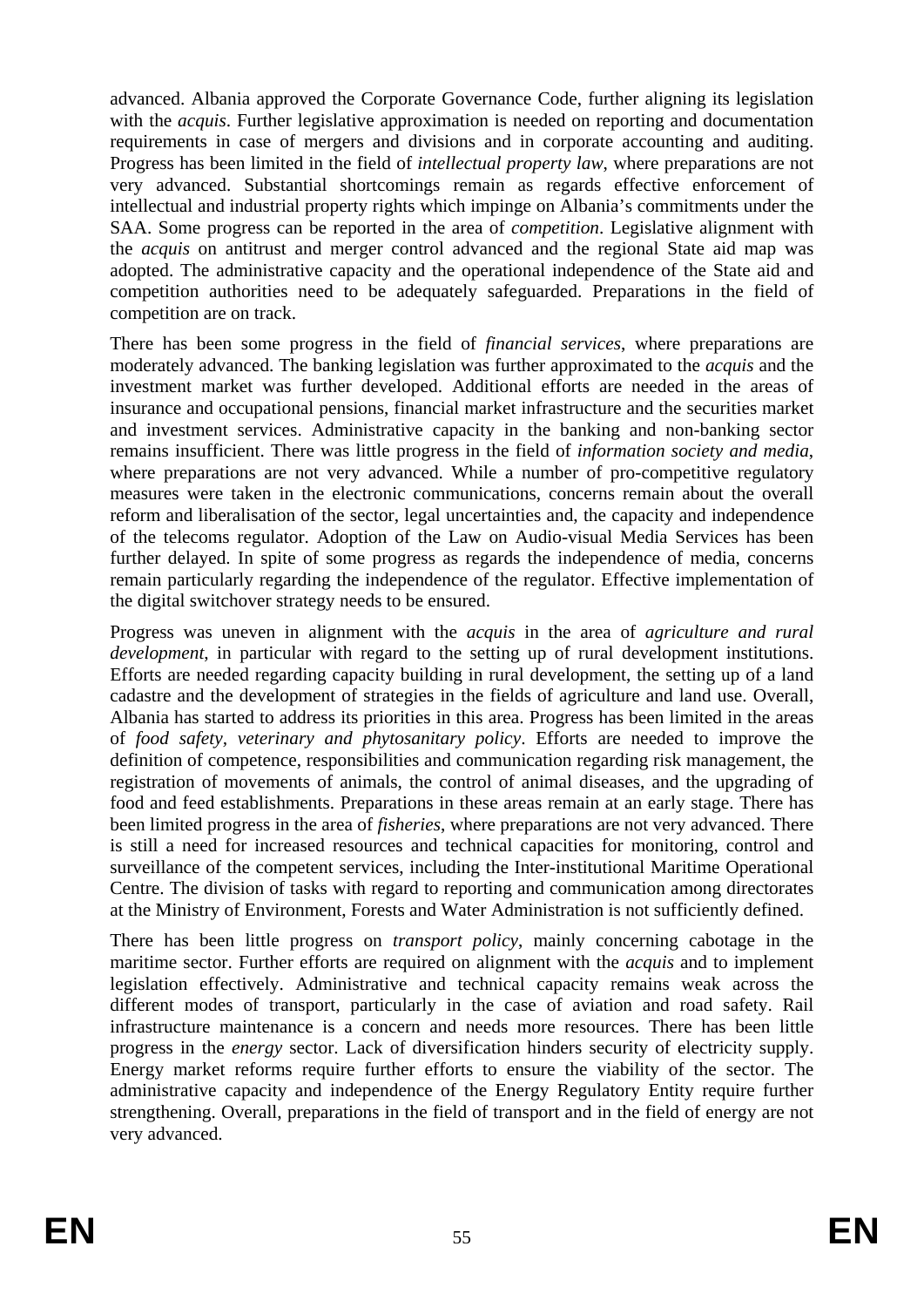There was some progress in aligning legislation on indirect *taxation* with the *acquis* as well as in strengthening the capacity of the Tax Administration for investigation and internal audit. Further efforts are required in the fields of direct taxation, tax collection, VAT refund and IT. Preparations in this area are moderately advanced. Albania has made no progress in legislative alignment with the *acquis* in the field of *economic and monetary policy;* preparations in this field are not yet sufficient. Little progress has been made in the preparation of the economic policy document. There are insufficient capacities for policy formulation. Some progress has been made in the area of *statistics*. INSTAT conducted a population and housing census in October 2011. Sectoral statistics require substantial improvement and sufficient resources need to be secured for the forthcoming agricultural census. The independence and administrative capacity of INSTAT has to be secured. Overall, preparations in the field of statistics are moderately advanced.

There has been little progress in the field of *social policy and employment* where preparations are not very advanced. The labour market continues to be shaped by high informality, low participation of women, and relatively high youth unemployment. Social inclusion of persons with disabilities and the Roma minority remain insufficient. Sustainability of funding needs to be addressed to ensure successful implementation of social assistance and protection reforms. Implementation of policies in this area continues to be a challenge. There was some progress in the area of *enterprise and industrial policy*, where preparations are moderately advanced. Some measures were taken to facilitate access to financing for SMEs and to improve the regulatory framework for doing business. Market exit procedures remain slow.

There was some progress in the area of *Trans-European networks*. Rail transport remains underdeveloped and substantial investment is needed to maintain and upgrade overall transport infrastructure. Concerning energy networks, further efforts are required to complete electricity interconnection lines with neighbouring countries and to start developing a strategy for the introduction of natural gas. Overall, preparations are not very advanced. There was some progress in the area of *regional policy and coordination of structural instruments*, where preparations are still at an early stage. Considerable efforts are needed to establish the necessary institutional and administrative capacity at central and local levels and to develop a pipeline of mature and quality projects.

There has been some progress in implementing policies on the *judiciary and fundamental rights*, notably through efforts to address the relevant key priorities set out in the Commission Opinion. Yet, significant gaps in the legislative framework remain, in particular as regards judicial reform. Consistent implementation of legislative and policy tools remains a challenge in all areas under this chapter. Albania's alignment with European standards and the *acquis* in the field of the judiciary and fundamental rights is not very advanced.

There was some progress in the area of *justice, freedom and security*, particularly in border management, international cooperation and the fight against organised crime. Efforts need to be stepped up in the coordination between law enforcement institutions and in building a solid track record of investigations, prosecutions and convictions. Overall, preparations in this field are advancing.

There was little progress in in the area of *science and research*, where preparations are not very advanced. Further efforts are required at national level to strengthen the research and innovation capacity and increase the country's competitiveness. The level of investment in research remains very low and the human capital-building requires strengthening.

Good progress can be reported in the fields of *education and culture* in aligning with European standards, particularly in the area of higher education and in the development of vocational and educational training (VET). Further efforts are required to improve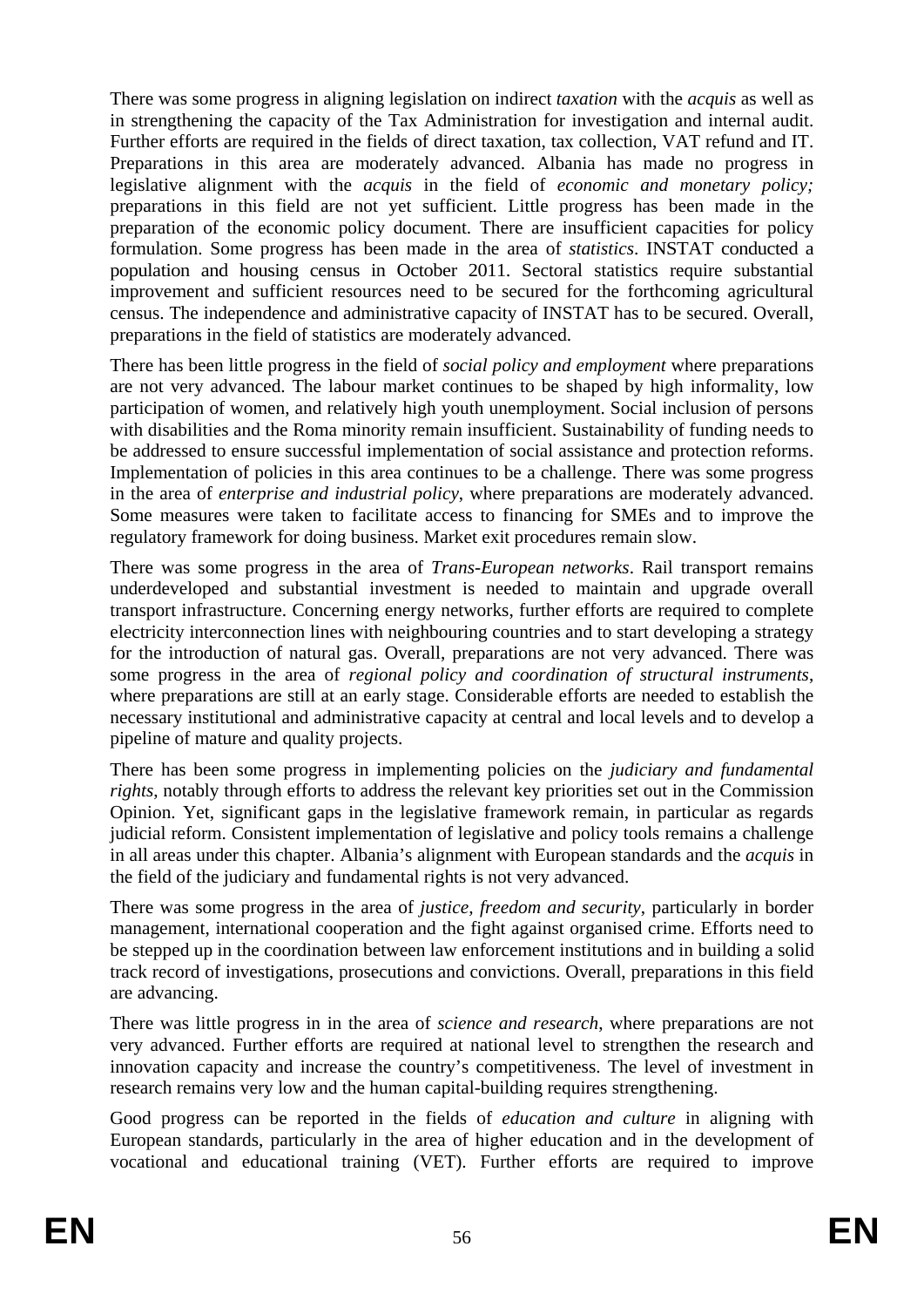transparency in private higher education institutions. In 2012, Albania started to participate in the Culture programme. Overall, preparations in this area are moderately advanced.

While there has been some progress in alignment with the *acquis* in the field of *environment,*  there was very little progress in the field of *climate change.* Further efforts are urgently needed to align, implement and enforce legislation. Public awareness and consultation on legislative initiatives or public investments remain weak. There is a need for greater political commitment and coordinated action in these sectors. Substantial investment is needed while current resources allocated remain limited. Environment needs to be better integrated into other policy areas, such as transport and energy. Concerning climate change, substantial efforts are required on awareness-raising, setting a more strategic approach for the country, aligning with and implementing the *acquis*, as well as strengthening administrative capacities and inter-institutional cooperation. Preparations in the area of the environment are still at an early stage, whereas preparations in the area of climate change remain at a very early stage.

There has been some progress in the areas of *consumer and health protection*. Implementation and enforcement of legislation remain very weak. The market surveillance system is not yet in place. Low awareness in the health protection system, both amongst professionals and the public, is hampering transparency and enforcement. The health sector remains underfinanced. Preparations in these areas are not very advanced. There was progress in legislative approximation in the field of *customs union*, where preparations are moderately advanced. Shortcomings remain in the overall administrative and operational capacity, including the compatibility of IT systems with EU requirements. Further efforts are required on customs valuation and trade facilitation.

Progress was moderate in the area of *external relations*. Albania has continued its good cooperation within the WTO and CEFTA. The administrative capacities of the institutions involved in trade policy remain to be improved. In the field of *foreign, security and defence policy* the country continued to align with the EU common security and defence policy positions and has shown continued political commitment regarding its participation in civil and military and crisis management operations. The online registry of weapons and ammunition under the management of the State Police has yet to be finalised. Overall, preparations in this field remain on track.

There was little progress in the area of *financial control* where preparations are still not very advanced. Shortcomings remain as regards implementation of the PIFC legal framework and the principle of managerial accountability. External audits need to be improved in line with the INTOSAI standards.

In the field of *financial and budgetary provisions* there has been no particular progress. Sound coordination structures and implementing rules will need to be established in due course for the administration of the own resources system. Overall*,* preparations in this area are at an early stage.

## **Bosnia and Herzegovina**

The establishment of the executive and legislative authorities was completed with the agreement on a State-level Government after sixteen months of political stalemate following the October 2010 general elections. The formation of the new Council of Ministers and the adoption of two key EU-related laws initially produced a shift of focus towards EU integration. This momentum was not maintained, however. The political consensus that had emerged was lost and progress on the EU agenda stalled. A reshuffle of State, Federation and Cantonal authorities has begun but remained blocked by political disputes and legal challenges. A shared vision among the political representatives on the overall direction and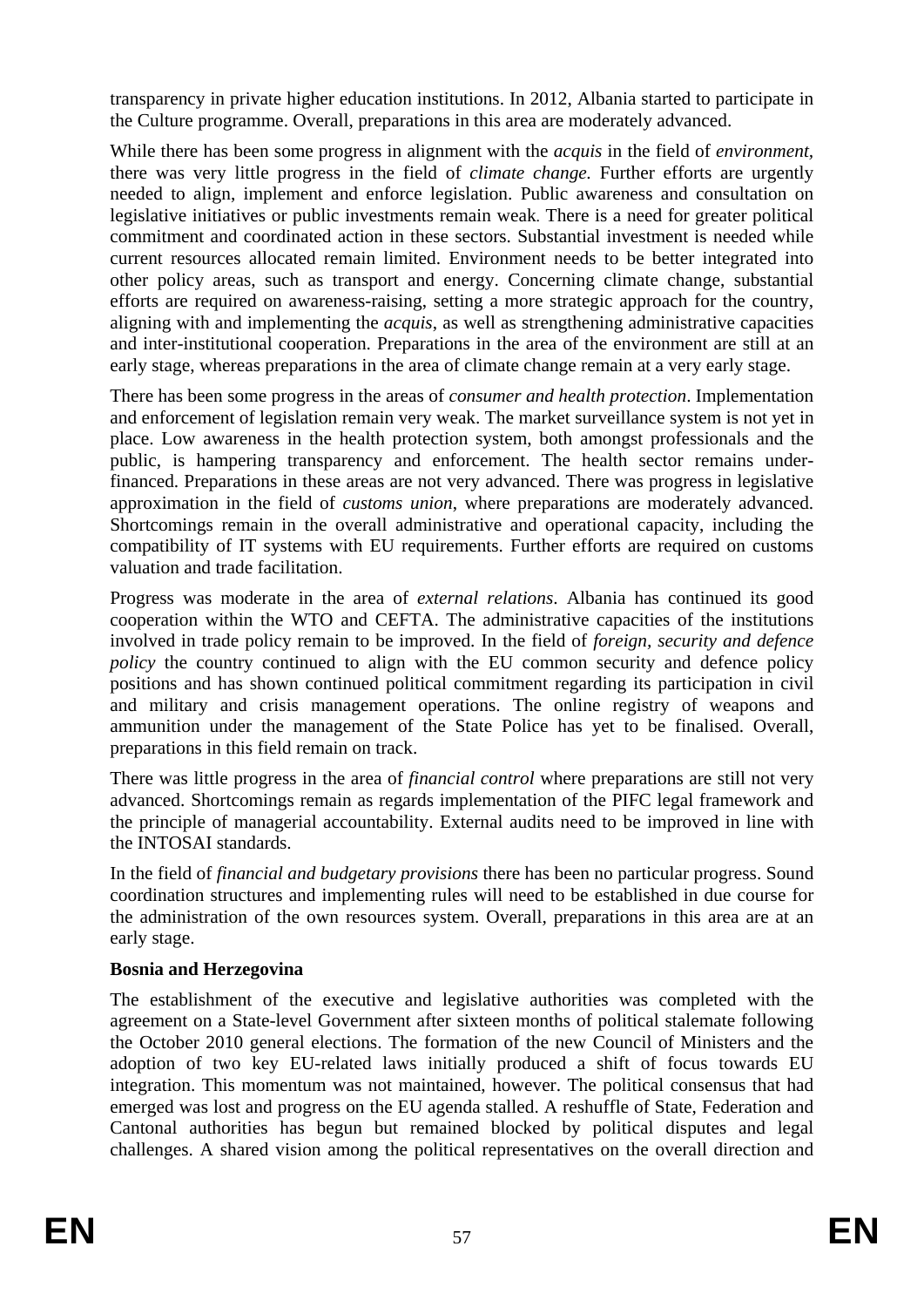future of the country and its institutional set-up for a qualitative step forward on the country's EU path remains absent.

Following the decoupling of the European Union Special Representative's (EUSR) mandate from the Office of the High Representative, the enhanced presence of the Head of EU Delegation /EUSR in Bosnia and Herzegovina has taken the lead in a number of areas in assisting the authorities to implement the objectives of the EU agenda in key areas.

Overall, Bosnia and Herzegovina has made limited progress in addressing the **political criteria**. A High Level Dialogue on the Accession Process (HLDAP) was launched in Brussels in June with representatives of the authorities and of the political parties of Bosnia and Herzegovina to explain EU accession requirements. The participants agreed to an internal roadmap on EU integration to enable the entry into force of the SAA and to submit a credible membership application, as defined by the relevant Council Conclusions. The first timeline set in the June Roadmap for submission of an agreed proposal to comply with the European Court of Human Rights judgement in the Sejdic-Finci case, was not met. The need for an effective coordination mechanism between various levels of government for the transposition, implementation and enforcement of EU laws remains to be addressed as a matter of priority so as to enable the country to speak with one voice on EU issues and make an effective use of the EU's pre-accession assistance.

In the areas of *democracy and the rule of law*, after the general elections of October 2010, a State-level Government was established in February. The State-level and Federation authorities began to be reshuffled in June, but the outcome of this process remains uncertain due to political disputes and on-going legal challenges. Strengthening the functionality and coordination mechanisms of the institutions remains an issue to be addressed as a matter of priority. The harmonisation of the *Constitution* with the European Convention on Human Rights (ECHR) remains outstanding. A proposal, based on political consensus, amending the Constitution to ensure compliance with the European Convention on Human Rights (Sejdic-Finci case) remains to be submitted to the Parliamentary Assembly.

The *Parliamentary Assembly* has made some progress in adopting EU-related legislation, in particular by adopting the State Aid Law and the Law on Household and Population Census. The establishment of the State Aid Council, compliance with EU principles on public undertakings and a comprehensive State aid inventory remain to be addressed as a matter of priority to comply with IA/SAA obligations. Delays in establishing the State-level Government and with the on-going reshuffle of governments at all levels hampered the effectiveness of legislative activities. Cooperation between the Entity Parliaments, the Statelevel Parliamentary Assembly and the State-level Council of Ministers regarding EU-related matters, needs to improve.

Little progress was made in improving the functionality and efficiency of all levels of the *government*, which continued to be affected by fragmented, uncoordinated policy-making. The 2012 State-level budget was adopted in May and this was followed by the break-up of the governing coalition. Formulation of foreign policy remained subject to different positions within the Presidency of Bosnia and Herzegovina on some issues.

Little progress has been made in the area of *public administration* reform. The action plan under the public administration reform strategy was revised, providing a framework for reform over the next five years. Coordination between the various administrations at all levels remains weak and the public administration reform process lacks the necessary political support. The issue of financial sustainability of public administration at all levels needs to be addressed. A State-level Ombudsman is in place but the reduction of funding for its activities impacted negatively on its effectiveness. Fragmentation and politicisation continued to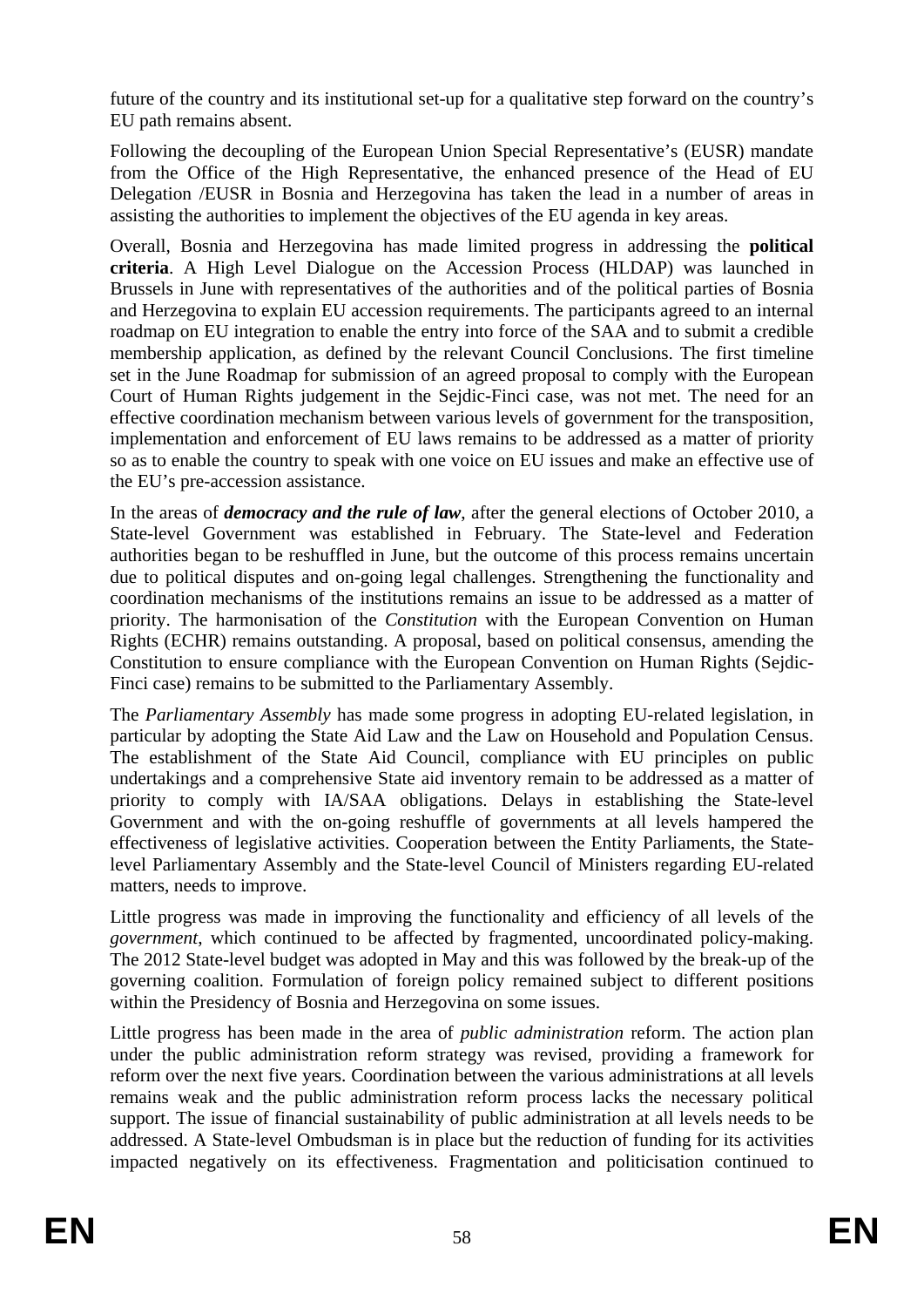hamper the establishment of a professional, accountable, transparent and efficient civil service based on merit and competence.

Limited progress has been achieved in the area of *judicial system* reform. A constructive attitude towards the need for a comprehensive reform emerged within the framework of the Structured Dialogue on Justice, based on domestic ownership, including in the implementation of the Justice Sector Reform Strategy and of the National War Crimes Strategy. Further measures were introduced to reduce the backlog of cases, particularly of utility bills cases, but the overall backlog, including of war crime cases, remains very high. The harmonised application of criminal laws throughout the country as well as the fragmented organisation and budgets of the judiciary remain issues to be addressed.

Bosnia and Herzegovina has made limited progress in tackling *corruption*, which remains a serious problem and is prevalent in many areas throughout the public and private sector. A legal framework is in place but the political will to tackle the issue and to improve institutional capacity remains weak. The implementation of the strategy and action plan needs to be stepped up. The rulebook for the Anti-Corruption Agency was adopted but it is not fully operational. The judicial follow-up of corruption cases remained slow and only a limited number of high-level cases led to prosecution. Insufficient implementation of legislation and problems of coordination between Entities remain issues of concern. Bosnia and Herzegovina needs stronger political commitment and more determined action against corruption. There was little progress in the *fight against organised crime*. Bosnia and Herzegovina remains a source country for arms and ammunition for criminal groups in the EU. Organised crime activities are further linked to the transit of drugs on international trafficking routes.

Respect for *human rights and protection of minorities* is broadly ensured. Bosnia and Herzegovina has ratified all major international human rights conventions but implementation remains uneven.

*Civil and political rights* are broadly respected. Some progress has been made in improving prison conditions. The new psychiatric facility in Sokolac is not operational yet. A comprehensive reform of the prison system remains outstanding. Adoption of the Framework law on free legal aid is still pending. Some progress has been made as regards access to justice but the legal and institutional framework in the country remains fragmented. The State and the Entity Constitutions provide for freedom of expression, freedom of assembly and freedom of thought, conscience and religion. The Press Council has continued to work closely with judicial institutions and journalist associations to improve the quality of reporting and awareness-raising among citizens of their legal rights. Cases of intimidation and threats against journalists and editors continued. Political pressure on media and the polarisation of media along political and ethnic lines remain of concern. Attempts to undermine the independence of the Communication Regulatory Agency (CRA) and of the public service broadcasters have increased. The appointments of the Director-General and the Board Members of the CRA are still pending. Regarding civil society, mechanisms for cooperation at all levels and transparency in funding allocations remain to be improved. An international Meeting for Peace involving the main inter-religious leaders took place in Sarajevo in September.

*Economic and social rights* are broadly respected. Some progress has been made to combat violence against women and in the area of early childhood development. The implementation of women's and children's rights remains uneven. Little progress was achieved to make schools more inclusive. *De facto* ethnic-based separation and discrimination in some public schools remain a cause of concern. Ethnically based and divided education systems remain an obstacle to sustainable returns. A State-level anti-discrimination law is in place but little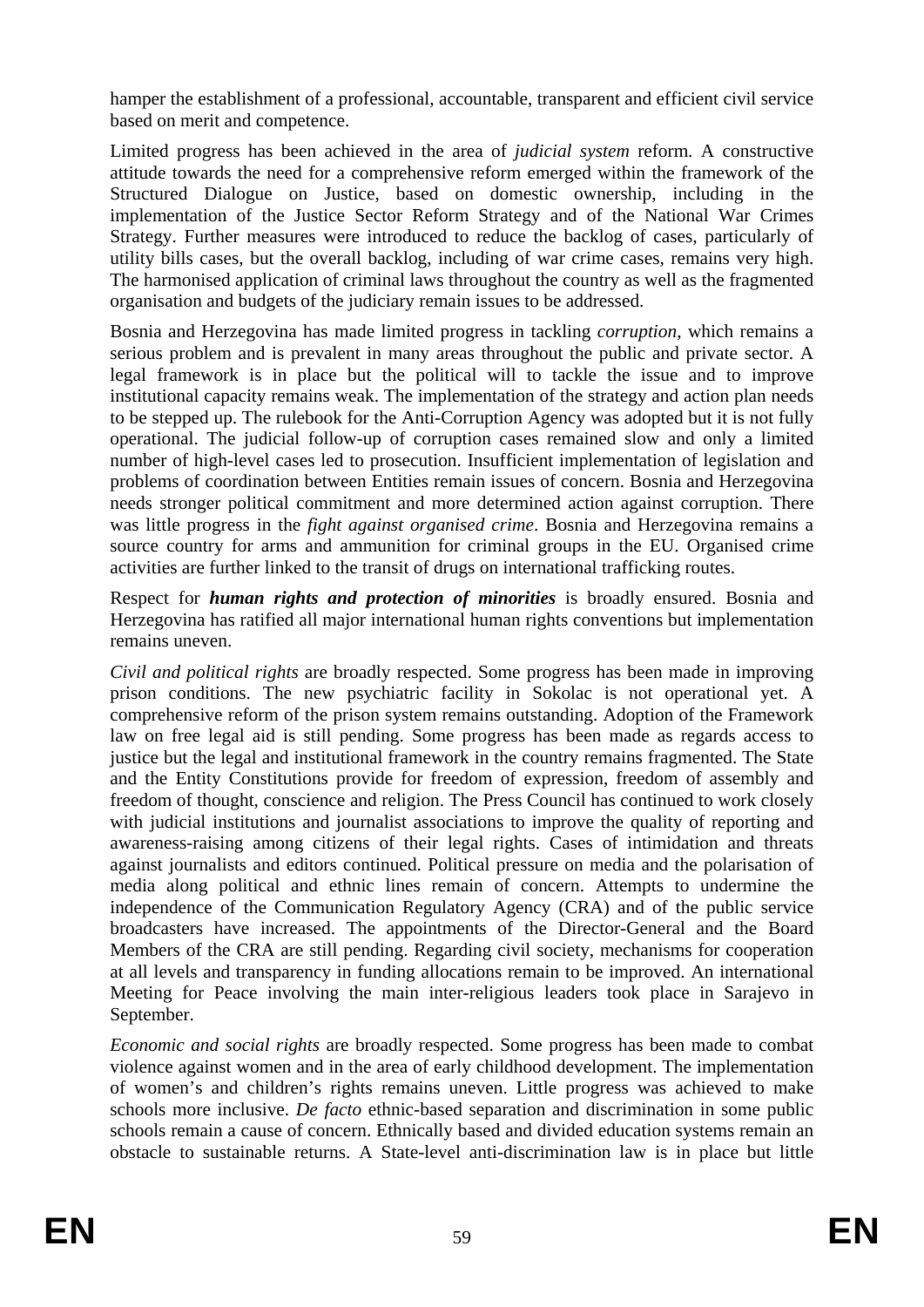progress has been made to ensure its effective implementation. Discrimination against lesbian, gay, bisexual and transgender persons remains widespread. The system of social benefits remains based on status instead of needs, which has an adverse impact on the situation of vulnerable groups, including persons with disabilities. Social dialogue and the exercise of labour rights continued to be hampered by the lack of recognition of State-level social partners and a fragmented legislative framework.

Respect for and protection of minorities<sup>5</sup> and cultural rights are broadly ensured. The National Minority Councils' influence over policy making remained limited, partly due to the lack of political and financial support. Some progress was made in implementing the Roma action plan on housing. Efforts need to be stepped up to ensure effective implementation of the action plans on health, employment and education and to improve resources and sustainability with regard to the implementation of all four action plans. A number of Roma children are not registered at birth and therefore cannot enrol in school and have no health insurance. The Roma minority continues to face very difficult living conditions and discrimination. As regards refugees and internally displaced persons, some progress was made in the area of housing for the implementation of the revised strategy on Annex 7 to the Dayton/Paris Peace Agreement (DPA). Discrimination with regard to access to employment, healthcare and pension rights continues to hamper the sustainability of return and of local integration. Transparent procedures for allocating funds to support return based on need are not fully in place yet.

Regarding *regional issues and international obligations*, implementation of the DPA has continued. Cooperation with the International Criminal Tribunal for the former Yugoslavia is generally satisfactory in most areas.

Cooperation between the courts and prosecutors from Bosnia and Herzegovina, Croatia and Serbia continued. Implementation of bilateral agreements on the mutual recognition and enforcement of court rulings in criminal matters is on-going. The prosecution of war crimes cases continued to be hampered by legal obstacles to extradition in the Criminal Procedural Code. The finalisation of the Protocol on sharing information and evidence in war crimes cases between the Prosecutor's Office of Bosnia and Herzegovina and the War Crimes Prosecutor's Office of Serbia remains outstanding.

As regards the International Criminal Court, the bilateral immunity agreement with the United States does not comply with the EU common positions and guiding principles. The country needs to align with the EU position.

Significant progress has been made as regards the Sarajevo Declaration Process. Bosnia and Herzegovina, Croatia, Montenegro and Serbia continued to cooperate on finding sustainable solutions for the refugees who were displaced as a result of the armed conflicts in the 1990s. The four countries signed a ministerial declaration and agreed on a Regional Housing Programme assisting some 27,000 households or 74,000 individuals. At an international donors' conference held in Sarajevo in April some € 265 million was pledged in support of the programme. Good cooperation needs to continue on all outstanding issues in the process.

Bosnia and Herzegovina continued to participate actively in regional cooperation initiatives, including the South-East European Cooperation Process (SEECP), the Regional Cooperation Council (RCC), and the Central European Free Trade Agreement (CEFTA). Bosnia and Herzegovina's relations with its neighbours have developed further but border and property

 $\frac{1}{5}$ 

According to the Law on the protection of rights of persons belonging to national minorities, there are 17 national minorities in Bosnia and Herzegovina. The three constituent peoples – Bosniaks, Croats and Serbs – do not constitute national minorities.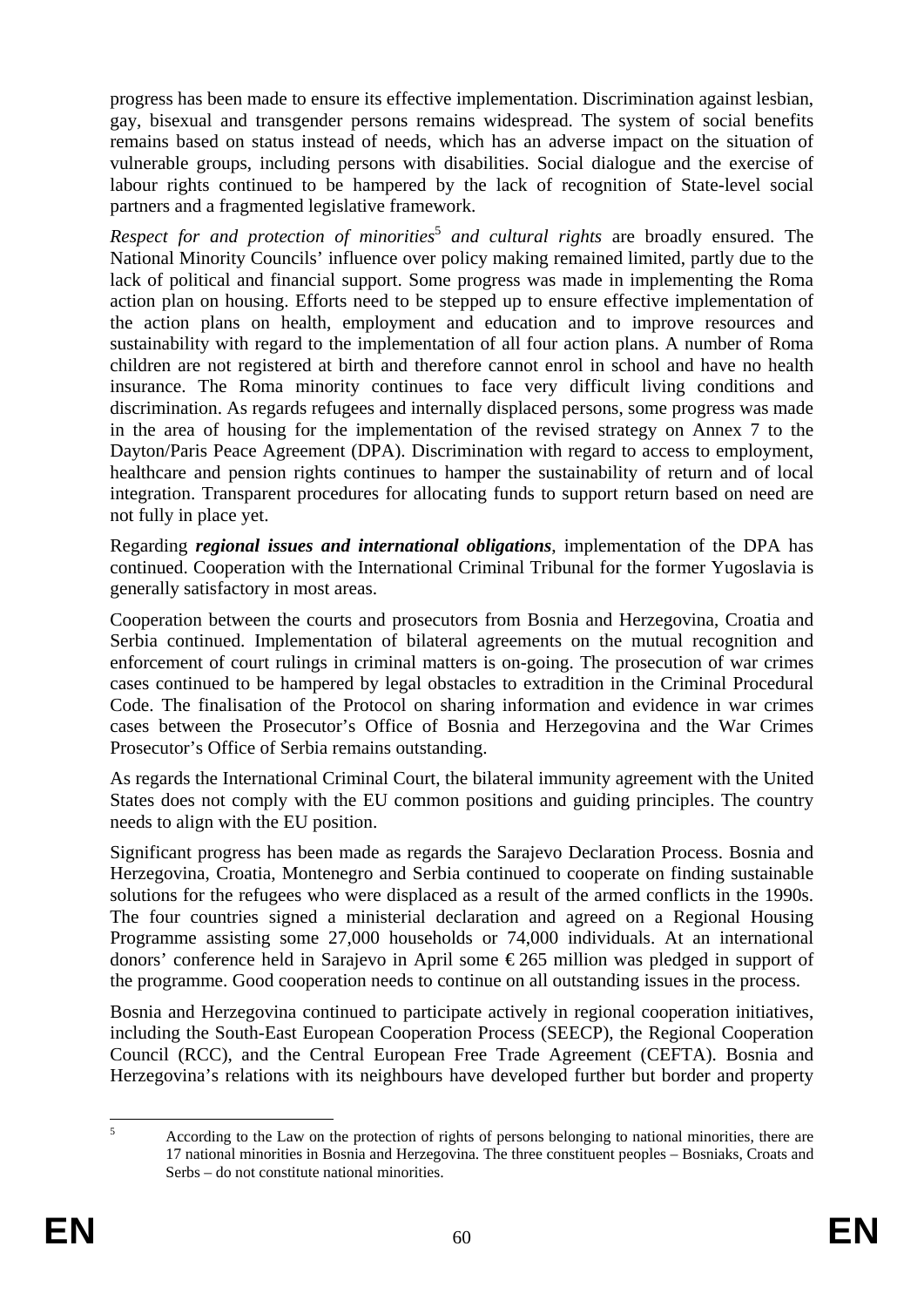issues remain to be fully resolved. A number of meetings have taken place to address the implications for bilateral relations of Croatia's EU accession in July 2013. In this context, discussions have continued with regard to the outstanding issues on border management, with limited progress. The agreement on free transit through the port of Ploce, in Croatia, and the Neum corridor, in Bosnia and Herzegovina, as well as the local border traffic agreement should be aligned with the EU *acquis*. In view of Croatia's accession, border, trade and transit-related issues remain to be addressed as a matter of urgency.

The **economy** of Bosnia and Herzegovina grew by 1.3% in 2011, supported by reviving domestic demand and – to a lesser extent – still growing external demand. The recovery process was reversed in early 2012 as a consequence of the worsened economic environment. Unemployment remained at very high levels. Some fiscal consolidation took place as a result of increased revenues and some expenditure cuts. However, the quality of public finances remained low and the fiscal sustainability was severely hampered by the protracted adoption of the State-level budget and of a medium-term fiscal strategy. The weakened consensus on economic and fiscal policy essentials had a negative impact on reforms at the country level. A new two-year IMF Stand-By Arrangement has been agreed to support the country's efforts to counter the effects of the worsening external environment and tackle external and domestic vulnerabilities.

As regards the **economic criteria**, Bosnia and Herzegovina has made little further progress towards a functioning market economy. Considerable further reform efforts need to be pursued with determination to enable the country to cope over the long-term with competitive pressure and market forces within the Union.

Financial and monetary stability was preserved, while inflation moderated. The currency board arrangement continued to enjoy a high degree of credibility. Credit growth continued – although marginally decelerating –, thus allowing for domestic demand recovery. Trade activities have increased further and the level of trade integration with the EU and countries in the region remained high. Some limited improvements in the business environment can be reported, in particular regarding accelerated business registration.

However, the delays in the adoption of the 2011 and 2012 State-level budgets and the Global Frameworks for Fiscal Policies 2012-2014 and 2013-2015 severely hampered the sustainability and credibility of fiscal policy in Bosnia and Herzegovina. The quality of public finances remained low with high shares of current expenditures to GDP. The repercussions of the worsened external environment are increasingly affecting public finances since 2012, with both the government borrowing and the debt rapidly increasing. This borrowing is to a certain extent crowding out private investors. External imbalances, in particular the foreign trade gap and the current account deficit, have been rising. Privatisation, restructuring of public enterprises and the liberalisation of network industries did not advance. The productive capacity and the competitiveness of the economy remained weak as domestic sources of growth were not adequately exploited. Labour market conditions remained poor and structural rigidities such as the high rates of social contributions and poorly targeted social transfers continued to hamper job creation. Unemployment continued to be very high and the participation rate is very low. The business environment is affected by administrative inefficiencies and the weak rule of law. The informal sector remains an important challenge.

Bosnia and Herzegovina made limited progress in aligning its legislation and policies with **European standards**. Some progress was noted in the areas of free movement of goods, competition, intellectual property, research and a number of justice, freedom and securityrelated matters. Particular efforts remain necessary on free movement of persons and services, capital, customs and taxation, public procurement, employment and social policies, education,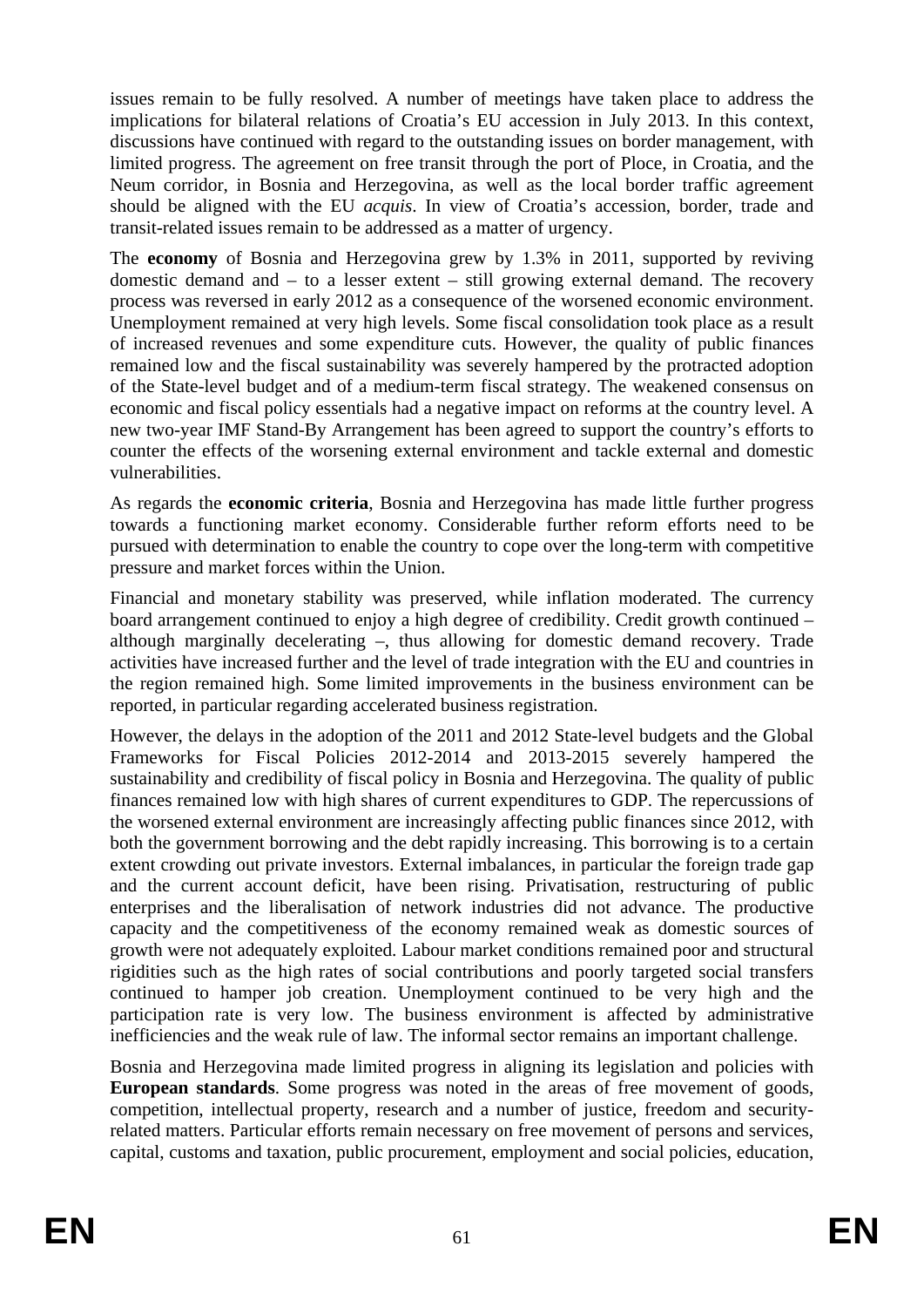culture, industry and SMEs, agriculture and fisheries, food safety, veterinary and phytosanitary sectors, environment and climate change, transport, energy, information society and media, financial control and statistics. On the whole, the implementation of the Interim Agreement (IA) remained uneven. The country remains in breach of the IA due to noncompliance with the ECHR and the insufficient implementation of the obligations on State aid. The State Aid Law was adopted but the establishment of the State Aid Council, compliance with EU principles on public undertakings and the inventory of aid schemes remain outstanding. The implementation of the Law on Population Census needs to be stepped up.

Bosnia and Herzegovina made some progress in *internal market* areas. Regarding *free movement of goods*, some progress was made in standardisation, accreditation, market surveillance and consumer protection. Substantial efforts remain necessary to align the legal framework to EU legislation, improve administrative capacity and achieve a single economic space. A public-private dialogue on the industrial market remains to be established.

In the area of *movement of persons, services and right of establishment* little progress was made. Both Entities are implementing new charts of accounts for financial institutions which are harmonised between them and the inter-entity banking supervision remained satisfactory. Further simplification of company registration and alignment of the legislative framework for postal services will be essential.

There was no progress in the area of *free movement of capital*. Further alignment with the *acquis* as well as country-wide harmonisation of legislation is needed. Little progress can be reported on *customs* and *taxation*. Shortcomings remain as regards alignment of legislation and overall administrative and operational capacity. Further efforts are required to provide better services to taxpayers, to ensure trade facilitation and to ensure effective implementation and enforcement of legislation, including on intellectual property.

Bosnia and Herzegovina made some progress with the adoption of the State-level State Aid Law and enforcement of *competition* rules. There was no progress in the area of *public procurement,* particularly regarding full alignment of the Public Procurement legislation. Progress continued in the area of *intellectual property rights.*

There was little progress on *employment and social policies.* Legislative approximation remains to be intensified and strategic documents to be adopted and implemented. The Social Inclusion Strategy at State-level remains to be adopted. Framework laws and strategies are in place in the field of *education* but implementation is pending. Some progress was made on *culture*. Progress in the field of *research* and preparations for the Innovation Union continued. Negotiations to join the *World Trade Organisation* further advanced.

Bosnia and Herzegovina made little progress towards meeting European standards on a number of *sectoral policies*. Regarding *industry and small and medium sized enterprises* (SMEs), a country development strategy including industrial policy elements and the new SME strategy remain to be adopted. There was little progress in the areas of *agriculture* and rural development, food safety, veterinary and phytosanitary policy, and *fisheries*. A clear division of competences, closer coordination between the State and Entities in aligning with the *acquis* in these fields and the upgrading of establishments remain essential. The lack of progress has a negative impact on trade in agricultural products, in particular with the EU.

Bosnia and Herzegovina's preparations in the field of the *environment* remained at an early stage. A harmonised legal framework for environmental protection and adequate institutional capacities remain to be established. The administrative capacity is weak and the horizontal and vertical communication between the different authorities requires strengthening.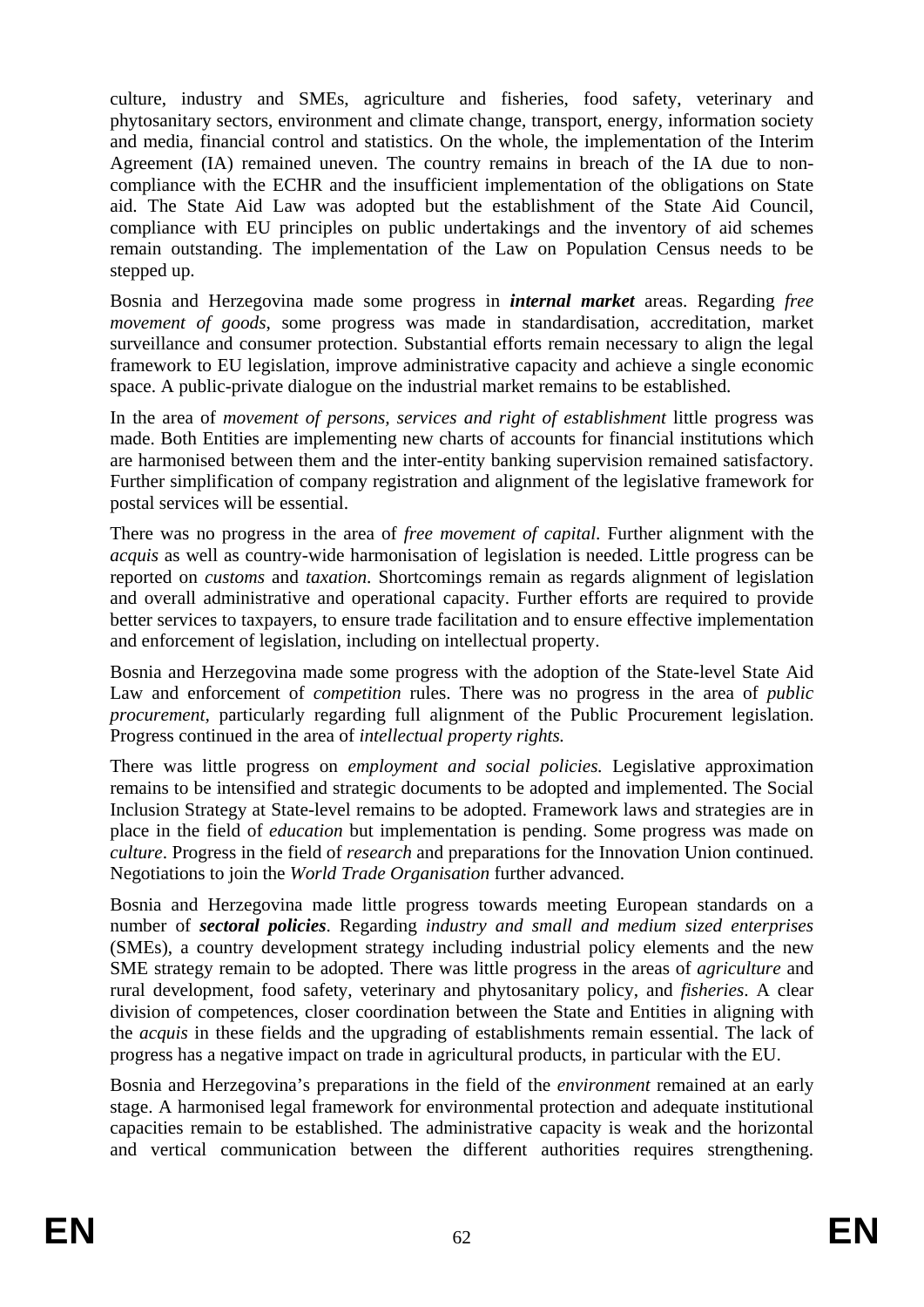Regarding *climate change*, the adoption of a national climate strategy, the alignment with the *acquis* and awareness-raising remain issues to be addressed.

Bosnia and Herzegovina made little progress in the *transport* sector, but there were some positive developments regarding the trans-European transport networks and air transport. The Law on Transport of Dangerous Goods remains to be fully aligned with the EU *aquis*. The upgrading of transport infrastructure remains an issue to be addressed. Preparations in the field of *energy* remain at an early stage. As party to the Energy Community Treaty, Bosnia and Herzegovina needs to implement the relevant EU energy legislation. To guarantee the security of electricity supply, a country-wide functioning national transmission company needs to be in place and a comprehensive energy strategy adopted.

There was little progress on *information society and media*. Harmonisation of the legal framework for public broadcasting remains incomplete. The continuing challenges to the independence of the Communications Regulatory Authority and of the public service broadcasters, political pressure on the media and the slow pace of implementation of the public broadcasting reform remain causes for serious concern.

Little progress can be reported in the area of *financial control*. Legislation remains to be adopted and implemented and the coordination board of the Central Harmonisation Units needs to reassume its role. Internal audit capacities as well as the independence of the external audit institutions need to be strengthened. Some progress was made in the area of *statistics*. Sectoral statistics such as national accounts, business and agricultural statistics need to be improved. Cooperation between the country's statistical institutions at State and Entity-level and other relevant State-level agencies needs to be intensified, also in view of the implementation of the Law on Population and Household Census.

Some progress has been achieved in the different areas related to *justice, freedom and security*. In the area of *visa policy*, priorities continued to be addressed. The visa facilitation agreement between the EU and Bosnia and Herzegovina and the readmission agreement have continued to be implemented smoothly. Visa-free travel to the Schengen area entered into force in December 2010 for citizens of Bosnia and Herzegovina holding biometric passports. In the framework of the Post-Visa Liberalisation Monitoring Mechanism, Bosnia and Herzegovina adopted targeted measures to improve the management of the migratory outflow. The implementation of some reforms adopted as a part of the visa liberalisation roadmap remains outstanding. In particular, the establishment of a functioning system for electronic data exchange amongst law enforcement agencies and prosecutor's offices throughout Bosnia and Herzegovina and the establishment of a fully functional anti-corruption agency, with adequate staff and financial resources, need to be addressed as a matter of urgency.

The country's preparations in the fields of *border management, asylum and migration* have advanced. The asylum and international protection system, the monitoring of migration flows and inter-agency cooperation continued to improve. Infrastructure at some border crossing points requires further upgrades. The issue of unauthorised Border Crossing Points with both Montenegro and Serbia remains to be addressed. Some progress has been made in the fight against *money laundering*. The implementation of the strategy and action plan for the prevention of money laundering remains limited. There has been little progress in the fight against *drugs*. The absence of effective judicial follow up hampers the fight against drug trafficking, which remains a serious problem.

Efforts by Bosnia and Herzegovina to increase capacity and effectiveness of the *police* continued. The fragmentation of Bosnia and Herzegovina's police forces continues to undermine efficiency, cooperation and information exchange. The *fight against organised crime* remains insufficient due to the lack of effective coordination between law enforcement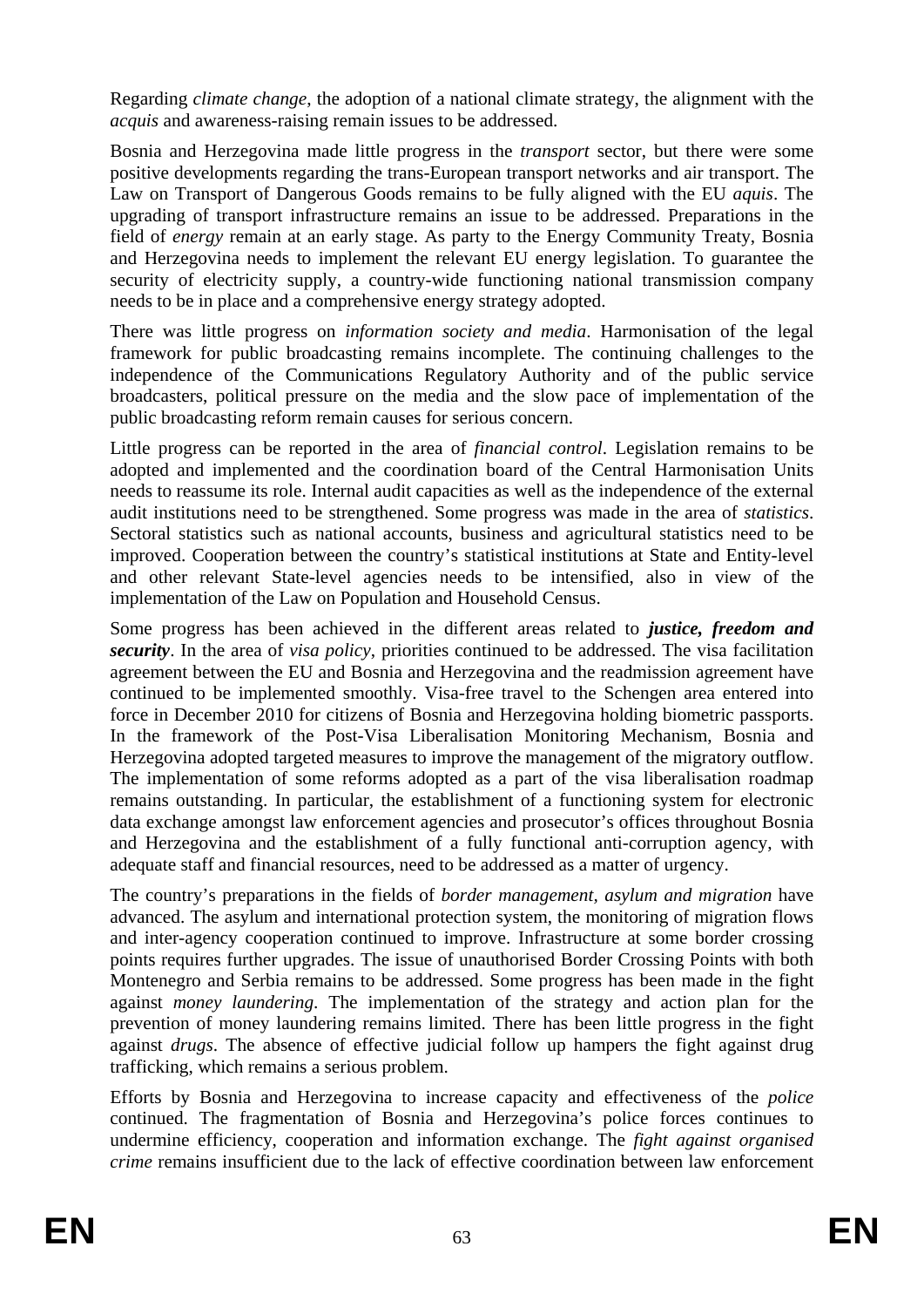agencies. Organised crime remains a serious concern that affects the rule of law and the business environment. Efforts to fight *trafficking in human beings* need to be intensified and identification of victims improved. Bosnia and Herzegovina made some progress in fighting terrorism. The Joint Task Force to fight terrorism was re-established but the implementation of the strategy for preventing and combating terrorism remains weak.

Preparations for the *protection of personal data* have continued, but law enforcement and the independence of the supervisory agency need to be strengthened. Well-functioning personal data protection is crucial in order for Bosnia and Herzegovina to conclude agreements with Europol and Eurojust.

## **Turkey**

The positive agenda was launched in May to support and to complement the accession negotiations, through enhanced cooperation in a number of areas of joint interest: political reforms, alignment with the *acquis*, dialogue on foreign policy, visa, mobility and migration, trade, energy, counter terrorism and participation in Community programs. Six of eight working groups, which have been established to encourage alignment with the *acquis*, had their first meeting.

Work on a new constitution started via a relatively democratic and participatory process. However, concerns are growing regarding Turkey's lack of substantial progress towards fully meeting the political criteria. The situation regarding the respect for fundamental rights continues to be the source of serious preoccupation. This stems, in particular, from the wide application of the legal framework on terrorism and organised crime, which leads to recurring infringements of the right to liberty and security, of the right to a fair trial and of the freedom of expression, assembly and association. While debates continue on topics perceived as sensitive, such as the Armenian issue or the role of the military, restrictions on freedom of the media in practice and numerous court cases against writers and journalists remain serious issues. As a consequence, self-censorship is widespread.

Regarding *democracy and the rule of law*, positive steps have been taken in terms of participative work on a new Constitution, but overall there was a recurrent lack of consultation in the legislative process. Offering a chance to strengthen confidence in the proper functioning of Turkey's democratic institutions and the rule of law, investigations into alleged coup plans have been overshadowed by real concerns about their wide scope and the shortcomings in judicial proceedings. The Kurdish issue remains a key challenge for Turkey's democracy; the 2009 democratic opening, aimed at addressing amongst others the Kurdish issue, was not followed through. Local government in the South-East suffered from the detention of numerous local politicians. There was a significant increase in PKK terrorist attacks

Regarding *public administration* reform, progress has been made in legislative reform. The establishment of an Ombudsman institution is an important step in safeguarding the rights of citizens and ensuring accountability of the public administration. Increased political support is needed for public administration reform and there was no progress on administrative decentralisation.

The *civilian oversight of the security forces* was further consolidated*.* The introduction of parliamentary oversight of the defence budget was a positive development, but remained limited in scope. The General Staff generally refrained from exerting direct or indirect pressure on political issues. Several symbolic steps have been taken toward further democratisation of civil-military relations. Further reforms, particularly of the military justice system and civilian oversight of the Gendarmerie are needed.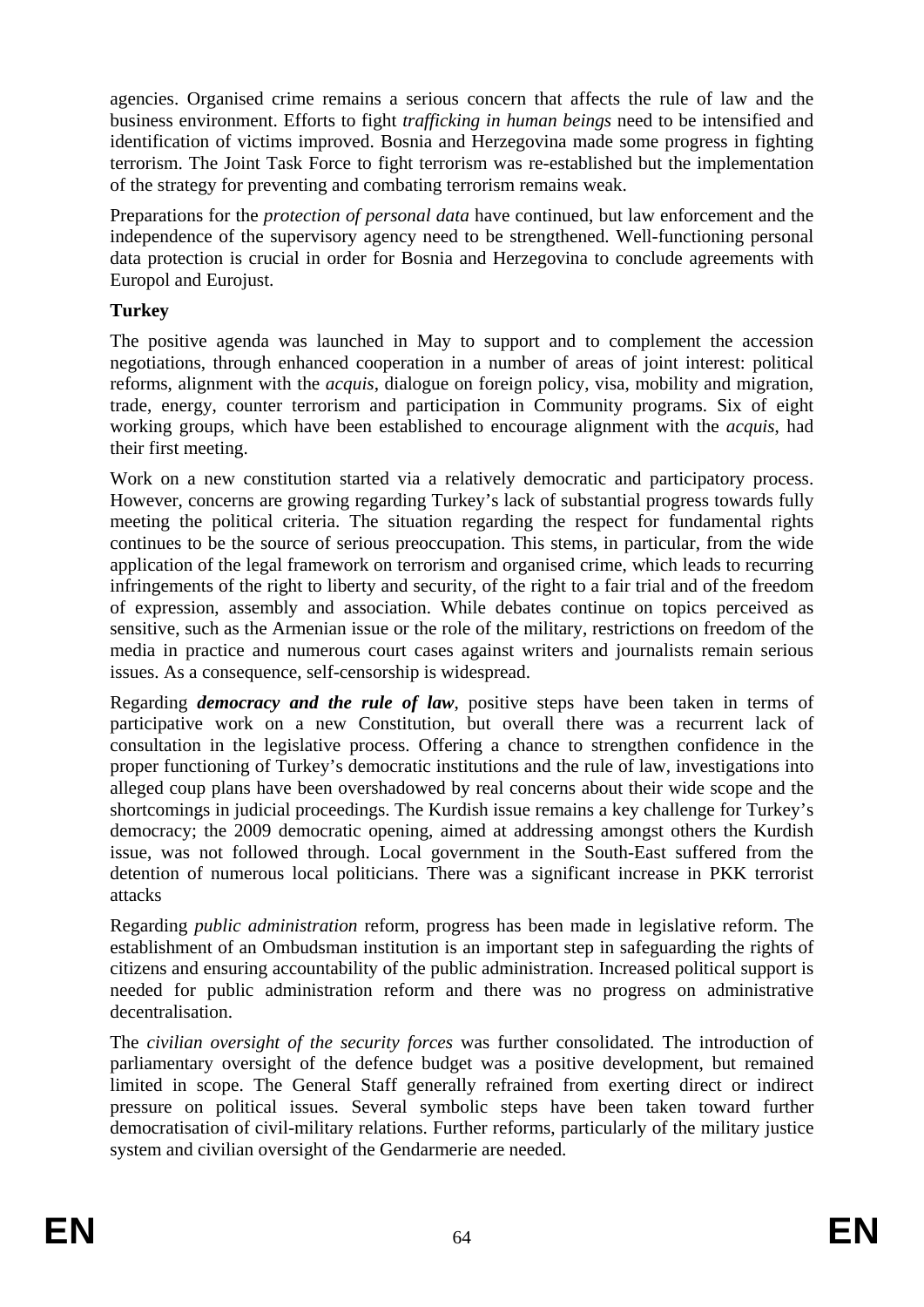Some progress has been made in the area of the *judiciary* following the adoption of the third judicial reform package, which introduces a number of improvements into the Turkish criminal justice system, including the easing of restrictions on the media to report on criminal investigations and the deletion of the provision allowing the prosecutor to ban publications. A number of detainees were released from remand detention following the entry into force of the legal changes. However, legal reforms failed to address core shortcomings which are the main reasons for continuing condemnations of Turkey by the European Court of Human Rights. The incidence and length of pre-trial detention continue to be a serious concern. Further steps are needed on the independence, impartiality and efficiency of the judiciary, including the criminal justice system and the large backlog of pending serious criminal cases. Further steps are also needed to increase the participation rate of women in the judiciary. The judicial reform strategy needs to be revised with the participation of all stakeholders, including the Turkish legal community and civil society.

Limited progress was made on *fighting corruption*, with some developments on incriminations and transparency in the financing of political parties. Transparency of political financing needs to be increased. The broad scope of immunities remains a shortcoming in this area. A track record of investigations, indictments or convictions related to corruption cases remains to be established. There are concerns about impartiality in the processing of anticorruption cases. The implementation of the National Anti-Corruption Strategy requires greater political engagement.

Uneven progress has been achieved in the *fight against organised crime*. While Turkey is a party to the main international conventions, the lack of a data protection law continues to limit police cooperation at international level and hinders the conclusion of an operational cooperation agreement with Europol. The assignment of a police liaison officer to Europol would contribute to improving bilateral cooperation. No significant progress was noted in the area of addressing trafficking in human beings.

Concerning *human rights and the protection of minorities*, significant efforts are needed in most areas, in particular freedom of expression, freedom of association and assembly and freedom of religion.

Although some progress was made regarding the *observance of international human rights law*, important reforms to strengthen human rights structures remain outstanding and the number of criminal proceedings launched against human rights defenders is a matter of concern.

The downward trend in *torture and ill-treatment* in places of detention continued. However, excessive use of force continues to be a matter of concern, and there has been little progress on tackling *impunity*. There is a significant backlog of judicial proceedings, with priority given to counter-allegations lodged by the security forces.

As regards *prisons*, the continued increase in the prison population is leading to serious overcrowding, with a significant impact on sanitation and other physical conditions. Detention conditions, in particular for juveniles, continue to be a serious concern. An overhaul of the complaints system in prisons is overdue. Medical services for inmates, as well as the conditions for the detention of juveniles, are matters requiring special efforts.

Limited progress has been made on *access to justice*. The scope and quality of legal aid is inadequate. There is no effective monitoring mechanism that would remedy long-standing problems.

With regard to *freedom of expression*, following the adoption of the third judicial reform package a number of journalists were released pending trial, restrictions on the media to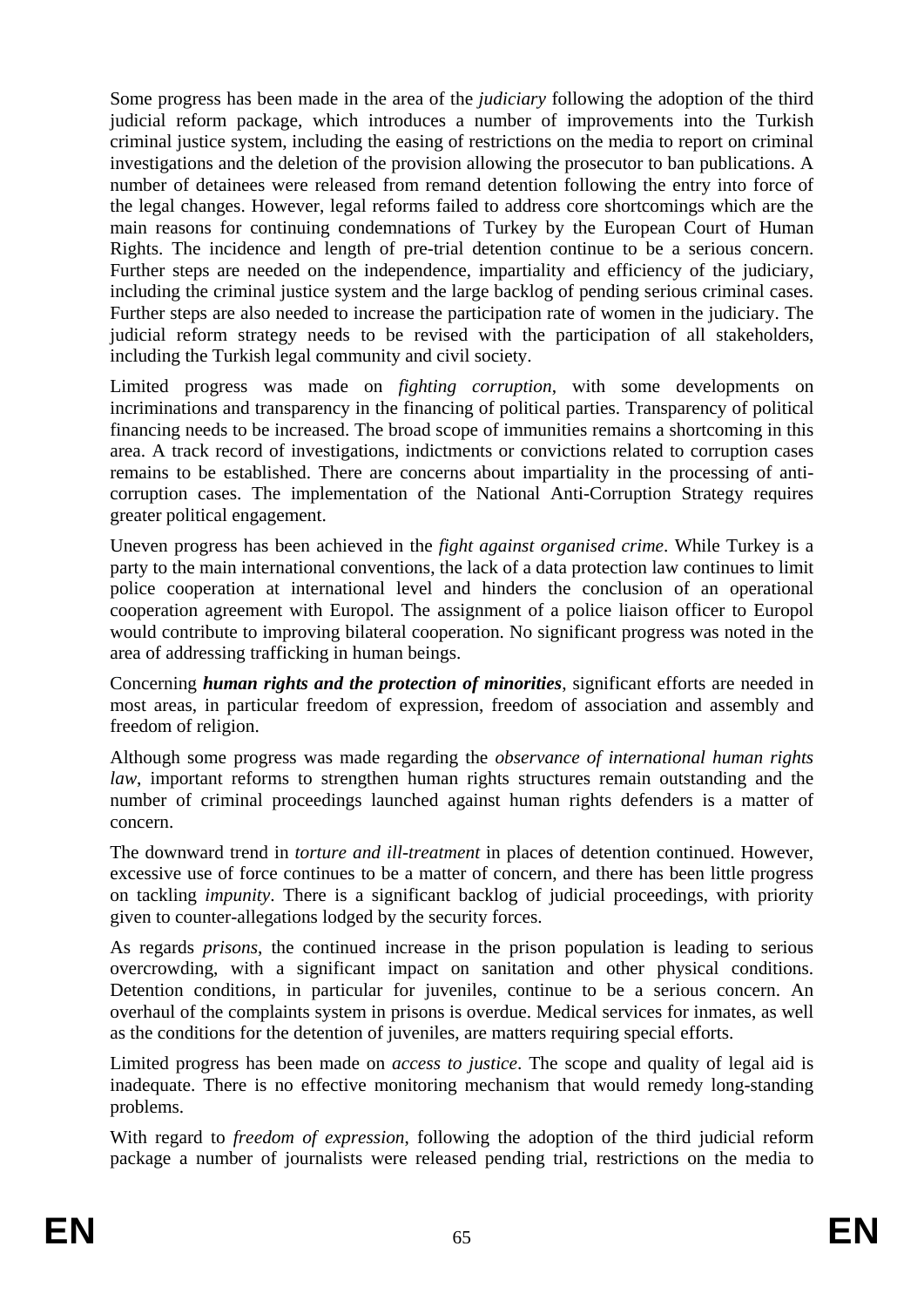report on criminal investigations were eased and the seizure of written work before publication was prohibited. However, the increase in violations of freedom of expression raises serious concerns, and freedom of the media continued to be further restricted in practice. The legal framework, especially as regards organised crime and terrorism, and its interpretation by the courts, leads to abuses. Combined with a high concentration of the media in industrial conglomerates with interests going far beyond the free circulation of information and ideas, this has led to widespread self-censorship. Frequent website bans are a cause for serious concern and there is a need to revise the law on internet.

As regards *freedom of assembly and association,* while 1 May demonstrations and activities such as the 'Armenian Genocide Commemoration Day' took place in a peaceful atmosphere, cases of violence and disproportionate use of force by the security forces occurred during demonstrations that had not received prior authorization. This concerned especially, but not only, demonstrations in relation to the Kurdish issue. The constitutional right to freedom of assembly and association is at times interpreted in an overly-restrictive manner. The law on demonstrations and meetings needs to be revised, allegations regarding the use of excessive force by the security forces need to be investigated and prosecuted where appropriate. Fundraising rules remain restrictive and discretionary. There was no development regarding legislation on political parties.

There was limited progress on *freedom of thought, conscience and religion*. Some progress on conscientious objection in terms of application of the case law of the European Court of Human Rights (ECtHR) was registered. Dialogue with the non-Muslim religious communities continued. However, persons professing faith in minority religions or indeed no faith were subject to threats from extremists. A legal framework in line with the ECHR has yet to be established, so that all non-Muslim religious communities and the Alevi community can function without undue constraints.

In legal terms, there has been progress regarding the respect for *women's rights and gender equality*. The government established an action plan to address issues raised in the European Parliament report 'A 2020 perspective for women in Turkey'. The Law on the Protection of Family and Prevention of Violence against Women aims at protecting family members and those in relationships outside marriage from violence. The procedures foreseen in cases of urgency are generally positive, as was the inclusive consultation exercise undertaken by the authorities with civil society. Also, substantial efforts are needed to turn this new law, together with the already existing legislation into political, social and economic reality. Legislation needs to be implemented consistently across the country. There is need for more involvement and participation of women in employment, policy making and politics. A law on caesarean sections was adopted with insufficient preparation and consultation with civil society. The debate that preceded this law and a similar debate on abortion were characterized by a polarizing stance. The issue of early and forced marriages remains a serious concern.

With respect to *children's rights*, efforts are needed in all areas, including education, combatting child labour, health, administrative capacity and coordination. In general, more preventive and rehabilitative measures need to be taken for juveniles. Detention of children does not take place in appropriate conditions and additional juvenile courts need to be established in line with the legislation in force.

As regards *socially vulnerable persons and/or persons with disabilities* further measures are still required in order to increase the participation of those persons in social and economic life.

Further efforts are required in the fight against *discrimination.* Comprehensive antidiscrimination legislation is lacking and substantial efforts by the government are still needed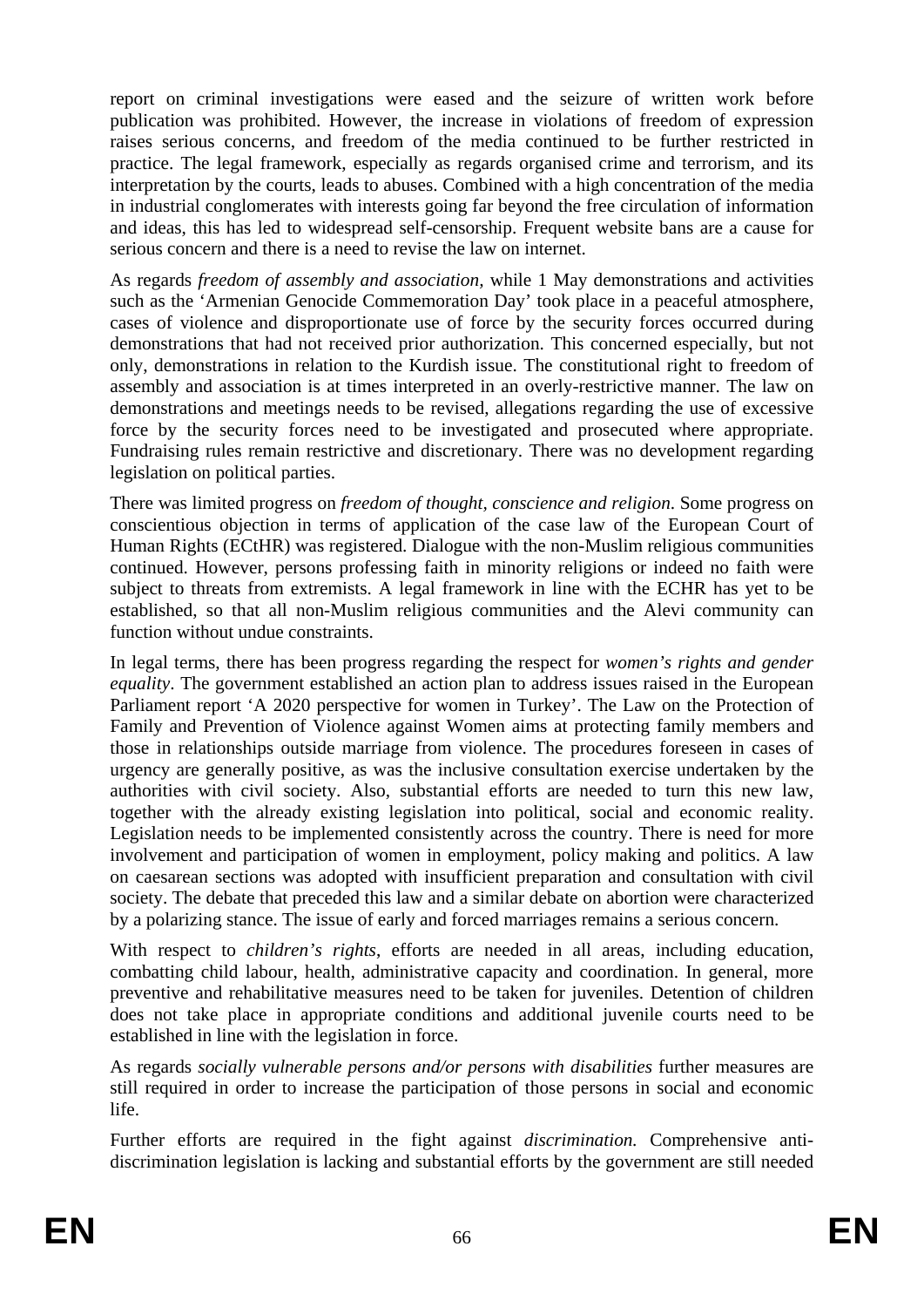to effectively protect vulnerable population, including women, children, lesbian, gay, bisexual and transgender individuals from societal abuse, discrimination and violence.

There was limited progress in the areas of *labour and trade unions rights*. The legislation on civil servants' trade unions rights has been amended but is still not in line with the EU and ILO standards. Collective actions by trade unions suffer numerous restrictions.

As regards *property rights*, there has been progress with the adoption of legislation amending the 2008 Law on foundations. Implementation continues. However, the existing legislation still does not cover fused foundations, i.e. foundations whose management has been taken over by the Directorate General for Foundations, or properties confiscated from Alevi foundations. The on-going cases, some of which were initiated by the government, against the Mor Gabriel Syriac Orthodox monastery raise concerns. Turkey needs to ensure full respect of the property rights of all non-Muslim religious communities and others.

Turkey's approach to *minorities* remains restrictive, although for the first time representatives of minority groups, not limited to those minorities officially recognised by Turkey, were invited to parliament to express their views on a new Constitution. Full respect for and protection of language, culture and fundamental rights in accordance with European standards has yet to be achieved. Turkey needs to take a comprehensive approach and make further efforts to enhance tolerance, security and promote inclusiveness vis-à-vis minorities. Existing legislation needs to be revised, comprehensive legislation to combat discrimination needs to be introduced and protection mechanisms or specific bodies to combat racism, xenophobia, anti-Semitism and intolerance need to be established. Relevant Covenants and Conventions should be applied.

Turkey made progress on *cultural rights*, and fewer restrictions on the use of Kurdish in prisons during visits and exchanges of letters were reported. However, legislation still restricts the use of languages other than Turkish, including the Constitution and the Political Parties Law. Also, the judiciary took a number of restrictive decisions on the use of languages other than Turkish, including the use of Kurdish in court cases concerning Kurdish politicians and human rights defenders.

There has been some progress, but a systematic approach is needed to tackle the problems of *Roma*. A comprehensive strategy needs to be established and the issue needs to be reflected and mainstreamed in main policy documents. There is lack of quantitative data on the situation of Roma, which prevents informed policy making.

As regards the *East and Southeast*, there was a considerable debate on the Kurdish issue but no progress towards a solution. Terrorist attacks intensified as did military operations. All terrorist attacks were condemned by the EU. The detention of elected politicians and human rights defenders raises concerns. In incidents such as the Uludere killings of civilians, calls on the authorities for effective and swift investigation and a transparent public inquiry have not been met. The truth about extra-judicial killings and torture in the south-east in the 1980s and 1990s has yet to be established in line with the due process of law. The statute of limitations deadline will soon bring an end to judicial investigations on past crimes, without result. Landmines and the village guard system are still causes for concern.

The process of compensating *internally displaced persons (IDP)* has continued but the effectiveness of the system has yet to be assessed. As regards *refugees and asylum-seekers,* some improvements can be reported in detention conditions in the removal centres. However, there is still no national strategy to better address IDPs needs or a comprehensive legal framework for refugees and asylum seekers. Further improvements are needed in detention and deportation practices.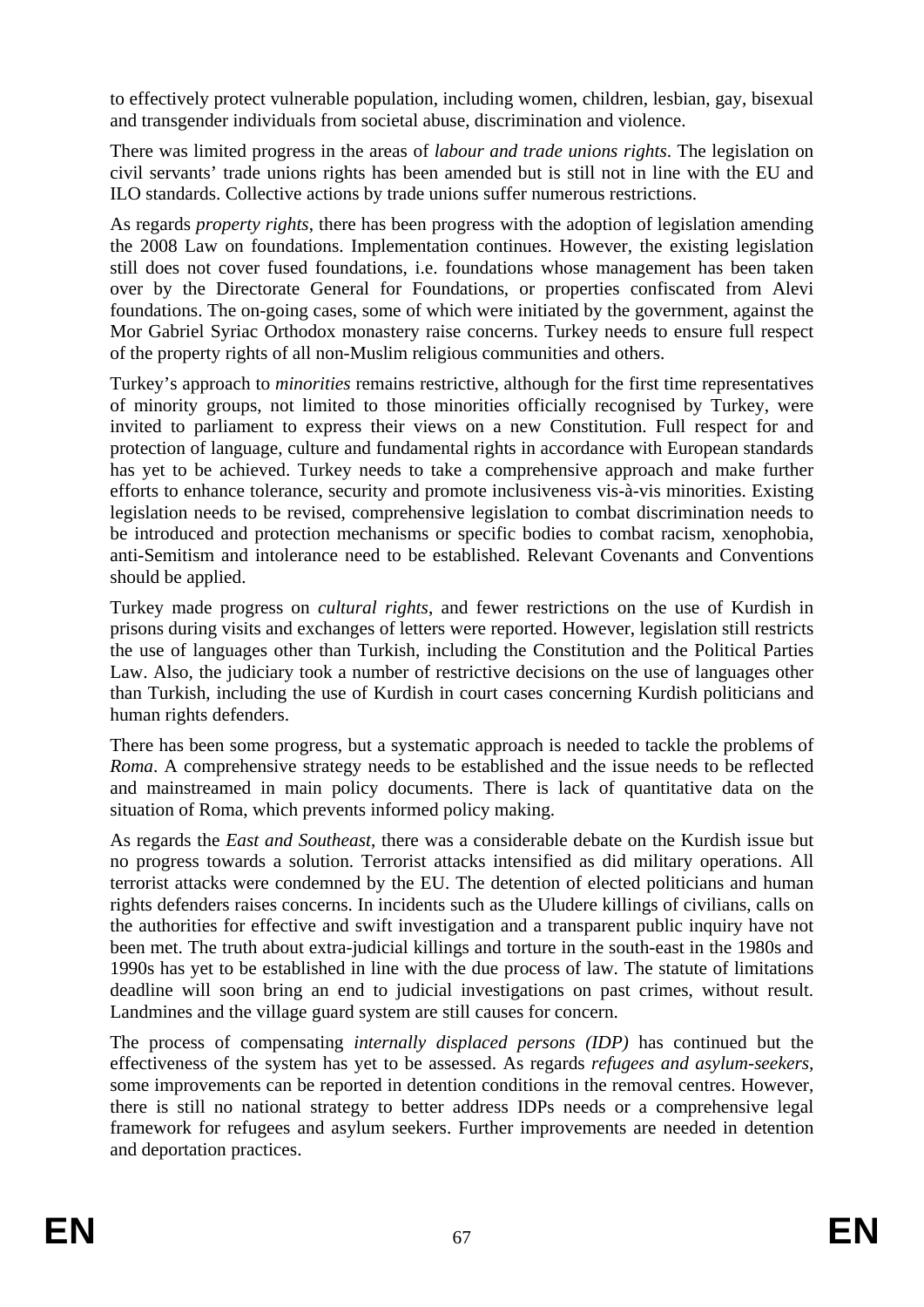With regard to *regional issues and international obligations,* Turkey reiterated its support for the negotiations between the leaders of the two communities under the good offices of the UN Secretary-General to find a comprehensive settlement to the *Cyprus problem*. Despite repeated calls by the Council and the Commission, Turkey has still not complied with its obligation of full non-discriminatory implementation of the Additional Protocol to the Association Agreement and has not removed all obstacles to the free movement of goods, as outlined in the declaration of the European Community and its Member States of 21 September 2005 and in the Council conclusions, including the December 2006 and December 2010 conclusions. There is no progress towards normalisation of bilateral relations with the Republic of Cyprus. Moreover, Turkey decided to freeze its relations with the Cyprus *EU Presidency* during the second half of 2012, including abstaining from meetings chaired by the Cyprus EU Presidency. The European Council expressed its serious concerns with regard to Turkish statements and threats and called for full respect of the role of the Presidency of the Council, which is a fundamental institutional feature of the EU provided for in the Treaty. Turkey continued to issue statements objecting to drilling operations carried out by the Republic of Cyprus and expressing threats of retaliation against oil companies that would participate in the Cypriot explorations. The EU stressed the sovereign rights of all EU Member States, which include, inter alia, entering into bilateral agreements, and to explore and exploit their natural resources, in accordance with the EU *acquis* and international law, including the UN Convention on the Law of the Sea.

After the last round of exploratory talks in July 2011, discussions are on-going between Greece and Turkey to set a date for the next round. A substantial number of formal complaints were made by Greece and Cyprus about continued violations of their territorial waters and airspace, including flights over Greek islands.

As regards *regional cooperation*, Turkey remains involved in regional initiatives, including the South-East European Cooperation Process (SEECP) and the Regional Cooperation Council (RCC). Turkey supports the European integration of all countries in the region and has intensified contacts with the Western Balkans, expressing a firm commitment to promoting peace and stability. Relations with the neighbouring EU Member State Bulgaria remained positive.

The **economy** of Turkey continued growing strongly, thus reaping the rewards of the stability and growth oriented policies implemented in most of the previous decade. Since mid-2011, the pace of growth has been falling gradually in line with the slowdown in domestic demand, accompanied by an improvement in the trade and current account balances. However, the still sizeable external imbalances and significant inflationary pressures continue to pose a threat to macroeconomic stability.

As regards the **economic criteria**, Turkey is a functioning market economy. It should be able to cope with competitive pressure and market forces within the Union in the medium term, provided that it accelerates the implementation of its comprehensive structural reform programme.

In 2011, the Turkish economy grew by 8.5%, only slightly down from 9.2% in 2010. Growth was largely driven by domestic demand, in particular stemming from the private sector. A major growth deceleration was observed in the first half of 2012, to 3.1% year-on-year. The slowdown in domestic demand is accompanied by an improvement in the trade and current account deficits, albeit from very high levels (10% of GDP in 2011). The robust economic expansion also allowed strong employment growth and a drop in unemployment from about 11% in mid-2011 to less than 9% a year later. Monetary policy has become more instrumental and has been successful in curbing the growth of credit, and reducing the [current account](http://www.roubini.com/analysis/154587.php)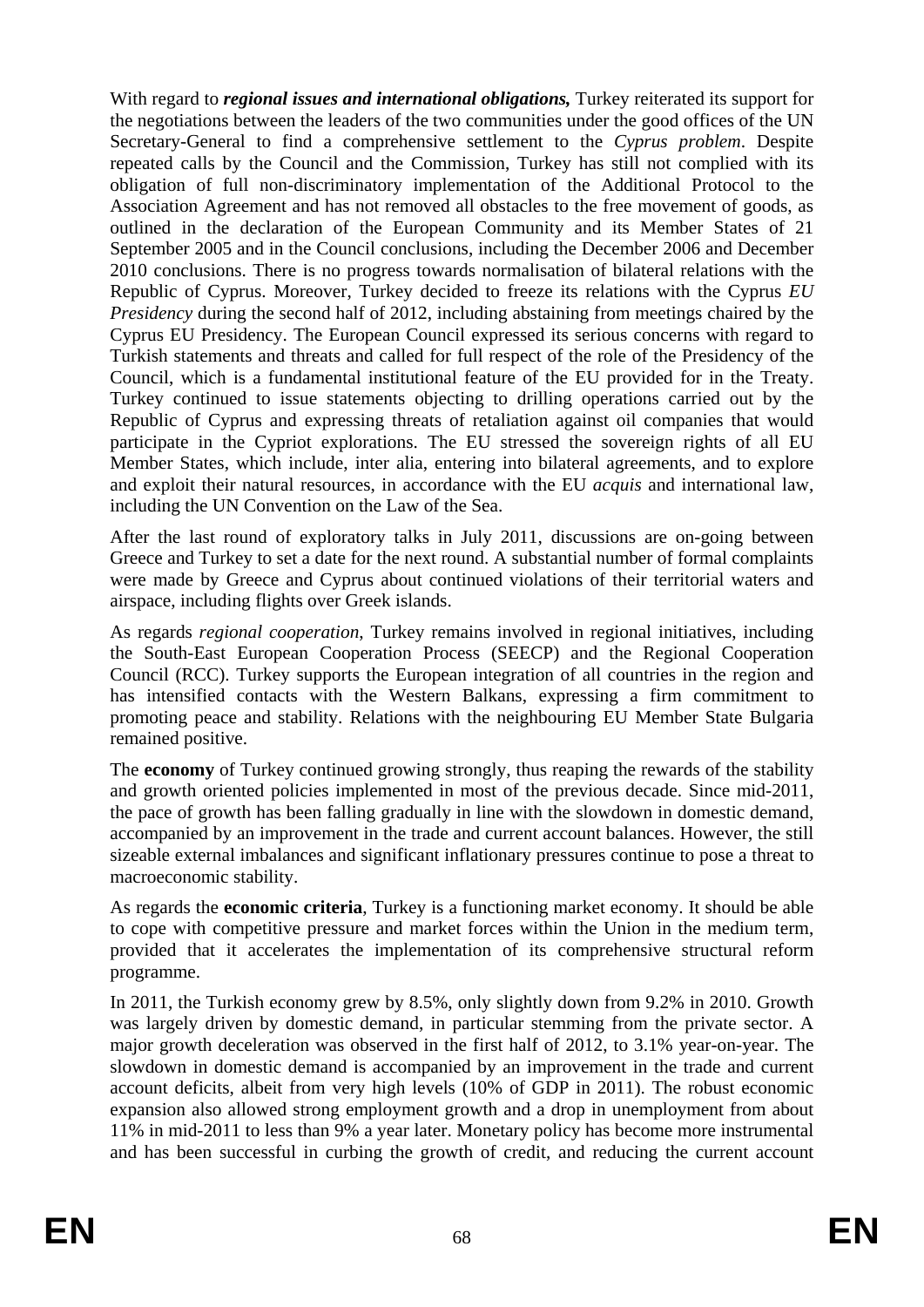[deficit.](http://www.roubini.com/analysis/154587.php) The budget performed better than expected in 2011, and public debt fell to about 39% of GDP by mid-2012. Reforms and increased spending on education have generated some positive impact on educational attainment and schooling rates*.* Trade and economic integration with the EU remained high.

At the same time, the soft landing scenario is challenged by bouts of financial uncertainty and the global risk sentiment and more may need to be done to better coordinate the policy mix. The current account deficit is still sizeable. Inflation has been falling, but remains high. These imbalances signal competitiveness problems and a lack of domestic savings, and call for further structural reforms. No efforts were made to increase fiscal transparency and better anchor fiscal policy, which would also contribute to enhance Turkey's credibility in the markets. Market exit remains costly and long and bankruptcy proceedings are still relatively cumbersome. To improve business competitiveness, the law on State Aid should be fully implemented. While there were some improvements in the country's human capital, improvements on physical capital have been modest.

Turkey continued to improve its **ability to take on the obligations of membership**. Progress was made in most areas, in particular on company law, statistics, science and research and Customs Union *acquis*. Efforts need to continue towards further alignment in most fields. The administrative capacity to cope with the *acquis* in terms of effectiveness and efficiency needs to be strengthened. Enforcement capacity also needs to be strengthened in certain areas. Efforts on the alignment were monitored by the bodies set up under the Association Agreement and by the working groups established in the context of the positive agenda.

Some progress was made in the area of *free movement of goods.* Turkey introduced the mutual recognition principle into its legal order for the non-harmonised area. Turkey has become a full member of CEN and CENELEC. However, technical barriers to trade continue to exist and prevent free movement of goods in some areas in violation of Turkey's obligations under the Customs Union. The alignment in this area is advanced. There has been little progress in the area of *freedom of movement for workers*. Turkey increased its capacity with a view to future participation in the EURES and coordination of social security systems. Preparations in this area have been launched. Very little progress can be reported on the *right of establishment and freedom to provide services* and further efforts are needed in this area. Overall, alignment is at an early stage. There has been limited progress on *free movement of capital*. Restrictions on capital movements remain in place in a number of sectors. Enforcement capacity against money laundering and financing of terrorism needs to be improved. Further efforts are needed as regards alignment with the *acquis* and the relevant FATF recommendations. Preparations in this area remain at an early stage.

Limited progress can be reported in the area of *public procurement*. The institutions are in place and administrative capacity has improved. The draft alignment strategy, comprising a time-bound action plan, needs to be adopted. Turkey needs to repeal derogations that are not in line with the *acquis* and align further its legislation, particularly on utilities, concessions and public-private partnerships. The organisation of the remedies system remains to be reviewed. Preparations in this area are moderately advanced. Good progress was made on *company law*. The legal and institutional framework improved with the establishment of the Turkish Accounting and Auditing Standards Authority. However, the capacity of the commercial judiciary and business organisations need strengthening in order to deal with the new Turkish Commercial Code. Overall, Turkey is advanced in this area. Some progress can be reported in the area of *intellectual property law*. Updated laws in line with the *acquis* need to be adopted. Increasing the capacity of the judiciary and of the customs administration towards more effective IPR enforcement is crucial. Combating counterfeit goods also needs to be improved. Closer coordination and cooperation among IPR stakeholders and public bodies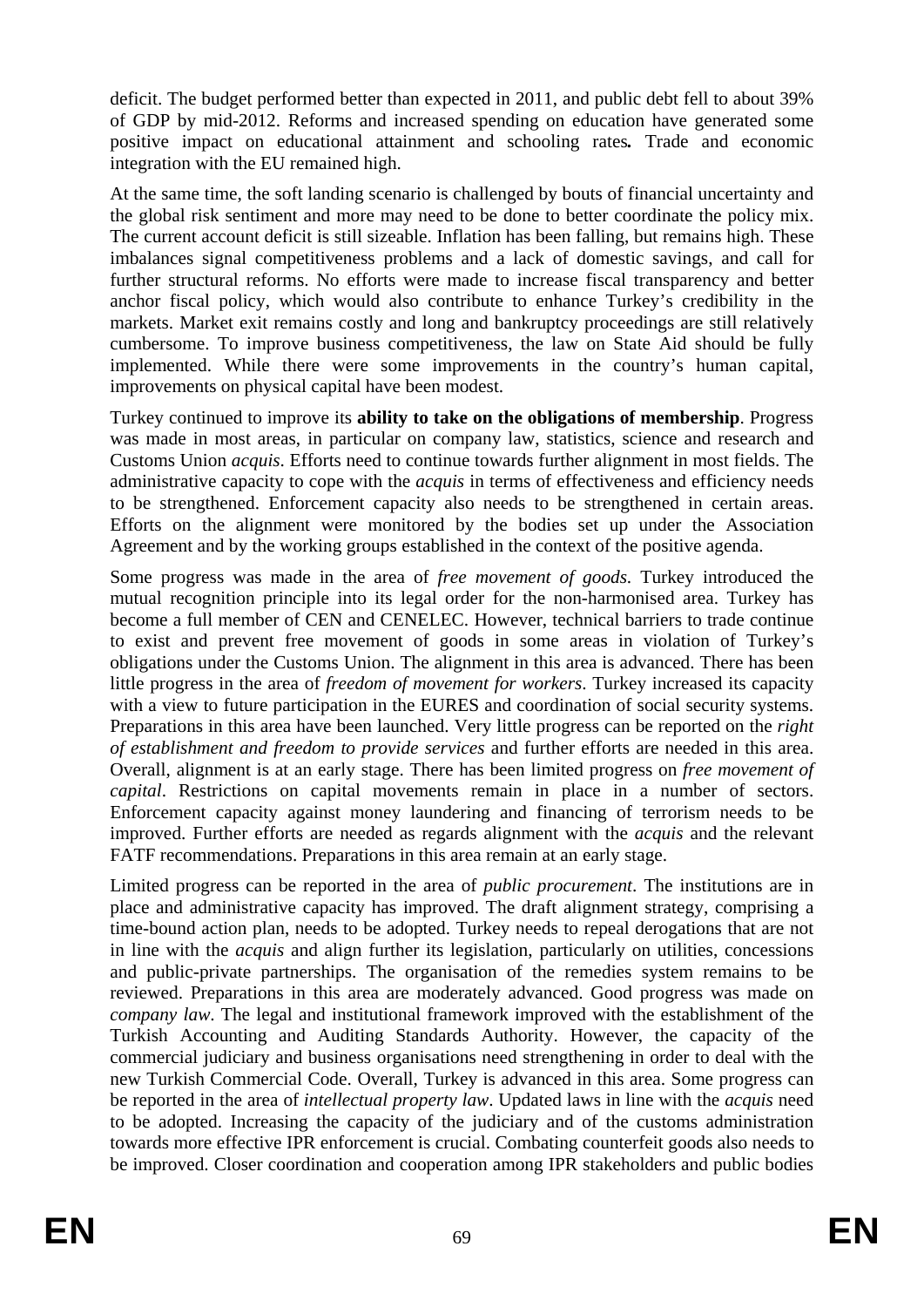is essential, as much as general awareness campaigns on the risks of IPR infringements. Turkey only partly addresses the priorities in this area.

Limited progress can be reported on *competition policy.* Turkey enforced antitrust and merger rules effectively. However, recent legal developments raise concerns as to the Competition Authority's ability to continue carrying out its operations independently. No progress has been made in the area of State aid, while a number of existing State aid practices conflict with Customs Union rules. The State Aid Law remains ineffective in the absence of implementing legislation. Alignment is advanced in the area of mergers. In the field of State aid, the country is not yet sufficiently prepared.

There has been some progress in the area of *financial services*. Basel II standards have become obligatory for the banking sector. More efforts are needed, particularly in the areas of securities markets and investment services, and in the insurance sector. Preparations in this area are well on track. Progress can be reported in the area of *information society and media*. However, alignment with the EU framework on electronic communications remains limited, in particular on authorisation and market access. Continued efforts are required for further alignment of legislation on information society services. The provisions of internet content that might potentially limit the freedom of expression and a too broad interpretation of certain legal provisions, especially as regards sanctions against broadcasters, raise concerns. Preparations in this area are moderately advanced.

Limited progress has been made on alignment in the area of *agriculture and rural development*. The capacities relating to agricultural statistics and farm accountancy data network have increased. Implementation of the pre-accession rural development programme has improved but intensive efforts are required to ensure adequate absorption of the funds. The de facto import ban on live cattle, beef meat and derivative products has not been fully lifted and there remain no strategies in place for the reorientation of agricultural support, nor for agricultural statistics. Preparations in this area are not very advanced. Some progress has been made in the field of *food safety, veterinary and phytosanitary policy*. Further efforts are required to advance towards full alignment with the *acquis*. Significant efforts are needed on upgrading the agri-food establishments to EU standards, control of animal movements, animal health, especially fight against foot and mouth disease, and on animal by-products. Preparations in this area are at an early stage. Some progress can be reported on *fisheries*, in particular on administrative capacity, resource and fleet management, inspection and control, and international agreements. However, additional efforts are needed on legislative alignment, structural action, market policy and State aid. Alignment in this area is not very advanced.

There is some progress in alignment of the *transport* sector, which is, overall, moderately advanced. Turkey needs to align to the recent EU legislative packages in maritime and rail transport. Further efforts are needed in the areas of human resources and technical capacity to apply the *acquis*, especially in the areas of dangerous goods and emergency response preparedness in maritime transport. The lack of communication between air traffic control centres in Turkey and the Republic of Cyprus is seriously compromising air safety.

Some progress can be reported in the *energy* sector, especially as regards renewable energy and energy efficiency. Further efforts are needed in the areas of natural gas, nuclear safety and radiation protection, including responsible management of spent fuel and radioactive waste. Competition remains limited in the gas sector. The functioning of the cost-based pricing mechanism in the electricity market needs to be improved whereas it remains to be established in the gas markets. The independence and institutional capacity of the regulatory authority need strengthening. Overall, Turkey is at a moderately advanced stage of alignment.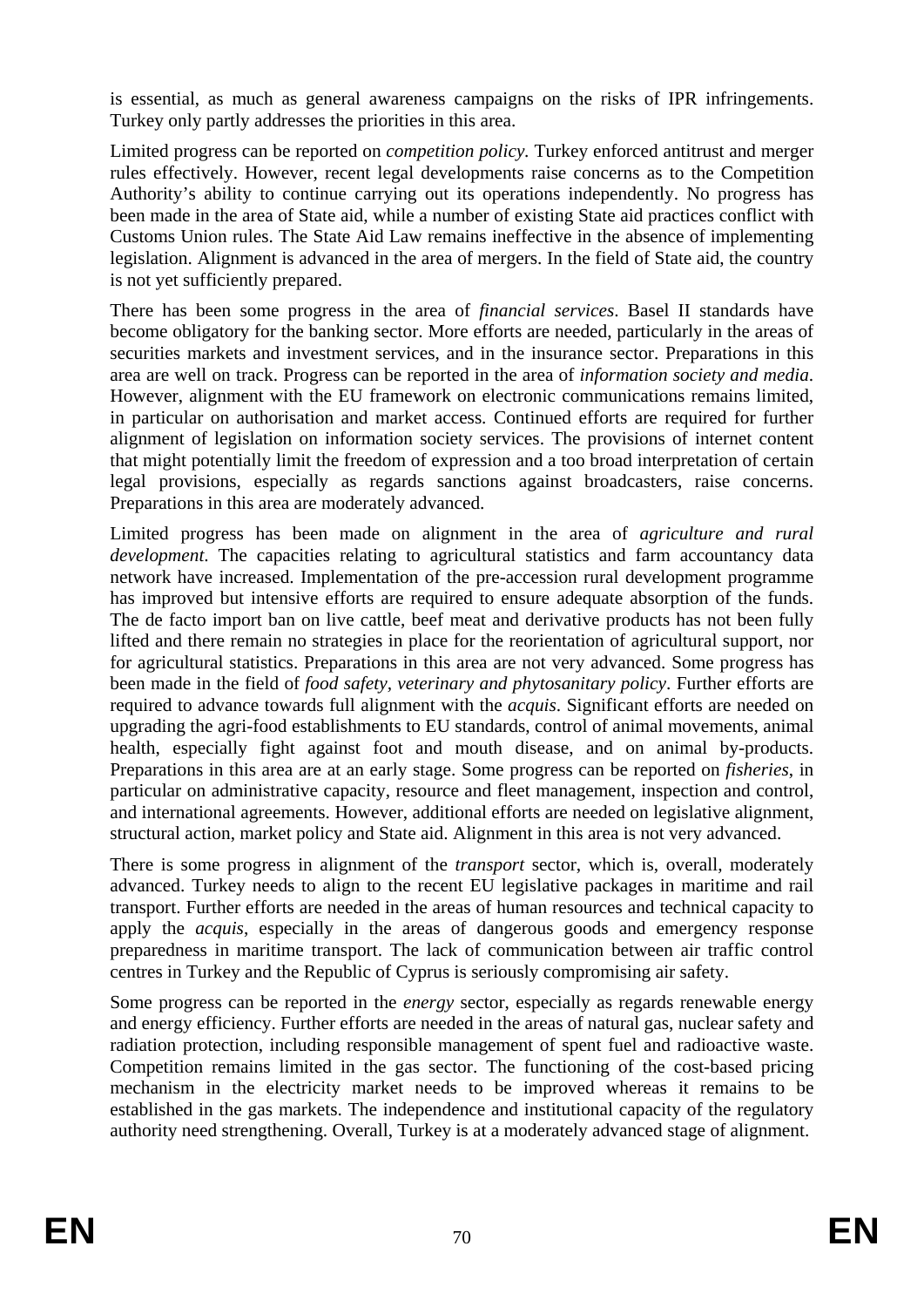On *taxation*, limited progress has been made on legislative alignment. There have been positive steps towards eliminating discriminatory practices in the taxation of tobacco and on administrative cooperation and operational capacity. However, discrepancies with the *acquis* continue to exist. Further efforts are needed regarding excise duties on spirits to comply with the Action Plan in reducing the differentials between imported and domestic products. Gradual elimination of discriminatory practices is key to further progress. No progress can be reported on direct taxation. Overall, alignment in this area is moderately advanced.

There has been some progress on *economic and monetary policy*. The Central Bank actively employed different instruments to ensure price and financial stability, albeit with mixed results. Alignment with the *acquis* remains incomplete, particularly regarding the full independence of the Central Bank and the prohibition of privileged access of the public sector to financial institutions. The capacity for economic policy formulation and coordination is adequate. Overall, Turkey's level of preparedness is advanced.

Good progress has been made in the area of *statistics*, particularly in classifications and registers, in population statistics and in other sectoral statistics. Further progress is needed, especially in national accounts, business statistics and in agriculture statistics. There is a good overall level of alignment with the *acquis*.

Some progress, but uneven, has been achieved in the field of *social policy and employment,* in particular by improving administrative capacity, extending social security coverage and adopting new legislation on health and safety at work, and trade union legislation for public servants. However, trade union rights for workers and public servants still fall short of meeting the EU and ILO standards. Further efforts are needed to put in place a clear policy framework on poverty reduction, reduce labour market segmentation, combat undeclared work and increase employment rates of women and people with disabilities. Overall, legal alignment is moderately advanced.

Turkey has made progress in the area of *enterprise and industrial policy* principles and instruments and in the adoption of sectoral strategies. Turkey has a sufficient level of alignment in this area.

Turkey has made some progress in the area of *Trans-European networks*, where alignment is advanced. Some progress can be reported on transport and electricity energy networks. Continued efforts are needed for gas interconnections and the implementation of the Southern Gas Corridor.

Some progress was made in the field of *regional policy and coordination of structural instruments*. The institutional framework for implementing of IPA regional development and human resources development components has been strengthened and the Operating Structures for the Regional Competitiveness, Environment and Human Resources Development operational programmes have obtained accreditation for the tendering, contracting and financial management functions. However, there is still a need for further strengthening of the administrative capacity of the IPA institutions. Preparations in this area are not very advanced.

Some progress has been made in the area of the *judiciary* following the adoption of the third judicial reform package, which introduces a number of improvements into the Turkish criminal justice system. However, further efforts are needed with regard to the independence, impartiality and efficiency of the judiciary, including the criminal justice system and the large backlog of serious criminal cases. The participation rate of women in the judiciary needs to be improved. Limited progress was made on anti-corruption, with some developments on incriminations and transparency in the financing of political parties. The implementation of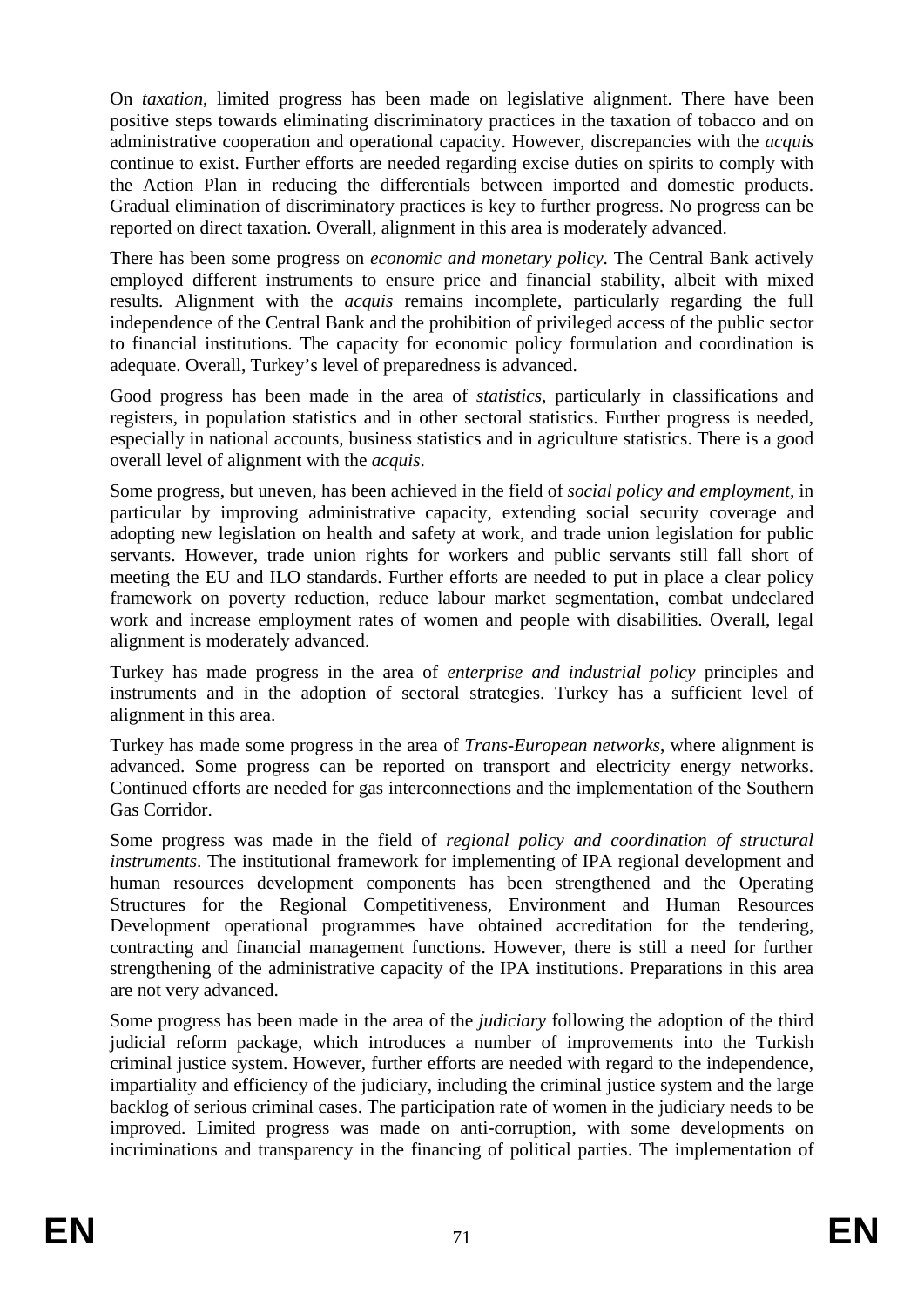the National Anti-Corruption Strategy requires greater political engagement. The situation regarding the respect for *fundamental rights* continues to be the source of serious preoccupation, notably stemming from the wide application of the legal framework on terrorism and organised crime, which leads to recurring infringements of the right to liberty and security, of the right to a fair trial and of the freedom of expression, assembly and association.

Limited progress can be reported in the area of *justice, freedom and security*. Turkey is successfully providing humanitarian assistance to the Syrian refugees; however, its asylum system is far from the EU standards. Turkey needs to increase its capacity to prevent irregular migration. After having been initialled in June the swift conclusion and the effective implementation of the EU-Turkey Readmission Agreement as well as the full implementation of the existing readmission obligations are of crucial importance. Adoption of the Law on Foreigners and International Protection as well as reforms in border management also continue to be a priority. Only limited progress could be reported in aligning the visa legislation. The lack of adequate data protection legislation prevents progress. Reforms are needed in the area of fight against terrorism and organised crime. Overall, alignment is at an early stage in this area.

Good progress has been made in the field of *science and research*. Turkey took steps to further reinforce its capacity and its integration into the European Research Area. Turkey's participation and success rate in the EU Research Framework Programme (FP7) have increased but further efforts are needed to strengthen the quality of submissions and improve the quality of researchers. Overall, Turkey is well prepared in this area.

Some progress was made in the area of *education and culture*. Popular interest in EU Programmes continued to grow. Turkey extended its compulsory education from 8 to 12 years. There has been little progress in the area of culture, and no progress on legislative alignment. Overall, Turkey is moderately advanced in this area.

Uneven progress was made towards further alignment in the area of *environment and climate change*. Turkey has made good progress on water, there was some progress in waste management and industrial pollution and limited progress on air quality and nature protection. There was hardly any progress on horizontal environment legislation and no progress on nature protection and chemicals. Special attention is to be paid to the sustainability of existing protected areas and potential Natura 2000 sites. Regarding climate change, a more ambitious and coordinated climate policy still needs to be established and implemented, both domestically and internationally. No further progress was made on administrative capacity. The environmental agenda of the Ministry of Environment and Urbanization needs strengthening, as well as coordination and cooperation between relevant authorities at all levels. Preparations in this area are at an early stage.

Some progress can be reported on *consumer and health protection.* Key legislation related to consumer protection is still to be adopted and the consumer movement remains weak. Turkey has established new administrative structures in the area of public health. Their functioning needs to be monitored closely. Overall, preparations in this area are on track.

Good progress was made in the field of *customs union*. The EU-Turkey Customs Union has enabled Turkey to reach a high level of alignment with the *acquis* in this area. Further alignment is needed on duty relief, free zones, surveillance, tariff quotas and IPR. Preparations in the area of customs IT systems need to continue. Additional efforts are required to improve risk-based controls and simplified procedures to facilitate legitimate trade while ensuring security and safety. Some progress was made on *external relations.* Further alignment is required in areas such as the general system of preferences and control of dual-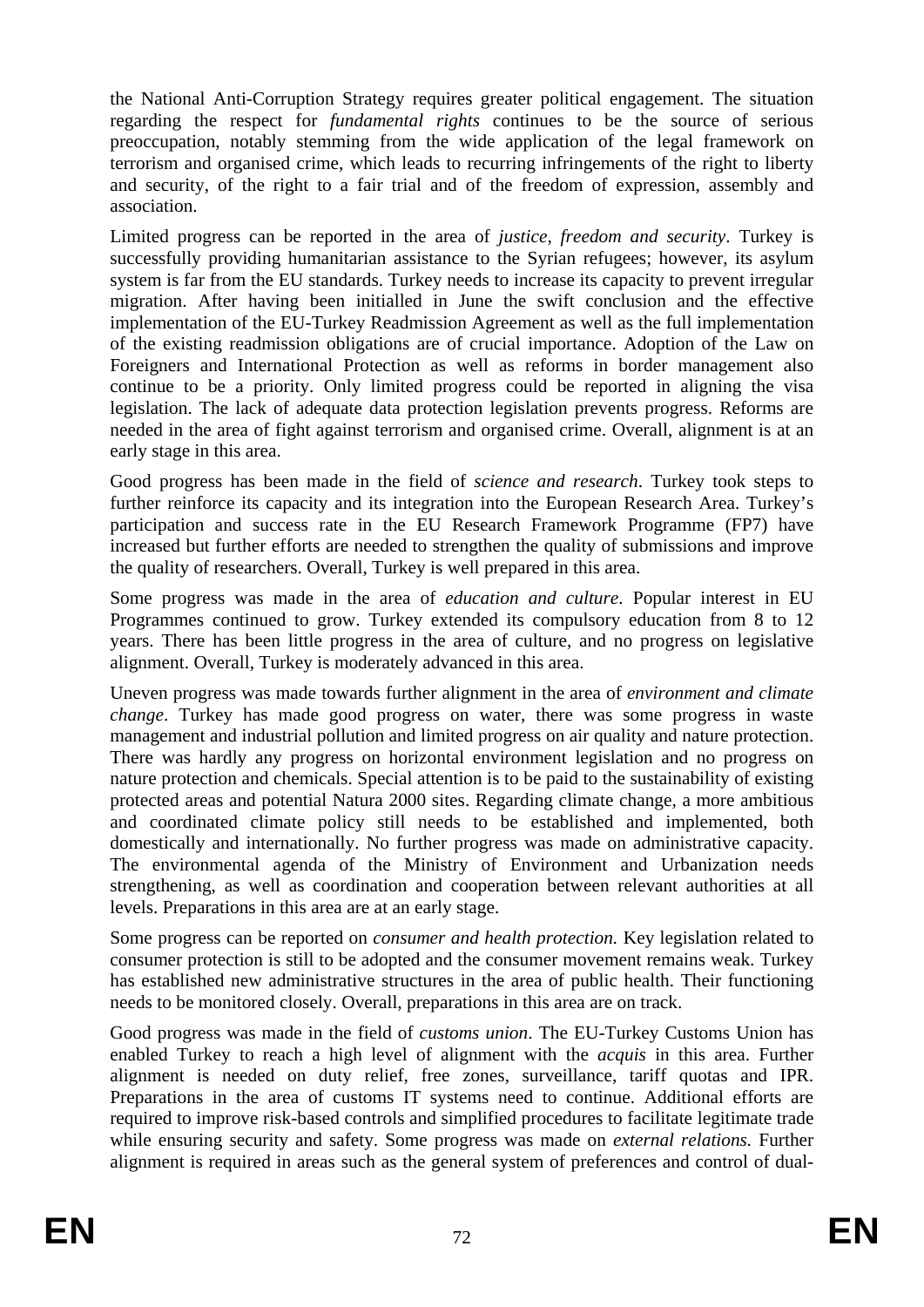use goods. Intensive use of safeguard measures is a cause of concern. Overall, the level of alignment in this area remains high.

The political dialogue with the EU on *foreign and security policy* intensified significantly, also given Turkey's influential regional role in supporting security, economic transition and democratic reform, including with regard to recent developments in Northern Africa. Turkey strongly and repeatedly condemned the Syrian regime's violence against civilians, maintained an open border policy with Syria and is providing humanitarian assistance to nearly 100,000 fleeing Syrians. During the reporting period, Turkish alignment with CFSP declarations continued to be low when compared to earlier periods. No progress was made in the normalisation of relations with Armenia. Diplomatic relations with Israel remained downgraded. Overall, preparations in the area of foreign, security and defence policy are moderately advanced.

Some progress can be reported in the area of *financial control*, in particular as concerns the protection of the euro. Additional efforts are still required, especially as regards the scope of the forthcoming revision of the policy paper on public internal financial control, reinforcement of internal audit function in the public administration and reinforcement of the Turkish Anti-Fraud Coordination Service. Recent amendments to the Law on the Court of Accounts jeopardise previous developments in the area of external audit. Overall, preparations in this area are moderately advanced.

There has been no particular progress in the area of *financial and budgetary provisions*, where preparations are at an early stage. Sound coordination structures, administrative capacity and implementing rules will need to be established in due course.

## **Iceland**

Iceland continues to meet the **political criteria**. Iceland is a well-functioning democracy with strong institutions and deeply rooted traditions of representative democracy. The country's judicial system is of a high standard, and Iceland ensures the continuous strengthening of its already high level of protection on fundamental rights.

The constitutional council's proposals on the reform of the Constitution are currently being reviewed by the parliament. Following the conclusions of the Special Investigation Committee (SIC), a number of measures were taken with a view to increasing the efficiency of the public administration. Presidential elections were held in June 2012, with the incumbent President reelected for a fifth term in office.

The Office of the Special Prosecutor continued working efficiently on cases relating to the 2008 banking crisis. In April 2012, the Court of Impeachment found the former Prime Minister at the time of the financial crisis guilty of one of four charges against him, namely that he had failed to hold dedicated Cabinet meetings ahead of the crisis. No sentence was passed.

Progress can be reported in further strengthening the anti-corruption framework. As regards conflicts of interest, a code of conduct for central government staff was established in spring 2012. Codes of conduct for civil servants in general and for political advisors still need to be established.

Iceland continued to safeguard fundamental rights, including economic and social rights. The UN Convention on the Rights of Persons with Disabilities, the Council of Europe Convention on preventing and combating violence against women and domestic violence and the Council of Europe Framework Convention for the Protection of National Minorities still need to be ratified.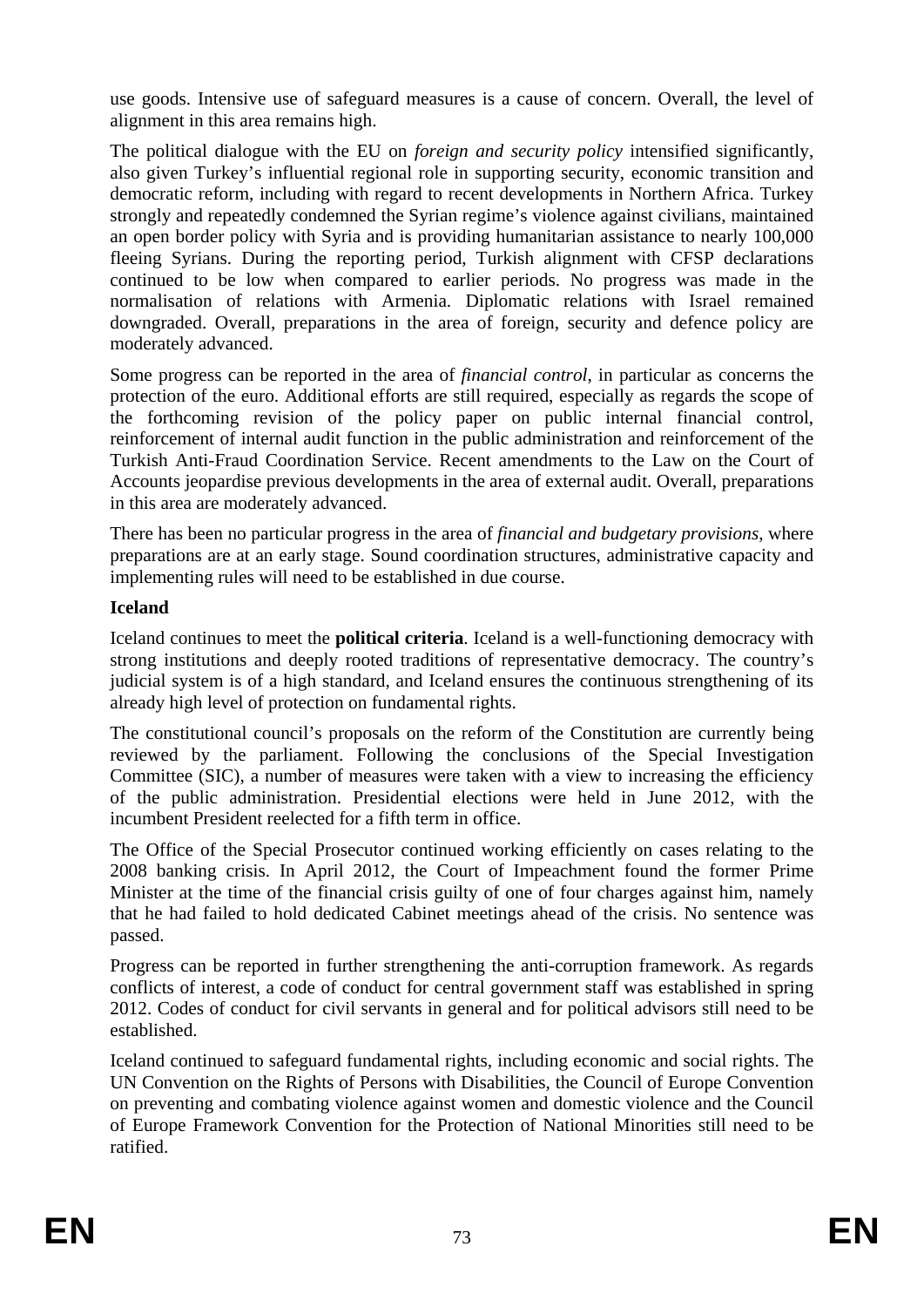Following a long and severe recession, the Icelandic **economy** started to recover in 2011 and grew by 2.6% in 2011, and expanded at a similar rate in the first half of 2012. The authorities proceeded with domestic debt restructuring, financial sector stabilisation and fiscal consolidation. A second post-crisis international bond of US\$ 1 billion was sold to foreign investors in May 2012 at a rate of 6%. Iceland regained investment grade by all three major rating agencies. Yet, weak financial and non-financial sectors' balance sheets still imply considerable risks to economic and financial stability. The removal of capital restrictions remains a key policy challenge.

As regards the **economic criteria**, Iceland can be considered a functioning market economy. However, financial sector weaknesses and capital movement restrictions still impede an efficient allocation of resources. Iceland should be able to cope with competitive pressures and market forces within the Union over the medium term, provided that it continues to address current structural weaknesses through appropriate macroeconomic policies and structural reforms.

The policy mix with a strong focus on exchange rate stabilisation, fiscal consolidation, and domestic debt restructuring has been supportive in re-establishing a higher degree of macroeconomic stability. Monetary policy has been tightened in reaction to rising inflation and exchange rate stability has been broadly preserved. Fiscal consolidation continued with additional revenue and spending measures in the 2011 and 2012 budgets. Measures were taken to reduce general government refinancing risks and to strengthen local government finances. A trade surplus and a roughly balanced underlying current account were maintained. A fall in the unemployment rate and recent growth of employment suggest that labour market conditions have improved somewhat. The country enjoys good basic infrastructure, abundant natural resources, and a flexible labour market with high participation rates.

However, macro-financial vulnerabilities remain significant. Annual inflation stayed above the target and inflation expectations are high. Preserving exchange rate stability remains challenging. Fiscal risks persist. Public and private debt levels remain high even after debt restructuring and private. Households and businesses are still faced with significant problems. Banks' asset quality is subject to large uncertainties and defaults continue to be widespread. Unemployment is still around 7%, which is close to unprecedented levels for the country. It particularly affects youth and includes a high share of long-term unemployed. Macroeconomic stabilisation occurs in a situation of temporary protection through capital account restrictions, which will have to be lifted. Growth, investment and development are hampered by high barriers to market entry in certain sectors. The industrial structure remains little diversified.

Iceland's **ability to take on the obligations of membership** continued to be assessed also taking into account Iceland's participation in the European Economic Area (EEA). The overall level of preparedness to meet *acquis* requirements remains good, in particular due to Iceland's participation in the European Economic Area.

The Icesave dispute remains unresolved, despite progress having been made. In December 2011 the EFTA Surveillance Authority (ESA) filed a case against Iceland with the EFTA Court, seeking a declaration that Iceland failed to comply with the Directive on deposit guarantee schemes and with Article 4 of the EEA Agreement regarding non-discrimination. Iceland rejected these claims and contended that they should be dismissed. A number of EU and EFTA member states sent written observations to the Court. The European Commission has intervened before the EFTA Court in support of the EFTA Surveillance Authority. Meanwhile, the first two partial payments from the commercial winding-up of *Landsbanki Íslands hf* to priority creditors were made in December 2011 and May 2012.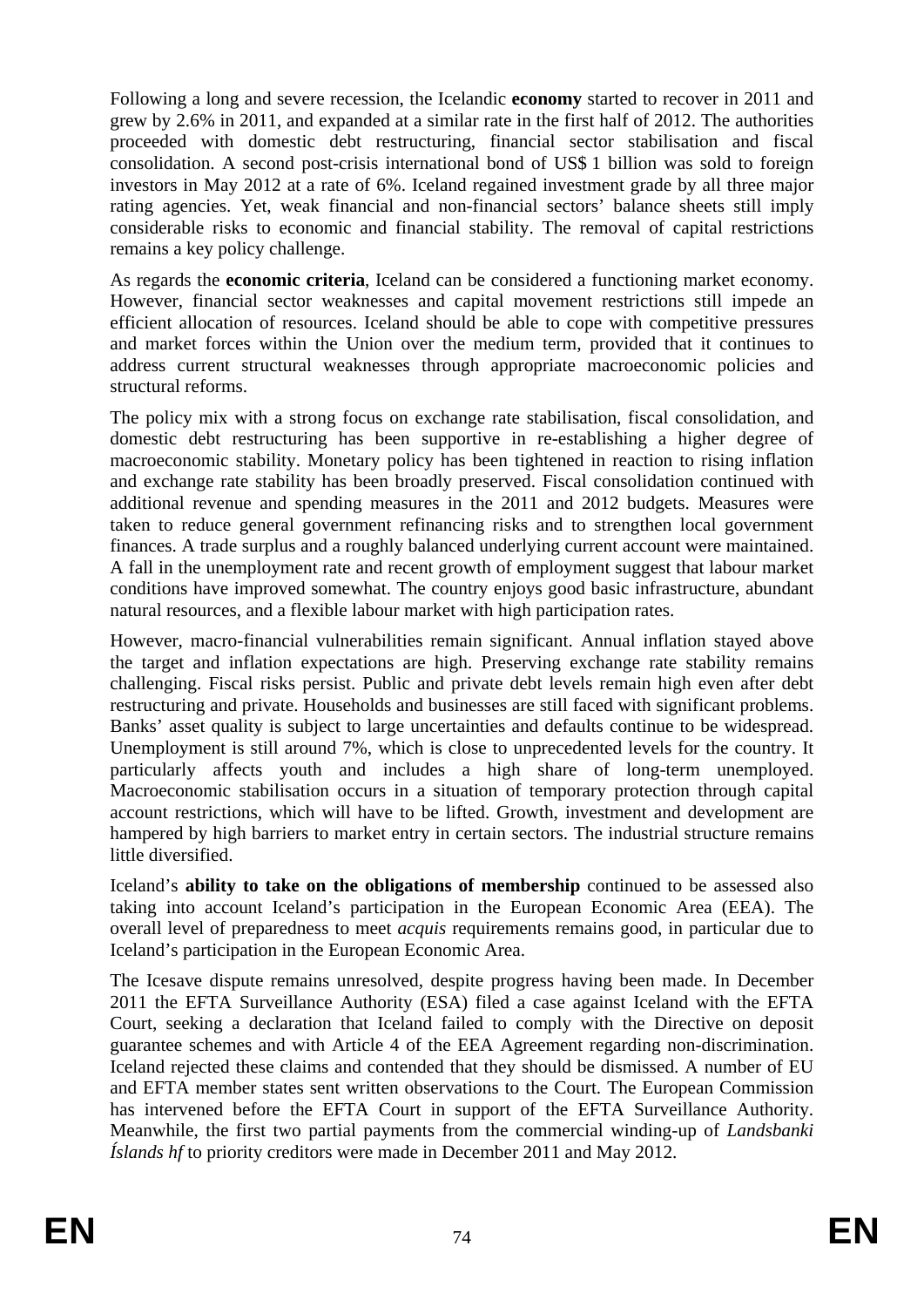The accession negotiations have progressed further. During the reporting period, 14 chapters were opened, of which eight were provisionally closed. More than half of all negotiating chapters (i.e. 18) have now been opened, of which 10 have been provisionally closed.

Overall, preparations to take on the obligations of membership continued, in areas partly covered by the EEA as well as in chapters not covered by the EEA. Iceland remains largely in line with and applies a substantial part of the *acquis* in fields covered by the EEA, such as free movement of goods, freedom of movement of workers, the right of establishment and freedom to provide services, public procurement, company law, intellectual property law, competition, and information society and media.

The progress report confirms a number of challenges in the following areas: financial services; agriculture and rural development; environment; fisheries; free movement of capital; food safety; veterinary and phytosanitary policy; taxation; and customs.

From the point of view of administrative capacity, continued attention should be paid to ensuring that human and financial resources are available for the necessary preparations associated with the process of EU accession.

Iceland continues to be highly aligned with the *acquis* on *free movement of goods*. Further efforts are necessary as regards horizontal measures and product legislation under the 'Old and New Approach' as well as administrative capacity, including in the area of market surveillance.

Iceland maintains a high level of alignment with the *acquis* in the area of *free movement of workers.* Good progress can be reported on coordination of social security systems. Iceland will need to extend the social security coordination rules also to legally resident third-country nationals and continue preparations for setting up an electronic data exchange system.

Legislation on the *right of establishment and freedom to provide services* is highly aligned with the *acquis*. Alignment with the Third Postal Directive has yet to be achieved and existing restrictions in the fisheries sector need to be lifted.

Iceland applies parts of the *acquis* on *free movement of capital*. Exceptions remain, notably in connection with Iceland's investment restrictions and extensive capital controls.

In the field of *public procurement* Iceland is well advanced. The level of alignment and implementation in this area remains satisfactory, with the exception of the Remedies and Defence Procurement Directives.

Iceland has already reached a high level of alignment and applies a substantial part of the *acquis* in the field of *company law*. Full alignment with the *acquis* on company law and with accounting and auditing standards still needs to be achieved.

Iceland maintains a high level of alignment with the *acquis* on *intellectual property law* and has the administrative capacity necessary to implement it. Full alignment with the Enforcement Directive has yet to be achieved.

Regarding *competition policy* Iceland has reached a high level of alignment with the *acquis*. Iceland's State aid measures taken in response to the financial crisis have been in line the relevant *acquis*.

Alignment in the area of *financial services* is good. Despite progress being made, work needs to continue to align with the new *acquis* as well as to ensure effective enforcement and adequate supervision. The Icesave dispute remains unresolved. The ESA case against Iceland is pending before the EFTA court.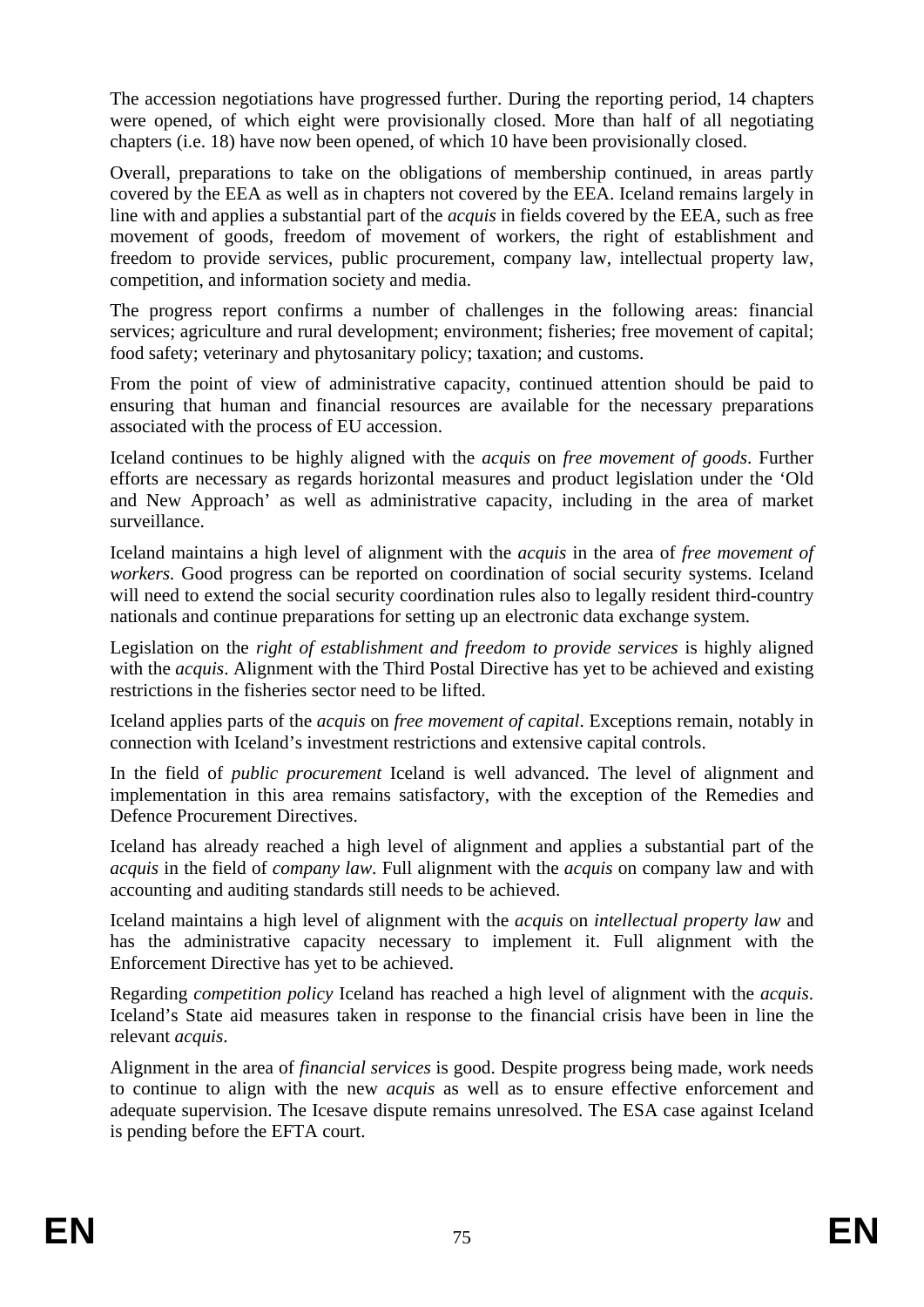Iceland has already reached a high level of alignment and applies a substantial part of the *acquis* in the field of *information society and media*. Several gaps in transposition in the field of audiovisual policy and information society services need to be addressed.

Preparations have commenced in the area of *agriculture and rural development*, where Iceland's policy is overall not in line with the *acquis*. A strategy and planning schedule of measures to be taken to ensure compliance with the EU agriculture and rural develoment requirements has been adopted. The appropriate administrative structures to implement all aspects of the common agricultural policy needs to be set up.

Iceland's legislation and administrative framework is partially in line with the *acquis* on *food safety, veterinary and phytosanitary policy*. Some progress was made in the areas of general food safety, and food safety rules. Gaps in legislation in the areas of animal and plant health, genetically modified organisms, novel foods and animal products that are not intended for human consumption need to be addressed.

Iceland continues to apply a *fisheries* management system which has similar objectives to those pursued in the EU, but some rules differ substantially. The existing restrictions in the fisheries sector on freedom of establishment, services and capital movements are not in line with the *acquis*.

Iceland already has a good level of alignment in the *transport* field. Progress can be reported as regards road safety rules. Transposition of the relevant EU legislation on air and road transport needs to be completed.

Legislation on *energy* continues to be partly in line. Further efforts are needed to align with *acquis* on oil stocks, energy efficiency and the internal energy market as well as strengthen the independence and administrative capacity of the regulatory authority.

In the field of *taxation,* Iceland remains partially aligned with the *acquis* and continues to have a good level of administrative capacity. Further efforts for achieving IT interconnectivity and interoperability with EU IT systems for taxation are needed.

On *economic and monetary policy*, Iceland has a good level of alignment with the *acquis*. Existing gaps with the *acquis* on monetary policy remain to be addressed, including the strengthening of the independence of the Central Bank and the prohibition of monetary financing of the public sector.

Iceland partially applies the *acquis* on *statistics*. A large part of the register-based population and housing census was carried out. The allocation of sufficient resources to the Statistical Office needs to be further addressed.

Iceland continued to apply and implement a substantial part of the *acquis* on *social policy and employment*. Preparations for participation in the European Social Fund have commenced and a comprehensive employment strategy is being drafted. Legal alignment remains to be completed in the areas of anti-discrimination and equal opportunities.

Iceland's state of preparation in the area of *enterprise and industrial policy* remains at a high level. Access to SME finance is still affected by the financial crisis.

Iceland maintains a good level of alignment with the EU standards on *Trans-European networks.* 

A comprehensive action plan and related timetable has been adopted on how to meet the EU requirements in the area of *regional policy and coordination of structural instruments.* Iceland needs to identify the future Managing Authority and prepare the strategy and programming documents required by Cohesion Policy.